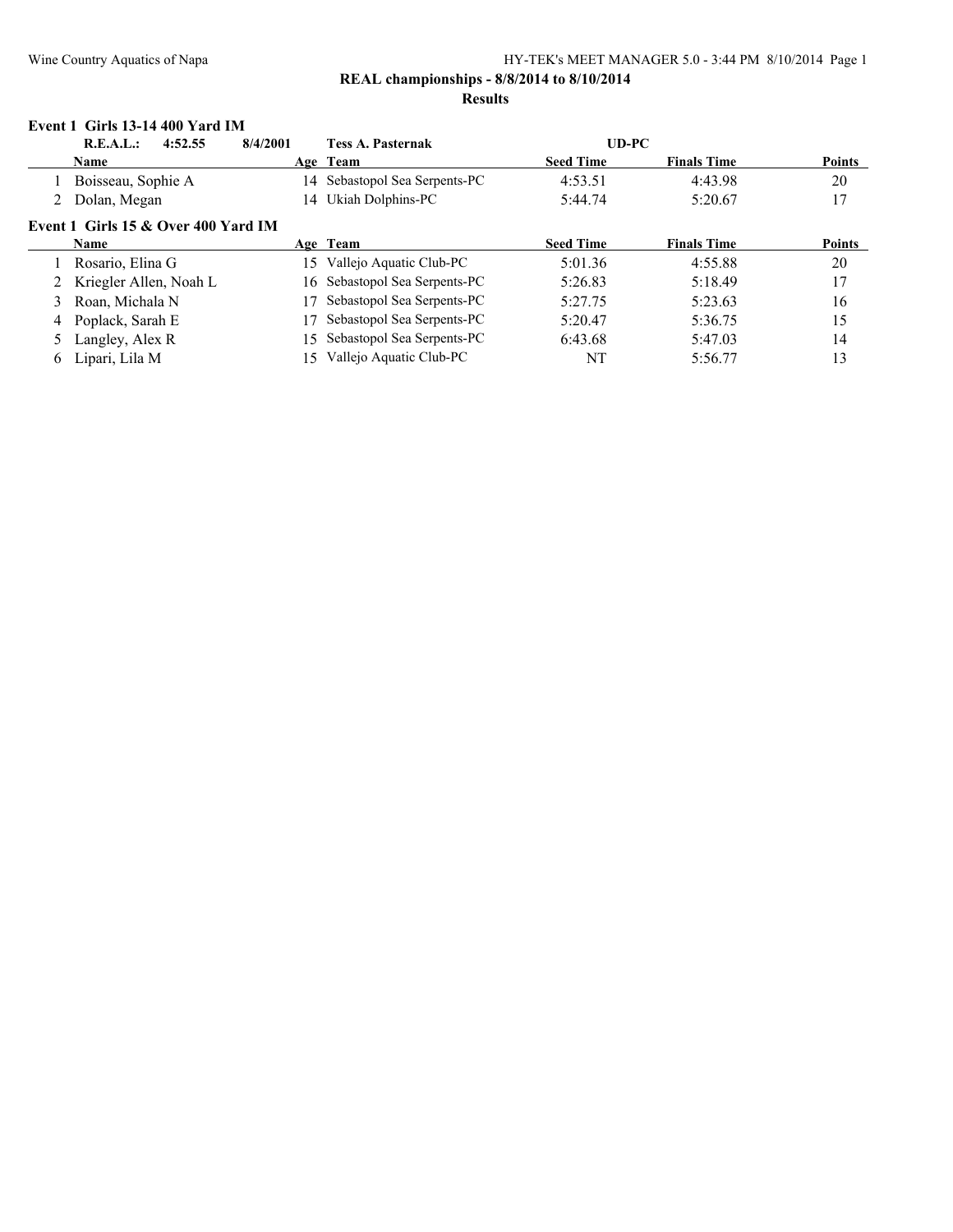### **Event 2 Boys 13-14 400 Yard IM**

| R.E.A.L.:                            | 4:40.13 | 8/9/2003 | <b>Vincent Bicomong</b>    | VJO-PC           |                    |               |
|--------------------------------------|---------|----------|----------------------------|------------------|--------------------|---------------|
| <b>Name</b>                          |         |          | Age Team                   | <b>Seed Time</b> | <b>Finals Time</b> | <b>Points</b> |
| Chavez, Daniel C                     |         |          | 14 Vallejo Aquatic Club-PC | 5:36.61          | 5:15.36            | 20            |
| 2 Chavez, Darren E                   |         |          | 14 Vallejo Aquatic Club-PC | 5:21.32          | 5:16.48            | 17            |
| Event 2 Boys 15 $&$ Over 400 Yard IM |         |          |                            |                  |                    |               |
| <b>Name</b>                          |         |          | Age Team                   | <b>Seed Time</b> | <b>Finals Time</b> | <b>Points</b> |
| Powell, Dylan M                      |         | 19.      | Vallejo Aquatic Club-PC    | 4:16.12          | 4:23.58            | 20            |
| Barrett, Charlie R                   |         |          | 16 Ukiah Dolphins-PC       | 4:34.44          | 4:35.34            | 17            |
| Kanzan, Sota                         |         | $15 -$   | Vallejo Aquatic Club-PC    | 4:42.25          | 4:44.19            | 16            |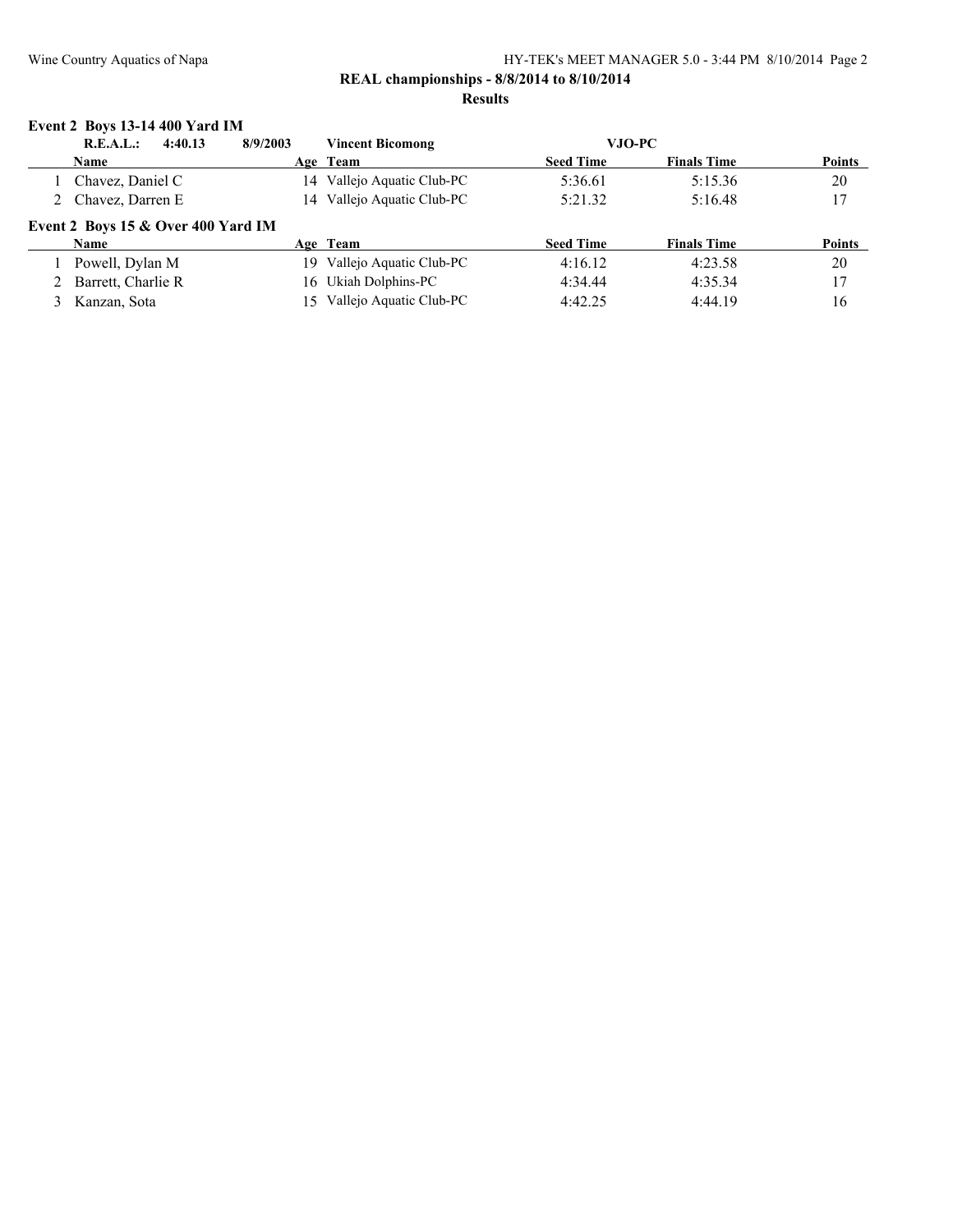### **REAL championships - 8/8/2014 to 8/10/2014**

#### **Results**

#### **Event 3 Girls 11-12 500 Yard Freestyle**

|   | 5:22.39<br>R.E.A.L.:  | 8/6/2005 | <b>Mava Dirado</b>            | <b>SRN-PC</b>    |                    |               |
|---|-----------------------|----------|-------------------------------|------------------|--------------------|---------------|
|   | <b>Name</b>           |          | Age Team                      | <b>Seed Time</b> | <b>Finals Time</b> | <b>Points</b> |
|   | Smits, Emma E         |          | 11 Neptune Swimming-PC        | 6:15.88          | 6:12.44            | 20            |
|   | 2 Kellison, Makayle S | 11.      | Neptune Swimming-PC           | 6:23.39          | 6:13.51            | 17            |
|   | 3 Sapida, Angel G     | 11       | Vallejo Aquatic Club-PC       | 7:01.69          | 6:14.45            | 16            |
|   | 4 Hunter, Maya A      |          | Vallejo Aquatic Club-PC       | NT               | 6:21.39            | 15            |
|   | 5 Matteo, Eliana M    |          | Vallejo Aquatic Club-PC       | NT               | 6:57.21            | 14            |
| 6 | Nelson, Ella J        |          | 12 Ukiah Dolphins-PC          | 8:08.30          | 7:31.25            | 13            |
|   | Rand-McNeil, Amina P  |          | 12 Sebastopol Sea Serpents-PC | 7:33.63          | 7:31.61            | 12            |
| 8 | Dolan, Emma           |          | Ukiah Dolphins-PC             | 8:18.00          | 7:52.46            | 11            |

#### **Event 3 Girls 13-14 500 Yard Freestyle**

| R.E.A.L.:<br>5:14.58 | 8/6/2004 | Penelope Yamauchi             | <b>SRN-PC</b>    |                    |               |
|----------------------|----------|-------------------------------|------------------|--------------------|---------------|
| <b>Name</b>          |          | Age Team                      | <b>Seed Time</b> | <b>Finals Time</b> | <b>Points</b> |
| Royer, Mikayla M     |          | 14 Sebastopol Sea Serpents-PC | 6:39.19          | 6:08.70            | 20            |
| Roan, Genna M        |          | 13 Sebastopol Sea Serpents-PC | 6:47.42          | 6:18.33            |               |
| Teague, Delaney J    |          | 14 Westside Aquaducks-PC      | NT               | 7:26.41            | 16            |

#### **Event 3 Girls 15 & Over 500 Yard Freestyle**

|    | <b>Name</b>          |     | Age Team                         | <b>Seed Time</b> | <b>Finals Time</b> | <b>Points</b> |
|----|----------------------|-----|----------------------------------|------------------|--------------------|---------------|
|    | Joslin, Haley M      | 15. | Westside Aquaducks-PC            | 5:43.99          | 5:44.82            | 20            |
|    | 2 Terrero, Noelle M  |     | 15 Sebastopol Sea Serpents-PC    | 5:53.59          | 6:04.02            | 17            |
|    | 3 Gardner, Kaitlyn L | 15. | Wine Country Aquatics of Napa-PC | 6:03.01          | 6:06.78            | 16            |
|    | 4 Perry, Kaitlyn H   |     | Westside Aquaducks-PC            | 6:09.87          | 6:19.67            | 15            |
|    | 5 Crowder, Zoe M     | 15. | Vallejo Aquatic Club-PC          | 7:21.47          | 6:50.57            | 14            |
| 6. | Borges, Amanda M     |     | 16 Sebastopol Sea Serpents-PC    | NT               | 7.2548             | 13            |
|    | Campbell, Sophie A   |     | 15 Sebastopol Sea Serpents-PC    | 8:19.73          | 8:13.68            | 12            |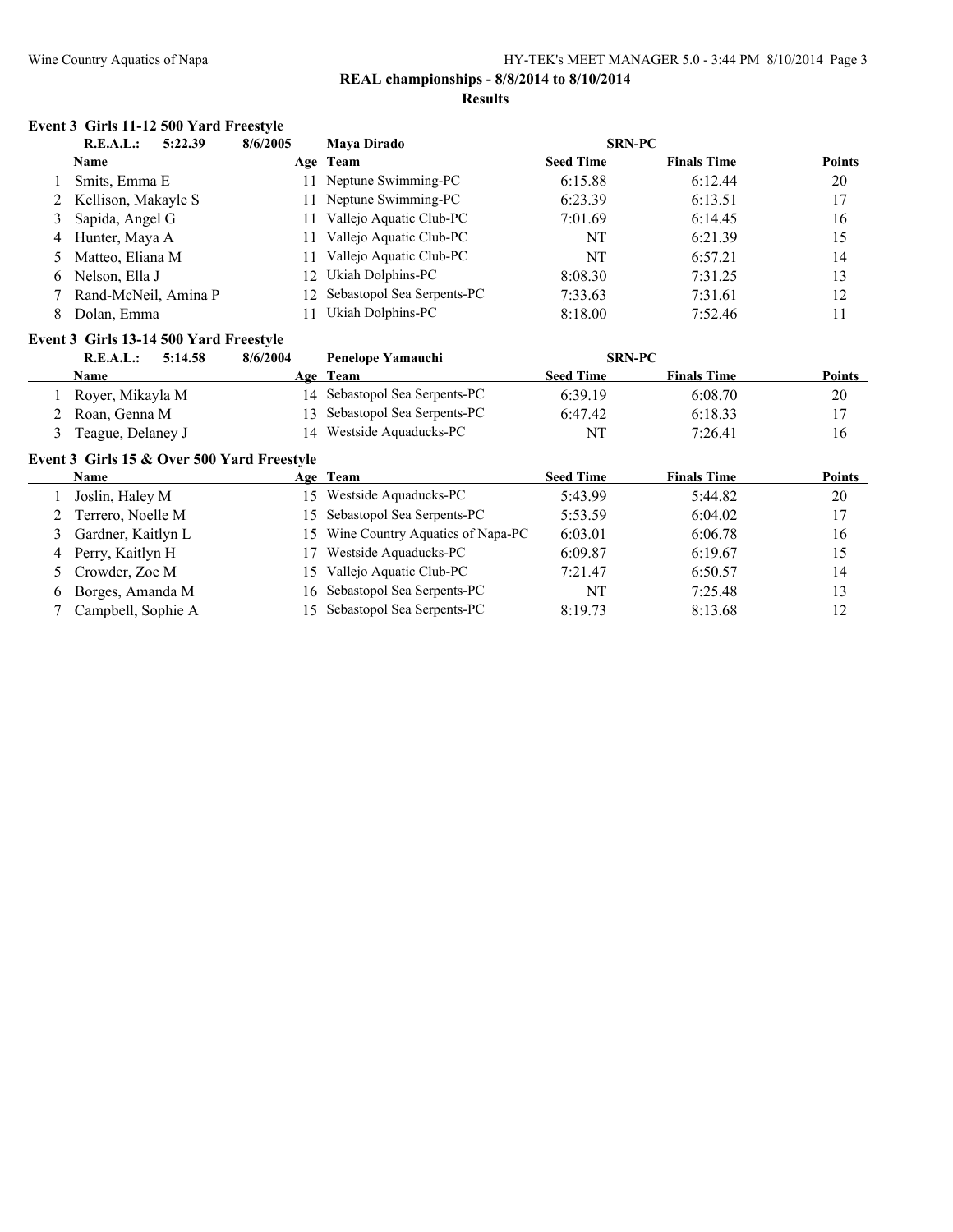### **Event 4 Boys 13-14 500 Yard Freestyle**

|   | 5:02.79<br>R.E.A.L.:                      | 8/6/2004 | <b>Walter Gault</b>           | <b>TVA-PC</b>    |                    |               |
|---|-------------------------------------------|----------|-------------------------------|------------------|--------------------|---------------|
|   | <b>Name</b>                               |          | Age Team                      | <b>Seed Time</b> | <b>Finals Time</b> | <b>Points</b> |
|   | Flood, Cameron L                          |          | 14 Neptune Swimming-PC        | 5:18.84          | 5:21.93            | 20            |
|   | Lipari, Zander M                          | 13.      | Vallejo Aquatic Club-PC       | NT               | 7:16.29            | 17            |
| 3 | Campbell, Colin C                         | 13.      | Sebastopol Sea Serpents-PC    | 8:14.05          | 7:31.32            | 16            |
|   | Event 4 Boys 15 & Over 500 Yard Freestyle |          |                               |                  |                    |               |
|   | <b>Name</b>                               |          | Age Team                      | <b>Seed Time</b> | <b>Finals Time</b> | <b>Points</b> |
|   | Augst, Evan C                             | 19.      | Vallejo Aquatic Club-PC       | 4:58.97          | 4:52.52            | 20            |
|   | Ressler, Luke D                           |          | 16 Sebastopol Sea Serpents-PC | 5:21.79          | 5:16.41            | 17            |
| 3 | Martin, Jose G                            |          | 20 Vallejo Aquatic Club-PC    | 5:14.63          | 5:20.56            | 16            |
| 4 | Viray, Alexander D                        |          | 15 Vallejo Aquatic Club-PC    | 5:28.82          | 5:33.23            | 15            |
|   | Perdue, Spencer D                         |          | 16 Sebastopol Sea Serpents-PC | 5:48.85          | 5:45.08            | 14            |
| 6 | Neufeld, Owen                             | 15.      | Westside Aquaducks-PC         | 5:42.55          | 5:46.54            | 13            |
|   | Scott, Morgen L                           |          | 15 Ukiah Dolphins-PC          | 6:09.22          | 5:48.67            | 12            |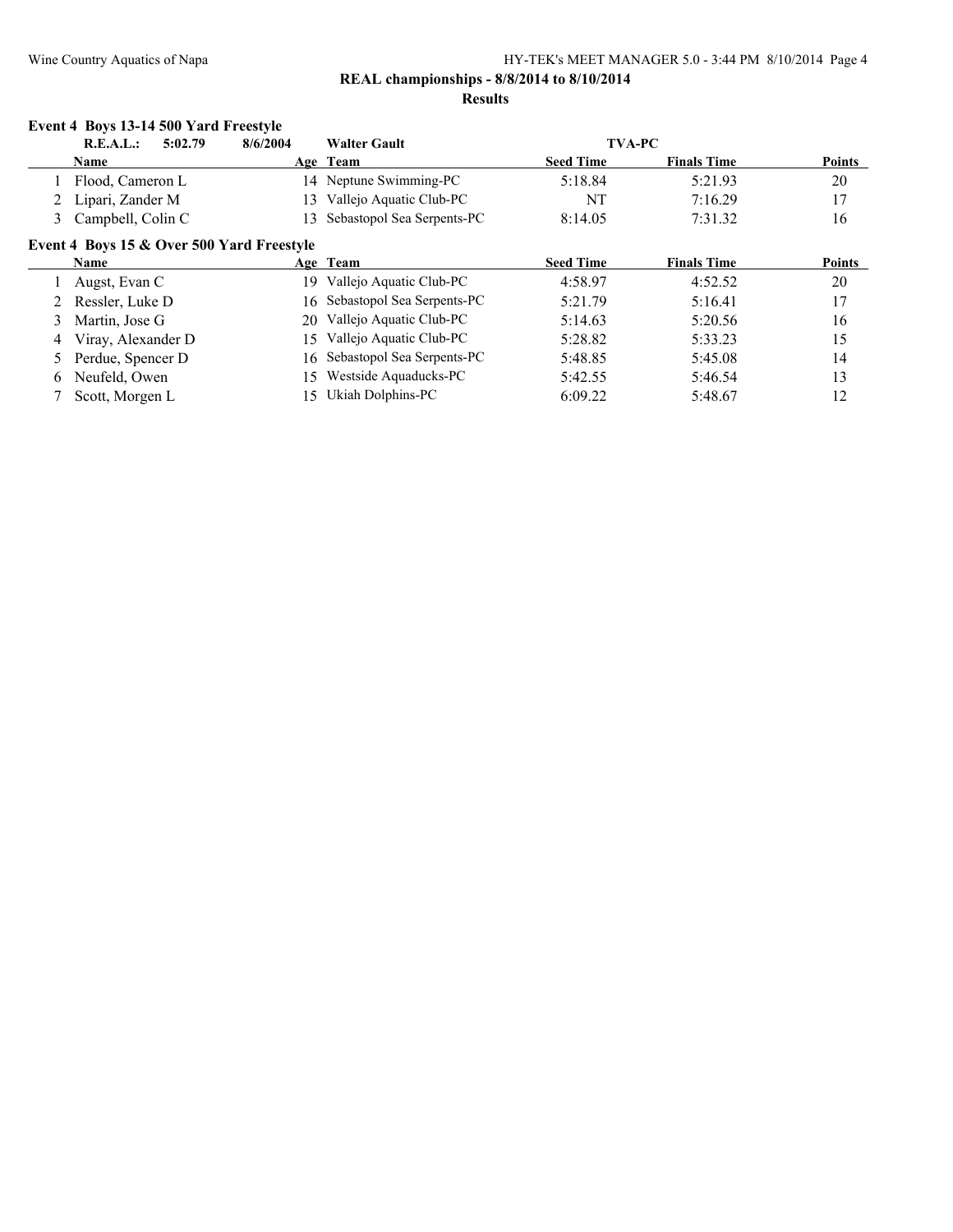#### **Event 101 Girls 11-12 200 Yard IM**

|    | R.E.A.L.:<br>2:24.50 | 8/9/2003 | Kara Erickson                    | <b>SRN-PC</b>    |                    |               |
|----|----------------------|----------|----------------------------------|------------------|--------------------|---------------|
|    | <b>Name</b>          |          | Age Team                         | <b>Seed Time</b> | <b>Finals Time</b> | <b>Points</b> |
|    | Sapida, Angel G      | 11       | Vallejo Aquatic Club-PC          | 2:43.95          | 2:36.48            | 20            |
|    | 2 Morris, Lauren M   |          | 12 Neptune Swimming-PC           | 2:43.99          | 2:36.83            | 17            |
|    | 3 Argueta, Abigail   |          | Vallejo Aquatic Club-PC          | 2:43.26          | 2:37.09            | 16            |
|    | 4 Nguyen, Sara A     |          | 12 Neptune Swimming-PC           | 2:44.44          | 2:40.92            | 15            |
|    | 5 Hunter, Maya A     | 11       | Vallejo Aquatic Club-PC          | 2:44.05          | 2:41.95            | 14            |
| 6  | Smits, Emma E        |          | Neptune Swimming-PC              | 2:53.85          | 2:45.22            | 13            |
|    | Monks, Megan A       |          | 12 Neptune Swimming-PC           | 2:46.26          | 2:47.17            | 12            |
| 8  | Larson, Ana C        |          | Neptune Swimming-PC              | 3:00.29          | 2:54.31            | 11            |
| 9. | Keilholtz, Amália F  | 12       | Vallejo Aquatic Club-PC          | 3:22.36          | 3:11.58            | 9             |
| 10 | Dolan, Emma          | 11       | Ukiah Dolphins-PC                | 3:25.82          | 3:17.34            |               |
| 11 | Yoder, Samantha J    |          | Wine Country Aquatics of Napa-PC | 3:45.23          | 3:41.93            | 6             |
|    |                      |          |                                  |                  |                    |               |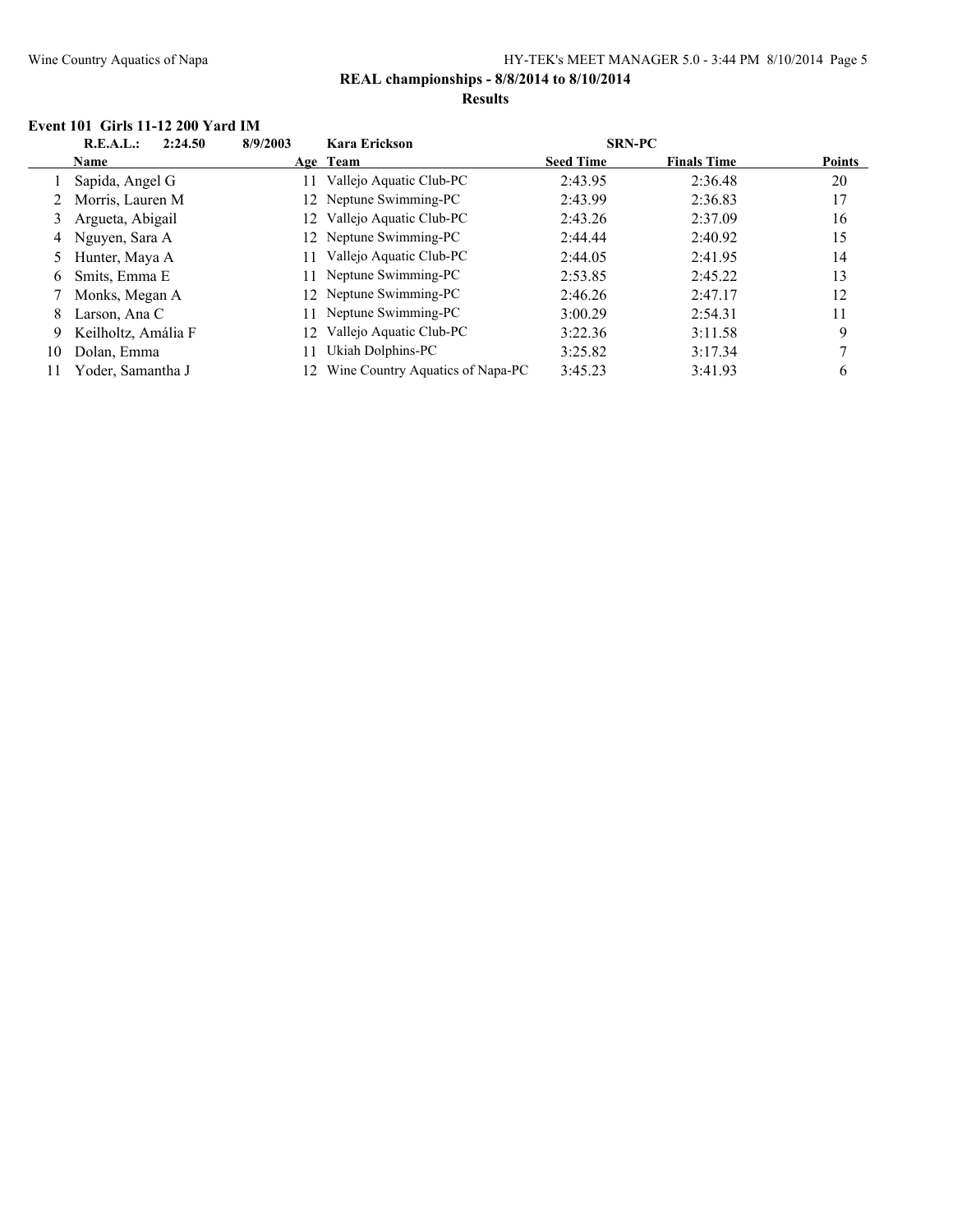### **Event 102 Boys 11-12 200 Yard IM**

| 2:21.68<br>R.E.A.L.: | <b>ALEXANDER XU</b><br>8/6/2005 | <b>TVA-PC</b>    |                    |               |
|----------------------|---------------------------------|------------------|--------------------|---------------|
| Name                 | Age Team                        | <b>Seed Time</b> | <b>Finals Time</b> | <b>Points</b> |
| Coelho, Bruno A      | 12 Neptune Swimming-PC          | 2:52.31          | 2:49.94            | 20            |
| 2 Carter, Will T     | 12 Neptune Swimming-PC          | NT               | 2:55.25            | 17            |
| 3 Rosario, Ethan J   | 11 Vallejo Aquatic Club-PC      | NT               | 3:06.89            | 16            |
| 4 Hilton, Gabriel B  | 12 Vallejo Aquatic Club-PC      | 3:11.38          | 3:21.52            | 15            |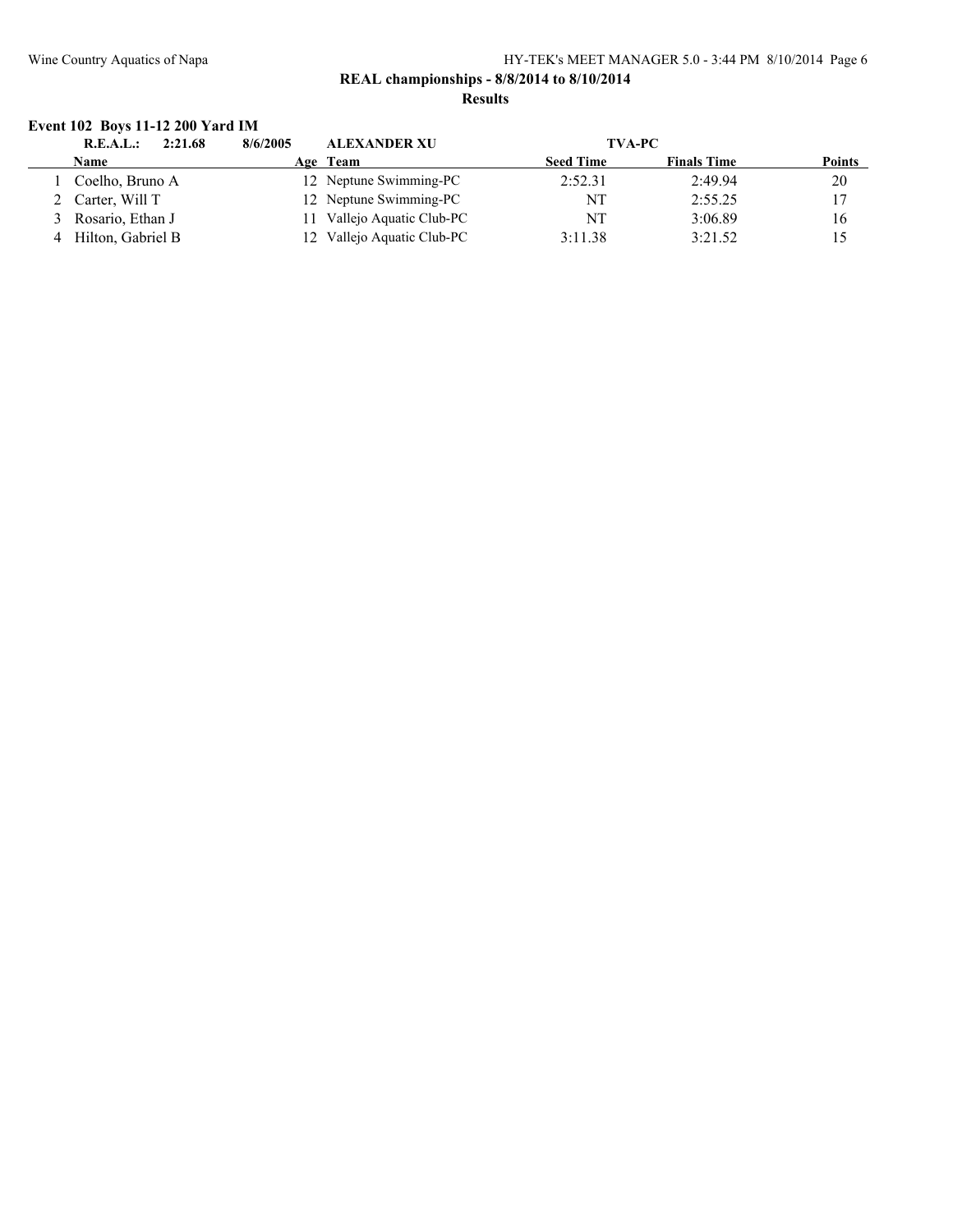**Event 103 Girls 13-14 200 Yard Backstroke**

#### Wine Country Aquatics of Napa HY-TEK's MEET MANAGER 5.0 - 3:44 PM 8/10/2014 Page 7

## **REAL championships - 8/8/2014 to 8/10/2014**

#### **Results**

|       | R.E.A.L.:            | 2:14.03 | 8/10/2002                                     | <b>Katey N Nelson</b>            |                  |                    |        |
|-------|----------------------|---------|-----------------------------------------------|----------------------------------|------------------|--------------------|--------|
|       | Name                 |         |                                               | Age Team                         | <b>Seed Time</b> | <b>Finals Time</b> | Points |
|       | Kwan, Julie M        |         | 13                                            | Neptune Swimming-PC              | 2:08.27          | 2:10.35            | 20     |
| 2     | Dolan, Megan         |         | 14                                            | Ukiah Dolphins-PC                | 2:34.57          | 2:33.86            | 17     |
| 3     | Osborne, Kaitlyn L   |         | 13                                            | Neptune Swimming-PC              | NT               | 2:41.57            | 16     |
| 4     | Stewart, Brydie E    |         | 14                                            | Neptune Swimming-PC              | NT               | 2:44.55            | 15     |
| 5.    | Rodrigues, Emily M   |         | 13                                            | Vallejo Aquatic Club-PC          | NT               | 3:29.88            | 14     |
| $---$ | Bonzell, Kelsey      |         | 14                                            | Sebastopol Sea Serpents-PC       | NT               | DQ                 |        |
|       |                      |         | Event 103 Girls 15 & Over 200 Yard Backstroke |                                  |                  |                    |        |
|       | Name                 |         |                                               | Age Team                         | <b>Seed Time</b> | <b>Finals Time</b> | Points |
|       | Auva'a, Lani L       |         |                                               | 16 Neptune Swimming-PC           | 2:16.95          | 2:11.54            | 20     |
|       | Edwards, Hannah B    |         | 15                                            | Wine Country Aquatics of Napa-PC | 2:15.87          | 2:15.45            | 17     |
| 3     | Roan, Michala N      |         |                                               | Sebastopol Sea Serpents-PC       | 2:21.65          | 2:22.08            | 16     |
| 4     | Vance, Hailey C      |         | 16                                            | Ukiah Dolphins-PC                | 2:18.98          | 2:22.50            | 15     |
| 5.    | Davis, Molly G       |         | 16                                            | Westside Aquaducks-PC            | 2:23.62          | 2:26.39            | 14     |
| 6     | Ng, Priscilla        |         |                                               | Westside Aquaducks-PC            | 2:33.21          | 2:28.10            | 13     |
|       | Schlutius, Christy J |         | 16                                            | Sebastopol Sea Serpents-PC       | 2:24.61          | 2:28.70            | 12     |
| 8     | Barton, Emma M       |         | 16                                            | Neptune Swimming-PC              | 2:20.77          | 2:31.44            | 11     |
| 9     | Gardner, Kaitlyn L   |         | 15                                            | Wine Country Aquatics of Napa-PC | 2:30.14          | 2:34.00            | 9      |
| 10    | Kwan, Jessica A      |         | 15                                            | Neptune Swimming-PC              | 2:35.39          | 2:35.87            | 7      |
| 11    | Terrero, Noelle M    |         | 15                                            | Sebastopol Sea Serpents-PC       | 2:42.07          | 2:36.70            | 6      |
| 12    | Poplack, Sarah E     |         |                                               | Sebastopol Sea Serpents-PC       | 2:30.63          | 2:37.67            | 5      |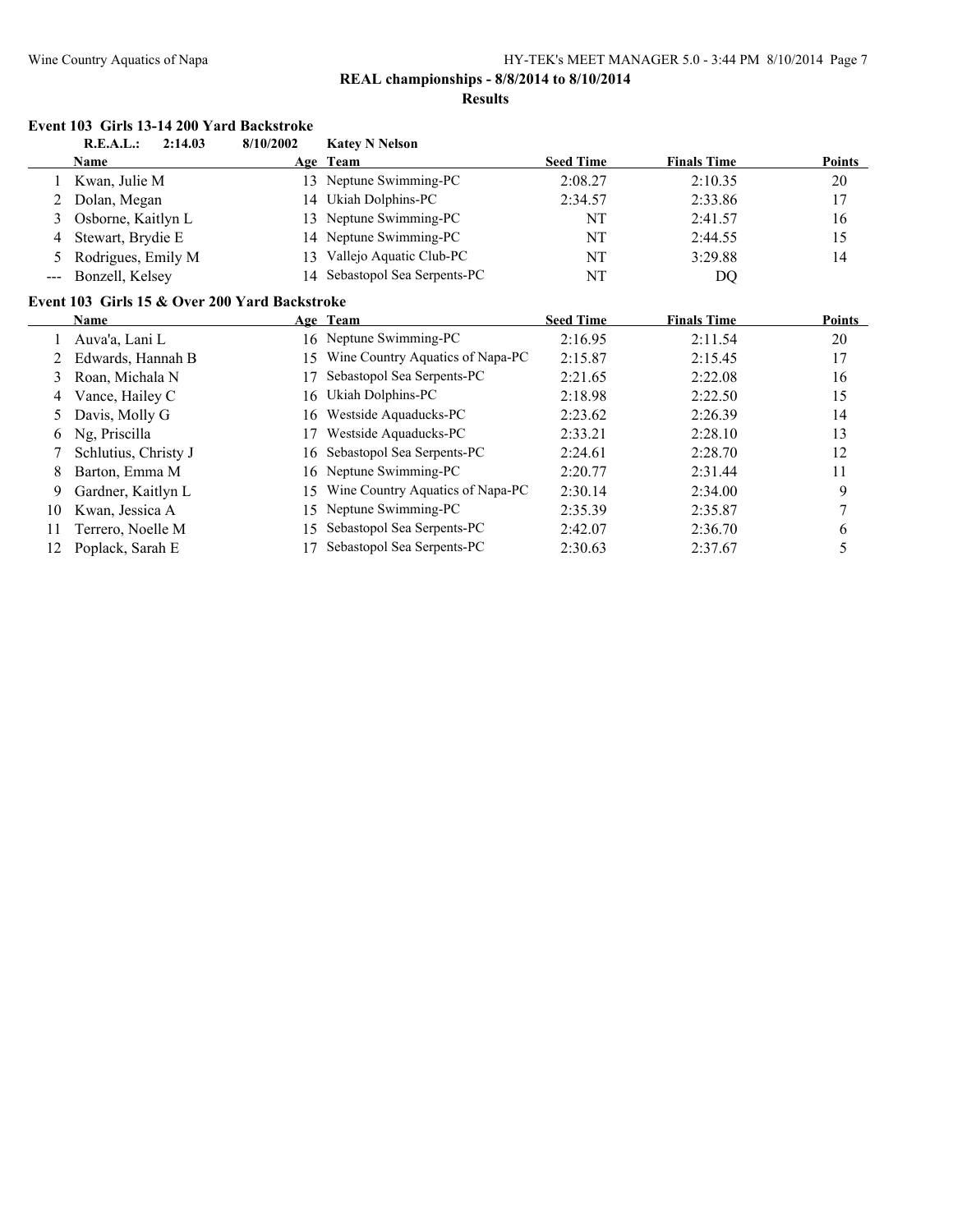### **Results**

|       | Event 104 Boys 13-14 200 Yard Backstroke     |           |                            |                  |                    |               |
|-------|----------------------------------------------|-----------|----------------------------|------------------|--------------------|---------------|
|       | R.E.A.L.:<br>2:04.13                         | 8/10/2002 | <b>Galen M Coles</b>       |                  |                    |               |
|       | Name                                         |           | Age Team                   | <b>Seed Time</b> | <b>Finals Time</b> | <b>Points</b> |
|       | Adams, Charles A                             | 13        | Ukiah Dolphins-PC          | 2:12.61          | 2:16.02            | 20            |
| 2     | Stolp, Ford F                                | 14        | Westside Aquaducks-PC      | 2:28.36          | 2:19.58            | 17            |
| 3     | Monks, Ray M                                 | 14        | Neptune Swimming-PC        | 2:14.69          | 2:20.54            | 16            |
| 4     | Hemphill, Will N                             |           | 14 Neptune Swimming-PC     | 2:25.99          | 2:28.99            | 15            |
|       | Event 104 Boys 15 & Over 200 Yard Backstroke |           |                            |                  |                    |               |
|       | Name                                         |           | Age Team                   | <b>Seed Time</b> | <b>Finals Time</b> | <b>Points</b> |
|       | Shimokobe, Takahiro                          | 18        | Westside Aquaducks-PC      | 2:03.91          | 2:01.37            | 20            |
| 2     | Powell, Dylan M                              | 19        | Vallejo Aquatic Club-PC    | 2:04.88          | 2:04.64            | 17            |
| 3     | Barrett, Charlie R                           | 16        | Ukiah Dolphins-PC          | 2:04.63          | 2:05.03            | 16            |
| 4     | Klein, Roe                                   | 16        | Ukiah Dolphins-PC          | 2:09.13          | 2:08.55            | 15            |
| 5.    | Virtue, Daniel P                             | 16        | Neptune Swimming-PC        | 2:06.15          | 2:10.08            | 14            |
| 6.    | Kanzan, Sota                                 | 15        | Vallejo Aquatic Club-PC    | 2:15.98          | 2:17.43            | 13            |
|       | Siragusa, Tino A                             | 15        | Westside Aquaducks-PC      | 2:24.41          | 2:27.26            | 12            |
| 8     | Viray, Alexander D                           | 15        | Vallejo Aquatic Club-PC    | 2:28.91          | 2:29.78            | 11            |
| $---$ | Bonzell, Kyle                                | 16        | Sebastopol Sea Serpents-PC | NT               | DQ                 |               |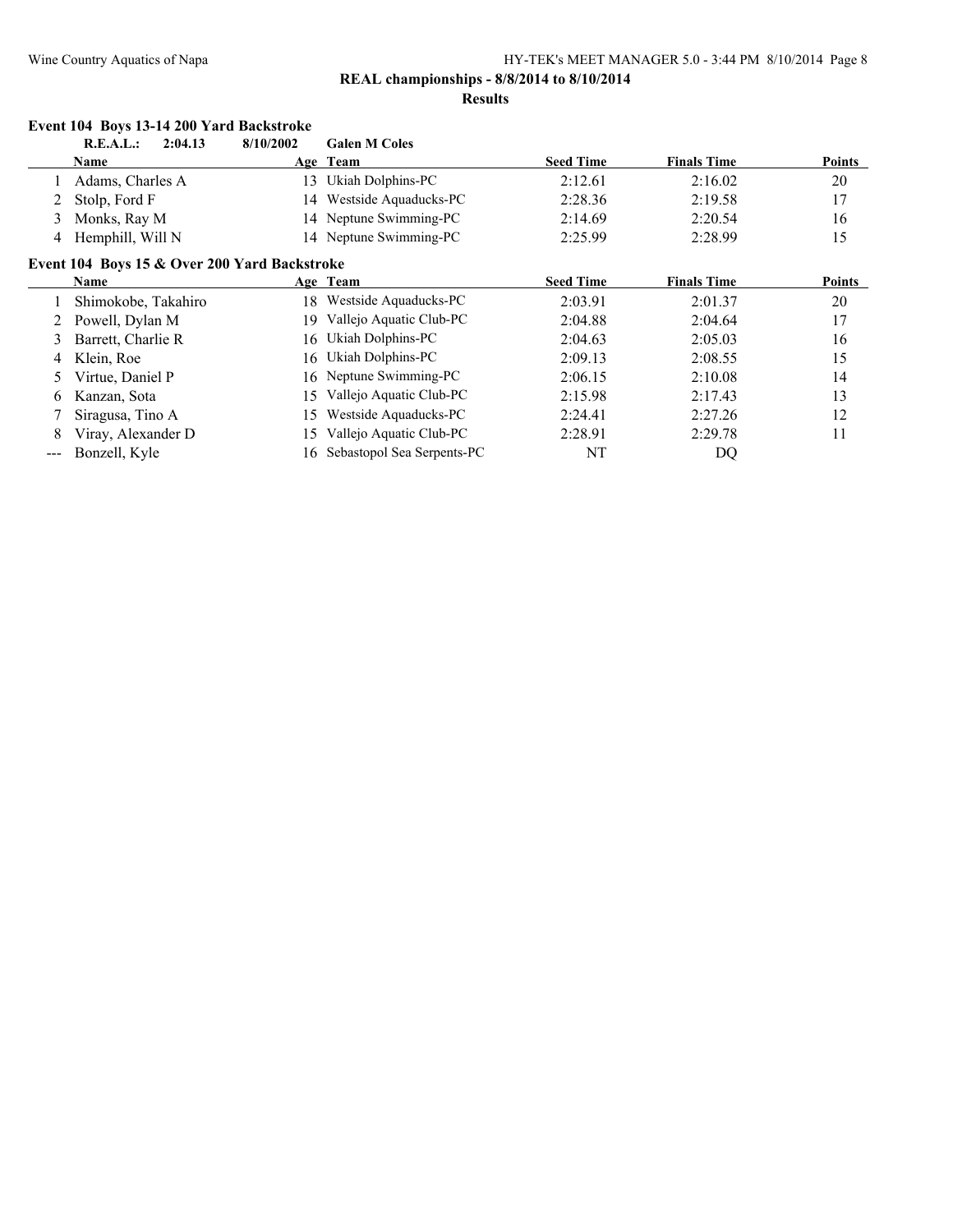### **REAL championships - 8/8/2014 to 8/10/2014**

#### **Results**

#### **Event 105 Girls 11-12 100 Yard Backstroke**

| 8/4/2001<br>R.E.A.L.:<br>1:04.84 |                       |    | <b>Amanda Sims</b>         |                  | <b>SRN-PC</b>      |               |
|----------------------------------|-----------------------|----|----------------------------|------------------|--------------------|---------------|
|                                  | Name                  |    | Age Team                   | <b>Seed Time</b> | <b>Finals Time</b> | <b>Points</b> |
|                                  | Nguyen, Sara A        |    | 12 Neptune Swimming-PC     | 1:13.20          | 1:13.79            | 20            |
|                                  | Matteo, Eliana M      |    | Vallejo Aquatic Club-PC    | 1:19.03          | 1:14.16            | 17            |
| 3                                | Perkins, Avery W      | 12 | Neptune Swimming-PC        | 1:20.94          | 1:15.40            | 16            |
| 4                                | Sapida, Angel G       |    | Vallejo Aquatic Club-PC    | 1:19.16          | 1:16.33            | 15            |
| 5                                | Monks, Megan A        | 12 | Neptune Swimming-PC        | 1:16.08          | 1:17.94            | 14            |
| 6                                | Argueta, Abigail      | 12 | Vallejo Aquatic Club-PC    | 1:17.49          | 1:18.35            | 13            |
|                                  | Kellison, Makayle S   |    | Neptune Swimming-PC        | 1:21.12          | 1:18.83            | 12            |
| 8                                | Caberto, Arren L      | 12 | Vallejo Aquatic Club-PC    | 1:22.00          | 1:19.25            | 11            |
| 9                                | Smits, Emma E         |    | Neptune Swimming-PC        | 1:18.54          | 1:19.37            | 9             |
| 10                               | Hunter, Maya A        | 11 | Vallejo Aquatic Club-PC    | 1:17.79          | 1:19.90            |               |
| 11                               | Howell, Moreya G      |    | Neptune Swimming-PC        | 1:19.95          | 1:21.34            | 6             |
| 12                               | Rand-McNeil, Amina P  | 12 | Sebastopol Sea Serpents-PC | 1:36.13          | 1:32.43            | 5             |
| 13                               | Passalacqua, Angela C |    | Ukiah Dolphins-PC          | NT               | 1:43.29            | 4             |
| 14                               | Xerogeanes, Lia A     | 11 | Ukiah Dolphins-PC          | NT               | 1:48.29            | 3             |
|                                  | Morris, Nicole M      |    | Neptune Swimming-PC        | 1:35.00          | DQ                 |               |
|                                  | Nelson, Ella J        |    | Ukiah Dolphins-PC          | 1:37.78          | DQ                 |               |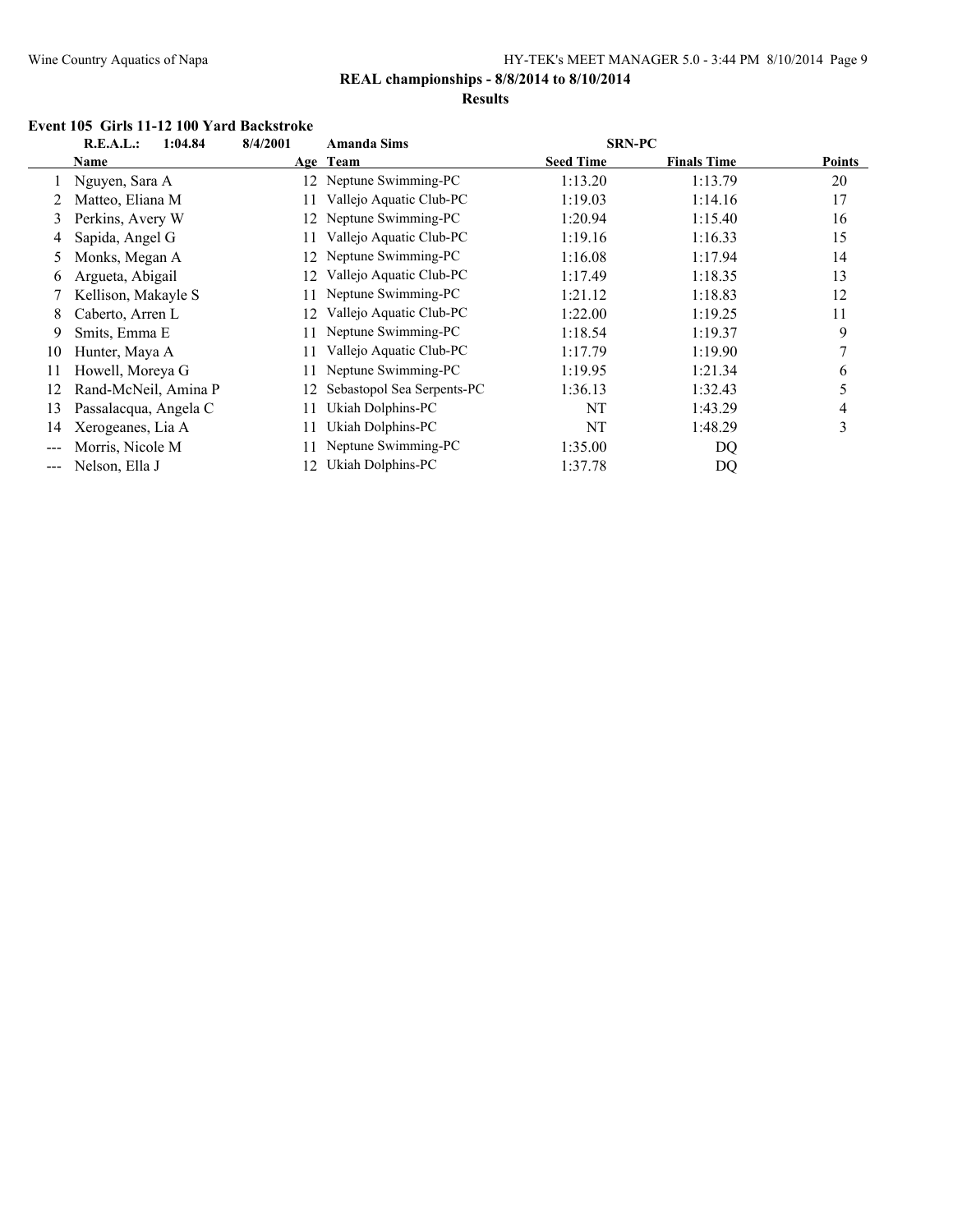#### **REAL championships - 8/8/2014 to 8/10/2014 Results**

#### **Event 106 Boys 11-12 100 Yard Backstroke**

|                                                                                                                                                                                                                                                                                                                                                                                                                                                                            | 1:05.71<br>R.E.A.L.: | 8/4/2001 | <b>Vincent Bicomong</b> |                  |                    |               |
|----------------------------------------------------------------------------------------------------------------------------------------------------------------------------------------------------------------------------------------------------------------------------------------------------------------------------------------------------------------------------------------------------------------------------------------------------------------------------|----------------------|----------|-------------------------|------------------|--------------------|---------------|
|                                                                                                                                                                                                                                                                                                                                                                                                                                                                            | Name                 |          | Age Team                | <b>Seed Time</b> | <b>Finals Time</b> | <b>Points</b> |
|                                                                                                                                                                                                                                                                                                                                                                                                                                                                            | Coelho, Bruno A      |          | 12 Neptune Swimming-PC  | 1:17.37          | 1:14.84            | 20            |
|                                                                                                                                                                                                                                                                                                                                                                                                                                                                            | 2 Nowack, Joe J      |          | 11 Neptune Swimming-PC  | 1:24.98          | 1:19.37            | 17            |
|                                                                                                                                                                                                                                                                                                                                                                                                                                                                            | Mauch, Preston J     |          | 12 Neptune Swimming-PC  | 1:26.09          | 1:20.76            | 16            |
| 4                                                                                                                                                                                                                                                                                                                                                                                                                                                                          | Burns, Romollo G     |          | 12 Neptune Swimming-PC  | NT               | 1:22.02            | 15            |
| $\frac{1}{2} \left( \frac{1}{2} \right) \left( \frac{1}{2} \right) \left( \frac{1}{2} \right) \left( \frac{1}{2} \right) \left( \frac{1}{2} \right) \left( \frac{1}{2} \right) \left( \frac{1}{2} \right) \left( \frac{1}{2} \right) \left( \frac{1}{2} \right) \left( \frac{1}{2} \right) \left( \frac{1}{2} \right) \left( \frac{1}{2} \right) \left( \frac{1}{2} \right) \left( \frac{1}{2} \right) \left( \frac{1}{2} \right) \left( \frac{1}{2} \right) \left( \frac$ | Parelius, Isaac I    |          | Westside Aquaducks-PC   | NT               | DQ                 |               |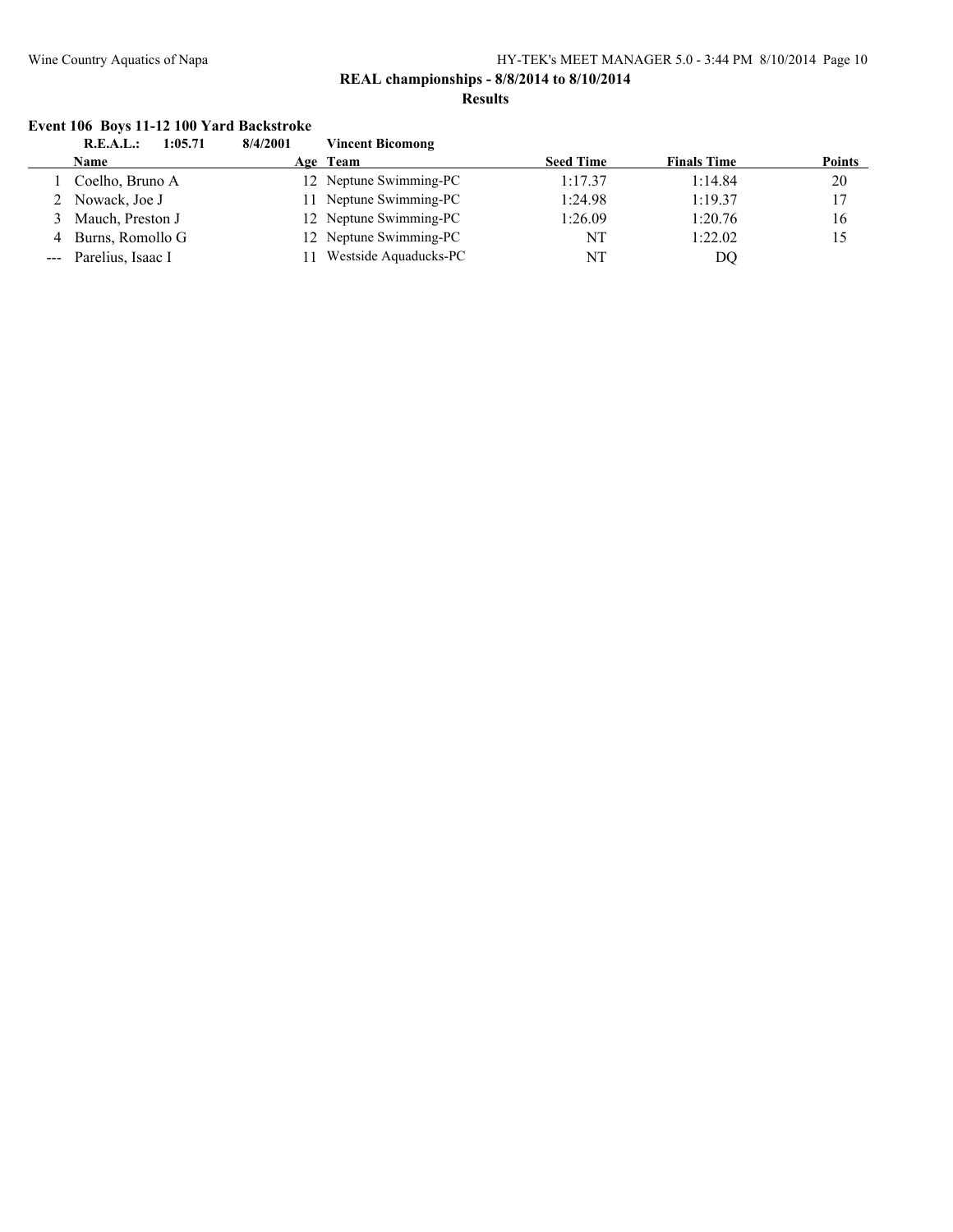### **REAL championships - 8/8/2014 to 8/10/2014**

#### **Results**

| 23.32<br>R.E.A.L.:   | 8/9/2003 | <b>Sadie Irvine</b>          | <b>SSS-PC</b>    |                    |               |
|----------------------|----------|------------------------------|------------------|--------------------|---------------|
| <b>Name</b>          |          | Age Team                     | <b>Seed Time</b> | <b>Finals Time</b> | <b>Points</b> |
| Bogard, Sophia A     |          | 6 Vallejo Aquatic Club-PC    | 48.92            | 31.27              | 20            |
| --- Bloom, Liliana   |          | 6 Sebastopol Sea Serpents-PC | 56.10            | DQ                 |               |
| --- Greaves, Layla J |          | 6 Neptune Swimming-PC        | NT               | DO                 |               |

#### **Event 107 Girls 7-8 25 Yard Backstroke**

|                            | $\mathbf{u}$ and $\mathbf{u}$ and $\mathbf{u}$ and $\mathbf{u}$<br>R.E.A.L.:<br>18.45 | 8/6/2005 | <b>Sadie Irvine</b>              |                                   |                    |               |
|----------------------------|---------------------------------------------------------------------------------------|----------|----------------------------------|-----------------------------------|--------------------|---------------|
|                            | Name                                                                                  |          | Age Team                         | <b>SSS-PC</b><br><b>Seed Time</b> | <b>Finals Time</b> | <b>Points</b> |
|                            | Gagnon, Anya G                                                                        |          | 8 Sebastopol Sea Serpents-PC     | 18.54                             | 18.35              | 20            |
|                            | Sapida, Abby                                                                          | 8        | Vallejo Aquatic Club-PC          | 20.71                             | 19.71              | 17            |
| 3                          | Hansel, Hayden R                                                                      | 8        | Westside Aquaducks-PC            | 24.31                             | 22.51              | 16            |
| 4                          | Godley, Madison A                                                                     | 8.       | Neptune Swimming-PC              | 23.74                             | 22.88              | 15            |
| 5                          | Grant, Alexandra G                                                                    | 8        | Vallejo Aquatic Club-PC          | 28.22                             | 23.18              | 14            |
| 6                          | Smits, Abby J                                                                         | 8        | Neptune Swimming-PC              | 21.93                             | 23.59              | 13            |
|                            | Farley, Eleanor G                                                                     |          | Neptune Swimming-PC              | 25.31                             | 23.88              | 12            |
| 8                          | Kanzan, Sunny                                                                         | 8        | Vallejo Aquatic Club-PC          | 24.69                             | 24.03              | 11            |
| 9                          | Rico, Isa J                                                                           |          | Westside Aquaducks-PC            | 28.68                             | 24.74              | 9             |
| 10                         | Gutt, Makayla H                                                                       | 8        | Westside Aquaducks-PC            | 25.59                             | 24.91              |               |
| 11                         | Black, Mackenzie M                                                                    |          | Neptune Swimming-PC              | NT                                | 25.07              | 6             |
| 12                         | Mortier, Ruby J                                                                       |          | Ukiah Dolphins-PC                | 24.87                             | 25.27              | 5             |
| 13                         | Matteo, Beyah A                                                                       |          | Vallejo Aquatic Club-PC          | 32.83                             | 26.25              | 4             |
| 14                         | Barba-Finocchi, Teresa G                                                              |          | Vallejo Aquatic Club-PC          | 34.74                             | 29.55              | 3             |
| 15                         | Cornwall, Ruby A                                                                      |          | Neptune Swimming-PC              | NT                                | 29.73              | 2             |
| 16                         | McClintick, Parker J                                                                  |          | Wine Country Aquatics of Napa-PC | NT                                | 30.89              |               |
| 17                         | Casassa, Audrey M                                                                     |          | Westside Aquaducks-PC            | 30.06                             | 31.82              |               |
| 18                         | Cornwall, Meredith M                                                                  | 8.       | Neptune Swimming-PC              | 37.79                             | 33.48              |               |
| $\qquad \qquad \text{---}$ | Haubold, Nicki A                                                                      |          | Wine Country Aquatics of Napa-PC | NT                                | DQ                 |               |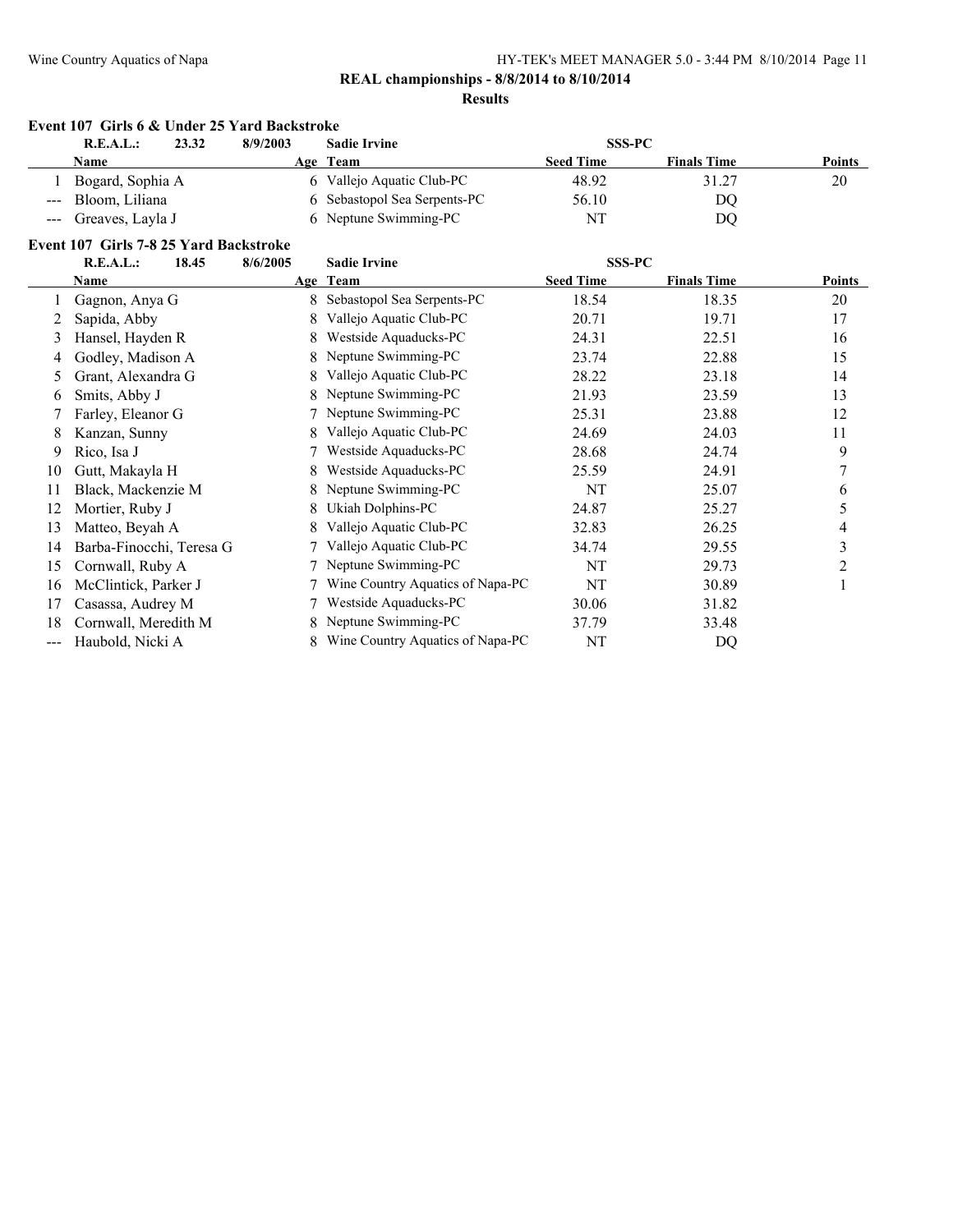#### **Results**

#### **Event 108 Boys 6 & Under 25 Yard Backstroke**<br>**REAL:** 20.02 8/9/2003 Ju **R.E.A.L.: 20.02 8/9/2003 Justin Lynch**

|         | IN.E.A.L.<br>40.V4 | 0/2/200J | очмин плиси                  |                  |                    |               |
|---------|--------------------|----------|------------------------------|------------------|--------------------|---------------|
|         | <b>Name</b>        |          | Age Team                     | <b>Seed Time</b> | <b>Finals Time</b> | <b>Points</b> |
|         | Cueva, Raffy       | 6.       | Vallejo Aquatic Club-PC      | 28.84            | 21.46              | 20            |
|         | Black, Travis S    |          | 6 Neptune Swimming-PC        | ΝT               | 34.08              |               |
|         | --- Gagnon, Dawson |          | 6 Sebastopol Sea Serpents-PC | 58.75            | DQ                 |               |
| $- - -$ | Greaves, Lucas B   |          | 4 Neptune Swimming-PC        | ΝT               | DQ                 |               |

# **Event 108 Boys 7-8 25 Yard Backstroke<br>R.E.A.L.:** 16.50 8/6/2005

| R.E.A.L.: | 16.50 | 8/6/2005 | <b>Justin Lynch</b> |
|-----------|-------|----------|---------------------|
|           |       |          |                     |

|   | <b>Name</b>            | Age Team                           | <b>Seed Time</b> | <b>Finals Time</b> | <b>Points</b> |
|---|------------------------|------------------------------------|------------------|--------------------|---------------|
|   | Caberto, AJ L          | 7 Vallejo Aquatic Club-PC          | 25.15            | 22.91              | 20            |
|   | 2 Kellison, Jeremiah J | 7 Neptune Swimming-PC              | 25.50            | 24.93              | 17            |
| 3 | Allen, Stephen W       | 8 Westside Aquaducks-PC            | 23.99            | 25.19              | 16            |
|   | 4 Kwan, Nicholas A     | 8 Neptune Swimming-PC              | 26.74            | 25.64              | 15            |
|   | *5 Schwarz, Sterling D | 8 Wine Country Aquatics of Napa-PC | 30.68            | 27.81              | 13.50         |
|   | *5 Farley, Ian D       | 7 Neptune Swimming-PC              | 32.93            | 27.81              | 13.50         |
|   | Mattice, Deion         | 8 Sebastopol Sea Serpents-PC       | 1:14.00          | 30.44              | 12            |
|   | Yoder, Patrick W       | 8 Wine Country Aquatics of Napa-PC | 32.88            | 33.12              | 11            |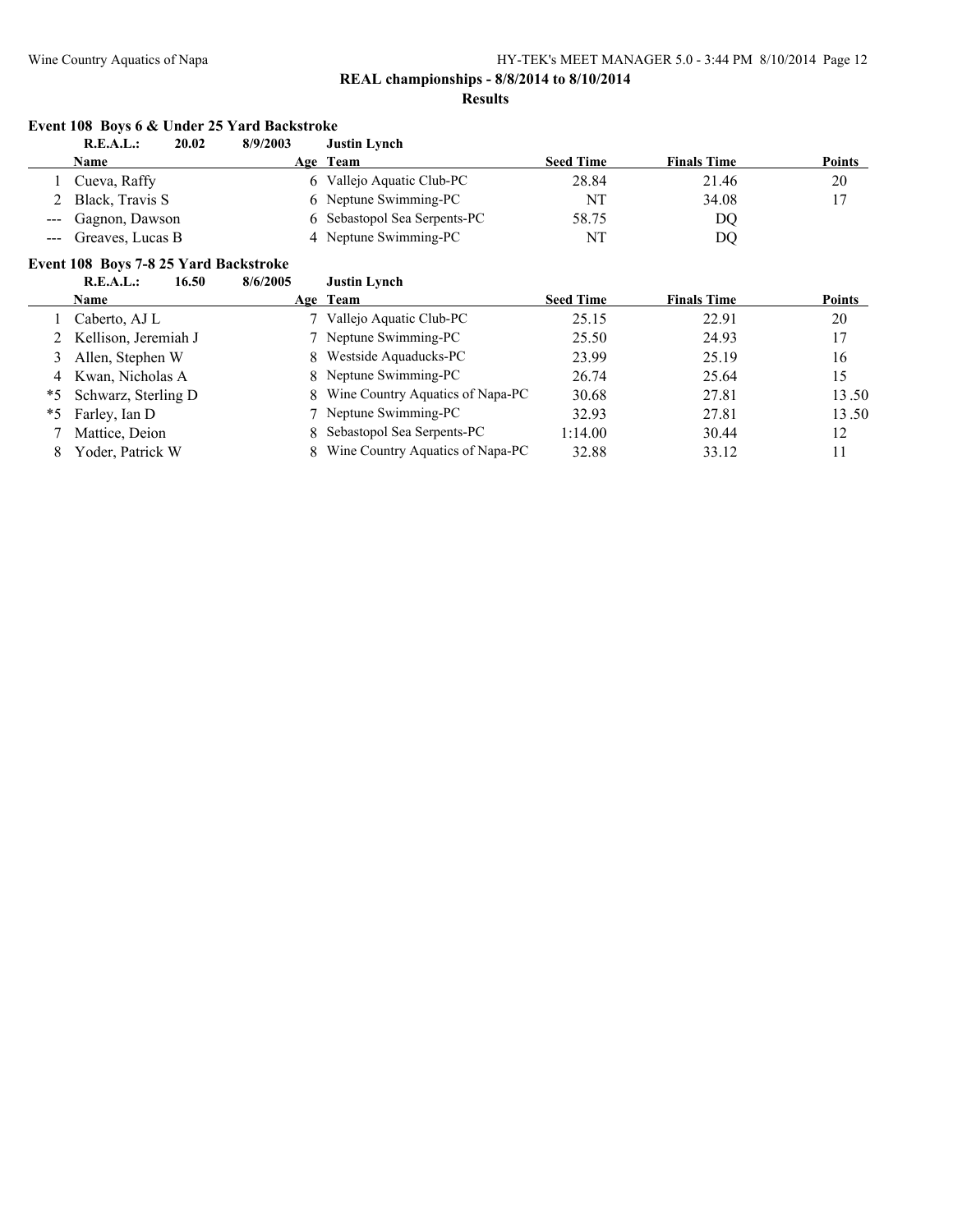#### **Results**

#### **Event 109 Girls 9-10 50 Yard Backstroke**

|                        | R.E.A.L.:             | 34.04 | 8/1/1999 | <b>Amanda Sims</b>               | <b>SRN-PC</b>      |                    |               |
|------------------------|-----------------------|-------|----------|----------------------------------|--------------------|--------------------|---------------|
|                        | Name                  |       |          | Age Team                         | <b>Prelim Time</b> | <b>Finals Time</b> | <b>Points</b> |
| A - Final              |                       |       |          |                                  |                    |                    |               |
|                        | Mattice, Vivien G     |       | 10.      | Sebastopol Sea Serpents-PC       | 36.15              | 34.89              | 20            |
|                        | Adams, Robin M        |       | 10       | Ukiah Dolphins-PC                | 37.68              | 37.18              | 17            |
| 3                      | Gomez, Mikaela A      |       | 10       | Vallejo Aquatic Club-PC          | 36.77              | 37.35              | 16            |
| 4                      | Reyes, Anna Frances S |       | 10.      | Vallejo Aquatic Club-PC          | 38.26              | 37.62              | 15            |
| $\mathcal{D}$          | Holstine, Trix R      |       | 10       | Ukiah Dolphins-PC                | 39.43              | 39.10              | 14            |
| 6                      | Sapida, Alyssa G      |       | 9.       | Vallejo Aquatic Club-PC          | 41.13              | 41.33              | 13            |
|                        | Homicz, Maya J        |       | 10       | Neptune Swimming-PC              | 43.53              | 43.56              | 12            |
| $\qquad \qquad \cdots$ | Aitken, Isabella A    |       | 10       | Wine Country Aquatics of Napa-PC | 37.44              | DQ                 |               |
| <b>B</b> - Final       |                       |       |          |                                  |                    |                    |               |
| 9                      | Hoffman, Hannah A     |       | 10.      | Neptune Swimming-PC              | 44.74              | 46.60              | 9             |
| 10                     | Woods, Karina S       |       |          | 10 Neptune Swimming-PC           | 47.99              | 47.34              | 7             |
| 11                     | Calacsan, Sela B      |       |          | 9 Vallejo Aquatic Club-PC        | 49.81              | 50.43              | 6             |
| 12                     | Wade, Mia K           |       | 9        | Westside Aquaducks-PC            | 49.92              | 51.05              | 5             |
| 13                     | Farley, Mia M         |       |          | 9 Neptune Swimming-PC            | 52.63              | 51.22              | 4             |
| 14                     | Gutt, Mariah          |       | 9.       | Westside Aquaducks-PC            | 52.91              | 52.48              | 3             |
| 15                     | Belov, Isabella M     |       | 9.       | Westside Aquaducks-PC            | 55.82              | 55.55              | 2             |
| 16                     | Nelson, Maggie D      |       | 10       | Ukiah Dolphins-PC                | 55.82              | 58.67              |               |

#### **Event 109 Girls 9-10 50 Yard Backstroke**

|                      | R.E.A.L.:                | 34.04 | 8/1/1999 | <b>Amanda Sims</b>               | <b>SRN-PC</b>    |                    |   |
|----------------------|--------------------------|-------|----------|----------------------------------|------------------|--------------------|---|
|                      | <b>Name</b>              |       |          | Age Team                         | <b>Seed Time</b> | <b>Prelim Time</b> |   |
| <b>Preliminaries</b> |                          |       |          |                                  |                  |                    |   |
|                      | Mattice, Vivien G        |       | 10       | Sebastopol Sea Serpents-PC       | 35.09            | 36.15              | q |
| 2                    | Gomez, Mikaela A         |       | 10       | Vallejo Aquatic Club-PC          | 35.09            | 36.77              | q |
| 3                    | Aitken, Isabella A       |       | 10       | Wine Country Aquatics of Napa-PC | 39.31            | 37.44              | q |
| 4                    | Adams, Robin M           |       | 10       | Ukiah Dolphins-PC                | 35.09            | 37.68              | q |
| 5                    | Reyes, Anna Frances S    |       | 10       | Vallejo Aquatic Club-PC          | 38.72            | 38.26              | q |
| 6                    | Clarkson, Stella J       |       | 10       | Neptune Swimming-PC              | 40.74            | 39.23              | q |
|                      | Holstine, Trix R         |       | 10       | Ukiah Dolphins-PC                | 41.24            | 39.43              | q |
| 8                    | Sapida, Alyssa G         |       | 9        | Vallejo Aquatic Club-PC          | 41.35            | 41.13              | q |
| 9                    | Homicz, Maya J           |       |          | 10 Neptune Swimming-PC           | 45.77            | 43.53              | q |
| 10                   | Hoffman, Hannah A        |       | 10       | Neptune Swimming-PC              | 48.63            | 44.74              | q |
| 11                   | Woods, Karina S          |       | 10       | Neptune Swimming-PC              | 48.06            | 47.99              | q |
| 12                   | Calacsan, Sela B         |       | 9        | Vallejo Aquatic Club-PC          | 56.28            | 49.81              | q |
| 13                   | Wade, Mia K              |       | 9        | Westside Aquaducks-PC            | 53.35            | 49.92              | q |
| 14                   | Farley, Mia M            |       | 9        | Neptune Swimming-PC              | NT               | 52.63              | q |
| 15                   | Hunter, Maycee           |       | 9        | Sebastopol Sea Serpents-PC       | 50.97            | 52.81              | q |
| 16                   | Gutt, Mariah             |       | 9        | Westside Aquaducks-PC            | 57.68            | 52.91              | a |
| $*17$                | Nelson, Maggie D         |       | 10       | Ukiah Dolphins-PC                | 1:01.78          | 55.82              |   |
| $*17$                | Belov, Isabella M        |       | 9        | Westside Aquaducks-PC            | NT               | 55.82              |   |
|                      | <b>Swim-Off Required</b> |       |          |                                  |                  |                    |   |
|                      | Holzhauser, Stassi J     |       | 10       | Neptune Swimming-PC              | 41.07            | DQ                 |   |
| $---$                | Hansel, Maguire R        |       | 10       | Westside Aquaducks-PC            | 1:12.43          | DQ                 |   |
| $\qquad \qquad -$    | Medeiros, Siena          |       | 9        | Sebastopol Sea Serpents-PC       | 1:26.00          | DQ                 |   |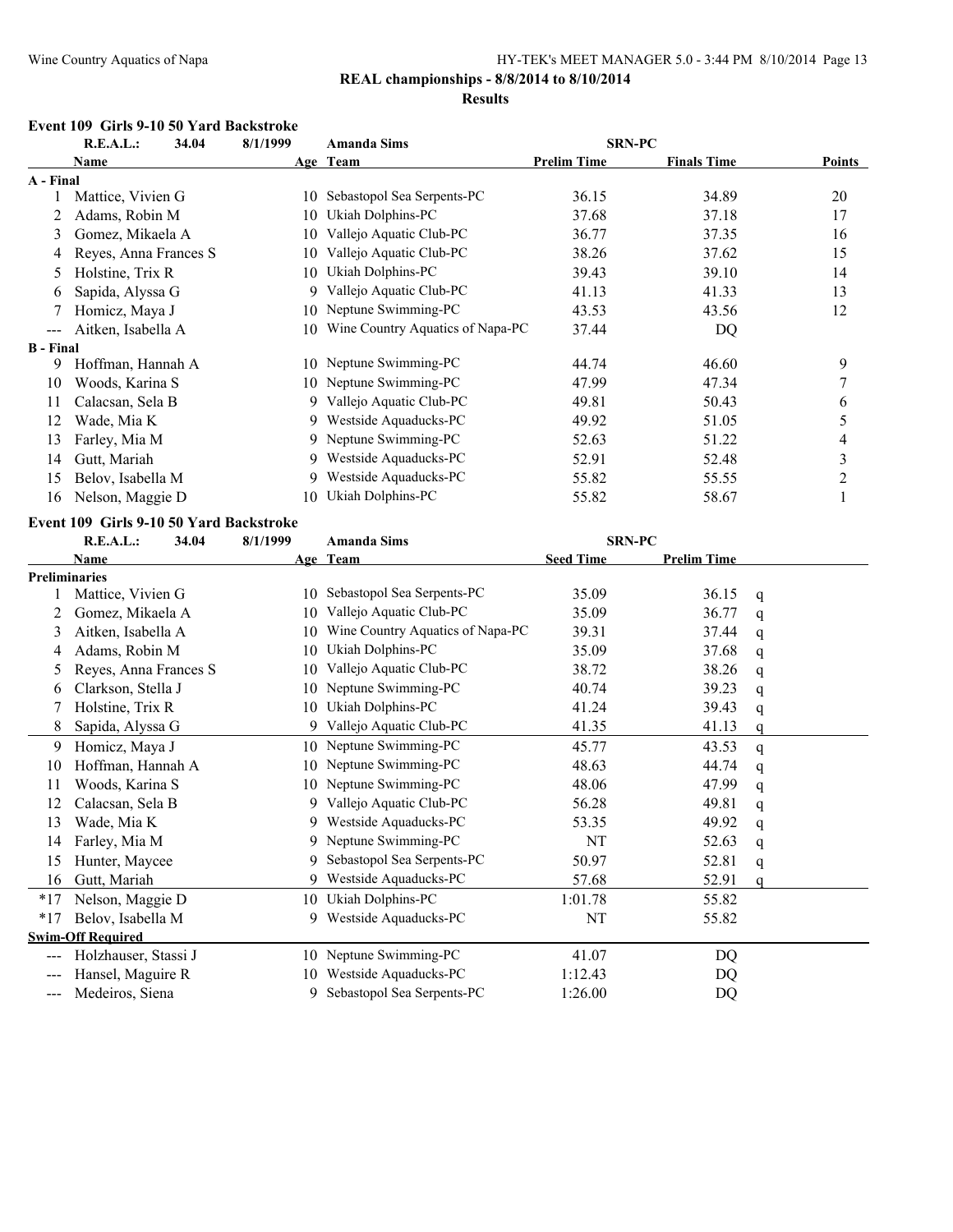### **REAL championships - 8/8/2014 to 8/10/2014**

#### **Results**

#### **Event 110 Boys 9-10 50 Yard Backstroke**

|           | R.E.A.L.:<br>33.79     | 8/6/2005 | <b>Harmon Gault</b>                 |                    |                    |               |
|-----------|------------------------|----------|-------------------------------------|--------------------|--------------------|---------------|
|           | <b>Name</b>            |          | Age Team                            | <b>Prelim Time</b> | <b>Finals Time</b> | <b>Points</b> |
| A - Final |                        |          |                                     |                    |                    |               |
|           | Cueva, Gabriel         | 9        | Vallejo Aquatic Club-PC             | 38.64              | 37.86              | 20            |
|           | 2 Flint, Will T        |          | 10 Wine Country Aquatics of Napa-PC | 36.97              | 38.43              | 17            |
|           | 3 McClintick, Carson P |          | 10 Wine Country Aquatics of Napa-PC | 43.24              | 44.31              | 16            |
|           | 4 Casassa, Tyler A     |          | 10 Westside Aquaducks-PC            | 48.86              | 50.88              | 15            |
|           | --- Parelius, Zach T   |          | 9 Westside Aquaducks-PC             | 1:03.89            | NS                 |               |
|           | --- Lundeen, Zac A     | 10.      | Wine Country Aquatics of Napa-PC    | 56.08              | NS                 |               |

#### **Event 110 Boys 9-10 50 Yard Backstroke**

|                      | R.E.A.L.:<br>33.79     | 8/6/2005 | <b>Harmon Gault</b>                 |                  |                    |   |
|----------------------|------------------------|----------|-------------------------------------|------------------|--------------------|---|
|                      | <b>Name</b>            |          | Age Team                            | <b>Seed Time</b> | <b>Prelim Time</b> |   |
| <b>Preliminaries</b> |                        |          |                                     |                  |                    |   |
|                      | Flint, Will T          | 10.      | Wine Country Aquatics of Napa-PC    | 40.47            | 36.97              | q |
|                      | 2 Cueva, Gabriel       |          | 9 Vallejo Aquatic Club-PC           | 41.17            | 38.64              | q |
|                      | 3 McClintick, Carson P |          | 10 Wine Country Aquatics of Napa-PC | 47.21            | 43.24              | q |
|                      | 4 Casassa, Tyler A     |          | 10 Westside Aquaducks-PC            | NT               | 48.86              | q |
|                      | 5 Lundeen, Zac A       |          | 10 Wine Country Aquatics of Napa-PC | NT               | 56.08              | q |
|                      | 6 Parelius, Zach T     | 9        | Westside Aquaducks-PC               | NT               | 1:03.89            | q |
|                      | --- Morris, Andrew J   | 9.       | Neptune Swimming-PC                 | 45.69            | DQ                 |   |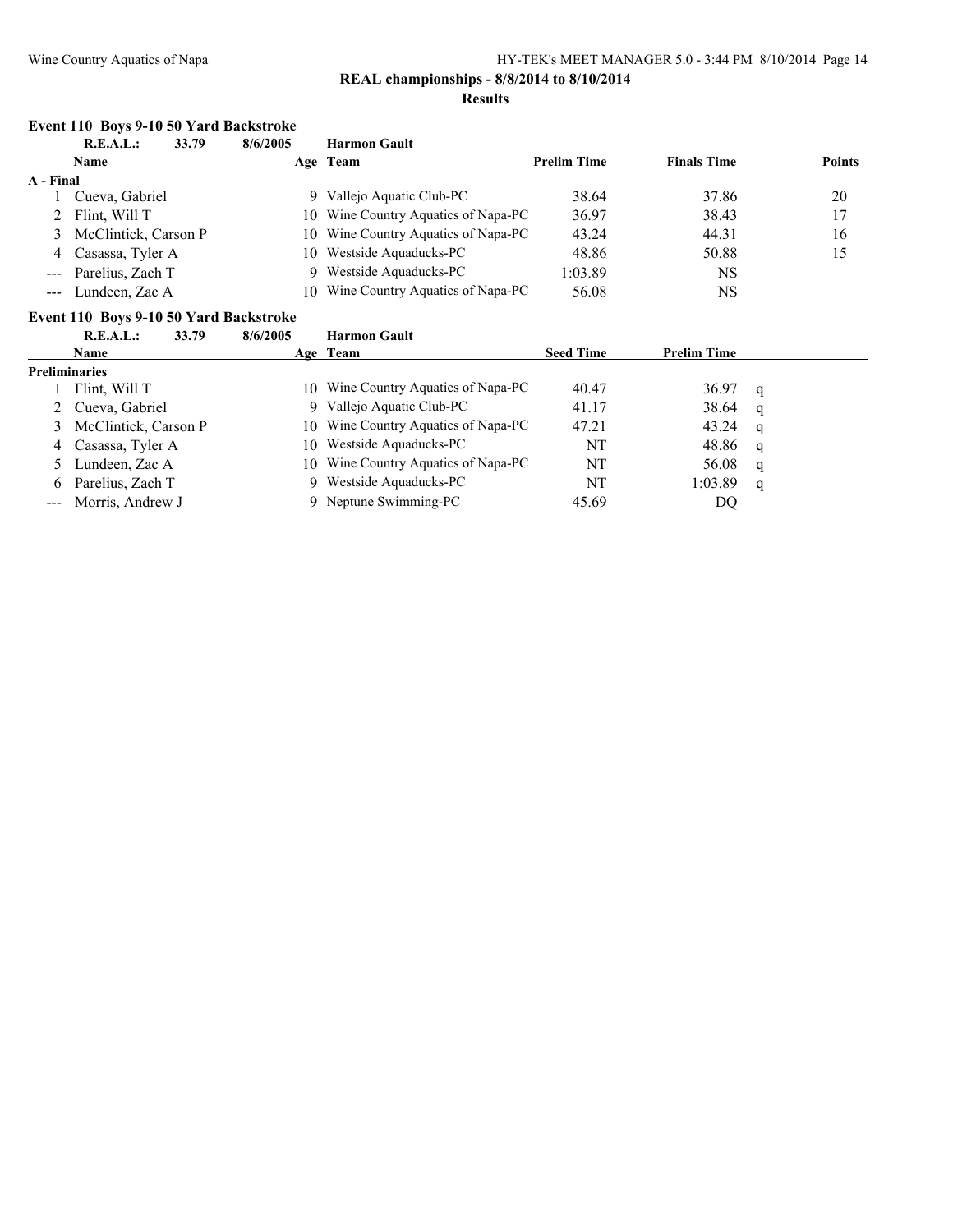# **REAL championships - 8/8/2014 to 8/10/2014**

#### **Results**

#### **Event 111 Girls 13-14 200 Yard IM**

| 2:12.94<br>R.E.A.L.: |                     | 8/6/2004 | Penelope Yamauchi             | <b>SRN-PC</b>      |                    |               |
|----------------------|---------------------|----------|-------------------------------|--------------------|--------------------|---------------|
|                      | <b>Name</b>         |          | Age Team                      | <b>Prelim Time</b> | <b>Finals Time</b> | <b>Points</b> |
| A - Final            |                     |          |                               |                    |                    |               |
|                      | Boisseau, Sophie A  | 14       | Sebastopol Sea Serpents-PC    | 2:18.63            | 2:15.54            | 20            |
|                      | 2 Oliver, Tessa L   |          | 13 Neptune Swimming-PC        | 2:19.65            | 2:20.89            | 17            |
|                      | 3 Dolan, Megan      |          | 14 Ukiah Dolphins-PC          | 2:39.31            | 2:30.12            | 16            |
|                      | 4 Royer, Mikayla M  |          | 14 Sebastopol Sea Serpents-PC | 2:31.35            | 2:35.16            | 15            |
|                      | 5 Stewart, Brydie E |          | 14 Neptune Swimming-PC        | 2:49.79            | 2:51.09            | 14            |
| 6                    | Howell, Sedona G    | 13.      | Neptune Swimming-PC           | 2:56.81            | 2:56.46            | 13            |
|                      | Roan, Genna M       | 13.      | Sebastopol Sea Serpents-PC    | 2:48.06            | 2:56.99            | 12            |
| ---                  | Silberstein, Eva    | 13       | Sebastopol Sea Serpents-PC    | 3:47.98            | DQ                 |               |

#### **Event 111 Girls 13-14 200 Yard IM**

|                                                                                                                                                                                                                                                                                                                                                                                                                                                                            | R.E.A.L.:<br>2:12.94 | 8/6/2004 | Penelope Yamauchi             | <b>SRN-PC</b>    |                    |   |
|----------------------------------------------------------------------------------------------------------------------------------------------------------------------------------------------------------------------------------------------------------------------------------------------------------------------------------------------------------------------------------------------------------------------------------------------------------------------------|----------------------|----------|-------------------------------|------------------|--------------------|---|
|                                                                                                                                                                                                                                                                                                                                                                                                                                                                            | Name                 |          | Age Team                      | <b>Seed Time</b> | <b>Prelim Time</b> |   |
|                                                                                                                                                                                                                                                                                                                                                                                                                                                                            | <b>Preliminaries</b> |          |                               |                  |                    |   |
|                                                                                                                                                                                                                                                                                                                                                                                                                                                                            | Boisseau, Sophie A   |          | 14 Sebastopol Sea Serpents-PC | 2:18.04          | 2:18.63            | q |
|                                                                                                                                                                                                                                                                                                                                                                                                                                                                            | 2 Oliver, Tessa L    |          | 13 Neptune Swimming-PC        | 2:23.52          | 2:19.65            | q |
|                                                                                                                                                                                                                                                                                                                                                                                                                                                                            | Royer, Mikayla M     |          | 14 Sebastopol Sea Serpents-PC | 2:43.64          | 2:31.35            | q |
| 4                                                                                                                                                                                                                                                                                                                                                                                                                                                                          | Nichols, Maya A      |          | 13 Neptune Swimming-PC        | 2:50.79          | 2:36.55            | q |
|                                                                                                                                                                                                                                                                                                                                                                                                                                                                            | Dolan, Megan         |          | 14 Ukiah Dolphins-PC          | 2:39.22          | 2:39.31            | q |
| b                                                                                                                                                                                                                                                                                                                                                                                                                                                                          | Roan, Genna M        | 13.      | Sebastopol Sea Serpents-PC    | 3:04.29          | 2:48.06            | q |
|                                                                                                                                                                                                                                                                                                                                                                                                                                                                            | Stewart, Brydie E    |          | 14 Neptune Swimming-PC        | 2:47.09          | 2:49.79            | a |
| 8                                                                                                                                                                                                                                                                                                                                                                                                                                                                          | Howell, Sedona G     |          | 13 Neptune Swimming-PC        | 3:00.58          | 2:56.81            |   |
| 9                                                                                                                                                                                                                                                                                                                                                                                                                                                                          | Silberstein, Eva     | 3        | Sebastopol Sea Serpents-PC    | NT               | 3:47.98            | q |
| $\frac{1}{2} \left( \frac{1}{2} \right) \left( \frac{1}{2} \right) \left( \frac{1}{2} \right) \left( \frac{1}{2} \right) \left( \frac{1}{2} \right) \left( \frac{1}{2} \right) \left( \frac{1}{2} \right) \left( \frac{1}{2} \right) \left( \frac{1}{2} \right) \left( \frac{1}{2} \right) \left( \frac{1}{2} \right) \left( \frac{1}{2} \right) \left( \frac{1}{2} \right) \left( \frac{1}{2} \right) \left( \frac{1}{2} \right) \left( \frac{1}{2} \right) \left( \frac$ | Bon-Borguez, Gabby   |          | 14 Vallejo Aquatic Club-PC    | 3:09.66          | DQ                 |   |

#### **Event 111 Girls 15 & Over 200 Yard IM**

|                  | <b>Name</b>                           |     | Age Team                         | <b>Prelim Time</b> | <b>Finals Time</b> | Points |
|------------------|---------------------------------------|-----|----------------------------------|--------------------|--------------------|--------|
| A - Final        |                                       |     |                                  |                    |                    |        |
|                  | Auva'a, Lani L                        | 16  | Neptune Swimming-PC              | 2:16.33            | 2:17.39            | 20     |
|                  | Rosario, Elina G                      | 15  | Vallejo Aquatic Club-PC          | 2:20.69            | 2:20.57            | 17     |
| 3                | Ratcliffe, Eva H                      | 16  | Neptune Swimming-PC              | 2:25.30            | 2:24.90            | 16     |
| 4                | Welton, Marble B                      | 18  | Vallejo Aquatic Club-PC          | 2:24.04            | 2:27.29            | 15     |
| 5                | Kriegler Allen, Noah L                | 16  | Sebastopol Sea Serpents-PC       | 2:30.19            | 2:28.50            | 14     |
| 6                | Roan, Michala N                       | 17  | Sebastopol Sea Serpents-PC       | 2:30.97            | 2:31.13            | 13     |
|                  | Ng, Priscilla                         | 17  | Westside Aquaducks-PC            | 2:31.27            | 2:32.22            | 12     |
| 8                | Raasch, Shelbi R                      | 15. | Neptune Swimming-PC              | 2:30.14            | 2:34.99            | 11     |
| <b>B</b> - Final |                                       |     |                                  |                    |                    |        |
| 9                | Schlutius, Christy J                  | 16  | Sebastopol Sea Serpents-PC       | 2:32.39            | 2:25.78            | 9      |
| 10               | Gardner, Kaitlyn L                    | 15  | Wine Country Aquatics of Napa-PC | 2:34.48            | 2:34.04            | 7      |
| 11               | Jayne, Jordan C                       | 17  | Sebastopol Sea Serpents-PC       | 2:38.86            | 2:34.86            | 6      |
| 12               | Poplack, Sarah E                      | 17  | Sebastopol Sea Serpents-PC       | 2:39.61            | 2:35.65            | 5      |
| 13               | Davis, Molly G                        | 16  | Westside Aquaducks-PC            | 2:32.04            | 2:36.09            | 4      |
| 14               | Terrero, Noelle M                     | 15  | Sebastopol Sea Serpents-PC       | 2:41.85            | 2:40.43            | 3      |
| 15               | Langley, Alex R                       | 15  | Sebastopol Sea Serpents-PC       | 2:41.91            | 2:43.12            | 2      |
| 16               | Crowder, Zoe M                        | 15. | Vallejo Aquatic Club-PC          | 2:46.50            | 2:51.53            | 1      |
|                  | Event 111 Girls 15 & Over 200 Yard IM |     |                                  |                    |                    |        |
|                  | <b>Name</b>                           |     | Age Team                         | <b>Seed Time</b>   | <b>Prelim Time</b> |        |
|                  | <b>Preliminaries</b>                  |     |                                  |                    |                    |        |
|                  | Auva'a, Lani L                        |     | 16 Neptune Swimming-PC           | 2:12.92            | 2:16.33            | q      |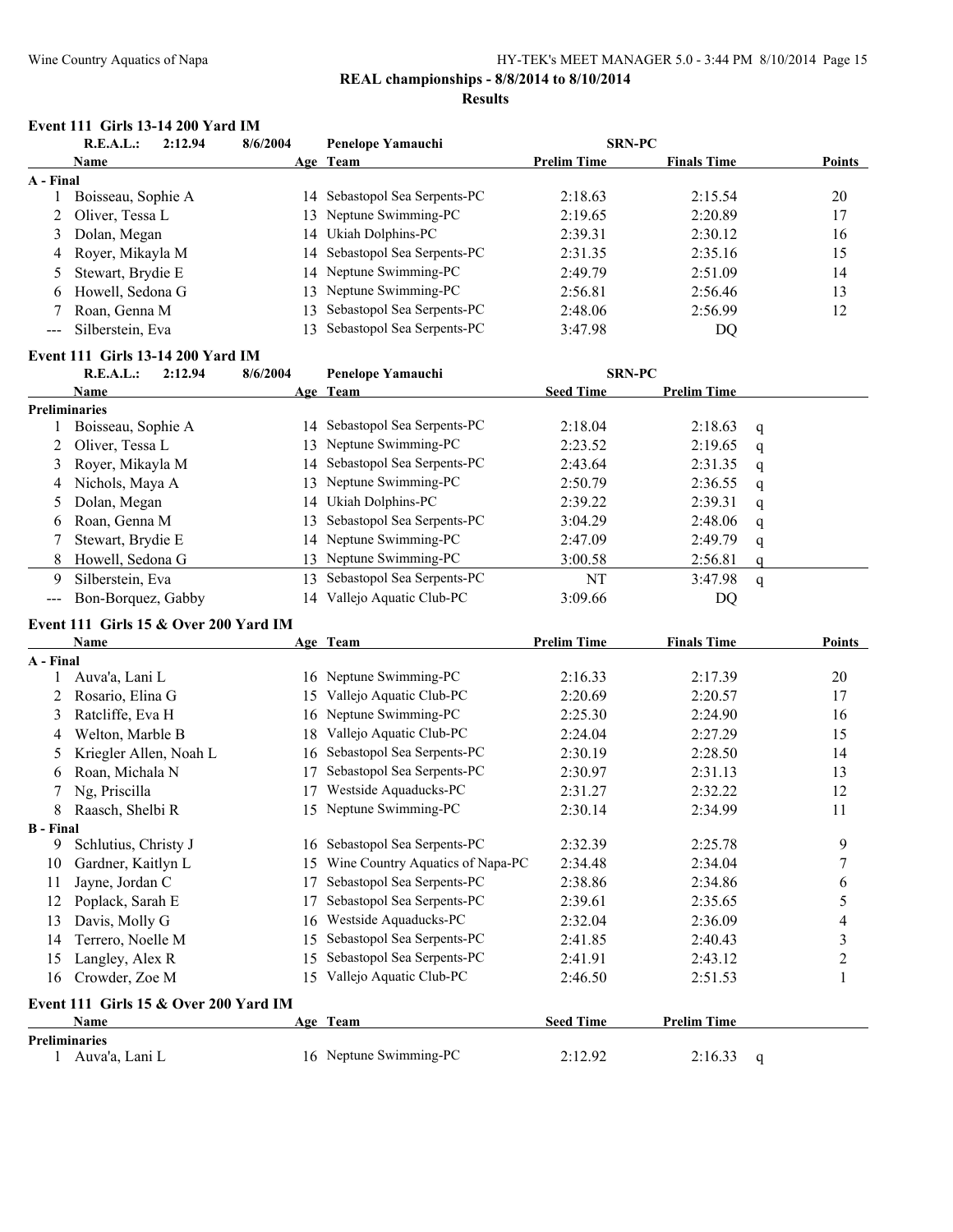**REAL championships - 8/8/2014 to 8/10/2014**

**Results**

### **Preliminaries ... (Event 111 Girls 15 & Over 200 Yard IM)**

|                   | <b>Name</b>            |    | Age Team                         | <b>Seed Time</b> | <b>Prelim Time</b> |   |
|-------------------|------------------------|----|----------------------------------|------------------|--------------------|---|
| 2                 | Rosario, Elina G       | 15 | Vallejo Aquatic Club-PC          | 2:19.79          | 2:20.69            | q |
| 3                 | Welton, Marble B       | 18 | Vallejo Aquatic Club-PC          | 2:17.44          | 2:24.04            | q |
| 4                 | Ratcliffe, Eva H       | 16 | Neptune Swimming-PC              | 2:17.95          | 2:25.30            | q |
| 5                 | Raasch, Shelbi R       | 15 | Neptune Swimming-PC              | 2:31.82          | 2:30.14            | q |
| 6                 | Kriegler Allen, Noah L | 16 | Sebastopol Sea Serpents-PC       | 2:28.99          | 2:30.19            | q |
|                   | Roan, Michala N        | 17 | Sebastopol Sea Serpents-PC       | 2:35.23          | 2:30.97            | q |
| 8                 | Ng, Priscilla          | 17 | Westside Aquaducks-PC            | 2:27.32          | 2:31.27            | q |
| 9                 | Davis, Molly G         | 16 | Westside Aquaducks-PC            | 2:30.73          | 2:32.04            | q |
| 10                | Schlutius, Christy J   | 16 | Sebastopol Sea Serpents-PC       | 2:33.21          | 2:32.39            | q |
| 11                | Gardner, Kaitlyn L     | 15 | Wine Country Aquatics of Napa-PC | 2:30.30          | 2:34.48            | q |
| 12                | Jayne, Jordan C        | 17 | Sebastopol Sea Serpents-PC       | 2:28.94          | 2:38.86            | q |
| 13                | Barton, Emma M         | 16 | Neptune Swimming-PC              | 2:30.98          | 2:38.87            | q |
| 14                | Poplack, Sarah E       | 17 | Sebastopol Sea Serpents-PC       | 2:29.44          | 2:39.61            | q |
| 15                | Terrero, Noelle M      | 15 | Sebastopol Sea Serpents-PC       | 2:35.98          | 2:41.85            | q |
| 16                | Langley, Alex R        | 15 | Sebastopol Sea Serpents-PC       | 2:51.98          | 2:41.91            | q |
| 17                | Crowder, Zoe M         | 15 | Vallejo Aquatic Club-PC          | 2:50.28          | 2:46.50            |   |
| 18                | Singley, Justeen K     | 17 | Vallejo Aquatic Club-PC          | 2:54.81          | 2:48.37            |   |
| 19                | Lipari, Lila M         | 15 | Vallejo Aquatic Club-PC          | 2:55.91          | 2:50.28            |   |
| 20                | Borges, Amanda M       | 16 | Sebastopol Sea Serpents-PC       | NT               | 3:12.71            |   |
| 21                | evy, Advah.            | 20 | Sebastopol Sea Serpents-PC       | 3:31.08          | 3:20.55            |   |
| 22                | Campbell, Sophie A     | 15 | Sebastopol Sea Serpents-PC       | 3:44.03          | 3:23.74            |   |
| $\qquad \qquad -$ | Vance, Hailey C        | 16 | Ukiah Dolphins-PC                | 2:25.16          | DQ                 |   |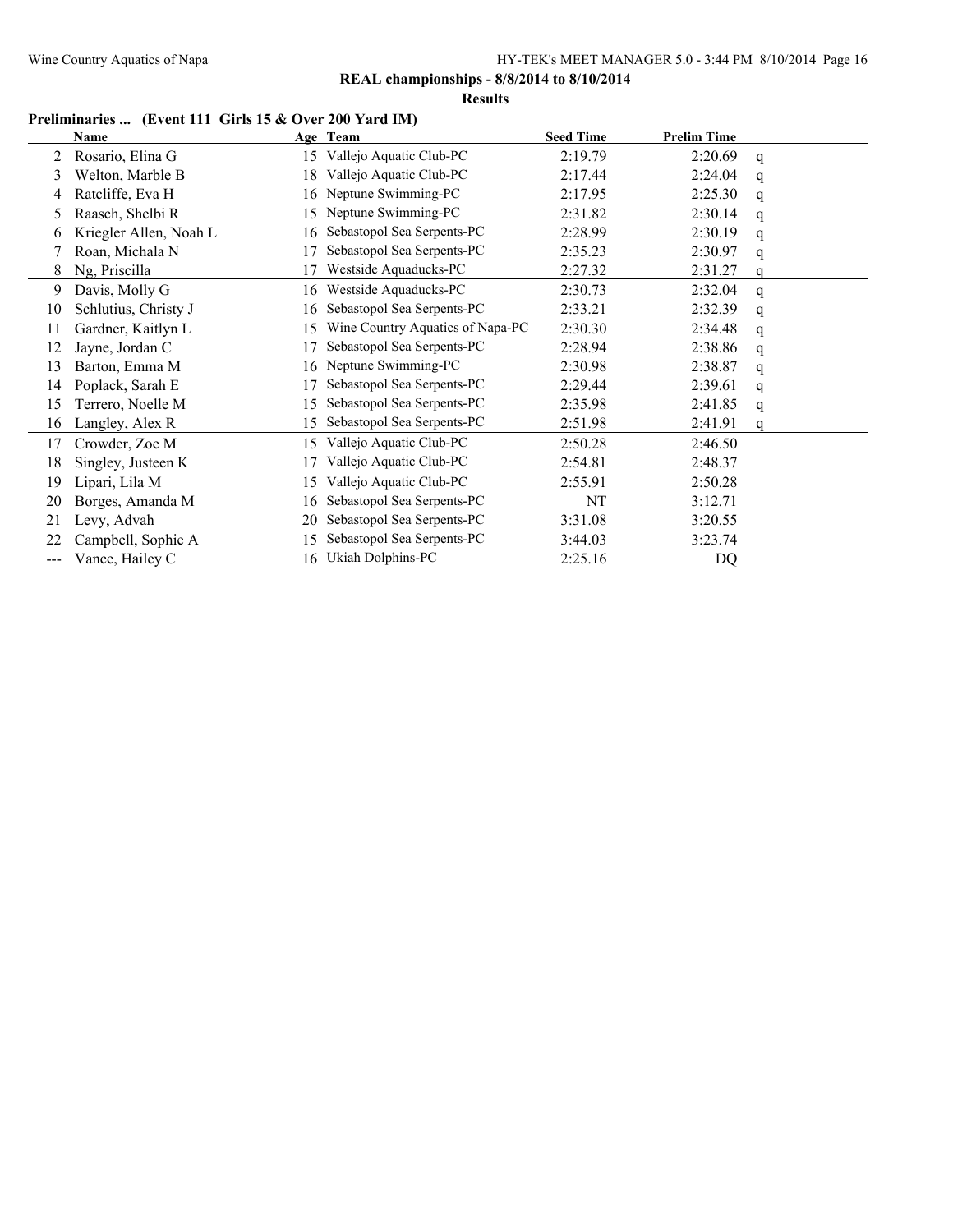### **REAL championships - 8/8/2014 to 8/10/2014**

#### **Results**

### **Event 112 Boys 13-14 200 Yard IM**

|                         | R.E.A.L.:                            | 2:02.58 | 8/1/1999 | <b>Travis Carranza</b>     | <b>SRN-PC</b>      |                    |              |                          |
|-------------------------|--------------------------------------|---------|----------|----------------------------|--------------------|--------------------|--------------|--------------------------|
|                         | Name                                 |         |          | Age Team                   | <b>Prelim Time</b> | <b>Finals Time</b> |              | <b>Points</b>            |
| A - Final               |                                      |         |          |                            |                    |                    |              |                          |
| 1                       | Adams, Charles A                     |         |          | 13 Ukiah Dolphins-PC       | 2:18.15            | 2:14.84            |              | $20\,$                   |
| 2                       | Monks, Ray M                         |         | 14       | Neptune Swimming-PC        | 2:23.96            | 2:19.93            |              | 17                       |
| 3                       | Chavez, Daniel C                     |         |          | 14 Vallejo Aquatic Club-PC | 2:22.07            | 2:22.86            |              | 16                       |
| 4                       | Stolp, Ford F                        |         | 14       | Westside Aquaducks-PC      | 2:19.98            | 2:23.19            |              | 15                       |
| 5                       | Hagmann, Kai A                       |         | 14       | Westside Aquaducks-PC      | 2:24.23            | 2:27.25            |              | 14                       |
| 6                       | Chavez, Darren E                     |         | 14       | Vallejo Aquatic Club-PC    | 2:30.18            | 2:28.35            |              | 13                       |
| 7                       | Xerogeanes, Dean R                   |         | 13       | Ukiah Dolphins-PC          | 2:29.68            | 2:29.89            |              | 12                       |
| 8                       | Myers, Symon E                       |         |          | 14 Neptune Swimming-PC     | 2:33.41            | 2:36.68            |              | 11                       |
| <b>B</b> - Final        |                                      |         |          |                            |                    |                    |              |                          |
| 9.                      | Hemphill, Will N                     |         |          | 14 Neptune Swimming-PC     | 2:35.58            | 2:37.57            |              | 9                        |
| 10                      | Yee, Bryce C                         |         | 13       | Vallejo Aquatic Club-PC    | 3:00.26            | 3:04.46            |              | 7                        |
| 11                      | Lipari, Zander M                     |         | 13       | Vallejo Aquatic Club-PC    | 3:11.30            | 3:08.95            |              | 6                        |
| 12                      | Hyland, Ian T                        |         | 13       | Westside Aquaducks-PC      | 3:11.31            | 3:13.87            |              | 5                        |
| 13                      | Campbell, Colin C                    |         | 13       | Sebastopol Sea Serpents-PC | 3:12.83            | 3:19.28            |              | $\overline{\mathcal{L}}$ |
| ---                     | Hill, Cameron                        |         | 14       | Westside Aquaducks-PC      | 2:40.50            | DQ                 |              |                          |
|                         | Event 112 Boys 13-14 200 Yard IM     |         |          |                            |                    |                    |              |                          |
|                         | R.E.A.L.:                            | 2:02.58 | 8/1/1999 | <b>Travis Carranza</b>     | <b>SRN-PC</b>      |                    |              |                          |
|                         | Name                                 |         |          | Age Team                   | <b>Seed Time</b>   | <b>Prelim Time</b> |              |                          |
|                         | Preliminaries                        |         |          |                            |                    |                    |              |                          |
| 1                       | Adams, Charles A                     |         | 13       | Ukiah Dolphins-PC          | 2:16.50            | 2:18.15            | $\mathbf{q}$ |                          |
| 2                       | Stolp, Ford F                        |         | 14       | Westside Aquaducks-PC      | 2:26.91            | 2:19.98            | q            |                          |
| 3                       | Chavez, Daniel C                     |         | 14       | Vallejo Aquatic Club-PC    | 2:30.13            | 2:22.07            | q            |                          |
| 4                       | Monks, Ray M                         |         | 14       | Neptune Swimming-PC        | 2:18.82            | 2:23.96            | q            |                          |
| 5                       | Hagmann, Kai A                       |         | 14       | Westside Aquaducks-PC      | 2:26.60            | 2:24.23            | q            |                          |
| 6                       | Xerogeanes, Dean R                   |         | 13       | Ukiah Dolphins-PC          | 2:33.27            | 2:29.68            | q            |                          |
| 7                       | Chavez, Darren E                     |         |          | 14 Vallejo Aquatic Club-PC | 2:31.32            | 2:30.18            | q            |                          |
| 8                       | Myers, Symon E                       |         |          | 14 Neptune Swimming-PC     | 2:41.17            | 2:33.41            | $\mathbf q$  |                          |
| 9                       | Hemphill, Will N                     |         |          | 14 Neptune Swimming-PC     | 2:33.94            | 2:35.58            | q            |                          |
| 10                      | Hill, Cameron                        |         |          | 14 Westside Aquaducks-PC   | NT                 | 2:40.50            | q            |                          |
| 11                      | Yee, Bryce C                         |         | 13       | Vallejo Aquatic Club-PC    | 3:03.48            | 3:00.26            | q            |                          |
| 12                      | Lipari, Zander M                     |         |          | 13 Vallejo Aquatic Club-PC | 3:39.71            | 3:11.30            | q            |                          |
| 13                      | Hyland, Ian T                        |         | 13       | Westside Aquaducks-PC      | NT                 | 3:11.31            | q            |                          |
| 14                      | Campbell, Colin C                    |         | 13       | Sebastopol Sea Serpents-PC | NT                 | 3:12.83            | q            |                          |
|                         | Event 112 Boys 15 & Over 200 Yard IM |         |          |                            |                    |                    |              |                          |
|                         | <b>Name</b>                          |         |          | Age Team                   | <b>Prelim Time</b> | <b>Finals Time</b> |              | Points                   |
| $\Lambda$ $\Gamma$ inal |                                      |         |          |                            |                    |                    |              |                          |

|                     | Name                  |     | Age leam                   | Prelim Time | <b>Finals</b> lime | roints |
|---------------------|-----------------------|-----|----------------------------|-------------|--------------------|--------|
| A Final             |                       |     |                            |             |                    |        |
|                     | Steiner, Henry J      | -7  | Westside Aquaducks-PC      | 2:01.23     | 1:59.98            | 20     |
|                     | Augst, Evan C         | 19. | Vallejo Aquatic Club-PC    | 2:03.49     | 2:04.85            | 17     |
|                     | Shimokobe, Takahiro   | 18. | Westside Aquaducks-PC      | 2:05.65     | 2:05.80            | 16     |
| 4                   | Barrett, Charlie R    |     | 16 Ukiah Dolphins-PC       | 2:10.28     | 2:07.07            | 15     |
| 5                   | Kanzan, Sota          | 15. | Vallejo Aquatic Club-PC    | 2:15.84     | 2:14.57            | 14     |
| 6                   | Virtue, Daniel P      |     | 16 Neptune Swimming-PC     | 2:13.22     | 2:14.77            | 13     |
|                     | Martin, Jose G        | 20  | Vallejo Aquatic Club-PC    | 2:12.04     | 2:16.20            | 12     |
| $\qquad \qquad - -$ | Powell, Dylan M       | 19. | Vallejo Aquatic Club-PC    | 2:07.75     | DO                 |        |
| <b>B</b> - Final    |                       |     |                            |             |                    |        |
| 9                   | Ressler, Luke D       | 16. | Sebastopol Sea Serpents-PC | 2:17.32     | 2:13.57            | 9      |
| 10                  | Holtschult, Spencer T |     | 15 Neptune Swimming-PC     | 2:19.47     | 2:18.91            |        |
|                     |                       |     |                            |             |                    |        |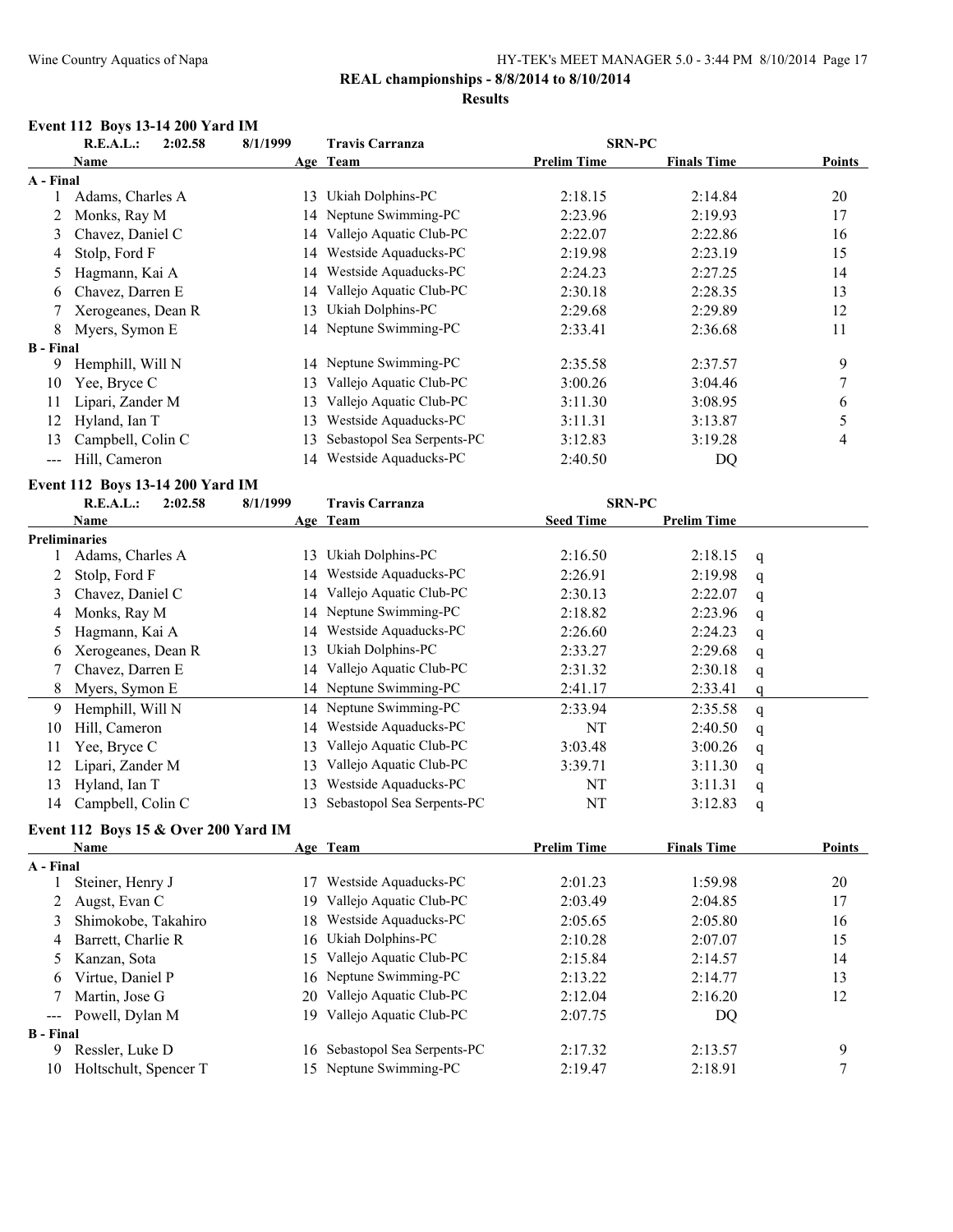**Results**

|                     | <b>Name</b>                          |    | Age Team                   | <b>Prelim Time</b> | <b>Finals Time</b> |             | Points         |
|---------------------|--------------------------------------|----|----------------------------|--------------------|--------------------|-------------|----------------|
| 11                  | Quintana, Xavier A                   | 16 | Vallejo Aquatic Club-PC    | 2:16.87            | 2:19.75            |             | 6              |
| 12                  | Perdue, Spencer D                    | 16 | Sebastopol Sea Serpents-PC | 2:18.05            | 2:20.65            |             | 5              |
| 13                  | Siragusa, Tino A                     | 15 | Westside Aquaducks-PC      | 2:22.35            | 2:21.60            |             | 4              |
| 14                  | Scott, Morgen L                      | 15 | Ukiah Dolphins-PC          | 2:22.33            | 2:23.21            |             | 3              |
| 15                  | Fredette, Michael H                  | 15 | Vallejo Aquatic Club-PC    | 2:22.87            | 2:23.82            |             | $\overline{c}$ |
| 16                  | Viray, Alexander D                   | 15 | Vallejo Aquatic Club-PC    | 2:23.21            | 2:24.80            |             | 1              |
|                     | Event 112 Boys 15 & Over 200 Yard IM |    |                            |                    |                    |             |                |
|                     | <b>Name</b>                          |    | Age Team                   | <b>Seed Time</b>   | <b>Prelim Time</b> |             |                |
|                     | <b>Preliminaries</b>                 |    |                            |                    |                    |             |                |
|                     | Steiner, Henry J                     | 17 | Westside Aquaducks-PC      | 1:57.20            | 2:01.23            | q           |                |
| 2                   | Augst, Evan C                        | 19 | Vallejo Aquatic Club-PC    | 2:09.31            | 2:03.49            | q           |                |
| 3                   | Shimokobe, Takahiro                  | 18 | Westside Aquaducks-PC      | 2:08.67            | 2:05.65            | q           |                |
| 4                   | Powell, Dylan M                      | 19 | Vallejo Aquatic Club-PC    | 2:02.24            | 2:07.75            | $\mathbf q$ |                |
| 5                   | Barrett, Charlie R                   | 16 | Ukiah Dolphins-PC          | 2:07.35            | 2:10.28            | q           |                |
| 6                   | Martin, Jose G                       | 20 | Vallejo Aquatic Club-PC    | 2:10.40            | 2:12.04            | q           |                |
| 7                   | Virtue, Daniel P                     | 16 | Neptune Swimming-PC        | 2:15.99            | 2:13.22            | q           |                |
| 8                   | Kanzan, Sota                         | 15 | Vallejo Aquatic Club-PC    | 2:12.99            | 2:15.84            | q           |                |
| 9                   | Quintana, Xavier A                   | 16 | Vallejo Aquatic Club-PC    | 2:21.21            | 2:16.87            | $\mathbf q$ |                |
| 10                  | Ressler, Luke D                      | 16 | Sebastopol Sea Serpents-PC | 2:38.23            | 2:17.32            | q           |                |
| 11                  | Perdue, Spencer D                    | 16 | Sebastopol Sea Serpents-PC | 2:23.71            | 2:18.05            | q           |                |
| 12                  | Holtschult, Spencer T                | 15 | Neptune Swimming-PC        | 2:19.47            | 2:19.47            | q           |                |
| 13                  | Scott, Morgen L                      | 15 | Ukiah Dolphins-PC          | 2:28.49            | 2:22.33            | q           |                |
| 14                  | Siragusa, Tino A                     | 15 | Westside Aquaducks-PC      | 2:32.95            | 2:22.35            | q           |                |
| 15                  | Fredette, Michael H                  | 15 | Vallejo Aquatic Club-PC    | NT                 | 2:22.87            | q           |                |
| 16                  | Viray, Alexander D                   | 15 | Vallejo Aquatic Club-PC    | 2:24.21            | 2:23.21            | $\alpha$    |                |
| 17                  | Levy, Sha'anan                       | 15 | Sebastopol Sea Serpents-PC | 2:24.09            | 2:23.56            |             |                |
| 18                  | Neufeld, Owen                        | 15 | Westside Aquaducks-PC      | 2:31.64            | 2:26.92            |             |                |
| 19                  | Everett, Jake D                      | 15 | Vallejo Aquatic Club-PC    | 2:24.72            | 2:29.26            |             |                |
| $\qquad \qquad - -$ | Flaming, Jason D                     | 15 | Unnatached-PC              | 2:51.63            | X2:36.35           |             |                |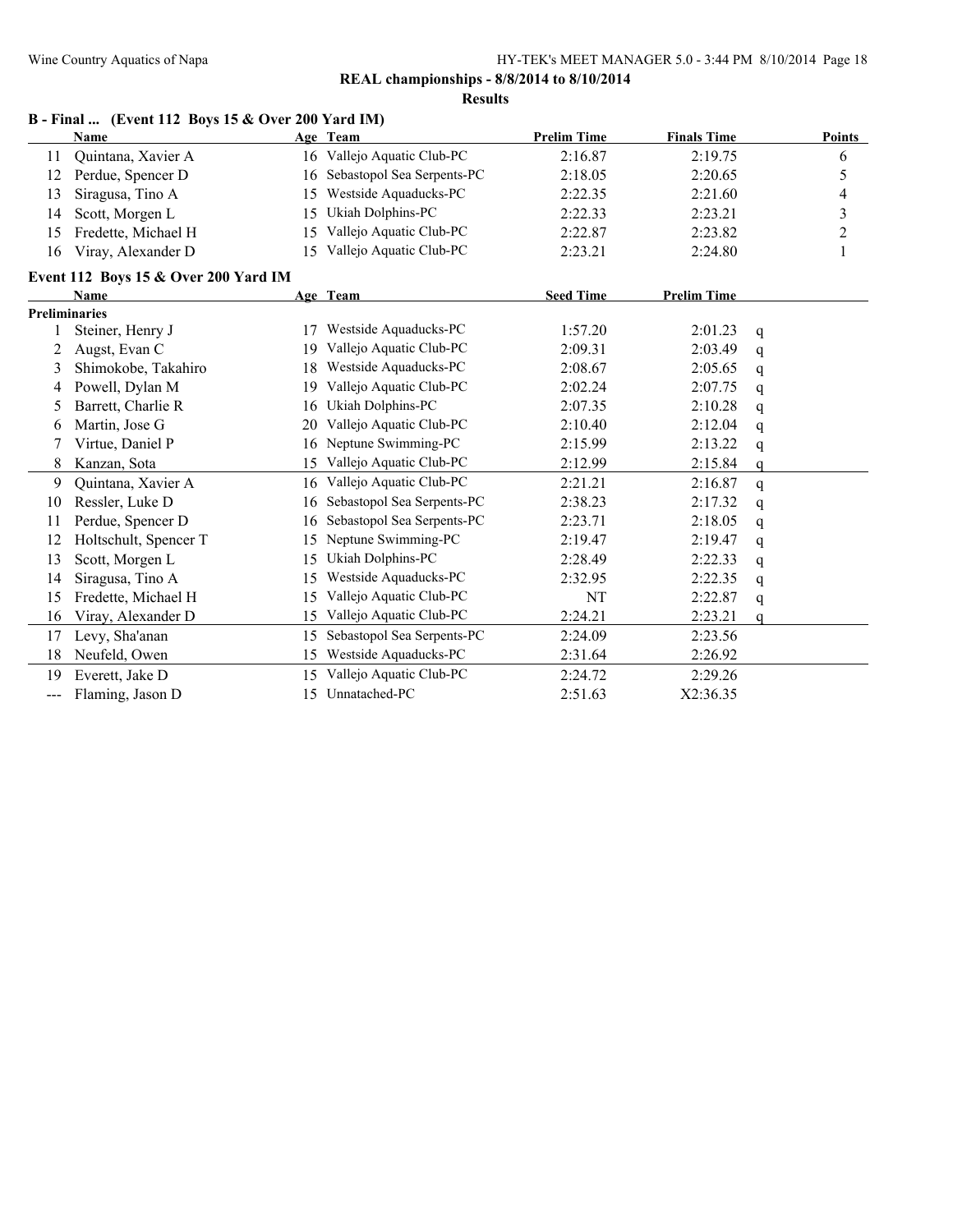#### **REAL championships - 8/8/2014 to 8/10/2014**

#### **Results**

#### **Event 113 Girls 11-12 50 Yard Breaststroke**

|                  | R.E.A.L.:                                  | 32.45 | 8/12/2000 | <b>Nicolle Mallinger</b>         |                    |                    |   |                         |
|------------------|--------------------------------------------|-------|-----------|----------------------------------|--------------------|--------------------|---|-------------------------|
|                  | <b>Name</b>                                |       |           | Age Team                         | <b>Prelim Time</b> | <b>Finals Time</b> |   | <b>Points</b>           |
| A - Final        |                                            |       |           |                                  |                    |                    |   |                         |
|                  | Argueta, Abigail                           |       |           | 12 Vallejo Aquatic Club-PC       | 37.07              | 37.32              |   | 20                      |
| 2                | Morris, Lauren M                           |       | 12        | Neptune Swimming-PC              | 37.14              | 37.54              |   | 17                      |
| 3                | Larson, Ana C                              |       | 11        | Neptune Swimming-PC              | 39.36              | 40.09              |   | 16                      |
| 4                | Sorensen, Grace C                          |       | 11        | Neptune Swimming-PC              | 41.43              | 40.60              |   | 15                      |
| 5                | Whaley, Shae J                             |       | 12        | Neptune Swimming-PC              | 40.62              | 40.66              |   | 14                      |
| 6                | Howell, Moreya G                           |       | 11        | Neptune Swimming-PC              | 43.51              | 41.87              |   | 13                      |
|                  | Keilholtz, Amália F                        |       | 12        | Vallejo Aquatic Club-PC          | 43.74              | 43.84              |   | 12                      |
| 8                | Dolan, Emma                                |       | 11        | Ukiah Dolphins-PC                | 43.31              | 44.48              |   | 11                      |
| <b>B</b> - Final |                                            |       |           |                                  |                    |                    |   |                         |
| 9                | Xerogeanes, Lia A                          |       | 11        | Ukiah Dolphins-PC                | 49.13              | 44.27              |   | 9                       |
| 10               | Matteo, Eliana M                           |       | 11        | Vallejo Aquatic Club-PC          | 45.36              | 45.54              |   | 7                       |
| 11               | Villagomez, Franch A                       |       | 12        | Vallejo Aquatic Club-PC          | 43.80              | 45.56              |   | 6                       |
| 12               | Morris, Nicole M                           |       | 11        | Neptune Swimming-PC              | 47.07              | 46.01              |   | 5                       |
| 13               | Erickson, Maya S                           |       | 12        | Vallejo Aquatic Club-PC          | 46.88              | 49.21              |   | 4                       |
| 14               | Yoder, Samantha J                          |       | 12        | Wine Country Aquatics of Napa-PC | 50.49              | 49.75              |   | $\overline{\mathbf{3}}$ |
| 15               | Passalacqua, Angela C                      |       | 11        | Ukiah Dolphins-PC                | 50.53              | 49.89              |   | $\overline{2}$          |
| 16               | Taylor, Aalaya L                           |       | 12        | Vallejo Aquatic Club-PC          | 47.45              | 50.11              |   | 1                       |
|                  | Event 113 Girls 11-12 50 Yard Breaststroke |       |           |                                  |                    |                    |   |                         |
|                  | R.E.A.L.:                                  | 32.45 | 8/12/2000 | <b>Nicolle Mallinger</b>         |                    |                    |   |                         |
|                  | <b>Name</b>                                |       |           | Age Team                         | <b>Seed Time</b>   | <b>Prelim Time</b> |   |                         |
|                  | <b>Preliminaries</b>                       |       |           |                                  |                    |                    |   |                         |
|                  | Argueta, Abigail                           |       | 12        | Vallejo Aquatic Club-PC          | 37.16              | 37.07              | q |                         |
| 2                | Morris, Lauren M                           |       | 12        | Neptune Swimming-PC              | 40.37              | 37.14              | q |                         |
| 3                | Larson, Ana C                              |       | 11        | Neptune Swimming-PC              | 39.60              | 39.36              | q |                         |
| 4                | Whaley, Shae J                             |       | 12        | Neptune Swimming-PC              | 42.44              | 40.62              | q |                         |
| 5                | Sorensen, Grace C                          |       | 11        | Neptune Swimming-PC              | 40.05              | 41.43              | q |                         |
| 6                | Dolan, Emma                                |       | 11        | Ukiah Dolphins-PC                | 46.31              | 43.31              | q |                         |
| 7                | Howell, Moreya G                           |       | 11        | Neptune Swimming-PC              | 45.31              | 43.51              | q |                         |

8 Keilholtz, Amália F 12 Vallejo Aquatic Club-PC 44.39 43.74 q 9 Villagomez, Franch A 12 Vallejo Aquatic Club-PC NT 43.80 q 10 Matteo, Eliana M 11 Vallejo Aquatic Club-PC 45.66 45.36 q 11 Erickson, Maya S 12 Vallejo Aquatic Club-PC 47.29 46.88 q 12 Morris, Nicole M 11 Neptune Swimming-PC 47.83 47.07 q 13 Taylor, Aalaya L 12 Vallejo Aquatic Club-PC 47.14 47.45 q 14 Xerogeanes, Lia A 11 Ukiah Dolphins-PC 46.47 49.13 q 15 Yoder, Samantha J 12 Wine Country Aquatics of Napa-PC 49.69 50.49 q 16 Passalacqua, Angela C 11 Ukiah Dolphins-PC NT 50.53 q 17 Mortier, Ava L 11 Ukiah Dolphins-PC 58.32 51.40 18 Gentry, Alexis N 11 Vallejo Aquatic Club-PC 53.78 52.25 19 Rico, Carmen E 11 Westside Aquaducks-PC 59.43 54.04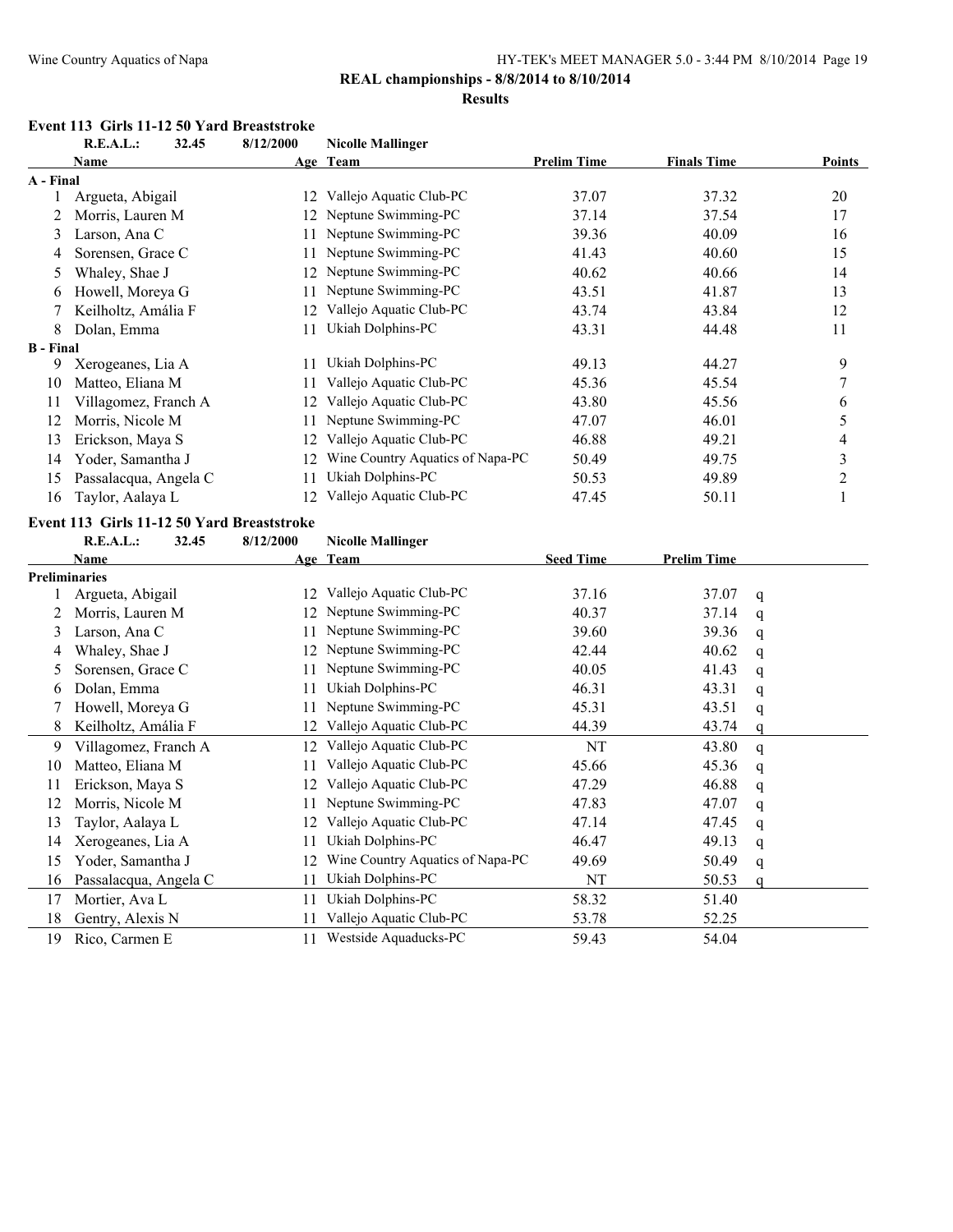### **Event 114 Boys 11-12 50 Yard Breaststroke**

|           | R.E.A.L.:<br>31.90  | 8/4/2001 | Donny Mata                       |                    |                    |               |
|-----------|---------------------|----------|----------------------------------|--------------------|--------------------|---------------|
|           | <b>Name</b>         |          | Age Team                         | <b>Prelim Time</b> | <b>Finals Time</b> | <b>Points</b> |
| A - Final |                     |          |                                  |                    |                    |               |
|           | Rosario, Ethan J    |          | Vallejo Aquatic Club-PC          | 42.69              | 42.18              | 20            |
|           | 2 Burns, Romollo G  |          | 12 Neptune Swimming-PC           | 43.39              | 43.10              | 17            |
|           | 3 Hilton, Gabriel B |          | 12 Vallejo Aquatic Club-PC       | 43.58              | 44.52              | 16            |
|           | 4 Nowack, Joe J     |          | 11 Neptune Swimming-PC           | 44.42              | 45.14              | 15            |
|           | 5 Shah, Aayush H    |          | 12 Neptune Swimming-PC           | 44.49              | 45.31              | 14            |
|           | Gardner, Jared P    |          | Wine Country Aquatics of Napa-PC | 47.74              | 46.96              | 13            |

#### **Event 114 Boys 11-12 50 Yard Breaststroke**

|                      | R.E.A.L.:           | 31.90<br>8/4/2001 | Donny Mata                       |                  |                    |          |
|----------------------|---------------------|-------------------|----------------------------------|------------------|--------------------|----------|
|                      | <b>Name</b>         |                   | Age Team                         | <b>Seed Time</b> | <b>Prelim Time</b> |          |
| <b>Preliminaries</b> |                     |                   |                                  |                  |                    |          |
|                      | Carter, Will T      |                   | 12 Neptune Swimming-PC           | 42.93            | 42.58              | <b>a</b> |
|                      | 2 Rosario, Ethan J  | 11.               | Vallejo Aquatic Club-PC          | 45.02            | 42.69              | q        |
|                      | 3 Burns, Romollo G  |                   | 12 Neptune Swimming-PC           | NT               | 43.39              | q        |
|                      | 4 Hilton, Gabriel B |                   | 12 Vallejo Aquatic Club-PC       | 50.08            | 43.58              | - q      |
|                      | 5 Nowack, Joe J     | 11                | Neptune Swimming-PC              | 48.37            | 44.42              | q        |
| 6                    | Shah, Aayush H      |                   | 12 Neptune Swimming-PC           | 45.77            | 44.49              | q        |
|                      | Gardner, Jared P    |                   | Wine Country Aquatics of Napa-PC | 53.79            | 47.74              | q        |
|                      | --- Palmer, Devin J |                   | Wine Country Aquatics of Napa-PC | 56.24            | DQ.                |          |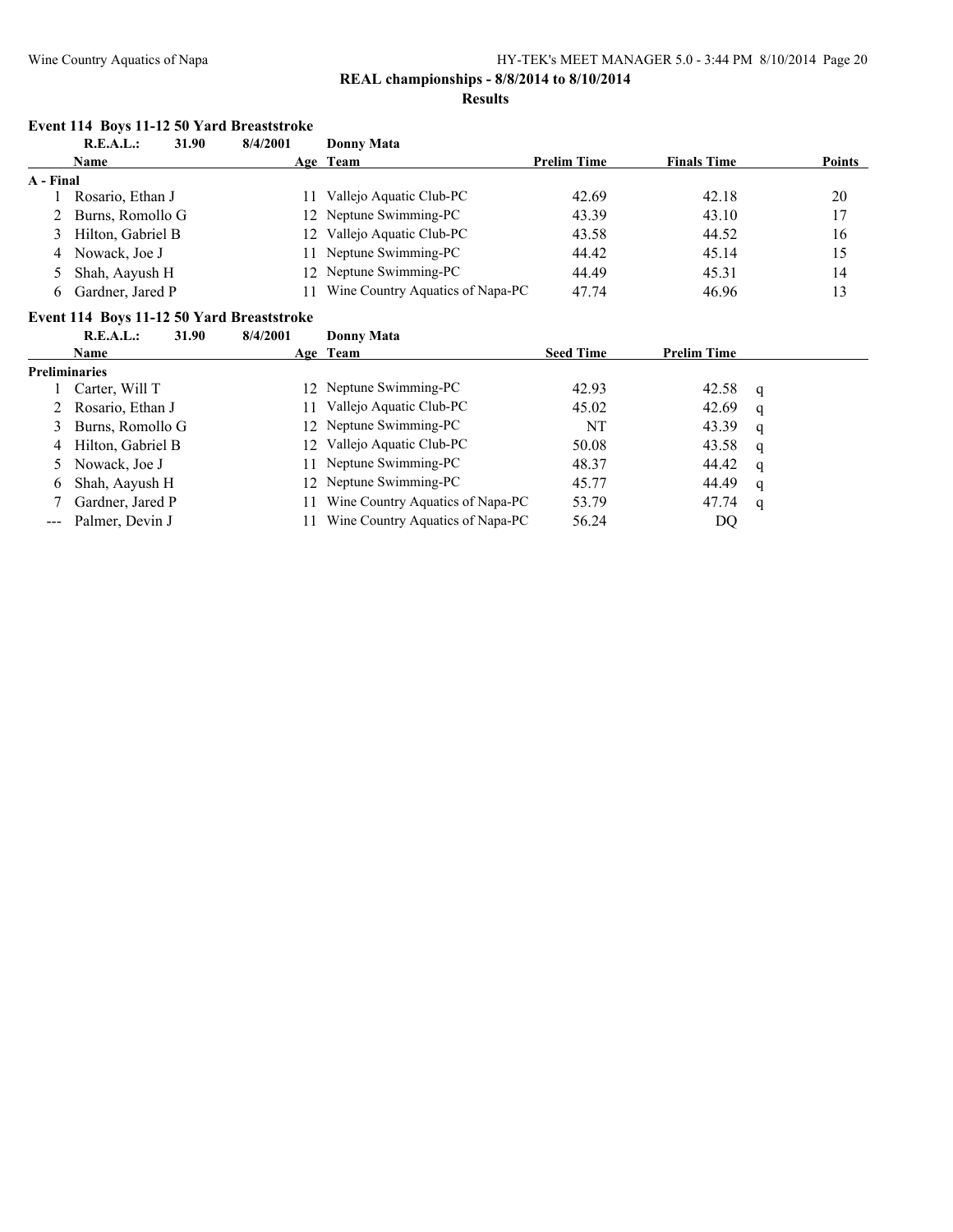#### **REAL championships - 8/8/2014 to 8/10/2014**

#### **Results**

|       | Event 115 Girls 6 & Under 25 Yard Breaststroke |       |           |                                  |                  |                    |               |  |  |  |
|-------|------------------------------------------------|-------|-----------|----------------------------------|------------------|--------------------|---------------|--|--|--|
|       | R.E.A.L.:                                      | 24.71 | 8/12/2000 | <b>Frances Merritt</b>           |                  |                    |               |  |  |  |
|       | Name                                           |       |           | Age Team                         | <b>Seed Time</b> | <b>Finals Time</b> | <b>Points</b> |  |  |  |
|       | Bogard, Sophia A                               |       |           | 6 Vallejo Aquatic Club-PC        | NT               | 31.53              | 20            |  |  |  |
|       | Event 115 Girls 7-8 25 Yard Breaststroke       |       |           |                                  |                  |                    |               |  |  |  |
|       | R.E.A.L.:                                      | 19.89 | 8/12/2000 | <b>Carly Buck</b>                |                  |                    |               |  |  |  |
|       | <b>Name</b>                                    |       |           | Age Team                         | <b>Seed Time</b> | <b>Finals Time</b> | Points        |  |  |  |
|       | Gagnon, Anya G                                 |       | 8         | Sebastopol Sea Serpents-PC       | 22.17            | 21.27              | 20            |  |  |  |
|       | Hansel, Hayden R                               |       | 8         | Westside Aquaducks-PC            | 28.70            | 25.97              | 17            |  |  |  |
| 3     | Grant, Alexandra G                             |       | 8         | Vallejo Aquatic Club-PC          | 29.29            | 26.27              | 16            |  |  |  |
| 4     | Smits, Abby J                                  |       | 8         | Neptune Swimming-PC              | 25.70            | 26.49              | 15            |  |  |  |
| 5     | Gutt, Makayla H                                |       | 8         | Westside Aquaducks-PC            | 28.00            | 28.71              | 14            |  |  |  |
| 6     | Rico, Isa J                                    |       |           | Westside Aquaducks-PC            | 35.86            | 28.94              | 13            |  |  |  |
|       | Sapida, Abby                                   |       | 8         | Vallejo Aquatic Club-PC          | 27.34            | 29.16              | 12            |  |  |  |
| 8     | Mortier, Ruby J                                |       | 8         | Ukiah Dolphins-PC                | 31.69            | 29.40              | 11            |  |  |  |
| 9     | Matteo, Beyah A                                |       | 8         | Vallejo Aquatic Club-PC          | 36.05            | 29.67              | 9             |  |  |  |
| 10    | Black, Mackenzie M                             |       | 8         | Neptune Swimming-PC              | NT               | 32.58              | 7             |  |  |  |
| 11    | Bogard, Charlotte R                            |       | 8         | Vallejo Aquatic Club-PC          | 37.74            | 32.62              | 6             |  |  |  |
| 12    | McClintick, Parker J                           |       |           | Wine Country Aquatics of Napa-PC | NT               | 32.66              | 5             |  |  |  |
| 13    | Barba-Finocchi, Teresa G                       |       |           | Vallejo Aquatic Club-PC          | NT               | 34.05              | 4             |  |  |  |
| $---$ | Casassa, Audrey M                              |       |           | Westside Aquaducks-PC            | NT               | DQ                 |               |  |  |  |
| ---   | Kanzan, Sunny                                  |       | 8         | Vallejo Aquatic Club-PC          | 30.60            | DQ                 |               |  |  |  |
| ---   | Farley, Eleanor G                              |       |           | 7 Neptune Swimming-PC            | NT               | DQ                 |               |  |  |  |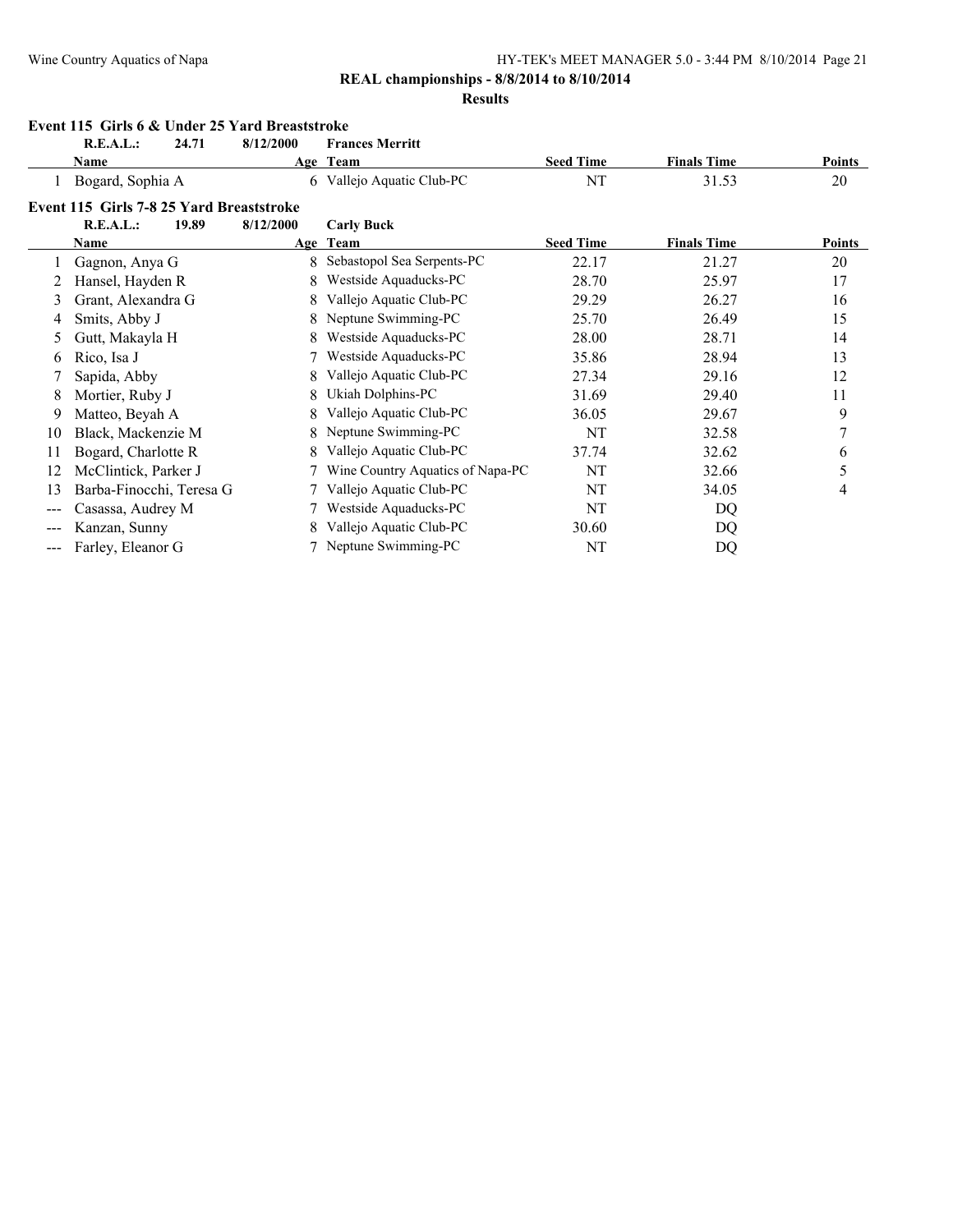#### **Event 116 Boys 7-8 25 Yard Breaststroke**

| 19.95<br>R.E.A.L.:     | 8/10/2007<br><b>Hank Poppe</b>     | <b>SRN-PC</b>                          |               |
|------------------------|------------------------------------|----------------------------------------|---------------|
| Name                   | Age Team                           | <b>Finals Time</b><br><b>Seed Time</b> | <b>Points</b> |
| Caberto, AJ L          | Vallejo Aquatic Club-PC            | 27.24<br>23.96                         | 20            |
| 2 Kellison, Jeremiah J | 7 Neptune Swimming-PC              | 28.99<br>28.16                         | 17            |
| 3 Schwarz, Sterling D  | 8 Wine Country Aquatics of Napa-PC | 38.19<br>32.87                         | 16            |
| 4 Yoder, Patrick W     | 8 Wine Country Aquatics of Napa-PC | NT<br>33.04                            | 15            |
| --- Mattice, Deion     | 8 Sebastopol Sea Serpents-PC       | 1:08.47<br>DQ                          |               |
| --- Farley, Ian D      | 7 Neptune Swimming-PC              | NT<br>DQ                               |               |
| --- Kwan, Nicholas A   | 8 Neptune Swimming-PC              | 33.90<br>DQ                            |               |
| --- Allen, Stephen W   | Westside Aquaducks-PC              | 31.39<br>DO                            |               |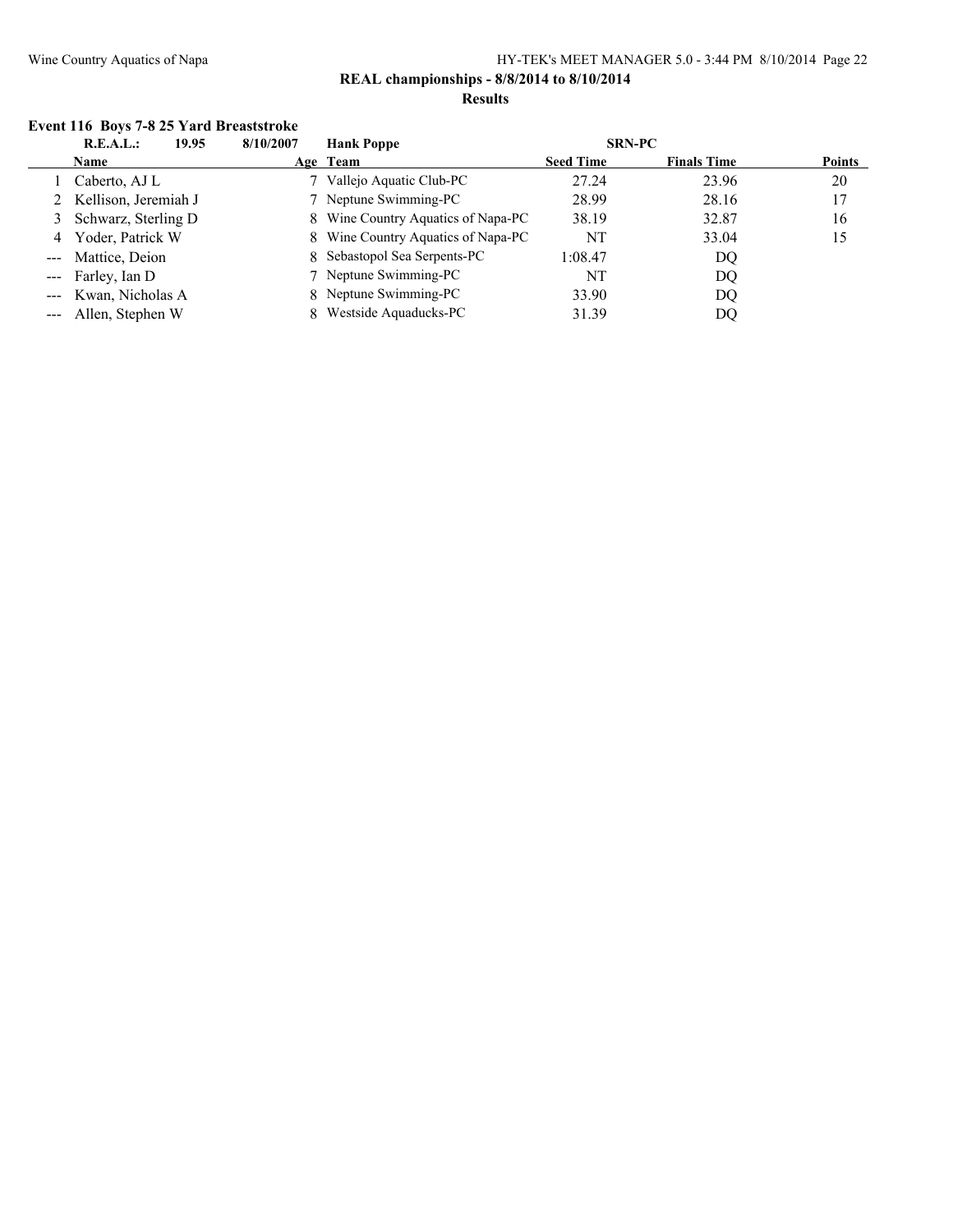#### **REAL championships - 8/8/2014 to 8/10/2014**

#### **Results**

# **Event 117 Girls 9-10 50 Yard Breaststroke**<br>**B E A L :** 36.91 8/6/2005

|                            | R.E.A.L.:                                 | 36.91 | 8/6/2005 | <b>Meghan Bicomong</b>           |                    |                    |               |
|----------------------------|-------------------------------------------|-------|----------|----------------------------------|--------------------|--------------------|---------------|
|                            | Name                                      |       |          | Age Team                         | <b>Prelim Time</b> | <b>Finals Time</b> | <b>Points</b> |
| A - Final                  |                                           |       |          |                                  |                    |                    |               |
|                            | Gomez, Mikaela A                          |       | 10       | Vallejo Aquatic Club-PC          | 41.02              | 41.33              | 20            |
|                            | Reyes, Anna Frances S                     |       | 10       | Vallejo Aquatic Club-PC          | 43.20              | 42.47              | 17            |
| 3                          | Mattice, Vivien G                         |       | 10       | Sebastopol Sea Serpents-PC       | 44.44              | 44.18              | 16            |
| 4                          | Adams, Robin M                            |       | 10       | Ukiah Dolphins-PC                | 44.56              | 44.63              | 15            |
| 5                          | Holstine, Trix R                          |       | 10       | Ukiah Dolphins-PC                | 47.09              | 45.07              | 14            |
| 6                          | Holzhauser, Stassi J                      |       | 10       | Neptune Swimming-PC              | 45.74              | 46.36              | 13            |
|                            | Homicz, Maya J                            |       | 10       | Neptune Swimming-PC              | 47.30              | 46.75              | 12            |
| 8                          | Hoffman, Hannah A                         |       | 10       | Neptune Swimming-PC              | 48.49              | 47.09              | 11            |
| <b>B</b> - Final           |                                           |       |          |                                  |                    |                    |               |
| 9                          | Aitken, Isabella A                        |       | 10       | Wine Country Aquatics of Napa-PC | 49.68              | 50.84              | 9             |
| 10                         | Woods, Karina S                           |       | 10       | Neptune Swimming-PC              | 52.09              | 50.92              | 7             |
| 11                         | Gutt, Mariah                              |       | 9        | Westside Aquaducks-PC            | 55.36              | 56.73              | 6             |
| 12                         | Hansel, Maguire R                         |       | 10       | Westside Aquaducks-PC            | 58.73              | 57.12              | 5             |
| 13                         | Dowd, Stella G                            |       | 9        | Westside Aquaducks-PC            | 57.43              | 59.80              | 4             |
| 14                         | Nelson, Maggie D                          |       | 10       | Ukiah Dolphins-PC                | 1:00.87            | 1:02.13            | 3             |
| 15                         | Calacsan, Sela B                          |       | 9        | Vallejo Aquatic Club-PC          | 1:06.93            | 1:03.85            | 2             |
| $\qquad \qquad \text{---}$ | Hunter, Maycee                            |       | 9        | Sebastopol Sea Serpents-PC       | 1:04.24            | <b>NS</b>          |               |
|                            | Event 117 Girls 9-10 50 Yard Breaststroke |       |          |                                  |                    |                    |               |
|                            | R.E.A.L.:                                 | 36.91 | 8/6/2005 | <b>Meghan Bicomong</b>           |                    |                    |               |

|               | <b>Name</b>           |    | Age Team                         | <b>Seed Time</b> | <b>Prelim Time</b> |   |
|---------------|-----------------------|----|----------------------------------|------------------|--------------------|---|
|               | <b>Preliminaries</b>  |    |                                  |                  |                    |   |
|               | Gomez, Mikaela A      | 10 | Vallejo Aquatic Club-PC          | 42.49            | 41.02              | q |
|               | Reyes, Anna Frances S | 10 | Vallejo Aquatic Club-PC          | 44.68            | 43.20              | q |
| 3             | Mattice, Vivien G     | 10 | Sebastopol Sea Serpents-PC       | 48.93            | 44.44              | q |
| 4             | Adams, Robin M        | 10 | Ukiah Dolphins-PC                | 45.59            | 44.56              | q |
| $\mathcal{D}$ | Holzhauser, Stassi J  | 10 | Neptune Swimming-PC              | 45.59            | 45.74              | q |
| 6             | Holstine, Trix R      | 10 | Ukiah Dolphins-PC                | 45.46            | 47.09              | q |
|               | Homicz, Maya J        | 10 | Neptune Swimming-PC              | 48.54            | 47.30              | q |
| 8             | Hoffman, Hannah A     | 10 | Neptune Swimming-PC              | 48.61            | 48.49              | a |
| 9             | Clarkson, Stella J    |    | 10 Neptune Swimming-PC           | 51.69            | 49.47              | q |
| 10            | Aitken, Isabella A    | 10 | Wine Country Aquatics of Napa-PC | 49.83            | 49.68              | q |
| 11            | Woods, Karina S       | 10 | Neptune Swimming-PC              | 54.15            | 52.09              | q |
| 12            | Gutt, Mariah          | 9  | Westside Aquaducks-PC            | 59.55            | 55.36              | q |
| 13            | Dowd, Stella G        | 9  | Westside Aquaducks-PC            | 1:10.50          | 57.43              | q |
| 14            | Hansel, Maguire R     | 10 | Westside Aquaducks-PC            | 1:01.21          | 58.73              | q |
| 15            | Nelson, Maggie D      | 10 | Ukiah Dolphins-PC                | 1:06.68          | 1:00.87            | q |
| 16            | Hunter, Maycee        | 9  | Sebastopol Sea Serpents-PC       | 1:16.16          | 1:04.24            |   |
| 17            | Calacsan, Sela B      | 9  | Vallejo Aquatic Club-PC          | 1:07.76          | 1:06.93            |   |
| $---$         | Farley, Mia M         | 9  | Neptune Swimming-PC              | NT               | DQ                 |   |
|               | Medeiros, Siena       | 9  | Sebastopol Sea Serpents-PC       | 1:55.81          | DQ                 |   |
| ---           | Sapida, Alyssa G      | 9  | Vallejo Aquatic Club-PC          | 50.49            | <b>NS</b>          |   |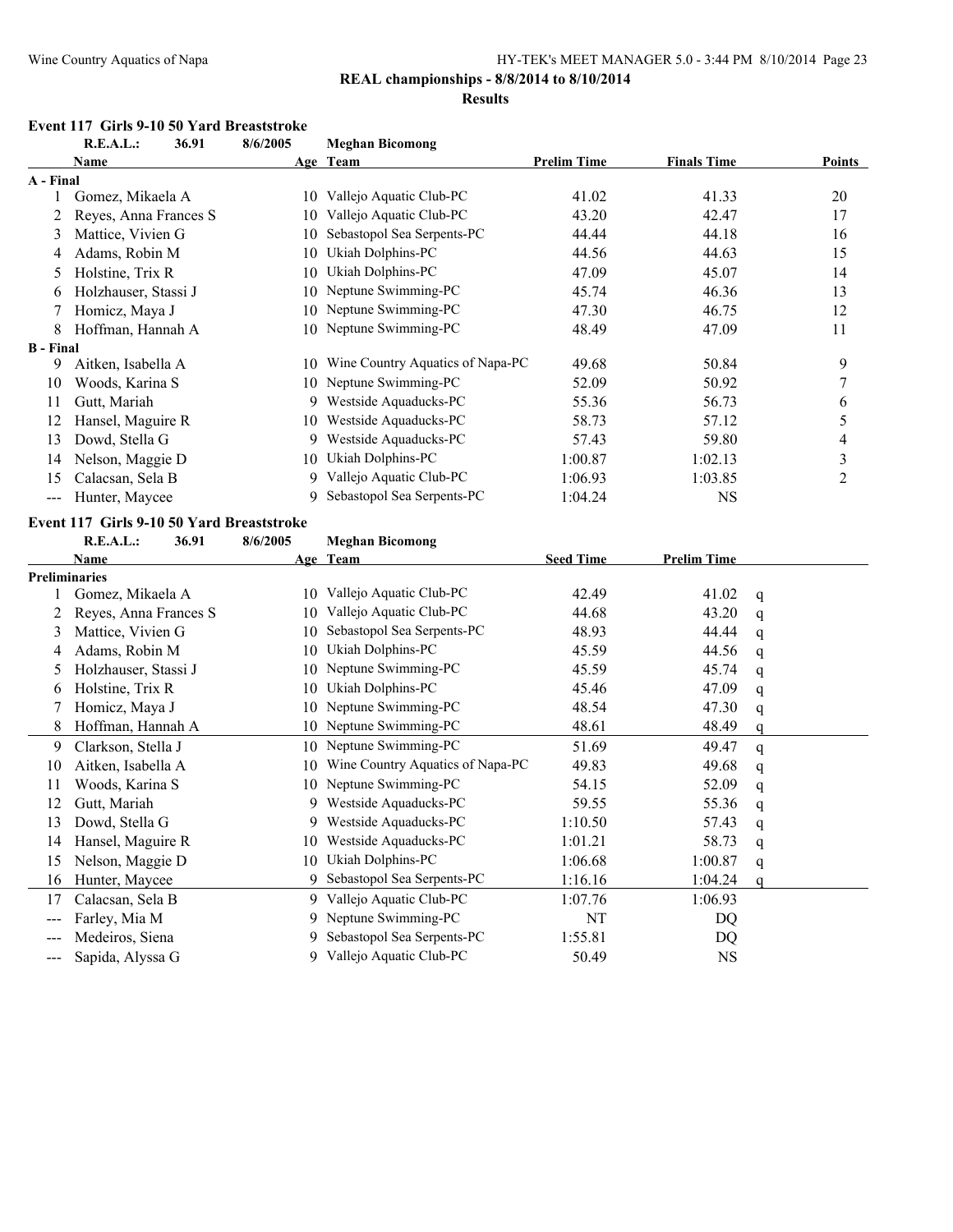### **REAL championships - 8/8/2014 to 8/10/2014**

#### **Results**

#### **Event 118 Boys 9-10 50 Yard Breaststroke**

|           | R.E.A.L.:<br>38.03     | 8/6/2005 | <b>Harmon Gault</b>                 |                    |                    |               |
|-----------|------------------------|----------|-------------------------------------|--------------------|--------------------|---------------|
|           | Name                   |          | Age Team                            | <b>Prelim Time</b> | <b>Finals Time</b> | <b>Points</b> |
| A - Final |                        |          |                                     |                    |                    |               |
|           | Cueva, Gabriel         |          | 9 Vallejo Aquatic Club-PC           | 39.87              | 39.97              | 20            |
|           | 2 Flint, Will T        |          | 10 Wine Country Aquatics of Napa-PC | 41.52              | 43.09              | 17            |
|           | 3 McClintick, Carson P |          | 10 Wine Country Aquatics of Napa-PC | 47.27              | 47.44              | 16            |
| 4         | Casassa, Tyler A       | 10.      | Westside Aquaducks-PC               | 51.25              | 51.92              | 15            |
|           | --- Hoffmann, Kai P    |          | 10 Wine Country Aquatics of Napa-PC | 1:00.01            | DQ                 |               |

#### **Event 118 Boys 9-10 50 Yard Breaststroke**

|   | R.E.A.L.:<br>38.03   | 8/6/2005 | <b>Harmon Gault</b>                 |                  |                    |   |
|---|----------------------|----------|-------------------------------------|------------------|--------------------|---|
|   | <b>Name</b>          |          | Age Team                            | <b>Seed Time</b> | <b>Prelim Time</b> |   |
|   | <b>Preliminaries</b> |          |                                     |                  |                    |   |
|   | Cueva, Gabriel       |          | Vallejo Aquatic Club-PC             | 43.69            | 39.87              | q |
|   | 2 Flint, Will T      |          | 10 Wine Country Aquatics of Napa-PC | 43.88            | 41.52              | q |
|   | McClintick, Carson P |          | 10 Wine Country Aquatics of Napa-PC | 50.03            | 47.27              | q |
| 4 | Casassa, Tyler A     |          | 10 Westside Aquaducks-PC            | 51.89            | 51.25              | q |
|   | 5 Hoffmann, Kai P    |          | 10 Wine Country Aquatics of Napa-PC | NT               | 1:00.01            | q |
|   | --- Morris, Andrew J |          | 9 Neptune Swimming-PC               | 51.89            | DO                 |   |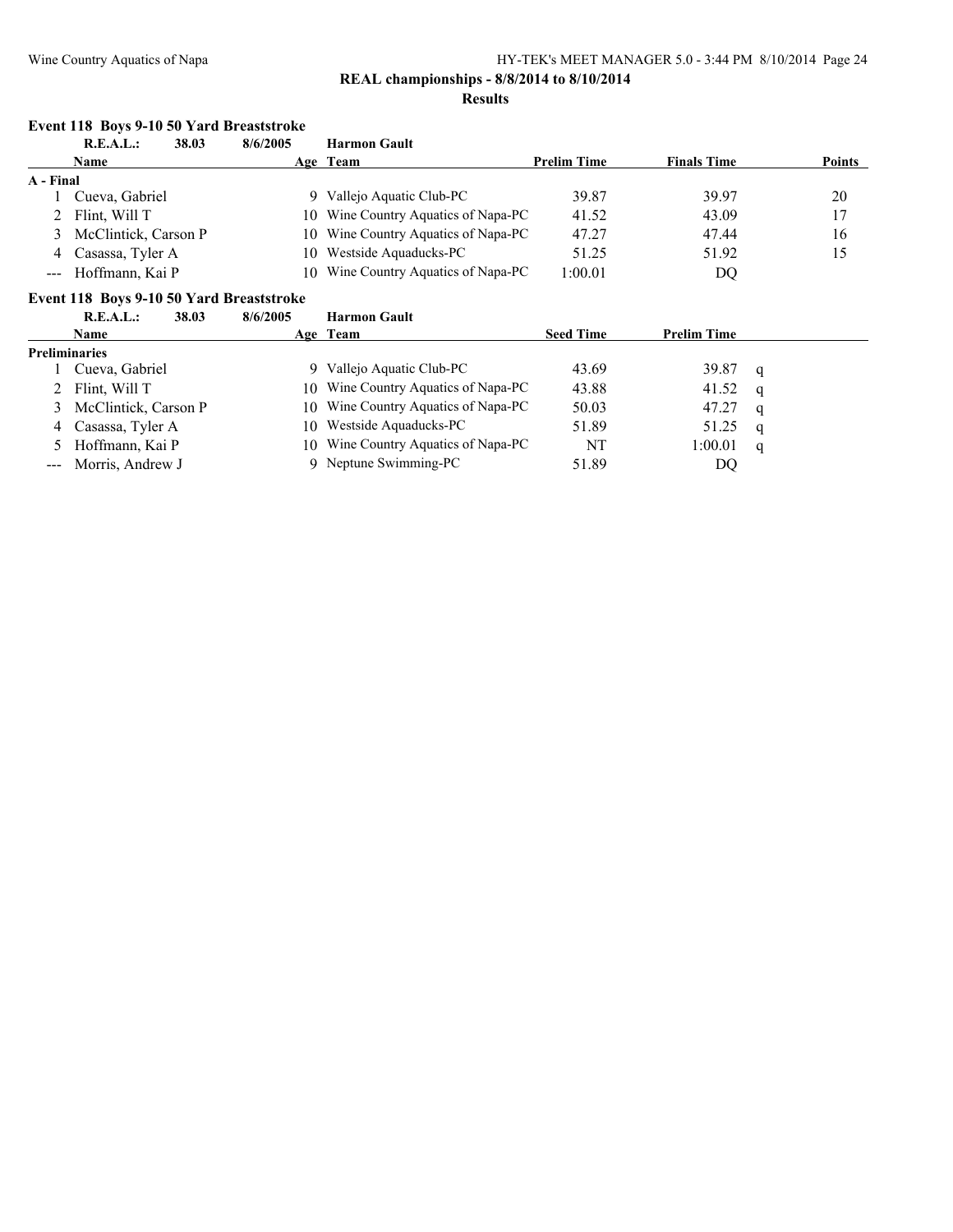#### **Results**

#### **Event 119 Girls 13-14 100 Yard Breaststroke**

|                     | R.E.A.L.:<br><b>Mava DiRado</b><br>1:09.05<br>8/10/2007 |    |                                  | <b>SRN-PC</b>      |                    |               |
|---------------------|---------------------------------------------------------|----|----------------------------------|--------------------|--------------------|---------------|
|                     | Name                                                    |    | Age Team                         | <b>Prelim Time</b> | <b>Finals Time</b> | <b>Points</b> |
| A - Final           |                                                         |    |                                  |                    |                    |               |
|                     | Boisseau, Sophie A                                      |    | 14 Sebastopol Sea Serpents-PC    | 1:12.91            | 1:11.42            | 20            |
|                     | Kwan, Julie M                                           | 13 | Neptune Swimming-PC              | 1:13.90            | 1:11.69            | 17            |
| 3                   | Oliver, Tessa L                                         | 13 | Neptune Swimming-PC              | 1:17.99            | 1:16.95            | 16            |
| 4                   | Royer, Mikayla M                                        |    | 14 Sebastopol Sea Serpents-PC    | 1:20.73            | 1:21.64            | 15            |
| 5                   | Clarkson, Reilly J                                      |    | 14 Neptune Swimming-PC           | 1:22.23            | 1:21.66            | 14            |
| 6                   | Dolan, Megan                                            | 14 | Ukiah Dolphins-PC                | 1:24.26            | 1:22.87            | 13            |
|                     | Felder, Grace C                                         | 14 | Wine Country Aquatics of Napa-PC | 1:33.18            | 1:32.80            | 12            |
| 8                   | Osborne, Kaitlyn L                                      | 13 | Neptune Swimming-PC              | 1:31.65            | 1:35.17            | 11            |
| <b>B</b> - Final    |                                                         |    |                                  |                    |                    |               |
| 9                   | Roan, Genna M                                           | 13 | Sebastopol Sea Serpents-PC       | 1:36.84            | 1:34.72            | 9             |
| 10                  | Palmer, Audrey J                                        | 14 | Wine Country Aquatics of Napa-PC | 1:33.62            | 1:35.33            | 7             |
| 11                  | Bon-Borquez, Gabby                                      | 14 | Vallejo Aquatic Club-PC          | 1:37.99            | 1:37.56            | 6             |
| 12                  | Silberstein, Eva                                        | 13 | Sebastopol Sea Serpents-PC       | 1:49.20            | 1:49.51            | 5             |
| $\qquad \qquad -$   | Rodrigues, Emily M                                      | 13 | Vallejo Aquatic Club-PC          | 1:50.54            | DQ                 |               |
| $\qquad \qquad - -$ | Wallenbrock, Emma J                                     | 13 | Wine Country Aquatics of Napa-PC | 1:38.11            | <b>NS</b>          |               |

#### **Event 119 Girls 13-14 100 Yard Breaststroke**

|                      | <b>SRN-PC</b><br>1:09.05<br>8/10/2007<br>Maya DiRado<br>R.E.A.L.: |     |                                  |                  |                    |   |
|----------------------|-------------------------------------------------------------------|-----|----------------------------------|------------------|--------------------|---|
|                      | Name                                                              |     | Age Team                         | <b>Seed Time</b> | <b>Prelim Time</b> |   |
| <b>Preliminaries</b> |                                                                   |     |                                  |                  |                    |   |
|                      | Boisseau, Sophie A                                                | 14  | Sebastopol Sea Serpents-PC       | 1:11.05          | 1:12.91            | q |
|                      | Kwan, Julie M                                                     | 13  | Neptune Swimming-PC              | 1:19.02          | 1:13.90            | q |
| 3                    | Oliver, Tessa L                                                   | 13. | Neptune Swimming-PC              | 1:18.53          | 1:17.99            | q |
| *4                   | Royer, Mikayla M                                                  | 14  | Sebastopol Sea Serpents-PC       | 1:29.18          | 1:20.73            | q |
| $*4$                 | Scobey, Taylor S                                                  | 13  | Neptune Swimming-PC              | 1:17.68          | 1:20.73            | q |
| 6                    | Clarkson, Reilly J                                                |     | 14 Neptune Swimming-PC           | 1:20.13          | 1:22.23            | q |
|                      | Dolan, Megan                                                      | 14  | Ukiah Dolphins-PC                | 1:24.47          | 1:24.26            | q |
| 8                    | Nichols, Maya A                                                   | 13. | Neptune Swimming-PC              | 1:29.27          | 1:26.74            |   |
| 9                    | Osborne, Kaitlyn L                                                | 13  | Neptune Swimming-PC              | 1:44.28          | 1:31.65            | q |
| 10                   | Felder, Grace C                                                   | 14  | Wine Country Aquatics of Napa-PC | 1:36.50          | 1:33.18            | q |
| 11                   | Palmer, Audrey J                                                  | 14  | Wine Country Aquatics of Napa-PC | 1:31.70          | 1:33.62            | q |
| 12                   | Roan, Genna M                                                     | 13  | Sebastopol Sea Serpents-PC       | 1:39.88          | 1:36.84            | q |
| 13                   | Bon-Borquez, Gabby                                                | 14  | Vallejo Aquatic Club-PC          | 1:43.34          | 1:37.99            | q |
| 14                   | Wallenbrock, Emma J                                               | 13  | Wine Country Aquatics of Napa-PC | 1:33.46          | 1:38.11            | q |
| 15                   | Silberstein, Eva                                                  | 13  | Sebastopol Sea Serpents-PC       | NT               | 1:49.20            | q |
| 16                   | Rodrigues, Emily M                                                | 13  | Vallejo Aquatic Club-PC          | NT               | 1:50.54            |   |
| $---$                | Bonzell, Kelsey                                                   | 14  | Sebastopol Sea Serpents-PC       | NT               | DQ                 |   |

#### **Event 119 Girls 15 & Over 100 Yard Breaststroke**

|           | <b>Name</b>              |     | Age Team                         | <b>Prelim Time</b> | <b>Finals Time</b> | <b>Points</b> |
|-----------|--------------------------|-----|----------------------------------|--------------------|--------------------|---------------|
| A - Final |                          |     |                                  |                    |                    |               |
|           | Rosario, Elina G         |     | 15 Vallejo Aquatic Club-PC       | 1:10.04            | 1:09.61            | 20            |
|           | 2 Kriegler Allen, Noah L |     | 16 Sebastopol Sea Serpents-PC    | 1:15.29            | 1:12.63            | 17            |
|           | 3 Auva'a, Lani L         |     | 16 Neptune Swimming-PC           | 1:12.96            | 1:15.67            | 16            |
|           | 4 Welton, Marble B       | 18. | Vallejo Aquatic Club-PC          | 1:13.21            | 1:15.80            | 15            |
|           | 5 Edwards, Hannah B      | 15. | Wine Country Aquatics of Napa-PC | 1:17.64            | 1:17.59            | 14            |
|           | 6 Ng, Rachel             | 15. | Westside Aquaducks-PC            | 1:20.96            | 1:20.90            | 13            |
|           | Poplack, Sarah E         |     | Sebastopol Sea Serpents-PC       | 1:23.28            | 1:21.57            | 12            |
|           | Alameida, Marie I        |     | 15 Neptune Swimming-PC           | 1:23.02            | 1:25.04            | 11            |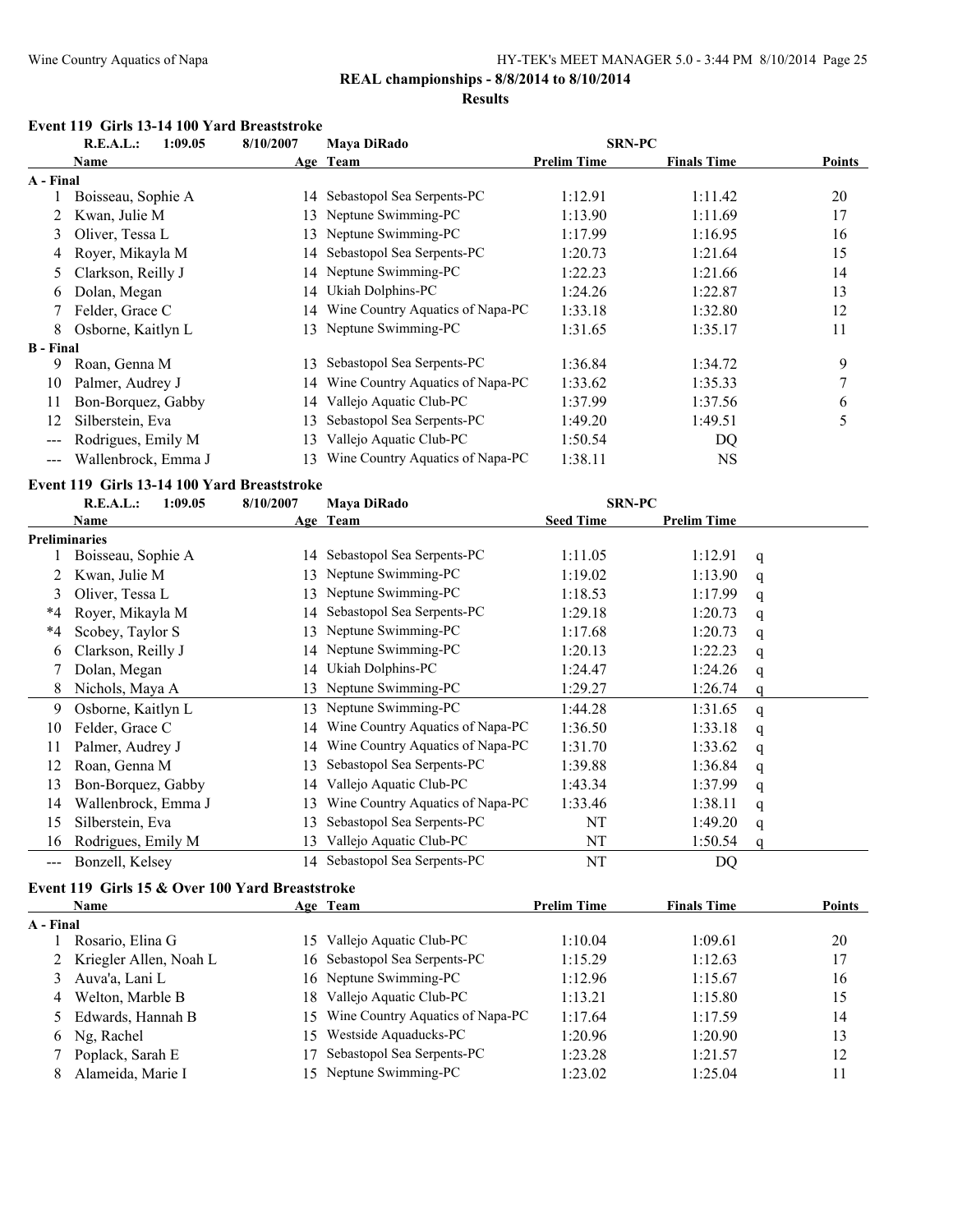**Results**

### **B - Final ... (Event 119 Girls 15 & Over 100 Yard Breaststroke)**

|                  | <b>Name</b>                                     |    | Age Team                         | <b>Prelim Time</b> | <b>Finals Time</b> |   | Points           |
|------------------|-------------------------------------------------|----|----------------------------------|--------------------|--------------------|---|------------------|
| <b>B</b> - Final |                                                 |    |                                  |                    |                    |   |                  |
| 9                | Raasch, Shelbi R                                | 15 | Neptune Swimming-PC              | 1:24.40            | 1:23.11            |   | 9                |
| 10               | Jayne, Jordan C                                 | 17 | Sebastopol Sea Serpents-PC       | 1:26.64            | 1:23.85            |   | $\boldsymbol{7}$ |
| 11               | Singley, Justeen K                              | 17 | Vallejo Aquatic Club-PC          | 1:25.27            | 1:25.19            |   | 6                |
| 12               | Langley, Alex R                                 | 15 | Sebastopol Sea Serpents-PC       | 1:26.43            | 1:26.14            |   | 5                |
| 13               | Lipari, Lila M                                  | 15 | Vallejo Aquatic Club-PC          | 1:28.80            | 1:26.98            |   | 4                |
| 14               | Kwan, Jessica A                                 | 15 | Neptune Swimming-PC              | 1:28.03            | 1:30.98            |   | $\mathfrak{Z}$   |
| 15               | Crowder, Zoe M                                  | 15 | Vallejo Aquatic Club-PC          | 1:30.08            | 1:34.87            |   | $\overline{c}$   |
| 16               | Levy, Advah                                     | 20 | Sebastopol Sea Serpents-PC       | 1:34.23            | 1:35.04            |   | 1                |
|                  | Event 119 Girls 15 & Over 100 Yard Breaststroke |    |                                  |                    |                    |   |                  |
|                  | <b>Name</b>                                     |    | Age Team                         | <b>Seed Time</b>   | <b>Prelim Time</b> |   |                  |
|                  | <b>Preliminaries</b>                            |    |                                  |                    |                    |   |                  |
|                  | Rosario, Elina G                                | 15 | Vallejo Aquatic Club-PC          | 1:08.41            | 1:10.04            | q |                  |
| 2                | Auva'a, Lani L                                  | 16 | Neptune Swimming-PC              | 1:13.95            | 1:12.96            | q |                  |
| 3                | Welton, Marble B                                | 18 | Vallejo Aquatic Club-PC          | 1:12.12            | 1:13.21            | q |                  |
| 4                | Kriegler Allen, Noah L                          | 16 | Sebastopol Sea Serpents-PC       | 1:12.95            | 1:15.29            | q |                  |
| 5                | Edwards, Hannah B                               | 15 | Wine Country Aquatics of Napa-PC | 1:18.66            | 1:17.64            | q |                  |
| 6                | Ng, Rachel                                      | 15 | Westside Aquaducks-PC            | 1:20.71            | 1:20.96            | q |                  |
| 7                | Alameida, Marie I                               | 15 | Neptune Swimming-PC              | 1:21.24            | 1:23.02            | q |                  |
| 8                | Poplack, Sarah E                                | 17 | Sebastopol Sea Serpents-PC       | 1:19.40            | 1:23.28            | q |                  |
| 9                | Raasch, Shelbi R                                | 15 | Neptune Swimming-PC              | 1:23.85            | 1:24.40            | q |                  |
| 10               | Singley, Justeen K                              | 17 | Vallejo Aquatic Club-PC          | 1:25.45            | 1:25.27            | q |                  |
| 11               | Langley, Alex R                                 | 15 | Sebastopol Sea Serpents-PC       | 1:26.48            | 1:26.43            | q |                  |
| 12               | Jayne, Jordan C                                 | 17 | Sebastopol Sea Serpents-PC       | 1:24.64            | 1:26.64            | q |                  |
| 13               | Kwan, Jessica A                                 | 15 | Neptune Swimming-PC              | 1:29.53            | 1:28.03            | q |                  |
| 14               | Lipari, Lila M                                  | 15 | Vallejo Aquatic Club-PC          | 1:29.52            | 1:28.80            | q |                  |
| 15               | Crowder, Zoe M                                  | 15 | Vallejo Aquatic Club-PC          | 1:29.42            | 1:30.08            | q |                  |
| 16               | Levy, Advah                                     | 20 | Sebastopol Sea Serpents-PC       | 1:35.94            | 1:34.23            | a |                  |
| 17               | Campbell, Sophie A                              | 15 | Sebastopol Sea Serpents-PC       | 1:55.78            | 1:55.54            |   |                  |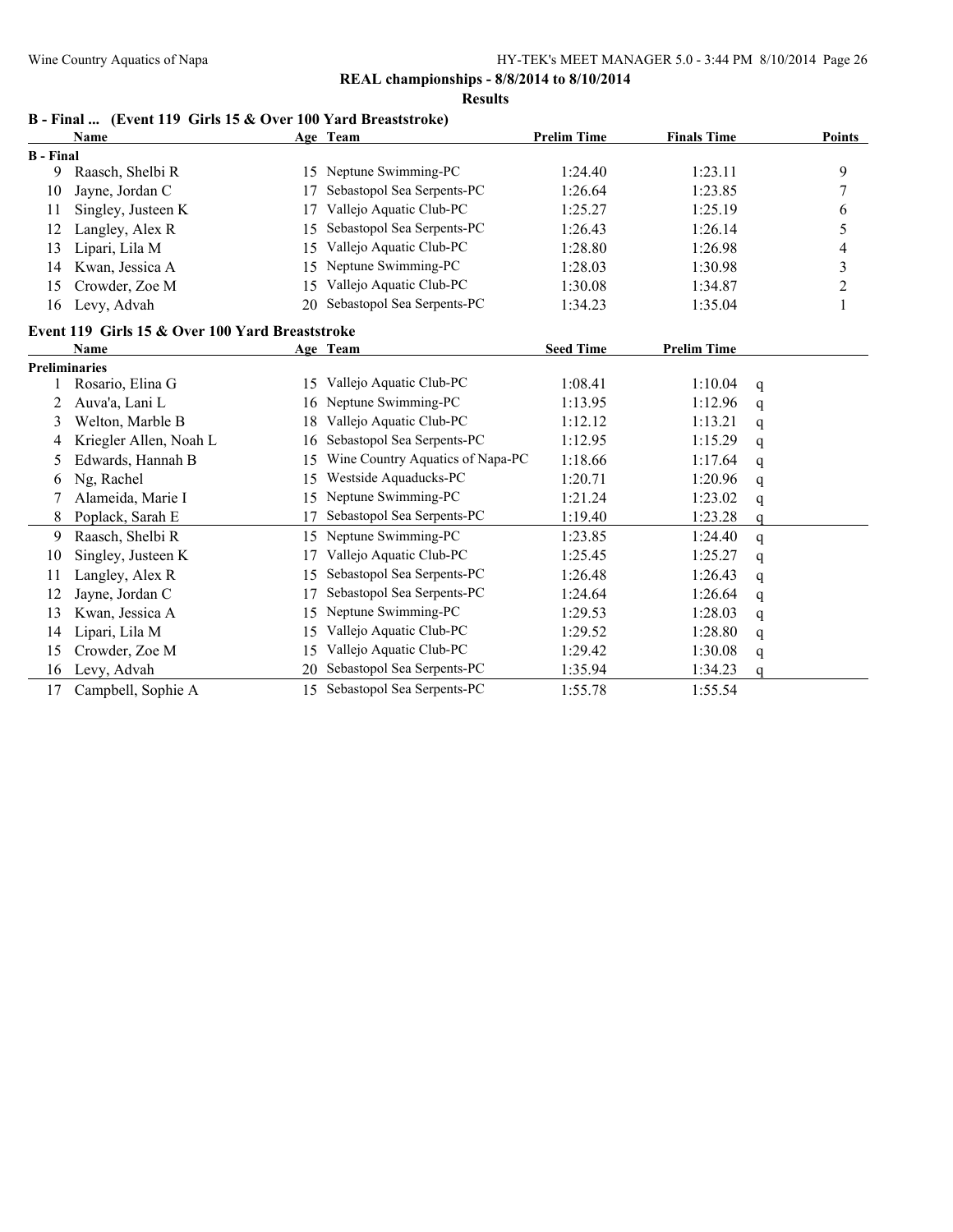#### **Results**

#### **Event 120 Boys 13-14 100 Yard Breaststroke**<br>**B E A L :** 1.01.88 **R.E.A.L.: 1:01.88 8/6/2004 Walter Gault**

|                            | <b>R.E.A.L.:</b><br>1:01.88                    | 8/6/2004 | Walter Gault                  |                    |                    |   |                  |
|----------------------------|------------------------------------------------|----------|-------------------------------|--------------------|--------------------|---|------------------|
|                            | <b>Name</b>                                    |          | Age Team                      | <b>Prelim Time</b> | <b>Finals Time</b> |   | <b>Points</b>    |
| A - Final                  |                                                |          |                               |                    |                    |   |                  |
| 1                          | Xerogeanes, Dean R                             |          | 13 Ukiah Dolphins-PC          | 1:12.70            | 1:11.75            |   | 20               |
| 2                          | Stolp, Ford F                                  |          | 14 Westside Aquaducks-PC      | 1:19.33            | 1:14.65            |   | 17               |
| 3                          | Myers, Symon E                                 |          | 14 Neptune Swimming-PC        | 1:18.92            | 1:18.81            |   | 16               |
| 4                          | Chavez, Daniel C                               |          | 14 Vallejo Aquatic Club-PC    | 1:19.38            | 1:19.60            |   | 15               |
| 5                          | Chavez, Darren E                               |          | 14 Vallejo Aquatic Club-PC    | 1:25.18            | 1:21.69            |   | 14               |
| 6                          | Flood, Cameron L                               |          | 14 Neptune Swimming-PC        | 1:21.88            | 1:22.80            |   | 13               |
| 7                          | Yee, Bryce C                                   | 13       | Vallejo Aquatic Club-PC       | 1:33.10            | 1:35.83            |   | 12               |
| 8                          | Hyland, Ian T                                  | 13       | Westside Aquaducks-PC         | 1:40.55            | 1:40.23            |   | 11               |
| <b>B</b> - Final           |                                                |          |                               |                    |                    |   |                  |
| 9                          | Campbell, Colin C                              | 13       | Sebastopol Sea Serpents-PC    | 1:42.92            | 1:37.84            |   | 9                |
| 10                         | Lipari, Zander M                               | 13       | Vallejo Aquatic Club-PC       | 1:42.64            | 1:41.35            |   | $\boldsymbol{7}$ |
| 11                         | Gopalakrishnan, Rohit*                         | 13       | Neptune Swimming-PC           | 1:55.77            | 1:51.67            |   | 6                |
|                            | Event 120 Boys 13-14 100 Yard Breaststroke     |          |                               |                    |                    |   |                  |
|                            | <b>R.E.A.L.:</b><br>1:01.88                    | 8/6/2004 | <b>Walter Gault</b>           |                    |                    |   |                  |
|                            | Name                                           |          | Age Team                      | <b>Seed Time</b>   | <b>Prelim Time</b> |   |                  |
|                            | <b>Preliminaries</b>                           |          |                               |                    |                    |   |                  |
|                            | Xerogeanes, Dean R                             |          | 13 Ukiah Dolphins-PC          | 1:14.95            | 1:12.70            | q |                  |
| 2                          | Myers, Symon E                                 |          | 14 Neptune Swimming-PC        | 1:18.09            | 1:18.92            | q |                  |
| 3                          | Stolp, Ford F                                  |          | 14 Westside Aquaducks-PC      | 1:20.06            | 1:19.33            | q |                  |
| 4                          | Chavez, Daniel C                               |          | 14 Vallejo Aquatic Club-PC    | 1:22.61            | 1:19.38            | q |                  |
| 5                          | Flood, Cameron L                               |          | 14 Neptune Swimming-PC        | 1:26.60            | 1:21.88            | q |                  |
| 6                          | Chavez, Darren E                               |          | 14 Vallejo Aquatic Club-PC    | 1:22.18            | 1:25.18            | q |                  |
| 7                          | Yee, Bryce C                                   |          | 13 Vallejo Aquatic Club-PC    | 1:34.59            | 1:33.10            | q |                  |
| 8                          | Hyland, Ian T                                  | 13       | Westside Aquaducks-PC         | 1:45.90            | 1:40.55            | q |                  |
| 9                          | Lipari, Zander M                               | 13       | Vallejo Aquatic Club-PC       | 2:00.70            | 1:42.64            | q |                  |
| 10                         | Campbell, Colin C                              | 13       | Sebastopol Sea Serpents-PC    | <b>NT</b>          | 1:42.92            | q |                  |
| 11                         | Gopalakrishnan, Rohit*                         | 13       | Neptune Swimming-PC           | 1:56.22            | 1:55.77            | q |                  |
| $\qquad \qquad \text{---}$ | Hill, Cameron                                  |          | 14 Westside Aquaducks-PC      | 1:28.75            | <b>NS</b>          |   |                  |
|                            | Event 120 Boys 15 & Over 100 Yard Breaststroke |          |                               |                    |                    |   |                  |
|                            | Name                                           |          | Age Team                      | <b>Prelim Time</b> | <b>Finals Time</b> |   | <b>Points</b>    |
| A - Final                  |                                                |          |                               |                    |                    |   |                  |
| 1                          | Steiner, Dylan E                               |          | 19 Westside Aquaducks-PC      | 59.99              | 1:00.01            |   | 20               |
| 2                          | Powell, Dylan M                                |          | 19 Vallejo Aquatic Club-PC    | 1:04.37            | 1:03.64            |   | 17               |
| 3                          | Martin, Jose G                                 |          | 20 Vallejo Aquatic Club-PC    | 1:06.95            | 1:08.61            |   | 16               |
| 4                          | Levy, Sha'anan                                 |          | 15 Sebastopol Sea Serpents-PC | 1:10.73            | 1:09.99            |   | 15               |
| 5                          | Tsang, Vincent K                               | 18       | Neptune Swimming-PC           | 1:10.54            | 1:10.14            |   | 14               |
| 6                          | Augst, Evan C                                  |          | 19 Vallejo Aquatic Club-PC    | 1:06.93            | 1:10.75            |   | 13               |
| 7                          | Virtue, Daniel P                               | 16       | Neptune Swimming-PC           | 1:11.65            | 1:11.18            |   | 12               |
| 8                          | Epstein, Alexander J                           |          | 16 Ukiah Dolphins-PC          | 1:14.03            | 1:14.66            |   | 11               |
| <b>B</b> - Final           |                                                |          |                               |                    |                    |   |                  |
| 9                          | Everett, Jake D                                | 15       | Vallejo Aquatic Club-PC       | 1:18.75            | 1:14.28            |   | 9                |
| 10                         | Scott, Morgen L                                | 15       | Ukiah Dolphins-PC             | 1:15.93            | 1:14.83            |   | 7                |
| 11                         | Holtschult, Spencer T                          | 15       | Neptune Swimming-PC           | 1:15.29            | 1:17.12            |   | 6                |
| 12                         | Fredette, Michael H                            | 15       | Vallejo Aquatic Club-PC       | 1:17.03            | 1:17.28            |   | 5                |
| 13                         | Bonzell, Kyle                                  |          | 16 Sebastopol Sea Serpents-PC | 1:36.55            | 1:35.52            |   | 4                |
|                            |                                                |          |                               |                    |                    |   |                  |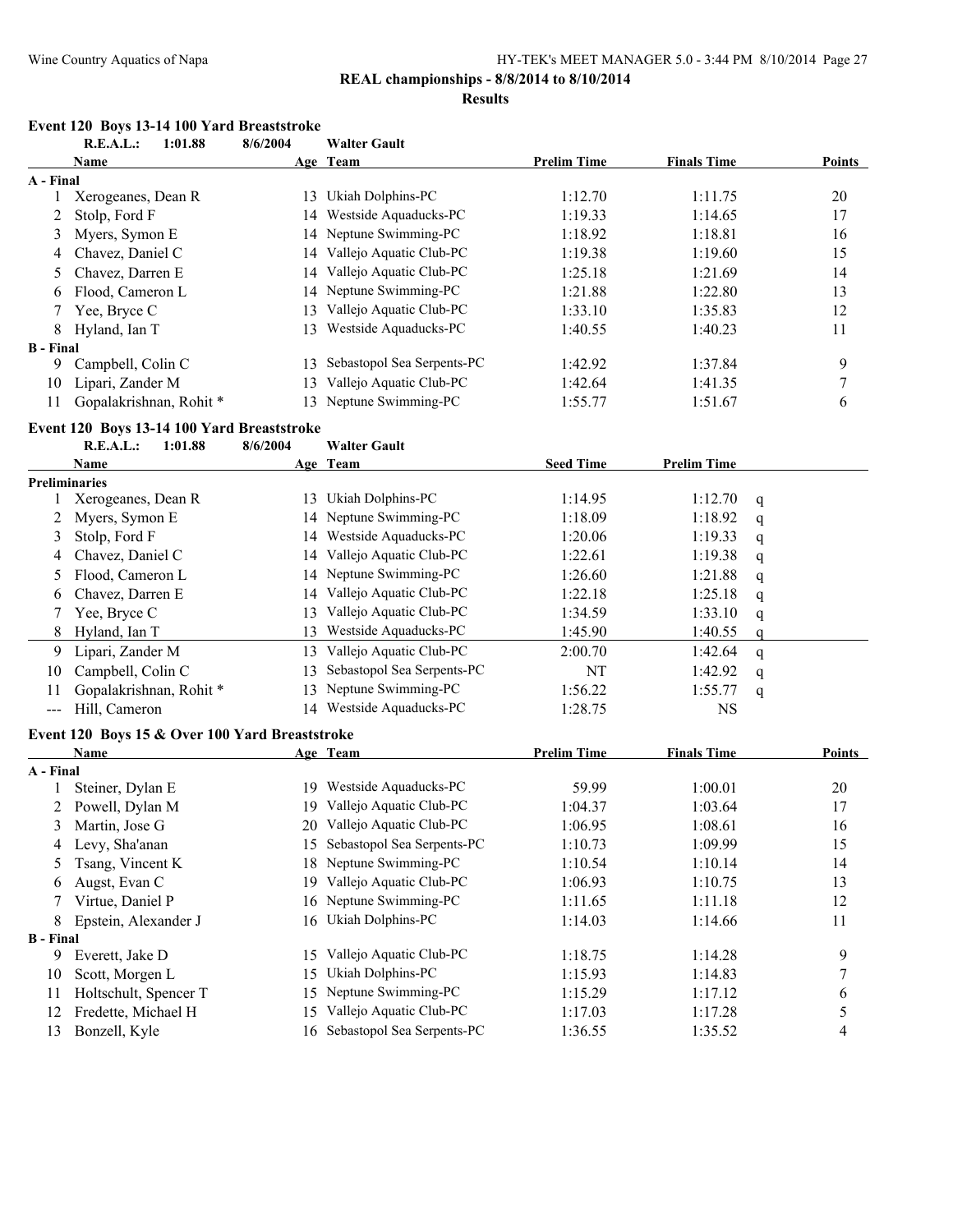**Results**

#### **Event 120 Boys 15 & Over 100 Yard Breaststroke**

|                      | Name                  |     | Age Team                      | <b>Seed Time</b> | <b>Prelim Time</b> |              |
|----------------------|-----------------------|-----|-------------------------------|------------------|--------------------|--------------|
| <b>Preliminaries</b> |                       |     |                               |                  |                    |              |
|                      | Steiner, Dylan E      | 19  | Westside Aquaducks-PC         | 58.97            | 59.99              | q            |
|                      | Powell, Dylan M       | 19. | Vallejo Aquatic Club-PC       | 1:04.71          | 1:04.37            | q            |
| 3                    | Augst, Evan C         | 19. | Vallejo Aquatic Club-PC       | 1:09.63          | 1:06.93            | q            |
| 4                    | Martin, Jose G        | 20  | Vallejo Aquatic Club-PC       | 1:06.79          | 1:06.95            | q            |
|                      | Tsang, Vincent K      |     | 18 Neptune Swimming-PC        | 1:10.15          | 1:10.54            | q            |
| 6                    | Levy, Sha'anan        | 15  | Sebastopol Sea Serpents-PC    | 1:11.47          | 1:10.73            | q            |
|                      | Pettibone, Holman D   |     | 15 Neptune Swimming-PC        | 1:07.38          | 1:11.58            | q            |
| 8                    | Virtue, Daniel P      |     | 16 Neptune Swimming-PC        | 1:15.99          | 1:11.65            |              |
| 9                    | Epstein, Alexander J  |     | 16 Ukiah Dolphins-PC          | 1:12.05          | 1:14.03            | q            |
| 10                   | Holtschult, Spencer T | 15. | Neptune Swimming-PC           | 1:17.39          | 1:15.29            | q            |
| 11                   | Scott, Morgen L       | I 5 | Ukiah Dolphins-PC             | 1:17.44          | 1:15.93            | q            |
| 12                   | Fredette, Michael H   | 15. | Vallejo Aquatic Club-PC       | 1:19.18          | 1:17.03            | q            |
| 13                   | Everett, Jake D       | 15. | Vallejo Aquatic Club-PC       | 1:16.09          | 1:18.75            | $\mathbf{q}$ |
| 14                   | Bonzell, Kyle         |     | 16 Sebastopol Sea Serpents-PC | NT               | 1:36.55            | q            |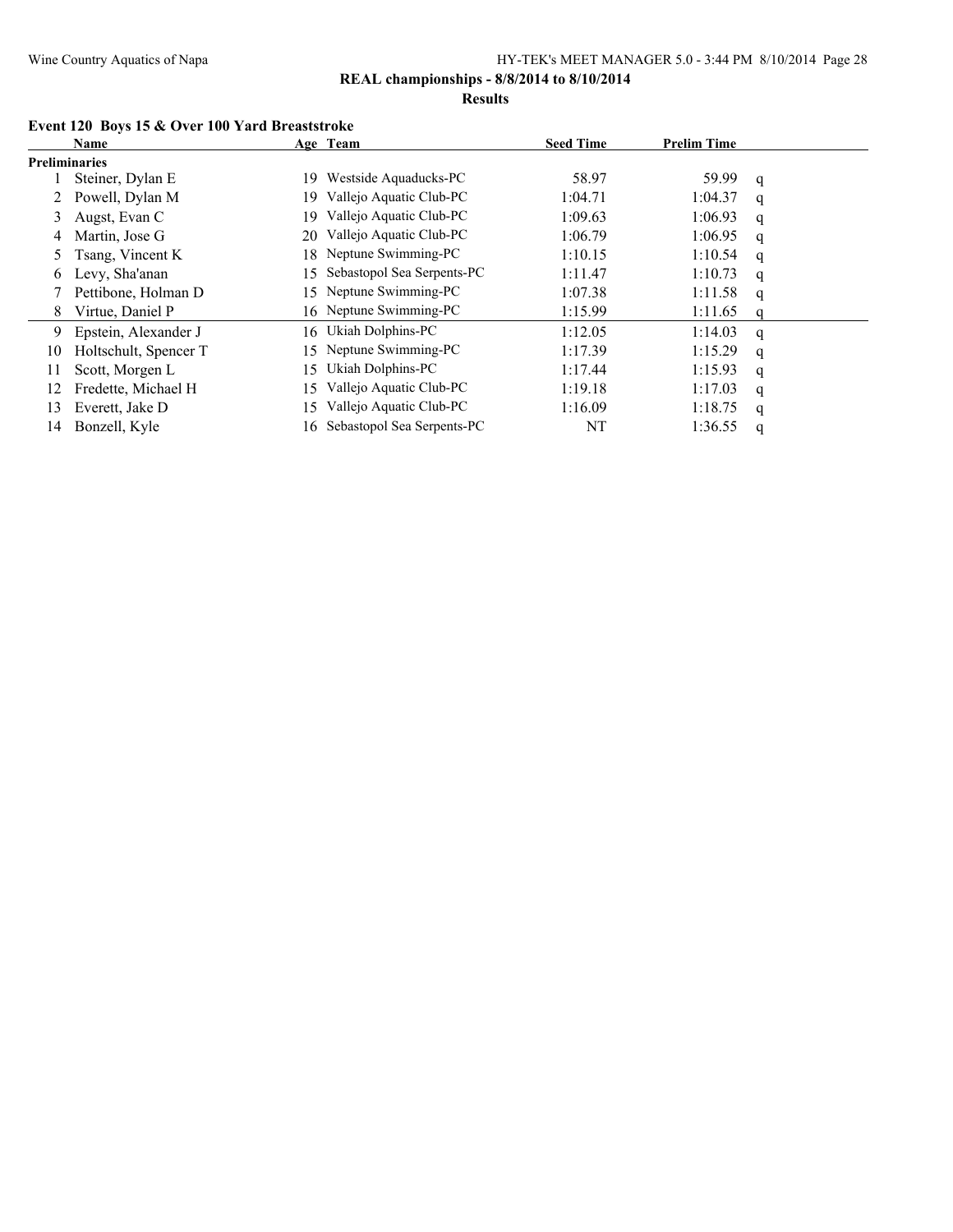### **REAL championships - 8/8/2014 to 8/10/2014**

#### **Results**

### **Event 121 Girls 11-12 50 Yard Butterfly**

|                  | R.E.A.L.:<br>28.02                      | 8/4/2001 | <b>Amanda Sims</b>         | <b>SRN-PC</b>      |                    |        |
|------------------|-----------------------------------------|----------|----------------------------|--------------------|--------------------|--------|
|                  | Name                                    |          | Age Team                   | <b>Prelim Time</b> | <b>Finals Time</b> | Points |
| A - Final        |                                         |          |                            |                    |                    |        |
|                  | Matteo, Eliana M                        | 11       | Vallejo Aquatic Club-PC    | 32.73              | 33.03              | 20     |
| 2                | Nguyen, Sara A                          | 12.      | Neptune Swimming-PC        | 33.08              | 33.16              | 17     |
| 3                | Caberto, Arren L                        | 12.      | Vallejo Aquatic Club-PC    | 34.31              | 34.73              | 16     |
| 4                | Whaley, Shae J                          | 12       | Neptune Swimming-PC        | 34.36              | 36.24              | 15     |
| 5.               | Kellison, Makayle S                     |          | Neptune Swimming-PC        | 37.24              | 37.44              | 14     |
| 6                | Howell, Moreya G                        |          | Neptune Swimming-PC        | 37.61              | 38.12              | 13     |
|                  | Dolan, Emma                             |          | Ukiah Dolphins-PC          | 39.85              | 38.56              | 12     |
| 8                | Villagomez, Franch A                    | 12       | Vallejo Aquatic Club-PC    | 38.39              | 40.94              | 11     |
| <b>B</b> - Final |                                         |          |                            |                    |                    |        |
| 9                | Sorensen, Grace C                       |          | Neptune Swimming-PC        | 43.69              | 41.60              | 9      |
| 10               | Erickson, Maya S                        | 12.      | Vallejo Aquatic Club-PC    | 42.24              | 42.00              | 7      |
| 11               | Morris, Nicole M                        | 11       | Neptune Swimming-PC        | 41.49              | 42.77              | 6      |
| 12               | Rand-McNeil, Amina P                    | 12.      | Sebastopol Sea Serpents-PC | 46.85              | 46.52              | 5      |
| 13               | Nelson, Ella J                          | 12       | Ukiah Dolphins-PC          | 51.46              | 51.49              | 4      |
| 14               | Mortier, Ava L                          | 11       | Ukiah Dolphins-PC          | 53.00              | 54.59              | 3      |
|                  | Event 121 Girls 11-12 50 Yard Butterfly |          |                            |                    |                    |        |
|                  | R.E.A.L.:<br>28.02                      | 8/4/2001 | <b>Amanda Sims</b>         | <b>SRN-PC</b>      |                    |        |
|                  | Name                                    |          | Age Team                   | <b>Seed Time</b>   | <b>Prelim Time</b> |        |
| n 11             |                                         |          |                            |                    |                    |        |

|    | гчаніс               |     | А2С геані                  | $5ct$ and $11$ | ттении типе |   |
|----|----------------------|-----|----------------------------|----------------|-------------|---|
|    | <b>Preliminaries</b> |     |                            |                |             |   |
|    | Matteo, Eliana M     |     | Vallejo Aquatic Club-PC    | 34.19          | 32.73       | q |
|    | Nguyen, Sara A       |     | 12 Neptune Swimming-PC     | 33.36          | 33.08       | q |
|    | Caberto, Arren L     |     | Vallejo Aquatic Club-PC    | 35.59          | 34.31       | q |
|    | Whaley, Shae J       |     | 12 Neptune Swimming-PC     | 36.93          | 34.36       | q |
|    | Kellison, Makayle S  |     | Neptune Swimming-PC        | 41.35          | 37.24       | q |
| 6. | Howell, Moreya G     | 11. | Neptune Swimming-PC        | 38.34          | 37.61       | q |
|    | Villagomez, Franch A |     | Vallejo Aquatic Club-PC    | 43.76          | 38.39       | q |
|    | Dolan, Emma          |     | Ukiah Dolphins-PC          | 41.73          | 39.85       | q |
| 9  | Morris, Nicole M     |     | 11 Neptune Swimming-PC     | 46.09          | 41.49       | q |
| 10 | Erickson, Maya S     | 12. | Vallejo Aquatic Club-PC    | 40.50          | 42.24       | q |
|    | Sorensen, Grace C    |     | Neptune Swimming-PC        | 39.32          | 43.69       | q |
| 12 | Rand-McNeil, Amina P | 12. | Sebastopol Sea Serpents-PC | 46.46          | 46.85       | q |
| 13 | Nelson, Ella J       |     | Ukiah Dolphins-PC          | 52.92          | 51.46       | q |
| 14 | Mortier, Ava L       |     | Ukiah Dolphins-PC          | 54.24          | 53.00       | q |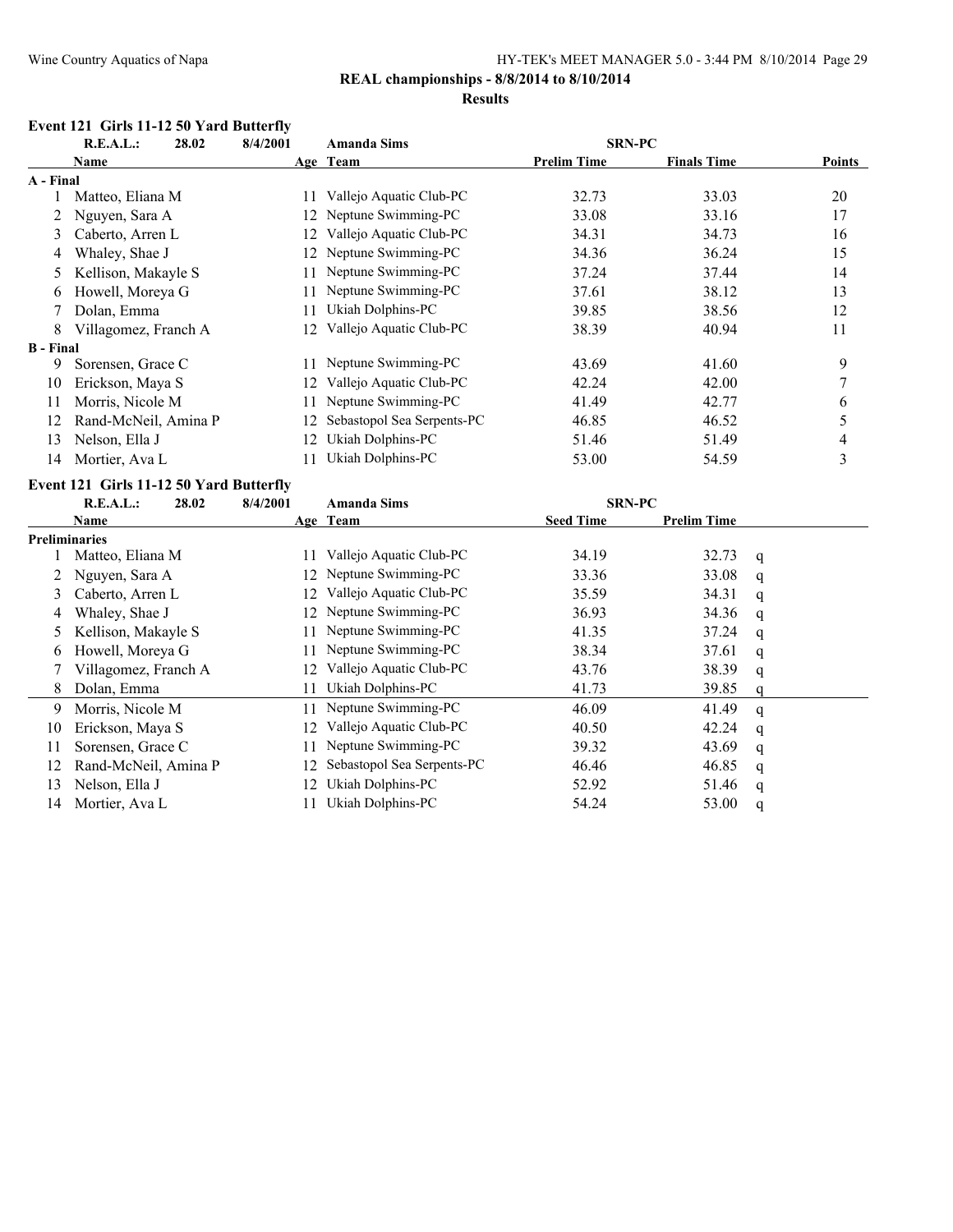### **REAL championships - 8/8/2014 to 8/10/2014**

#### **Results**

#### **Event 122 Boys 11-12 50 Yard Butterfly**

| R.E.A.L.:<br>28.60 |                  | 8/7/2010 | <b>Grant Howell</b> | <b>SRN-PC</b>          |                    |                    |               |
|--------------------|------------------|----------|---------------------|------------------------|--------------------|--------------------|---------------|
|                    | Name             |          |                     | Age Team               | <b>Prelim Time</b> | <b>Finals Time</b> | <b>Points</b> |
| A - Final          |                  |          |                     |                        |                    |                    |               |
|                    | Mauch, Preston J |          |                     | 12 Neptune Swimming-PC | 33.35              | 32.87              | 20            |
|                    | Nowack, Joe J    |          |                     | 11 Neptune Swimming-PC | 33.74              | 35.09              | 17            |
|                    | Shah, Aayush H   |          |                     | 12 Neptune Swimming-PC | 45.04              | 42.69              | 16            |

#### **Event 122 Boys 11-12 50 Yard Butterfly**

| R.E.A.L.:<br>28.60<br>8/7/2010 |  | <b>Grant Howell</b>      | <b>SRN-PC</b>    |                    |   |
|--------------------------------|--|--------------------------|------------------|--------------------|---|
| <b>Name</b>                    |  | Age Team                 | <b>Seed Time</b> | <b>Prelim Time</b> |   |
| <b>Preliminaries</b>           |  |                          |                  |                    |   |
| Mauch, Preston J               |  | 12 Neptune Swimming-PC   | NT               | 33.35              | q |
| 2 Nowack, Joe J                |  | 11 Neptune Swimming-PC   | 36.67            | 33.74              | q |
| 3 Carter, Will T               |  | 12 Neptune Swimming-PC   | 36.88            | 35.79              | a |
| 4 Shah, Aayush H               |  | 12 Neptune Swimming-PC   | NT               | 45.04              | q |
| --- Neufeld, Matthew S         |  | 12 Westside Aquaducks-PC | NT               | DQ                 |   |
| --- Parelius, Isaac I          |  | Westside Aquaducks-PC    | NT               | DQ                 |   |
| --- Burns, Romollo G           |  | 12 Neptune Swimming-PC   | 42.37            | DO                 |   |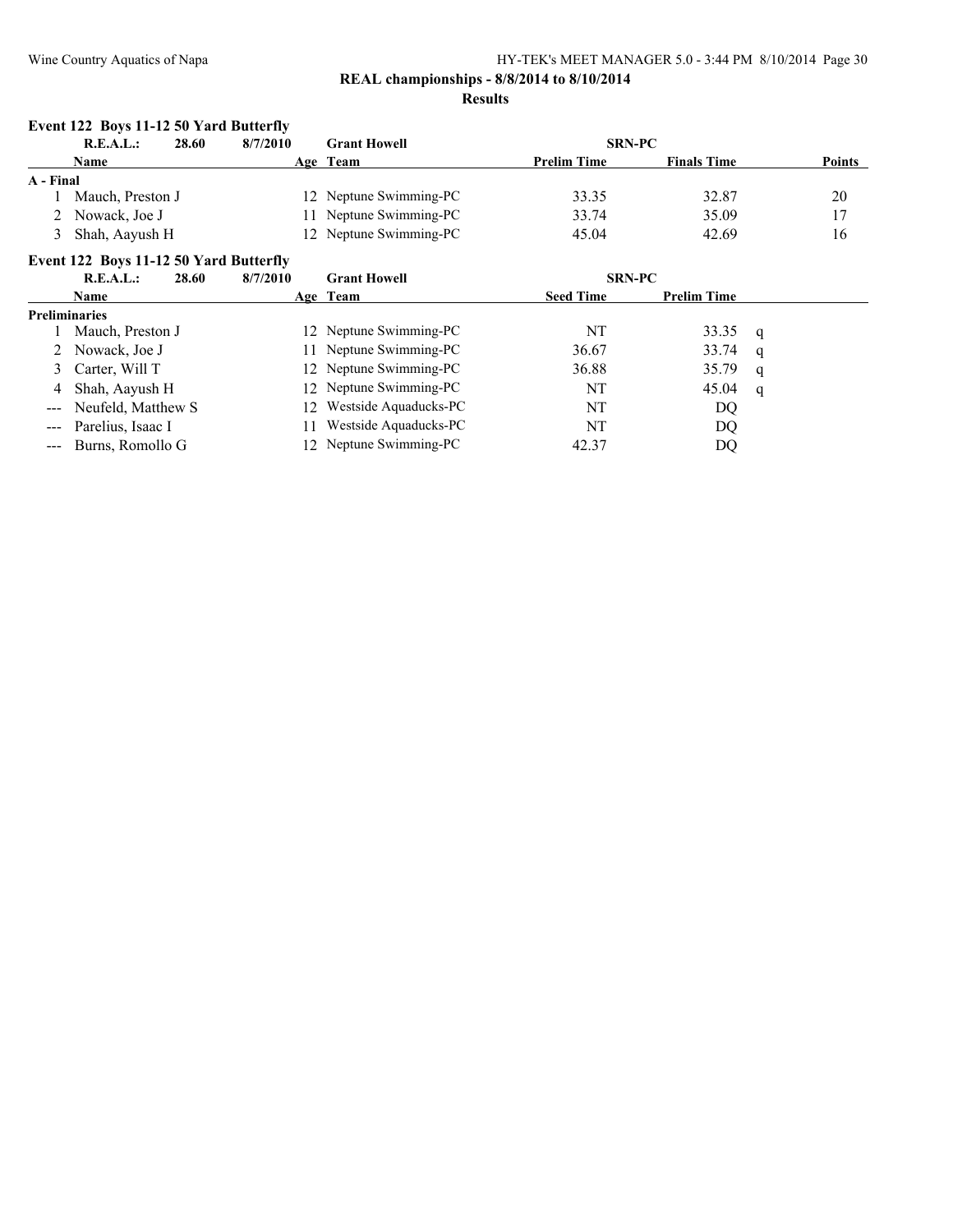#### **REAL championships - 8/8/2014 to 8/10/2014 Results**

### **Event 123 Girls 13-14 200 Yard Butterfly**

| R.E.A.L.:          | 2:16.40 | 8/4/2001 | Jennifer A. Sims              | <b>SRN-PC</b>    |                    |        |
|--------------------|---------|----------|-------------------------------|------------------|--------------------|--------|
| Name               |         |          | Age Team                      | <b>Seed Time</b> | <b>Finals Time</b> | Points |
| Boisseau, Sophie A |         |          | 14 Sebastopol Sea Serpents-PC | 2:21.55          | 2:20.52            | 20     |
| 2 Oliver. Tessa L  |         |          | 13 Neptune Swimming-PC        | 2:19.49          | 2:21.39            |        |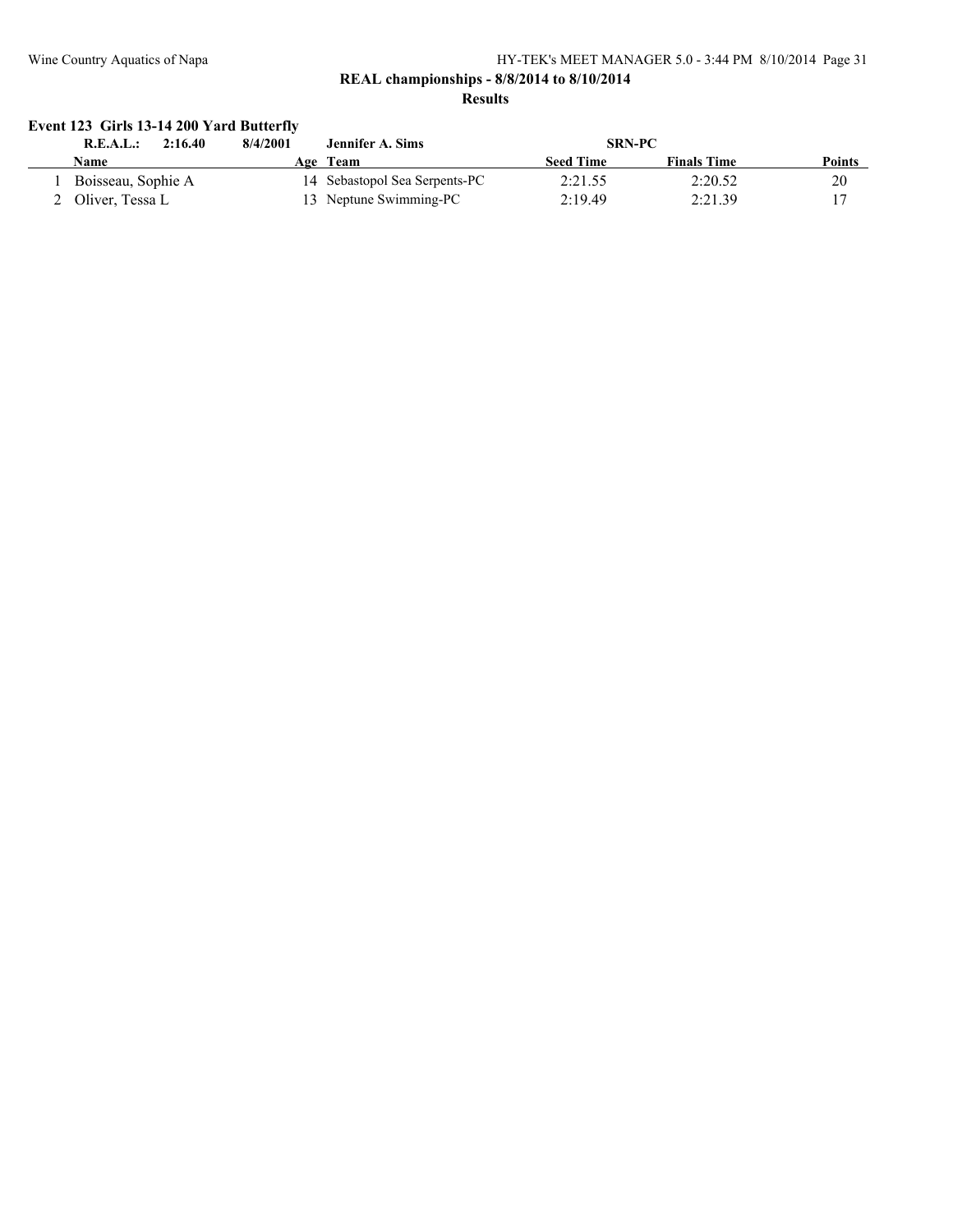|                   | Event 124 Boys 13-14 200 Yard Butterfly     |          |                               |                  |                    |        |
|-------------------|---------------------------------------------|----------|-------------------------------|------------------|--------------------|--------|
|                   | 2:09.48<br>R.E.A.L.:                        | 8/6/2011 | <b>Grant A Howell</b>         |                  | <b>SRN-PC</b>      |        |
|                   | Name                                        |          | Age Team                      | <b>Seed Time</b> | <b>Finals Time</b> | Points |
|                   | Adams, Charles A                            | 13       | Ukiah Dolphins-PC             | 2:20.61          | 2:24.84            | 20     |
|                   | Hagmann, Kai A                              | 14       | Westside Aquaducks-PC         | 2:25.90          | 2:28.93            | 17     |
| 3                 | Flood, Cameron L                            |          | 14 Neptune Swimming-PC        | 3:01.71          | 2:32.65            | 16     |
|                   | Event 124 Boys 15 & Over 200 Yard Butterfly |          |                               |                  |                    |        |
|                   | Name                                        |          | Age Team                      | <b>Seed Time</b> | <b>Finals Time</b> | Points |
|                   | Kanzan, Sota                                | 15       | Vallejo Aquatic Club-PC       | 2:07.60          | 2:07.38            | 20     |
|                   | Barrett, Charlie R                          | 16       | Ukiah Dolphins-PC             | 2:11.39          | 2:08.84            | 17     |
| 3                 | Ressler, Luke D                             |          | 16 Sebastopol Sea Serpents-PC | <b>NT</b>        | 2:19.21            | 16     |
| 4                 | Klein, Roe                                  | 16       | Ukiah Dolphins-PC             | 2:25.57          | 2:20.20            | 15     |
| 5.                | Perdue, Spencer D                           | 16       | Sebastopol Sea Serpents-PC    | 2:15.35          | 2:24.09            | 14     |
| 6                 | Pettibone, Holman D                         | 15       | Neptune Swimming-PC           | NT               | 2:27.99            | 13     |
|                   | Owens, Bleu                                 | 15       | Ukiah Dolphins-PC             | 2:47.19          | 2:28.52            | 12     |
| 8                 | Neufeld, Owen                               | 15       | Westside Aquaducks-PC         | 2:39.53          | 2:40.93            | 11     |
| $\qquad \qquad -$ | Levy, Sha'anan                              | 15       | Sebastopol Sea Serpents-PC    | 2:48.76          | DQ                 |        |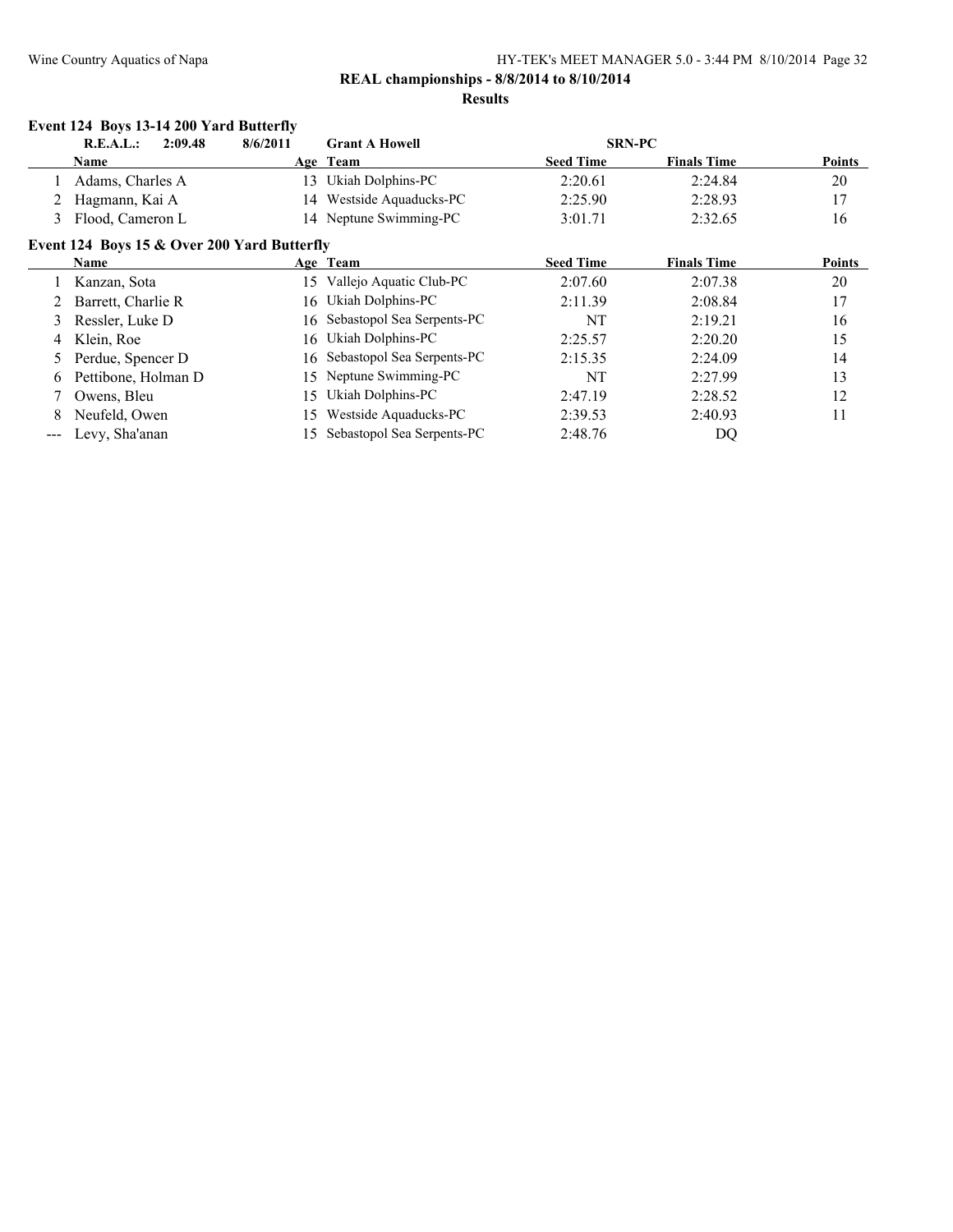### **REAL championships - 8/8/2014 to 8/10/2014**

#### **Results**

### **Event 125 Girls 6 & Under 50 Yard Freestyle R.E.A.L.: 39.85 8/12/2000 Frances Merritt**

| Name             | Age Team                     | <b>Seed Time</b> | <b>Finals Time</b> | <b>Points</b> |
|------------------|------------------------------|------------------|--------------------|---------------|
| Greaves, Layla J | 6 Neptune Swimming-PC        | N٦               | 48.55              | 20            |
| Bloom. Liliana   | 6 Sebastopol Sea Serpents-PC | 1:41.72          | :42.32             |               |

#### **Event 125 Girls 7-8 50 Yard Freestyle**

|                  | R.E.A.L.:                | 8/6/2004<br>32.95 | <b>SRN-PC</b><br><b>Jenna Bauer</b> |                  |                    |               |
|------------------|--------------------------|-------------------|-------------------------------------|------------------|--------------------|---------------|
|                  | Name                     |                   | Age Team                            | <b>Seed Time</b> | <b>Finals Time</b> | <b>Points</b> |
|                  | Gagnon, Anya G           | 8                 | Sebastopol Sea Serpents-PC          | 32.95            | 33.58              | 20            |
|                  | Sapida, Abby             | 8                 | Vallejo Aquatic Club-PC             | 40.15            | 39.27              | 17            |
| 3                | Hansel, Hayden R         | 8                 | Westside Aquaducks-PC               | 43.99            | 41.39              | 16            |
| 4                | Grant, Alexandra G       | 8                 | Vallejo Aquatic Club-PC             | 42.21            | 41.44              | 15            |
| $\mathfrak{S}^-$ | Gutt, Makayla H          | 8                 | Westside Aquaducks-PC               | 43.99            | 42.27              | 14            |
| 6.               | Kanzan, Sunny            | 8                 | Vallejo Aquatic Club-PC             | 43.99            | 42.59              | 13            |
|                  | Smits, Abby J            | 8                 | Neptune Swimming-PC                 | 43.99            | 43.26              | 12            |
| 8                | Godley, Madison A        | 8                 | Neptune Swimming-PC                 | 44.87            | 44.51              | 11            |
| 9                | Bogard, Charlotte R      | 8                 | Vallejo Aquatic Club-PC             | 53.29            | 44.97              | 9             |
| 10               | Farley, Eleanor G        |                   | Neptune Swimming-PC                 | NT               | 45.40              |               |
| 11               | Matteo, Beyah A          | 8                 | Vallejo Aquatic Club-PC             | 49.15            | 48.12              | 6             |
| 12               | Black, Mackenzie M       |                   | Neptune Swimming-PC                 | 51.01            | 49.67              | 5             |
| 13               | Rico, Isa J              |                   | Westside Aquaducks-PC               | 53.29            | 51.52              | 4             |
| 14               | Mortier, Ruby J          | 8                 | Ukiah Dolphins-PC                   | 50.58            | 51.59              | 3             |
| 15               | McClintick, Parker J     |                   | Wine Country Aquatics of Napa-PC    | 53.29            | 57.75              | 2             |
| 16               | Barba-Finocchi, Teresa G |                   | Vallejo Aquatic Club-PC             | NT               | 1:00.70            |               |
| 17               | Cornwall, Meredith M     | 8.                | Neptune Swimming-PC                 | NT               | 1:04.08            |               |
| 18               | Casassa, Audrey M        |                   | Westside Aquaducks-PC               | 1:13.34          | 1:05.61            |               |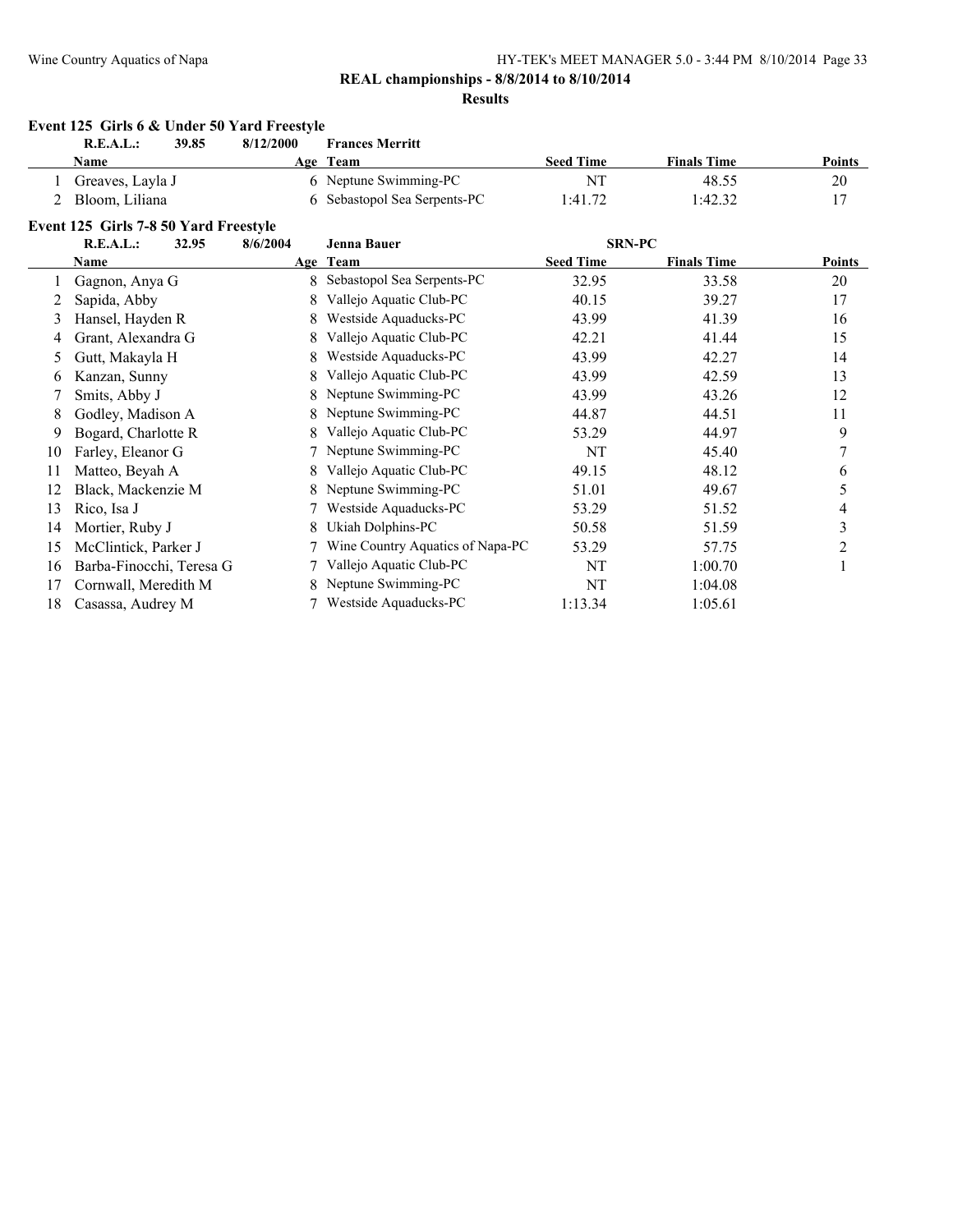# **Event 126 Boys 6 & Under 50 Yard Freestyle**

|                     | R.E.A.L.:<br>44.79<br>8/6/2005       |       |          | <b>Hank Poppe</b>                | <b>SRN-PC</b>    |                    |               |
|---------------------|--------------------------------------|-------|----------|----------------------------------|------------------|--------------------|---------------|
|                     | Name                                 |       |          | Age Team                         | <b>Seed Time</b> | <b>Finals Time</b> | <b>Points</b> |
|                     | Cueva, Raffy                         |       | 6        | Vallejo Aquatic Club-PC          | NT               | 46.46              | 20            |
| 2                   | Gagnon, Dawson                       |       |          | 6 Sebastopol Sea Serpents-PC     | NT               | 1:26.14            | 17            |
| $\qquad \qquad - -$ | Black, Travis S                      |       |          | 6 Neptune Swimming-PC            | NT               | DQ                 |               |
|                     | Event 126 Boys 7-8 50 Yard Freestyle |       |          |                                  |                  |                    |               |
|                     | R.E.A.L.:                            | 31.32 | 8/6/2005 | <b>Justin Lynch</b>              |                  |                    |               |
|                     | Name                                 |       |          | Age Team                         | <b>Seed Time</b> | <b>Finals Time</b> | <b>Points</b> |
|                     | Caberto, AJ L                        |       |          | Vallejo Aquatic Club-PC          | 43.99            | 40.10              | 20            |
|                     | Allen, Stephen W                     |       | 8.       | Westside Aquaducks-PC            | 41.70            | 44.34              | 17            |
| 3                   | Kellison, Jeremiah J                 |       |          | Neptune Swimming-PC              | 48.66            | 47.31              | 16            |
| 4                   | Kwan, Nicholas A                     |       |          | 8 Neptune Swimming-PC            | 50.22            | 53.24              | 15            |
| 5                   | Farley, Ian D                        |       |          | Neptune Swimming-PC              | NT               | 55.96              | 14            |
| 6                   | Mattice, Deion                       |       | 8        | Sebastopol Sea Serpents-PC       | 56.34            | 57.23              | 13            |
|                     | Schwarz, Sterling D                  |       | 8        | Wine Country Aquatics of Napa-PC | 1:07.23          | 59.69              | 12            |
| 8                   | Yoder, Patrick W                     |       |          | Wine Country Aquatics of Napa-PC | 1:07.43          | 1:04.47            | 11            |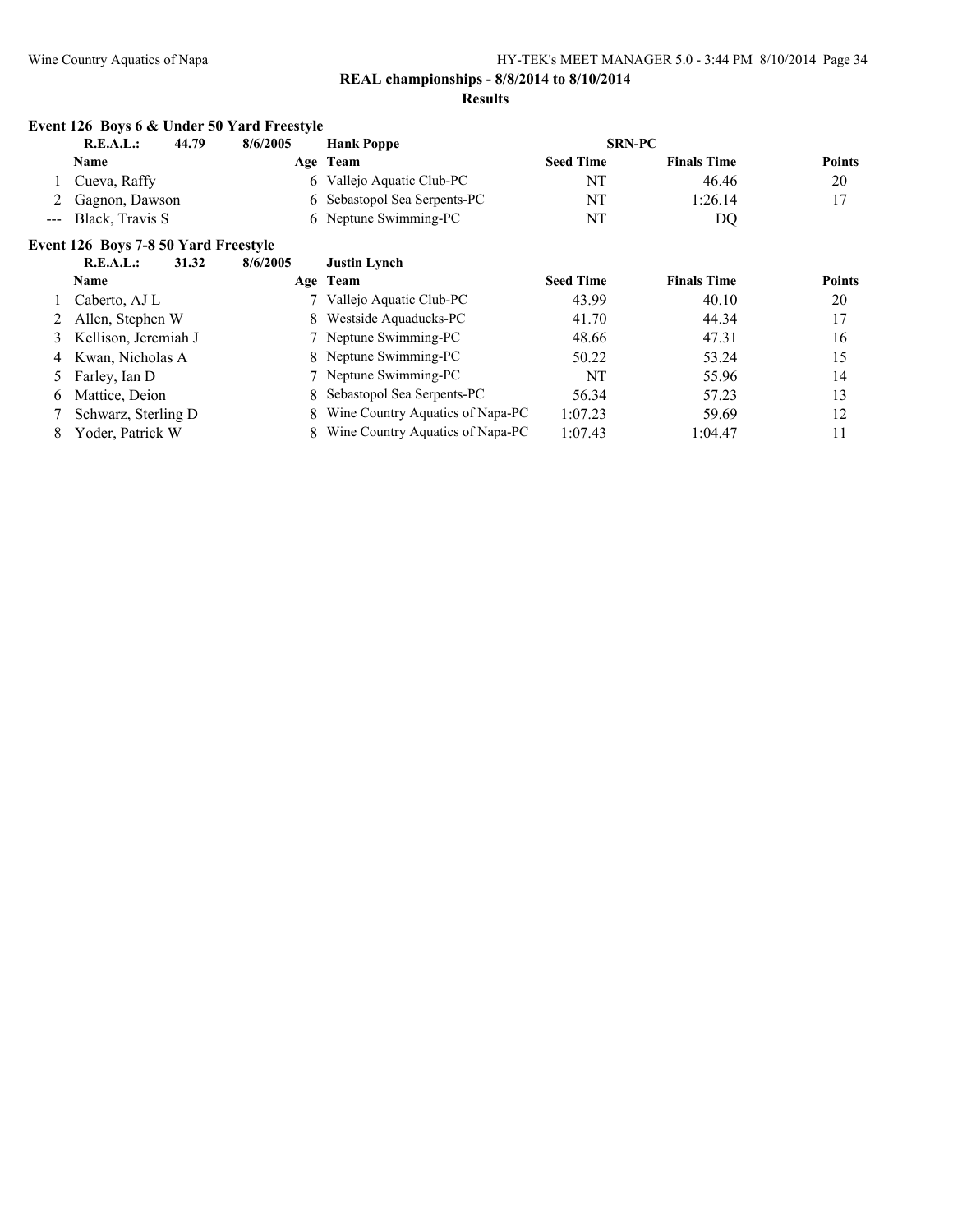#### **REAL championships - 8/8/2014 to 8/10/2014**

#### **Results**

# **Event 127 Girls 9-10 100 Yard Freestyle**<br>**REAL:** 1:01.75 8/6/2005

|                  | R.E.A.L.:<br>1:01.75                    | 8/6/2005 | <b>Meghan Bicomong</b>           |                    |                    |               |                |
|------------------|-----------------------------------------|----------|----------------------------------|--------------------|--------------------|---------------|----------------|
|                  | Name                                    |          | Age Team                         | <b>Prelim Time</b> | <b>Finals Time</b> |               | <b>Points</b>  |
| A - Final        |                                         |          |                                  |                    |                    |               |                |
| 1                | Gomez, Mikaela A                        |          | 10 Vallejo Aquatic Club-PC       | 1:06.85            | 1:08.01            |               | 20             |
| 2                | Mattice, Vivien G                       | 10       | Sebastopol Sea Serpents-PC       | 1:09.81            | 1:08.92            |               | 17             |
| 3                | Clarkson, Stella J                      |          | 10 Neptune Swimming-PC           | 1:13.72            | 1:11.15            |               | 16             |
| 4                | Adams, Robin M                          |          | 10 Ukiah Dolphins-PC             | 1:13.79            | 1:11.91            |               | 15             |
| 5                | Reyes, Anna Frances S                   | 10       | Vallejo Aquatic Club-PC          | 1:11.45            | 1:12.17            |               | 14             |
| 6                | Holstine, Trix R                        | 10       | Ukiah Dolphins-PC                | 1:19.77            | 1:17.37            |               | 13             |
| 7                | Aitken, Isabella A                      | 10       | Wine Country Aquatics of Napa-PC | 1:15.87            | 1:17.50            |               | 12             |
| 8                | Holzhauser, Stassi J                    |          | 10 Neptune Swimming-PC           | 1:18.13            | 1:19.01            |               | 11             |
| <b>B</b> - Final |                                         |          |                                  |                    |                    |               |                |
| 9                | Homicz, Maya J                          |          | 10 Neptune Swimming-PC           | 1:22.32            | 1:21.57            |               | 9              |
| 10               | Hoffman, Hannah A                       |          | 10 Neptune Swimming-PC           | 1:24.70            | 1:29.33            |               | $\overline{7}$ |
| 11               | Woods, Karina S                         |          | 10 Neptune Swimming-PC           | 1:36.79            | 1:32.20            |               | 6              |
| 12               | Wade, Mia K                             |          | 9 Westside Aquaducks-PC          | 1:32.14            | 1:38.97            |               | 5              |
| 13               | Dowd, Stella G                          | 9        | Westside Aquaducks-PC            | 1:38.55            | 1:40.51            |               | 4              |
| 14               | Hansel, Maguire R                       | 10       | Westside Aquaducks-PC            | 1:39.89            | 1:40.87            |               | $\mathfrak{Z}$ |
| 15               | Gutt, Mariah                            |          | 9 Westside Aquaducks-PC          | 1:41.61            | 1:45.48            |               | $\mathfrak{2}$ |
| 16               | Farley, Mia M                           |          | 9 Neptune Swimming-PC            | 1:49.37            | 1:50.32            |               | 1              |
|                  | Event 127 Girls 9-10 100 Yard Freestyle |          |                                  |                    |                    |               |                |
|                  | <b>R.E.A.L.:</b><br>1:01.75             | 8/6/2005 | <b>Meghan Bicomong</b>           |                    |                    |               |                |
|                  | Name                                    |          | Age Team                         | <b>Seed Time</b>   | <b>Prelim Time</b> |               |                |
|                  | <b>Preliminaries</b>                    |          |                                  |                    |                    |               |                |
| 1                | Gomez, Mikaela A                        |          | 10 Vallejo Aquatic Club-PC       | 1:11.49            | 1:06.85            | q             |                |
| 2                | Mattice, Vivien G                       | 10       | Sebastopol Sea Serpents-PC       | 1:10.98            | 1:09.81            | q             |                |
| 3                | Reyes, Anna Frances S                   | 10       | Vallejo Aquatic Club-PC          | 1:24.99            | 1:11.45            | q             |                |
| 4                | Clarkson, Stella J                      |          | 10 Neptune Swimming-PC           | 1:16.29            | 1:13.72            | q             |                |
| 5                | Adams, Robin M                          |          | 10 Ukiah Dolphins-PC             | 1:13.78            | 1:13.79            | q             |                |
| 6                | Aitken, Isabella A                      | 10       | Wine Country Aquatics of Napa-PC | 1:26.32            | 1:15.87            | q             |                |
| 7                | Holzhauser, Stassi J                    | 10       | Neptune Swimming-PC              | 1:17.19            | 1:18.13            | q             |                |
| 8                | Holstine, Trix R                        |          | 10 Ukiah Dolphins-PC             | 1:21.11            | 1:19.77            | q             |                |
| 9                | Homicz, Maya J                          |          | 10 Neptune Swimming-PC           | 1:24.38            | 1:22.32            | $\mathsf{q}$  |                |
| 10               | Hoffman, Hannah A                       |          | 10 Neptune Swimming-PC           | 1:24.99            | 1:24.70            | q             |                |
| 11               | Wade, Mia K                             | 9        | Westside Aquaducks-PC            | 1:40.28            | 1:32.14            | q             |                |
| 12               | Woods, Karina S                         |          | 10 Neptune Swimming-PC           | 1:33.83            | 1:36.79            | q             |                |
| 13               | Dowd, Stella G                          | 9        | Westside Aquaducks-PC            | 1:49.00            | 1:38.55            | q             |                |
| 14               | Hansel, Maguire R                       |          | 10 Westside Aquaducks-PC         | 1:47.63            | 1:39.89            | $\mathfrak q$ |                |
| 15               | Gutt, Mariah                            | 9        | Westside Aquaducks-PC            | NT                 | 1:41.61            | q             |                |
| 16               | Farley, Mia M                           |          | 9 Neptune Swimming-PC            | NT                 | 1:49.37            | q             |                |
| 17               | Nelson, Maggie D                        |          | 10 Ukiah Dolphins-PC             | 2:00.88            | 1:51.89            |               |                |
| 18               | Calacsan, Sela B                        | 9        | Vallejo Aquatic Club-PC          | NT                 | 1:52.00            |               |                |
| 19               | Hunter, Maycee                          |          | 9 Sebastopol Sea Serpents-PC     | NT                 | 1:53.65            |               |                |
| 20               | Belov, Isabella M                       |          | 9 Westside Aquaducks-PC          | $\rm{NT}$          | 2:03.83            |               |                |

Medeiros, Siena 9 Sebastopol Sea Serpents-PC NT 2:44.04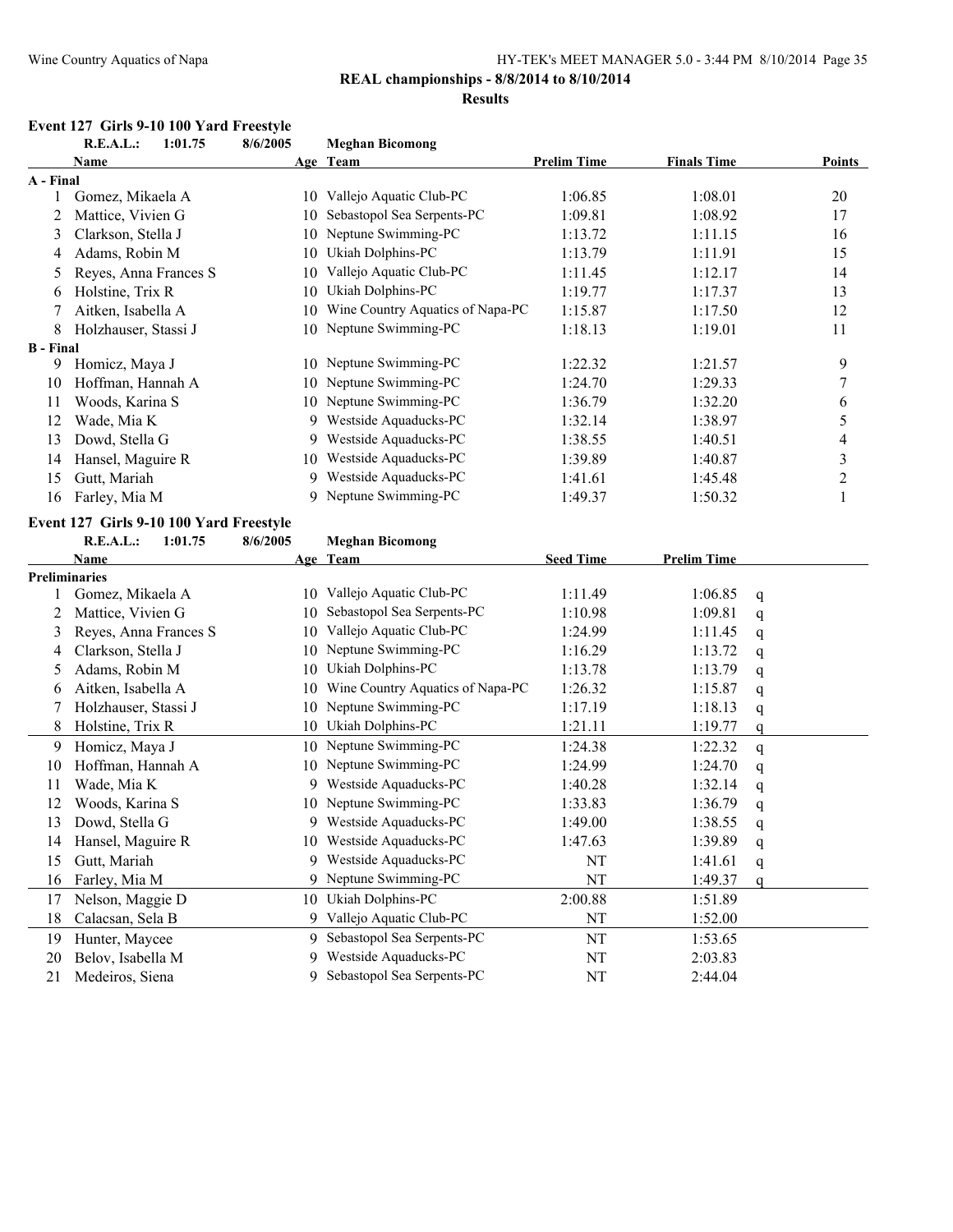#### **REAL championships - 8/8/2014 to 8/10/2014 Results**

### **Event 128 Boys 9-10 100 Yard Freestyle**

|           | R.E.A.L.:<br>1:04.61   |     | <b>Jack R Murphy</b><br>8/8/2009    |                    | <b>SRN-PC</b>      |               |
|-----------|------------------------|-----|-------------------------------------|--------------------|--------------------|---------------|
|           | <b>Name</b>            |     | Age Team                            | <b>Prelim Time</b> | <b>Finals Time</b> | <b>Points</b> |
| A - Final |                        |     |                                     |                    |                    |               |
|           | Cueva, Gabriel         |     | 9 Vallejo Aquatic Club-PC           | 1:09.51            | 1:09.77            | 20            |
|           | 2 Flint, Will T        | 10- | Wine Country Aquatics of Napa-PC    | 1:12.78            | 1:12.58            | 17            |
|           | 3 McClintick, Carson P |     | 10 Wine Country Aquatics of Napa-PC | 1:16.07            | 1:16.95            | 16            |
|           | 4 Morris, Andrew J     |     | 9 Neptune Swimming-PC               | 1:22.04            | 1:22.43            | 15            |
|           | 5 Casassa, Tyler A     | 10  | Westside Aquaducks-PC               | 1:28.70            | 1:31.69            | 14            |
| 6.        | Hoffmann, Kai P        | 10  | Wine Country Aquatics of Napa-PC    | 2:10.00            | 2:09.08            | 13            |
|           | --- Lundeen, Zac A     | 10  | Wine Country Aquatics of Napa-PC    | 1:46.38            | NS                 |               |

#### **Event 128 Boys 9-10 100 Yard Freestyle**

|                      | R.E.A.L.:<br>1:04.61   | 8/8/2009 | <b>Jack R Murphy</b>                | <b>SRN-PC</b>    |                    |   |
|----------------------|------------------------|----------|-------------------------------------|------------------|--------------------|---|
|                      | <b>Name</b>            |          | Age Team                            | <b>Seed Time</b> | <b>Prelim Time</b> |   |
| <b>Preliminaries</b> |                        |          |                                     |                  |                    |   |
|                      | Cueva, Gabriel         |          | Vallejo Aquatic Club-PC             | 1:17.69          | 1:09.51            | q |
|                      | 2 Flint, Will T        | 10.      | Wine Country Aquatics of Napa-PC    | 1:12.83          | 1:12.78            | q |
|                      | 3 McClintick, Carson P |          | 10 Wine Country Aquatics of Napa-PC | 1:21.80          | 1:16.07            | q |
|                      | 4 Morris, Andrew J     |          | 9 Neptune Swimming-PC               | 1:24.01          | 1:22.04            | q |
|                      | 5 Casassa, Tyler A     | 10.      | Westside Aquaducks-PC               | NT               | 1:28.70            | q |
| 6                    | Lundeen, Zac A         | 10.      | Wine Country Aquatics of Napa-PC    | NT               | 1:46.38            | q |
|                      | Hoffmann, Kai P        |          | 10 Wine Country Aquatics of Napa-PC | NT               | 2:10.00            | q |
|                      | --- Parelius, Zach T   |          | Westside Aquaducks-PC               | NT               | DQ                 |   |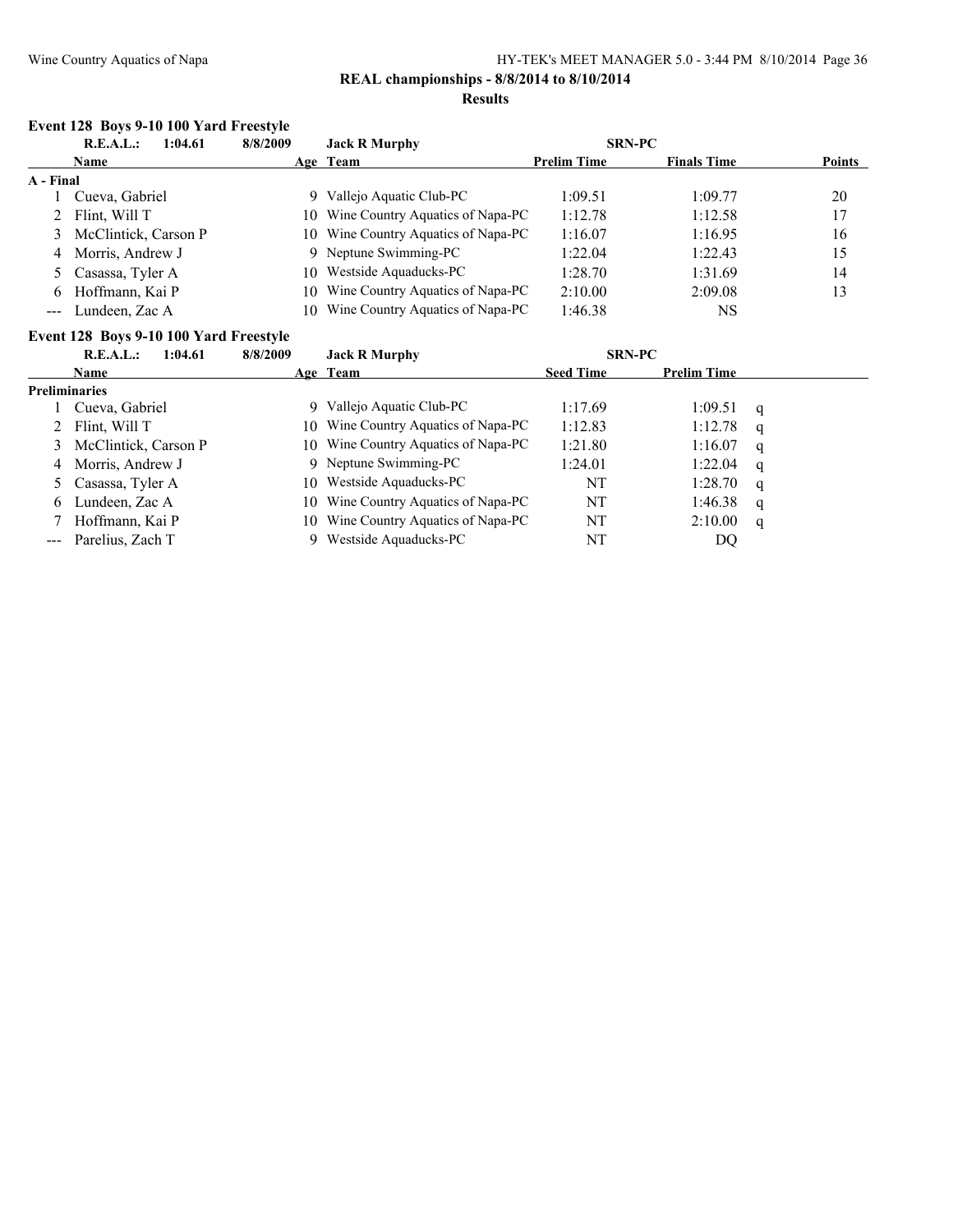# **REAL championships - 8/8/2014 to 8/10/2014**

#### **Results**

#### **Event 129 Girls 13-14 100 Yard Freestyle**

|                  | R.E.A.L.:<br>53.50  | 8/10/2007 | <b>Mava DiRado</b>               | <b>SRN-PC</b>      |                    |                |
|------------------|---------------------|-----------|----------------------------------|--------------------|--------------------|----------------|
|                  | Name                |           | Age Team                         | <b>Prelim Time</b> | <b>Finals Time</b> | <b>Points</b>  |
| A - Final        |                     |           |                                  |                    |                    |                |
|                  | Kwan, Julie M       | 13        | Neptune Swimming-PC              | 57.18              | 56.52              | 20             |
|                  | Oliver, Tessa L     | 13        | Neptune Swimming-PC              | 1:01.34            | 1:01.98            | 17             |
| 3                | Clarkson, Reilly J  |           | 14 Neptune Swimming-PC           | 1:01.01            | 1:02.54            | 16             |
| 4                | Royer, Mikayla M    | 14        | Sebastopol Sea Serpents-PC       | 1:04.14            | 1:05.33            | 15             |
| 5                | Roan, Genna M       | 13        | Sebastopol Sea Serpents-PC       | 1:07.98            | 1:09.51            | 14             |
| 6                | Howell, Sedona G    | 13.       | Neptune Swimming-PC              | 1:11.38            | 1:10.65            | 13             |
|                  | Stewart, Brydie E   |           | 14 Neptune Swimming-PC           | 1:07.36            | 1:10.95            | 12             |
| 8                | Osborne, Kaitlyn L  | 13        | Neptune Swimming-PC              | 1:07.28            | 1:11.67            | 11             |
| <b>B</b> - Final |                     |           |                                  |                    |                    |                |
| 9                | Bon-Borquez, Gabby  | 14        | Vallejo Aquatic Club-PC          | 1:15.99            | 1:13.13            | 9              |
| 10               | Palmer, Audrey J    | 14        | Wine Country Aquatics of Napa-PC | 1:16.54            | 1:15.48            | 7              |
| 11               | Rodrigues, Emily M  | 13        | Vallejo Aquatic Club-PC          | 1:18.78            | 1:19.09            | 6              |
| 12               | Felder, Grace C     | 14        | Wine Country Aquatics of Napa-PC | 1:19.68            | 1:19.91            | 5              |
| 13               | Bonzell, Kelsey     | 14        | Sebastopol Sea Serpents-PC       | 1:29.95            | 1:25.81            | $\overline{4}$ |
| 14               | Silberstein, Eva    | 13        | Sebastopol Sea Serpents-PC       | 1:32.57            | 1:33.70            | 3              |
| ---              | Wallenbrock, Emma J | 13        | Wine Country Aquatics of Napa-PC | 1:21.92            | <b>NS</b>          |                |

# **Event 129 Girls 13-14 100 Yard Freestyle**

|    | R.E.A.L.:            | 8/10/2007<br>53.50 | Maya DiRado                      | <b>SRN-PC</b>    |                    |   |
|----|----------------------|--------------------|----------------------------------|------------------|--------------------|---|
|    | Name                 |                    | Age Team                         | <b>Seed Time</b> | <b>Prelim Time</b> |   |
|    | <b>Preliminaries</b> |                    |                                  |                  |                    |   |
|    | Kwan, Julie M        | 13                 | Neptune Swimming-PC              | 56.94            | 57.18              | q |
|    | Clarkson, Reilly J   |                    | 14 Neptune Swimming-PC           | 59.05            | 1:01.01            | q |
| 3  | Oliver, Tessa L      | 13                 | Neptune Swimming-PC              | 1:02.37          | 1:01.34            | q |
| 4  | Royer, Mikayla M     | 14                 | Sebastopol Sea Serpents-PC       | 1:07.01          | 1:04.14            | q |
| 5  | Scobey, Taylor S     | 13                 | Neptune Swimming-PC              | 1:03.60          | 1:04.41            | q |
| 6  | Banks, Anna M        | 13                 | Neptune Swimming-PC              | 1:02.73          | 1:04.84            | q |
|    | Osborne, Kaitlyn L   | 13                 | Neptune Swimming-PC              | 1:09.83          | 1:07.28            | q |
| 8  | Stewart, Brydie E    | 14                 | Neptune Swimming-PC              | 1:09.91          | 1:07.36            |   |
| 9  | Roan, Genna M        | 13                 | Sebastopol Sea Serpents-PC       | 1:08.76          | 1:07.98            | q |
| 10 | Howell, Sedona G     | 13                 | Neptune Swimming-PC              | 1:10.55          | 1:11.38            | q |
| 11 | Bon-Borquez, Gabby   | 14                 | Vallejo Aquatic Club-PC          | 1:14.98          | 1:15.99            | q |
| 12 | Palmer, Audrey J     | 14                 | Wine Country Aquatics of Napa-PC | 1:16.31          | 1:16.54            | q |
| 13 | Rodrigues, Emily M   | 13                 | Vallejo Aquatic Club-PC          | NT               | 1:18.78            | q |
| 14 | Felder, Grace C      | 14                 | Wine Country Aquatics of Napa-PC | 1:22.03          | 1:19.68            | q |
| 15 | Wallenbrock, Emma J  | 13                 | Wine Country Aquatics of Napa-PC | NT               | 1:21.92            | q |
| 16 | Bonzell, Kelsey      | 14                 | Sebastopol Sea Serpents-PC       | 1:35.69          | 1:29.95            |   |
| 17 | Silberstein, Eva     | 13                 | Sebastopol Sea Serpents-PC       | NT               | 1:32.57            |   |

#### **Event 129 Girls 15 & Over 100 Yard Freestyle**

| <b>Name</b>            |     |                         | <b>Prelim Time</b>                                                                                                             | <b>Finals Time</b>                  | <b>Points</b> |
|------------------------|-----|-------------------------|--------------------------------------------------------------------------------------------------------------------------------|-------------------------------------|---------------|
| A - Final              |     |                         |                                                                                                                                |                                     |               |
| Edwards, Hannah B      |     |                         | 57.50                                                                                                                          | 57.22                               | 20            |
| Auva'a, Lani L         |     |                         | 56.89                                                                                                                          | 57.82                               | 17            |
| 3 Schlutius, Christy J |     |                         | 1:00.03                                                                                                                        | 58.06                               | 16            |
| Alameida, Marie I<br>4 |     |                         | 57.63                                                                                                                          | 59.15                               | 15            |
| 5 Ratcliffe, Eva H     |     |                         | 59.78                                                                                                                          | 59.63                               | 14            |
| Rosario, Elina G<br>6. | 15. | Vallejo Aquatic Club-PC | 59.10                                                                                                                          | 59.73                               | 13            |
| Welton, Marble B       |     | Vallejo Aquatic Club-PC | 57.93                                                                                                                          | 1:00.11                             | 12            |
|                        |     |                         | Age Team<br>16 Neptune Swimming-PC<br>16 Sebastopol Sea Serpents-PC<br>15 Neptune Swimming-PC<br>16 Neptune Swimming-PC<br>18. | 15 Wine Country Aquatics of Napa-PC |               |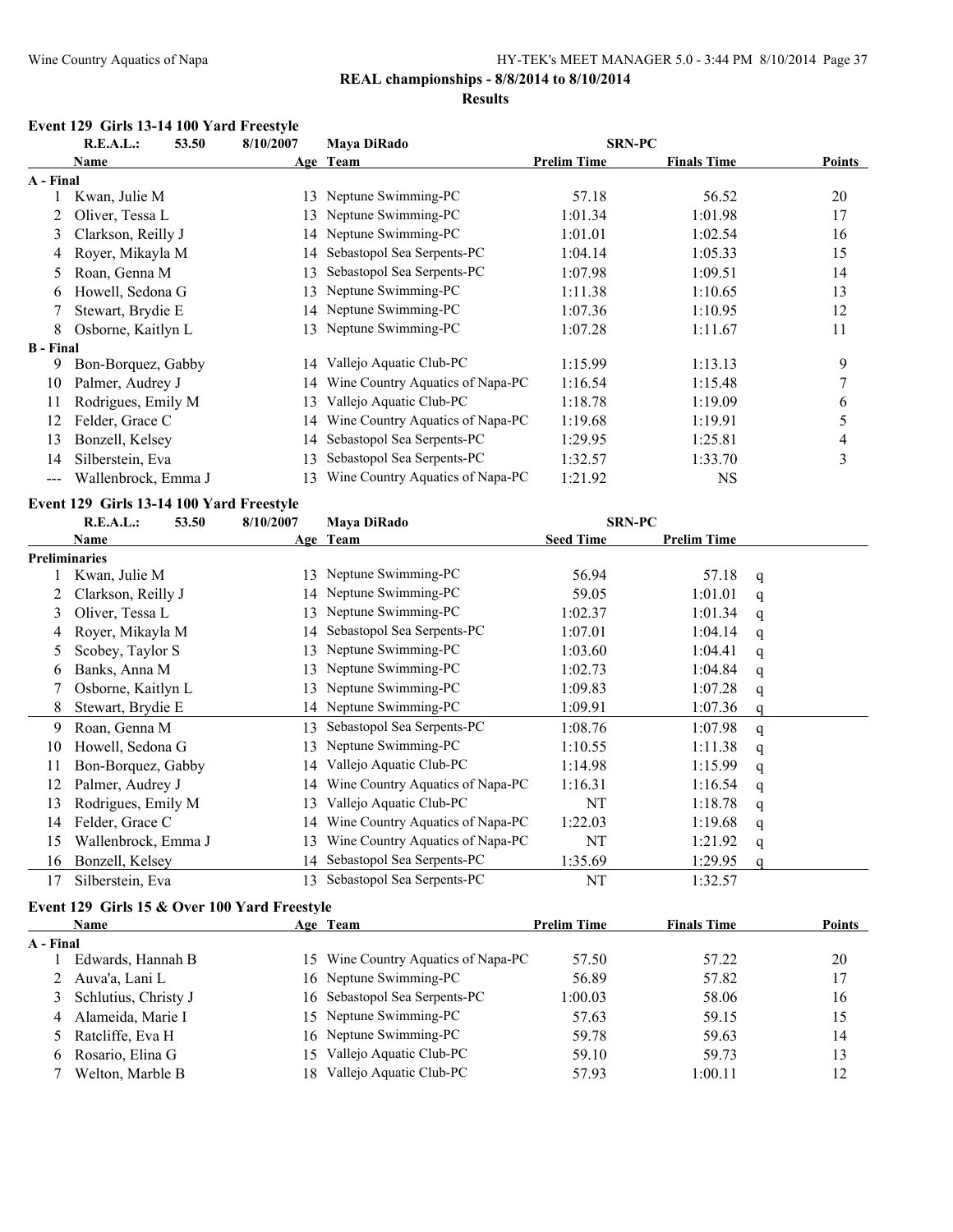**Results**

# **A - Final ... (Event 129 Girls 15 & Over 100 Yard Freestyle)**

|                  | <b>Name</b>                                  |    | Age Team                         | <b>Prelim Time</b> | <b>Finals Time</b> |             | <b>Points</b>            |
|------------------|----------------------------------------------|----|----------------------------------|--------------------|--------------------|-------------|--------------------------|
| 8                | Ng, Priscilla                                |    | 17 Westside Aquaducks-PC         | 1:00.59            | 1:01.43            |             | 11                       |
| <b>B</b> - Final |                                              |    |                                  |                    |                    |             |                          |
| 9                | Roan, Michala N                              | 17 | Sebastopol Sea Serpents-PC       | 1:02.97            | 1:00.36            |             | 9                        |
| 10               | Davis, Molly G                               | 16 | Westside Aquaducks-PC            | 1:02.07            | 1:02.51            |             | $\boldsymbol{7}$         |
| 11               | Gardner, Kaitlyn L                           | 15 | Wine Country Aquatics of Napa-PC | 1:01.13            | 1:02.68            |             | 6                        |
| 12               | Kriegler Allen, Noah L                       | 16 | Sebastopol Sea Serpents-PC       | 1:04.22            | 1:03.23            |             | 5                        |
| 13               | Riddle, Corey A                              | 16 | Westside Aquaducks-PC            | 1:03.48            | 1:03.39            |             | $\overline{\mathcal{L}}$ |
| 14               | Terrero, Noelle M                            | 15 | Sebastopol Sea Serpents-PC       | 1:03.12            | 1:03.72            |             | $\overline{\mathbf{3}}$  |
| 15               | Langley, Alex R                              | 15 | Sebastopol Sea Serpents-PC       | 1:04.46            | 1:03.78            |             | $\overline{c}$           |
| 16               | Raasch, Shelbi R                             |    | 15 Neptune Swimming-PC           | 1:03.70            | 1:06.61            |             | $\mathbf{1}$             |
|                  | Event 129 Girls 15 & Over 100 Yard Freestyle |    |                                  |                    |                    |             |                          |
|                  | <b>Name</b>                                  |    | Age Team                         | <b>Seed Time</b>   | <b>Prelim Time</b> |             |                          |
|                  | <b>Preliminaries</b>                         |    |                                  |                    |                    |             |                          |
| 1                | Auva'a, Lani L                               |    | 16 Neptune Swimming-PC           | 55.28              | 56.89              | q           |                          |
| 2                | Edwards, Hannah B                            | 15 | Wine Country Aquatics of Napa-PC | 56.77              | 57.50              | q           |                          |
| 3                | Alameida, Marie I                            |    | 15 Neptune Swimming-PC           | 55.67              | 57.63              | q           |                          |
| 4                | Welton, Marble B                             | 18 | Vallejo Aquatic Club-PC          | 57.90              | 57.93              | q           |                          |
| 5                | Rosario, Elina G                             | 15 | Vallejo Aquatic Club-PC          | 59.18              | 59.10              | q           |                          |
| 6                | Ratcliffe, Eva H                             |    | 16 Neptune Swimming-PC           | 58.21              | 59.78              | q           |                          |
| 7                | Schlutius, Christy J                         | 16 | Sebastopol Sea Serpents-PC       | 56.93              | 1:00.03            | q           |                          |
| 8                | Ng, Priscilla                                | 17 | Westside Aquaducks-PC            | 57.22              | 1:00.59            | q           |                          |
| 9                | Gardner, Kaitlyn L                           | 15 | Wine Country Aquatics of Napa-PC | 1:01.60            | 1:01.13            | q           |                          |
| 10               | Davis, Molly G                               | 16 | Westside Aquaducks-PC            | 1:00.28            | 1:02.07            | q           |                          |
| 11               | Roan, Michala N                              | 17 | Sebastopol Sea Serpents-PC       | 58.46              | 1:02.97            | q           |                          |
| 12               | Terrero, Noelle M                            | 15 | Sebastopol Sea Serpents-PC       | 1:02.40            | 1:03.12            | q           |                          |
| 13               | Riddle, Corey A                              | 16 | Westside Aquaducks-PC            | 1:02.68            | 1:03.48            | q           |                          |
| 14               | Raasch, Shelbi R                             | 15 | Neptune Swimming-PC              | 1:02.16            | 1:03.70            | q           |                          |
| 15               | Kriegler Allen, Noah L                       | 16 | Sebastopol Sea Serpents-PC       | 1:01.09            | 1:04.22            | q           |                          |
| 16               | Langley, Alex R                              | 15 | Sebastopol Sea Serpents-PC       | 1:04.60            | 1:04.46            | $\mathbf q$ |                          |
| 17               | Jayne, Jordan C                              | 17 | Sebastopol Sea Serpents-PC       | 59.13              | 1:05.04            |             |                          |
| 18               | Perry, Kaitlyn H                             | 17 | Westside Aquaducks-PC            | 1:03.06            | 1:05.15            |             |                          |
| 19               | Kwan, Jessica A                              |    | 15 Neptune Swimming-PC           | 1:07.53            | 1:06.18            |             |                          |
| 20               | Barton, Emma M                               |    | 16 Neptune Swimming-PC           | 1:02.44            | 1:06.28            |             |                          |
| 21               | Ng, Rachel                                   | 15 | Westside Aquaducks-PC            | 1:05.10            | 1:07.38            |             |                          |
| 22               | Lipari, Lila M                               | 15 | Vallejo Aquatic Club-PC          | 1:09.93            | 1:09.57            |             |                          |
| 23               | Crowder, Zoe M                               | 15 | Vallejo Aquatic Club-PC          | 1:11.72            | 1:09.80            |             |                          |
| 24               | Borges, Amanda M                             | 16 | Sebastopol Sea Serpents-PC       | NT                 | 1:14.73            |             |                          |
| 25               | Campbell, Sophie A                           | 15 | Sebastopol Sea Serpents-PC       | 1:26.12            | 1:25.53            |             |                          |
| 26               | Levy, Advah                                  |    | 20 Sebastopol Sea Serpents-PC    | 1:35.65            | 1:28.14            |             |                          |
| $---$            | Vance, Hailey C                              |    | 16 Ukiah Dolphins-PC             | 57.59              | <b>NS</b>          |             |                          |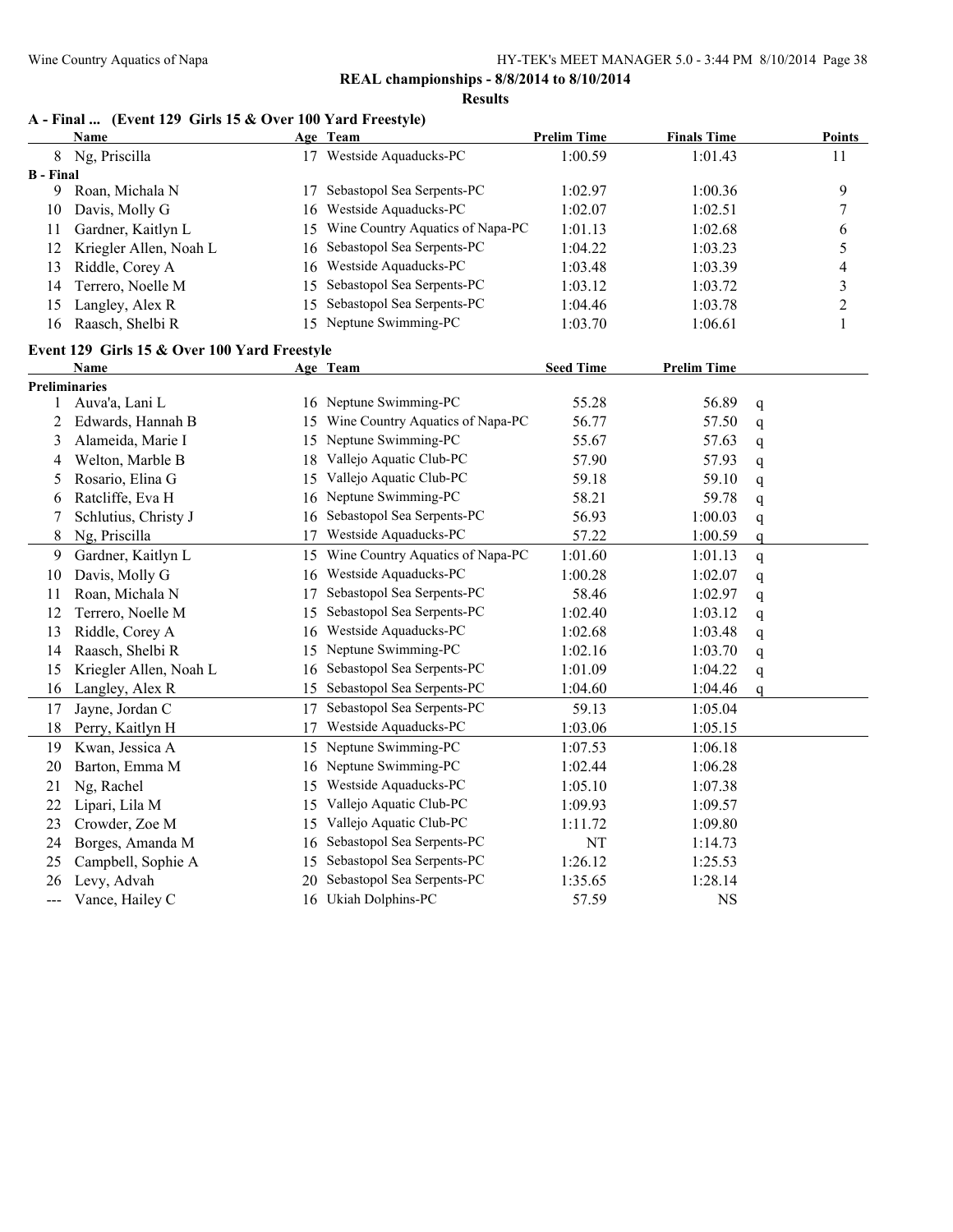#### **REAL championships - 8/8/2014 to 8/10/2014**

#### **Results**

#### **Event 130 Boys 13-14 100 Yard Freestyle**

**R.E.A.L.: 50.44 8/10/2002 Galen M Coles**

|                  | <b>Name</b>                                 |           | Age Team                   | <b>Prelim Time</b> | <b>Finals Time</b> |   | <b>Points</b>           |
|------------------|---------------------------------------------|-----------|----------------------------|--------------------|--------------------|---|-------------------------|
| A - Final        |                                             |           |                            |                    |                    |   |                         |
| 1                | Flood, Cameron L                            |           | 14 Neptune Swimming-PC     | 58.23              | 57.43              |   | 20                      |
| 2                | Monks, Ray M                                | 14        | Neptune Swimming-PC        | 58.91              | 57.74              |   | 17                      |
| 3                | Hagmann, Kai A                              | 14        | Westside Aquaducks-PC      | 59.31              | 58.55              |   | 16                      |
| 4                | Hemphill, Will N                            | 14        | Neptune Swimming-PC        | 59.14              | 59.85              |   | 15                      |
| 5                | Xerogeanes, Dean R                          | 13        | Ukiah Dolphins-PC          | 1:00.98            | 1:01.33            |   | 14                      |
| 6                | Chavez, Daniel C                            | 14        | Vallejo Aquatic Club-PC    | 1:00.42            | 1:01.62            |   | 13                      |
| 7                | Chavez, Darren E                            | 14        | Vallejo Aquatic Club-PC    | 1:01.05            | 1:02.96            |   | 12                      |
| 8                | Hill, Cameron                               |           | 14 Westside Aquaducks-PC   | 1:03.13            | 1:03.30            |   | 11                      |
| <b>B</b> - Final |                                             |           |                            |                    |                    |   |                         |
| 9                | Myers, Symon E                              | 14        | Neptune Swimming-PC        | 1:03.16            | 1:03.31            |   | 9                       |
| 10               | Hyland, Ian T                               | 13        | Westside Aquaducks-PC      | 1:13.14            | 1:13.24            |   | 7                       |
| 11               | Yee, Bryce C                                | 13        | Vallejo Aquatic Club-PC    | 1:15.98            | 1:17.49            |   | 6                       |
| 12               | Campbell, Colin C                           | 13        | Sebastopol Sea Serpents-PC | 1:20.92            | 1:18.01            |   | 5                       |
| 13               | Lipari, Zander M                            | 13        | Vallejo Aquatic Club-PC    | 1:18.55            | 1:20.05            |   | 4                       |
| 14               | Gopalakrishnan, Rohit*                      | 13        | Neptune Swimming-PC        | 1:41.44            | 1:47.29            |   | $\overline{\mathbf{3}}$ |
|                  | Event 130 Boys 13-14 100 Yard Freestyle     |           |                            |                    |                    |   |                         |
|                  | <b>R.E.A.L.:</b><br>50.44                   | 8/10/2002 | <b>Galen M Coles</b>       |                    |                    |   |                         |
|                  | <b>Name</b>                                 |           | Age Team                   | <b>Seed Time</b>   | <b>Prelim Time</b> |   |                         |
|                  | <b>Preliminaries</b>                        |           |                            |                    |                    |   |                         |
| 1                | Flood, Cameron L                            |           | 14 Neptune Swimming-PC     | 57.14              | 58.23              | q |                         |
| 2                | Monks, Ray M                                |           | 14 Neptune Swimming-PC     | 57.91              | 58.91              | q |                         |
| 3                | Hemphill, Will N                            |           | 14 Neptune Swimming-PC     | 59.90              | 59.14              | q |                         |
| 4                | Hagmann, Kai A                              |           | 14 Westside Aquaducks-PC   | 57.30              | 59.31              | q |                         |
| 5                | Chavez, Daniel C                            |           | 14 Vallejo Aquatic Club-PC | 1:01.61            | 1:00.42            | q |                         |
| 6                | Xerogeanes, Dean R                          | 13        | Ukiah Dolphins-PC          | 59.77              | 1:00.98            | q |                         |
| 7                | Chavez, Darren E                            |           | 14 Vallejo Aquatic Club-PC | 1:02.96            | 1:01.05            | q |                         |
| 8                | Hill, Cameron                               |           | 14 Westside Aquaducks-PC   | 1:03.38            | 1:03.13            | q |                         |
| 9                | Myers, Symon E                              | 14        | Neptune Swimming-PC        | 1:03.43            | 1:03.16            | q |                         |
| 10               | Hyland, Ian T                               | 13        | Westside Aquaducks-PC      | 1:17.13            | 1:13.14            | q |                         |
| 11               | Yee, Bryce C                                | 13        | Vallejo Aquatic Club-PC    | 1:15.34            | 1:15.98            | q |                         |
| 12               | Lipari, Zander M                            | 13        | Vallejo Aquatic Club-PC    | 1:20.77            | 1:18.55            |   |                         |
| 13               | Campbell, Colin C                           | 13        | Sebastopol Sea Serpents-PC | 1:22.38            | 1:20.92            | q |                         |
| 14               | Gopalakrishnan, Rohit*                      | 13        | Neptune Swimming-PC        | 1:35.73            | 1:41.44            | q |                         |
|                  |                                             |           |                            |                    |                    | q |                         |
|                  | Event 130 Boys 15 & Over 100 Yard Freestyle |           |                            |                    |                    |   |                         |
|                  | <b>Name</b>                                 |           | Age Team                   | <b>Prelim Time</b> | <b>Finals Time</b> |   | <b>Points</b>           |
| A - Final        |                                             |           |                            |                    |                    |   |                         |
| 1                | Steiner, Henry J                            | 17        | Westside Aquaducks-PC      | 48.74              | 48.97              |   | 20                      |
| 2                | Augst, Evan C                               | 19        | Vallejo Aquatic Club-PC    | 49.12              | 49.21              |   | 17                      |
| 3                | Shimokobe, Takahiro                         | 18        | Westside Aquaducks-PC      | 48.96              | 49.23              |   | 16                      |
| 4                | Steiner, Dylan E                            | 19        | Westside Aquaducks-PC      | 50.09              | 50.18              |   | 15                      |
| 5                | Klein, Roe                                  | 16        | Ukiah Dolphins-PC          | 51.56              | 51.61              |   | 14                      |
| 6                | Ressler, Luke D                             | 16        | Sebastopol Sea Serpents-PC | 54.37              | 53.07              |   | 13                      |
| 7                | Viray, Alexander D                          | 15        | Vallejo Aquatic Club-PC    | 53.55              | 53.45              |   | 12                      |
| 8                | Quintana, Xavier A                          | 16        | Vallejo Aquatic Club-PC    | 53.95              | 54.09              |   | 11                      |
| <b>B</b> - Final |                                             |           |                            |                    |                    |   |                         |
| 9                | Tsang, Vincent K                            |           | 18 Neptune Swimming-PC     | 54.53              | 53.89              |   | 9                       |

10 Perdue, Spencer D 16 Sebastopol Sea Serpents-PC 54.85 54.01 7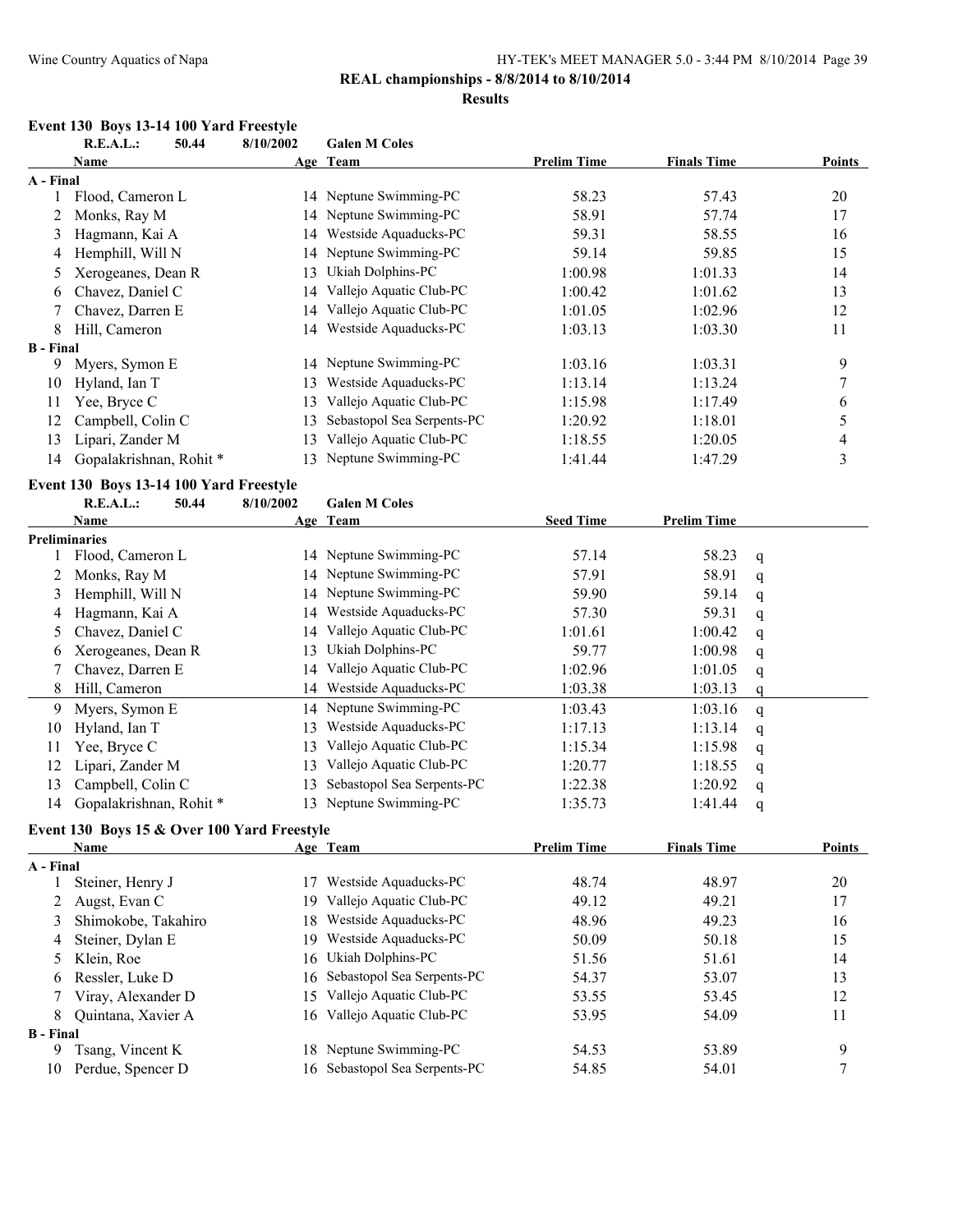**Results**

|                                          | Name                                        |    | Age Team                   | <b>Prelim Time</b> | <b>Finals Time</b> |             | Points         |
|------------------------------------------|---------------------------------------------|----|----------------------------|--------------------|--------------------|-------------|----------------|
| 11                                       | Scott, Morgen L                             |    | 15 Ukiah Dolphins-PC       | 56.72              | 57.62              |             | 6              |
| 12                                       | Neufeld, Owen                               | 15 | Westside Aquaducks-PC      | 57.03              | 57.78              |             | 5              |
| 13                                       | Fredette, Michael H                         | 15 | Vallejo Aquatic Club-PC    | 57.23              | 57.80              |             | 4              |
| 14                                       | Siragusa, Tino A                            | 15 | Westside Aquaducks-PC      | 57.01              | 58.16              |             | $\mathfrak{Z}$ |
| 15                                       | Holtschult, Spencer T                       | 15 | Neptune Swimming-PC        | 57.12              | 58.18              |             | $\overline{2}$ |
| $\hspace{0.05cm} \ldots \hspace{0.05cm}$ | Flaming, Jason D                            | 15 | Unnatached-PC              | 57.15              | X57.57             |             |                |
|                                          | Event 130 Boys 15 & Over 100 Yard Freestyle |    |                            |                    |                    |             |                |
|                                          | <b>Name</b>                                 |    | Age Team                   | <b>Seed Time</b>   | <b>Prelim Time</b> |             |                |
|                                          | <b>Preliminaries</b>                        |    |                            |                    |                    |             |                |
|                                          | Steiner, Henry J                            |    | Westside Aquaducks-PC      | 49.56              | 48.74              | q           |                |
| 2                                        | Shimokobe, Takahiro                         | 18 | Westside Aquaducks-PC      | 48.81              | 48.96              | q           |                |
| 3                                        | Augst, Evan C                               | 19 | Vallejo Aquatic Club-PC    | 50.04              | 49.12              | q           |                |
| 4                                        | Steiner, Dylan E                            | 19 | Westside Aquaducks-PC      | 48.58              | 50.09              | q           |                |
| 5                                        | Klein, Roe                                  | 16 | Ukiah Dolphins-PC          | 53.37              | 51.56              | q           |                |
| 6                                        | Viray, Alexander D                          | 15 | Vallejo Aquatic Club-PC    | 54.74              | 53.55              | q           |                |
|                                          | Quintana, Xavier A                          | 16 | Vallejo Aquatic Club-PC    | 55.89              | 53.95              | q           |                |
| 8                                        | Ressler, Luke D                             | 16 | Sebastopol Sea Serpents-PC | 54.20              | 54.37              | q           |                |
| 9                                        | Tsang, Vincent K                            | 18 | Neptune Swimming-PC        | 53.73              | 54.53              | $\mathbf q$ |                |
| 10                                       | Perdue, Spencer D                           | 16 | Sebastopol Sea Serpents-PC | 53.41              | 54.85              | q           |                |
| 11                                       | Scott, Morgen L                             | 15 | Ukiah Dolphins-PC          | 1:00.46            | 56.72              | q           |                |
| 12                                       | Siragusa, Tino A                            | 15 | Westside Aquaducks-PC      | 59.68              | 57.01              | q           |                |
| 13                                       | Neufeld, Owen                               | 15 | Westside Aquaducks-PC      | 57.29              | 57.03              | q           |                |
| 14                                       | Holtschult, Spencer T                       | 15 | Neptune Swimming-PC        | 58.69              | 57.12              | q           |                |
| 15                                       | Flaming, Jason D                            | 15 | Unnatached-PC              | 1:02.43            | 57.15              | q           |                |
| 16                                       | Fredette, Michael H                         | 15 | Vallejo Aquatic Club-PC    | 59.65              | 57.23              | a           |                |
| 17                                       | Owens, Bleu                                 | 15 | Ukiah Dolphins-PC          | 1:03.02            | 1:01.14            |             |                |
| 18                                       | Pettibone, Holman D                         | 15 | Neptune Swimming-PC        | 55.03              | 1:01.52            |             |                |
| 19                                       | Epstein, Alexander J                        | 16 | Ukiah Dolphins-PC          | 1:05.06            | 1:01.74            |             |                |
| 20                                       | Bonzell, Kyle                               | 16 | Sebastopol Sea Serpents-PC | 1:05.00            | 1:01.83            |             |                |
| 21                                       | Everett, Jake D                             | 15 | Vallejo Aquatic Club-PC    | 59.18              | 1:02.93            |             |                |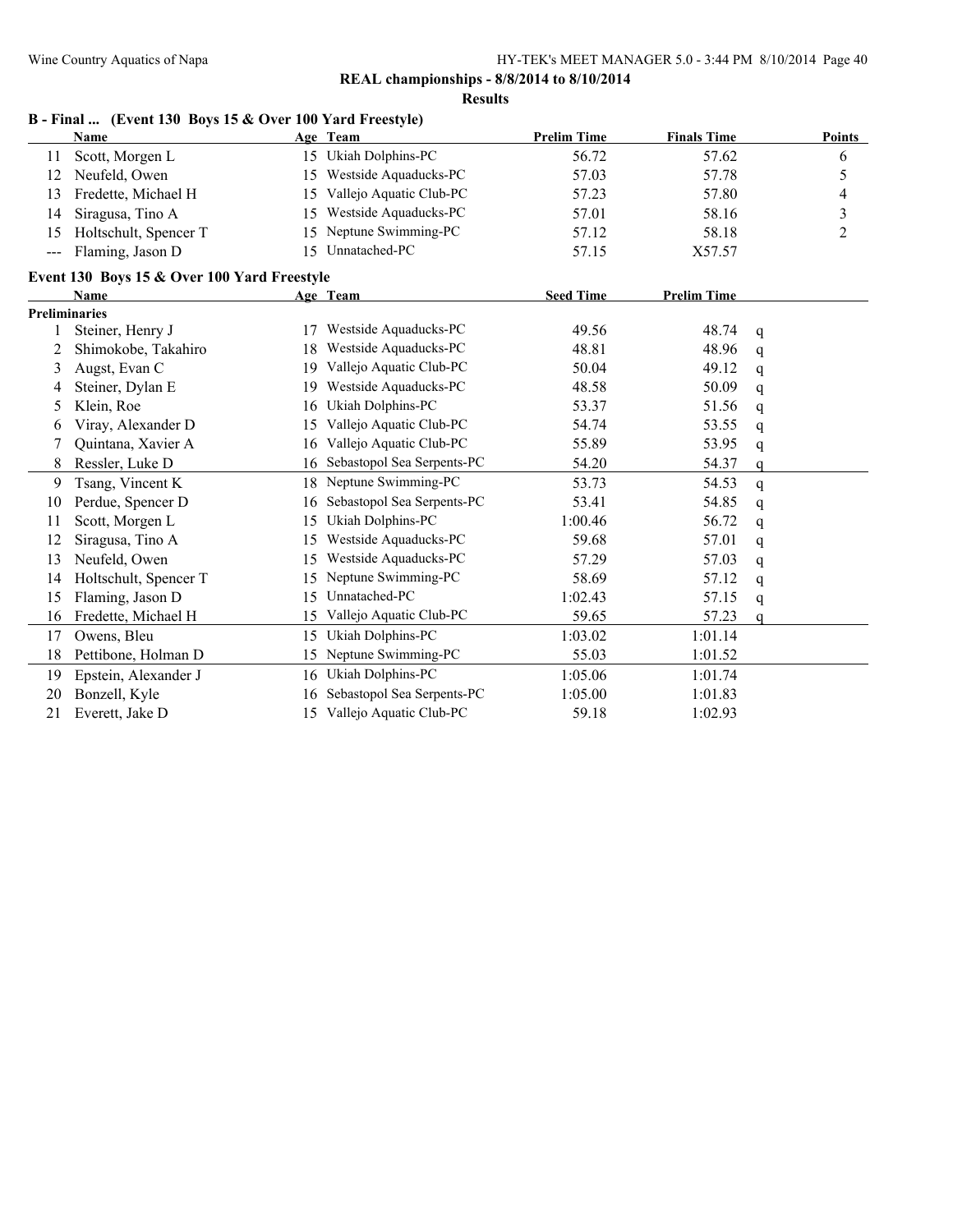# **REAL championships - 8/8/2014 to 8/10/2014**

#### **Results**

#### **Event 131 Girls 11-12 100 Yard Freestyle**

|                  | R.E.A.L.:<br>57.22   | 8/12/2000 | <b>Amanda Sims</b>         | <b>SRN-PC</b>      |                    |               |
|------------------|----------------------|-----------|----------------------------|--------------------|--------------------|---------------|
|                  | Name                 |           | Age Team                   | <b>Prelim Time</b> | <b>Finals Time</b> | <b>Points</b> |
| A - Final        |                      |           |                            |                    |                    |               |
|                  | Hunter, Maya A       | 11        | Vallejo Aquatic Club-PC    | 1:04.90            | 1:02.94            | 20            |
|                  | Morris, Lauren M     | 12        | Neptune Swimming-PC        | 1:04.64            | 1:03.53            | 17            |
| 3                | Perkins, Avery W     | 12        | Neptune Swimming-PC        | 1:04.30            | 1:04.64            | 16            |
| 4                | Monks, Megan A       | 12        | Neptune Swimming-PC        | 1:06.07            | 1:04.84            | 15            |
| 5                | Sapida, Angel G      | 11        | Vallejo Aquatic Club-PC    | 1:07.21            | 1:05.34            | 14            |
| 6                | Kellison, Makayle S  | 11        | Neptune Swimming-PC        | 1:07.79            | 1:06.82            | 13            |
|                  | Smits, Emma E        |           | Neptune Swimming-PC        | 1:06.75            | 1:07.10            | 12            |
| 8                | Whaley, Shae J       | 12.       | Neptune Swimming-PC        | 1:07.80            | 1:11.74            | 11            |
| <b>B</b> - Final |                      |           |                            |                    |                    |               |
| 9                | Sorensen, Grace C    |           | Neptune Swimming-PC        | 1:11.84            | 1:11.77            | 9             |
| 10               | Larson, Ana C        |           | Neptune Swimming-PC        | 1:10.58            | 1:14.36            | 7             |
| 11               | Villagomez, Franch A |           | Vallejo Aquatic Club-PC    | 1:11.58            | 1:14.62            | 6             |
| 12               | Keilholtz, Amália F  | 12        | Vallejo Aquatic Club-PC    | 1:15.12            | 1:16.34            | 5             |
| 13               | Erickson, Maya S     | 12        | Vallejo Aquatic Club-PC    | 1:16.10            | 1:17.81            | 4             |
| 14               | Rand-McNeil, Amina P | 12        | Sebastopol Sea Serpents-PC | 1:17.98            | 1:19.64            | 3             |
| 15               | Morris, Nicole M     |           | Neptune Swimming-PC        | 1:18.11            | 1:20.03            | 2             |
| 16               | Nelson, Ella J       | 12.       | Ukiah Dolphins-PC          | 1:19.69            | 1:20.41            |               |

#### **Event 131 Girls 11-12 100 Yard Freestyle**

|    | R.E.A.L.:<br>57.22    | 8/12/2000 | <b>Amanda Sims</b>               | <b>SRN-PC</b>    |                    |              |
|----|-----------------------|-----------|----------------------------------|------------------|--------------------|--------------|
|    | Name                  |           | Age Team                         | <b>Seed Time</b> | <b>Prelim Time</b> |              |
|    | <b>Preliminaries</b>  |           |                                  |                  |                    |              |
|    | Perkins, Avery W      | 12        | Neptune Swimming-PC              | 1:09.86          | 1:04.30            | $\mathbf{q}$ |
| 2  | Morris, Lauren M      | 12        | Neptune Swimming-PC              | 1:05.12          | 1:04.64            | q            |
| 3  | Hunter, Maya A        | 11        | Vallejo Aquatic Club-PC          | 1:06.12          | 1:04.90            | q            |
| 4  | Monks, Megan A        | 12        | Neptune Swimming-PC              | 1:07.71          | 1:06.07            | q            |
| 5  | Smits, Emma E         |           | Neptune Swimming-PC              | 1:10.96          | 1:06.75            | q            |
| 6  | Sapida, Angel G       | 11        | Vallejo Aquatic Club-PC          | 1:09.57          | 1:07.21            | q            |
| 7  | Kellison, Makayle S   | 11        | Neptune Swimming-PC              | 1:11.08          | 1:07.79            | q            |
| 8  | Whaley, Shae J        | 12        | Neptune Swimming-PC              | 1:13.92          | 1:07.80            | a            |
| 9  | Larson, Ana C         | 11        | Neptune Swimming-PC              | 1:13.99          | 1:10.58            | q            |
| 10 | Villagomez, Franch A  | 12        | Vallejo Aquatic Club-PC          | 1:13.99          | 1:11.58            | q            |
| 11 | Sorensen, Grace C     |           | Neptune Swimming-PC              | 1:14.24          | 1:11.84            | q            |
| 12 | Keilholtz, Amália F   | 12        | Vallejo Aquatic Club-PC          | 1:24.23          | 1:15.12            | q            |
| 13 | Erickson, Maya S      | 12        | Vallejo Aquatic Club-PC          | 1:16.40          | 1:16.10            | q            |
| 14 | Rand-McNeil, Amina P  | 12        | Sebastopol Sea Serpents-PC       | 1:23.69          | 1:17.98            | q            |
| 15 | Morris, Nicole M      | 11        | Neptune Swimming-PC              | 1:23.78          | 1:18.11            | q            |
| 16 | Nelson, Ella J        | 12        | Ukiah Dolphins-PC                | 1:26.04          | 1:19.69            | $\Omega$     |
| 17 | Rico, Carmen E        | 11        | Westside Aquaducks-PC            | 1:27.67          | 1:21.60            |              |
| 18 | Yoder, Samantha J     | 12        | Wine Country Aquatics of Napa-PC | 1:28.97          | 1:24.46            |              |
| 19 | Gentry, Alexis N      | 11        | Vallejo Aquatic Club-PC          | 1:27.62          | 1:26.29            |              |
| 20 | Passalacqua, Angela C | 11        | Ukiah Dolphins-PC                | 1:44.90          | 1:28.13            |              |
| 21 | Xerogeanes, Lia A     | 11        | Ukiah Dolphins-PC                | NT               | 1:33.07            |              |
| 22 | Taylor, Aalaya L      | 12        | Vallejo Aquatic Club-PC          | 1:31.22          | 1:39.08            |              |
| 23 | Mortier, Ava L        | 11        | Ukiah Dolphins-PC                | 1:51.70          | 1:39.82            |              |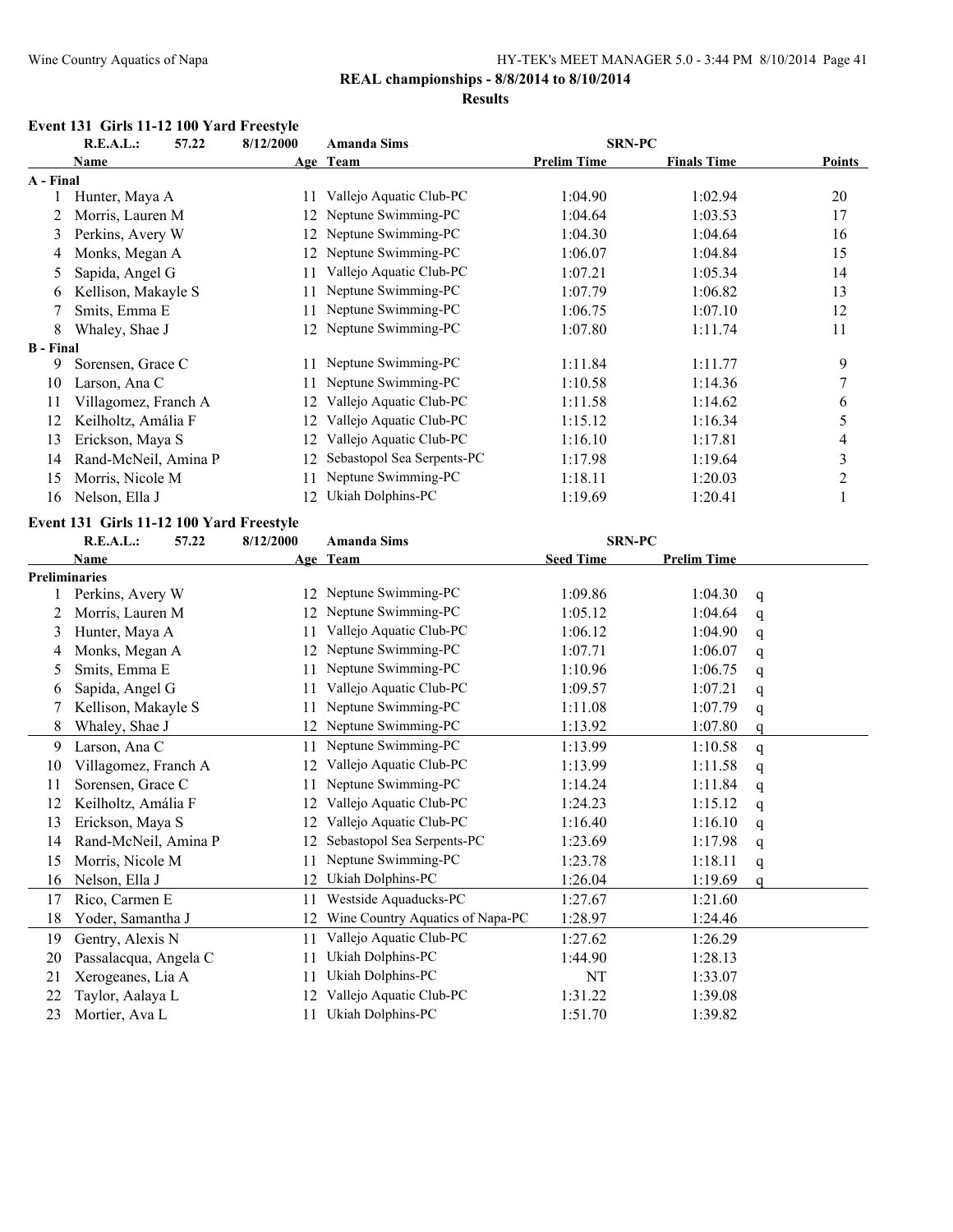#### **REAL championships - 8/8/2014 to 8/10/2014 Results**

# **Event 132 Boys 11-12 100 Yard Freestyle**

|                  | <b>R.E.A.L.:</b>                        | 55.18 | 8/4/2001 | <b>Donny Mata</b>                |                    |                    |             |        |
|------------------|-----------------------------------------|-------|----------|----------------------------------|--------------------|--------------------|-------------|--------|
|                  | <b>Name</b>                             |       |          | Age Team                         | <b>Prelim Time</b> | <b>Finals Time</b> |             | Points |
| A - Final        |                                         |       |          |                                  |                    |                    |             |        |
|                  | Mauch, Preston J                        |       | 12       | Neptune Swimming-PC              | 1:07.23            | 1:05.52            |             | 20     |
| 2                | Burns, Romollo G                        |       | 12       | Neptune Swimming-PC              | 1:07.32            | 1:06.72            |             | 17     |
| 3                | Coelho, Bruno A                         |       | 12       | Neptune Swimming-PC              | 1:09.81            | 1:09.15            |             | 16     |
| 4                | Rosario, Ethan J                        |       | 11       | Vallejo Aquatic Club-PC          | 1:20.52            | 1:14.56            |             | 15     |
| 5                | Shah, Aayush H                          |       | 12       | Neptune Swimming-PC              | 1:13.54            | 1:15.39            |             | 14     |
| 6                | Hilton, Gabriel B                       |       | 12       | Vallejo Aquatic Club-PC          | 1:23.41            | 1:19.86            |             | 13     |
|                  | Palmer, Devin J                         |       | 11       | Wine Country Aquatics of Napa-PC | 1:26.51            | 1:26.67            |             | 12     |
|                  | Neufeld, Matthew S                      |       | 12       | Westside Aquaducks-PC            | 1:28.55            | <b>NS</b>          |             |        |
| <b>B</b> - Final |                                         |       |          |                                  |                    |                    |             |        |
| 9                | Gardner, Jared P                        |       | 11       | Wine Country Aquatics of Napa-PC | 1:51.01            | 1:55.73            |             | 9      |
|                  | Parelius, Isaac I                       |       | 11       | Westside Aquaducks-PC            | 1:44.18            | <b>NS</b>          |             |        |
|                  | Event 132 Boys 11-12 100 Yard Freestyle |       |          |                                  |                    |                    |             |        |
|                  | R.E.A.L.:                               | 55.18 | 8/4/2001 | Donny Mata                       |                    |                    |             |        |
|                  | <b>Name</b>                             |       |          | Age Team                         | <b>Seed Time</b>   | <b>Prelim Time</b> |             |        |
|                  | <b>Preliminaries</b>                    |       |          |                                  |                    |                    |             |        |
|                  | Mauch, Preston J                        |       | 12       | Neptune Swimming-PC              | 1:09.04            | 1:07.23            | q           |        |
|                  | Burns, Romollo G                        |       | 12       | Neptune Swimming-PC              | 1:12.82            | 1:07.32            | q           |        |
| 3                | Carter, Will T                          |       | 12       | Neptune Swimming-PC              | 1:12.22            | 1:09.46            | q           |        |
| 4                | Coelho, Bruno A                         |       | 12       | Neptune Swimming-PC              | 1:07.87            | 1:09.81            | q           |        |
| 5                | Shah, Aayush H                          |       | 12       | Neptune Swimming-PC              | 1:16.10            | 1:13.54            | q           |        |
| 6                | Rosario, Ethan J                        |       | 11       | Vallejo Aquatic Club-PC          | NT                 | 1:20.52            | q           |        |
| 7                | Hilton, Gabriel B                       |       | 12       | Vallejo Aquatic Club-PC          | 1:21.32            | 1:23.41            | q           |        |
| 8                | Palmer, Devin J                         |       | 11       | Wine Country Aquatics of Napa-PC | 1:35.14            | 1:26.51            | $\mathbf q$ |        |
| 9                | Neufeld, Matthew S                      |       | 12       | Westside Aquaducks-PC            | 1:38.39            | 1:28.55            | q           |        |
| 10               | Parelius, Isaac I                       |       | 11       | Westside Aquaducks-PC            | NT                 | 1:44.18            | q           |        |
| 11               | Gardner, Jared P                        |       | 11       | Wine Country Aquatics of Napa-PC | 2:11.31            | 1:51.01            | a           |        |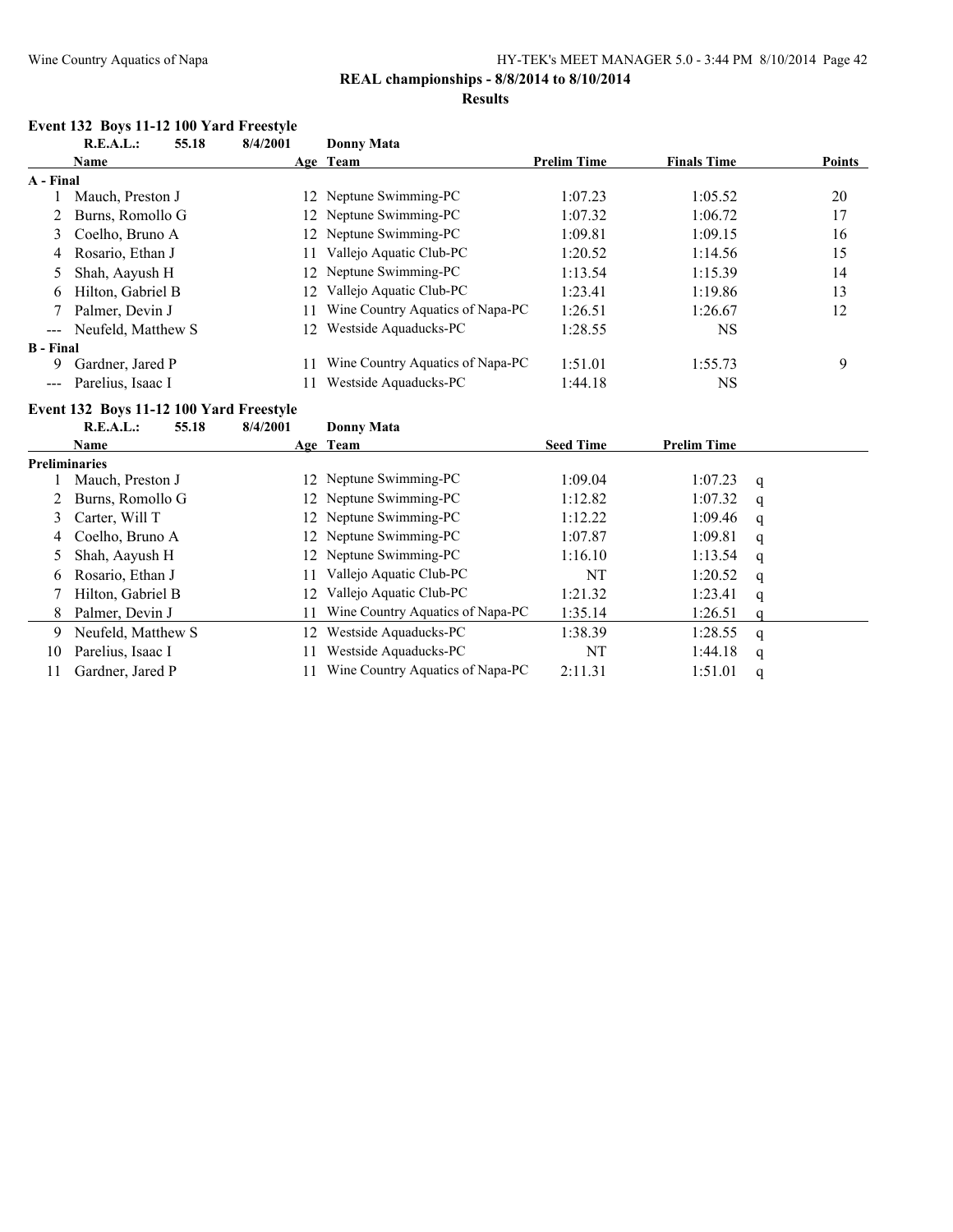#### **Results**

### **Event 133 Girls 8 & Under 100 Yard Medley Relay**

**R.E.A.L.: 1:22.58 8/12/2000 Santa Rosa Neptunes M Hannis, S Sims, M DiRado, R Shannon**

|                     | $1.1 - 1.1$                     |                           |                        |                         |               |  |  |  |  |  |
|---------------------|---------------------------------|---------------------------|------------------------|-------------------------|---------------|--|--|--|--|--|
|                     | Team                            | <b>Relav</b>              | <b>Seed Time</b>       | <b>Finals Time</b>      | <b>Points</b> |  |  |  |  |  |
|                     | Vallejo Aquatic Club-PC         | А                         | 1:41.24                | 1:32.27                 | 40            |  |  |  |  |  |
|                     | 1) Sapida, Abby 8               | 2) Kanzan, Sunny 8        | 3) Matteo, Beyah A 8   | 4) Grant, Alexandra G 8 |               |  |  |  |  |  |
|                     | 2 Neptune Swimming-PC           | А                         | NT                     | 1:33.92                 | 34            |  |  |  |  |  |
|                     | 1) Farley, Eleanor G 7          | 2) Smits, Abby J 8        | 3) Godley, Madison A 8 | 4) Black, Mackenzie M 8 |               |  |  |  |  |  |
|                     | Westside Aquaducks-PC           | А                         | 1:46.00                | 1:42.08                 | 32            |  |  |  |  |  |
|                     | 1) Hansel, Hayden R 8           | 2) Rico, Isa J $7$        | 3) Gutt, Makayla H 8   | 4) Ball, Hadley R 8     |               |  |  |  |  |  |
| $\qquad \qquad - -$ | Wine Country Aquatics of Napa-l | А                         | NT                     | XDO                     |               |  |  |  |  |  |
|                     | 1) Haubold, Nicki A 8           | 2) McClintick, Parker J 7 |                        |                         |               |  |  |  |  |  |
|                     |                                 |                           |                        |                         |               |  |  |  |  |  |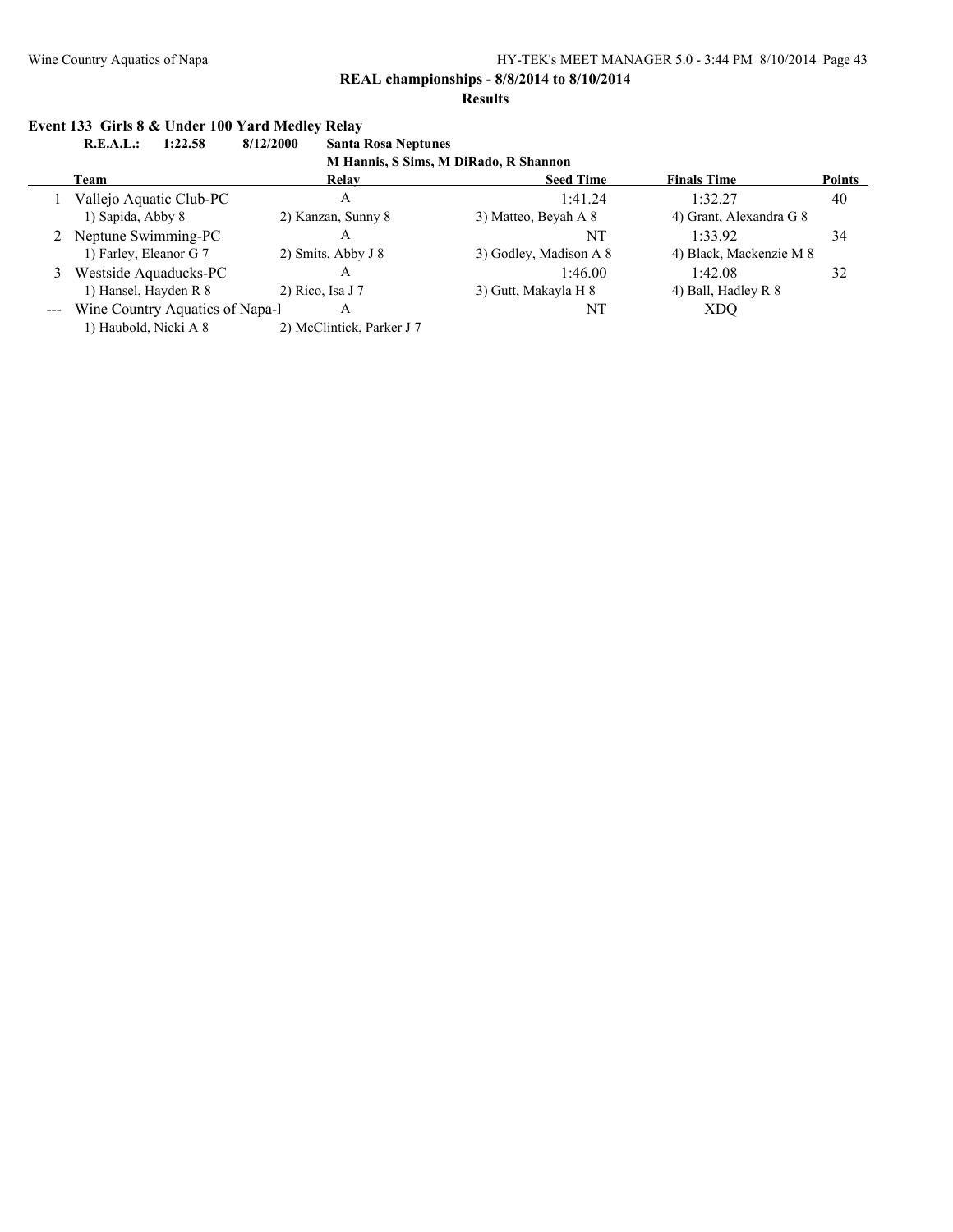**REAL championships - 8/8/2014 to 8/10/2014**

**Results**

# **Event 134 Boys 8 & Under 100 Yard Medley Relay**

| 1:18.77<br>R.E.A.L.: | 8/10/2007<br><b>Neptune Swimming</b> |                                                |                       |               |  |  |
|----------------------|--------------------------------------|------------------------------------------------|-----------------------|---------------|--|--|
|                      |                                      | J Murphy, T. Andrews-Gibson, H Poppe, J Miller |                       |               |  |  |
| Team                 | Relay                                | <b>Seed Time</b>                               | <b>Finals Time</b>    | <b>Points</b> |  |  |
| Neptune Swimming-PC  |                                      | NT                                             | 2.0344                | 40            |  |  |
| 1) Farley, Ian D 7   | 2) Kellison, Jeremiah J 7            | 3) Kwan, Nicholas A 8                          | 4) Greaves, Lucas B 4 |               |  |  |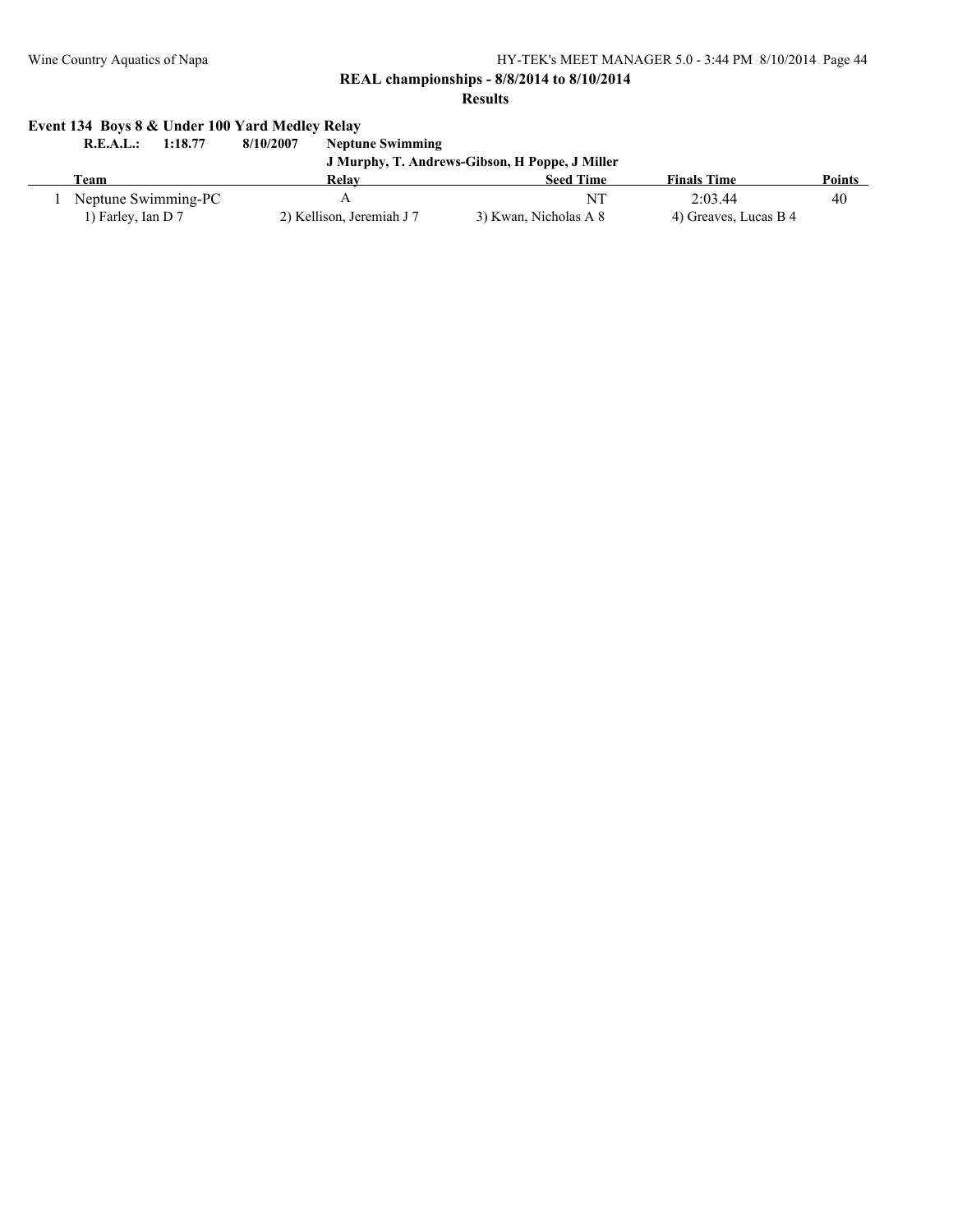#### **Results**

# **Event 135 Girls 9-10 200 Yard Medley Relay<br>R.E.A.L.: 2:21.81 8/5/2006**

**R.E.A.L.: 2:21.81 8/5/2006 Santa Rosa Neptunes**

**E Desepte, H PoppEe, G Sayre, J Bauer**

| Team                      | Relav                   | <b>Seed Time</b>            | <b>Finals Time</b>    | <b>Points</b> |
|---------------------------|-------------------------|-----------------------------|-----------------------|---------------|
| Neptune Swimming-PC       | A                       | NT                          | 2.4680                | 40            |
| 1) Clarkson, Stella J 10  | 2) Hoffman, Hannah A 10 | 3) Holzhauser, Stassi J 10  | 4) Homicz, Maya J 10  |               |
| 2 Vallejo Aquatic Club-PC |                         | 2.5094                      | 2:51.20               | 34            |
| 1) Gomez, Mikaela A 10    | 2) Sapida, Alyssa G 9   | 3) Reyes, Anna Frances S 10 | 4) Calacsan, Sela B 9 |               |
| --- Westside Aquaducks-PC |                         | 3:35.00                     | DO                    |               |
| 1) Wade, Mia K 9          | 2) Hansel, Maguire R 10 | 3) Gutt, Mariah 9           | 4) Hyland, Quinn E 9  |               |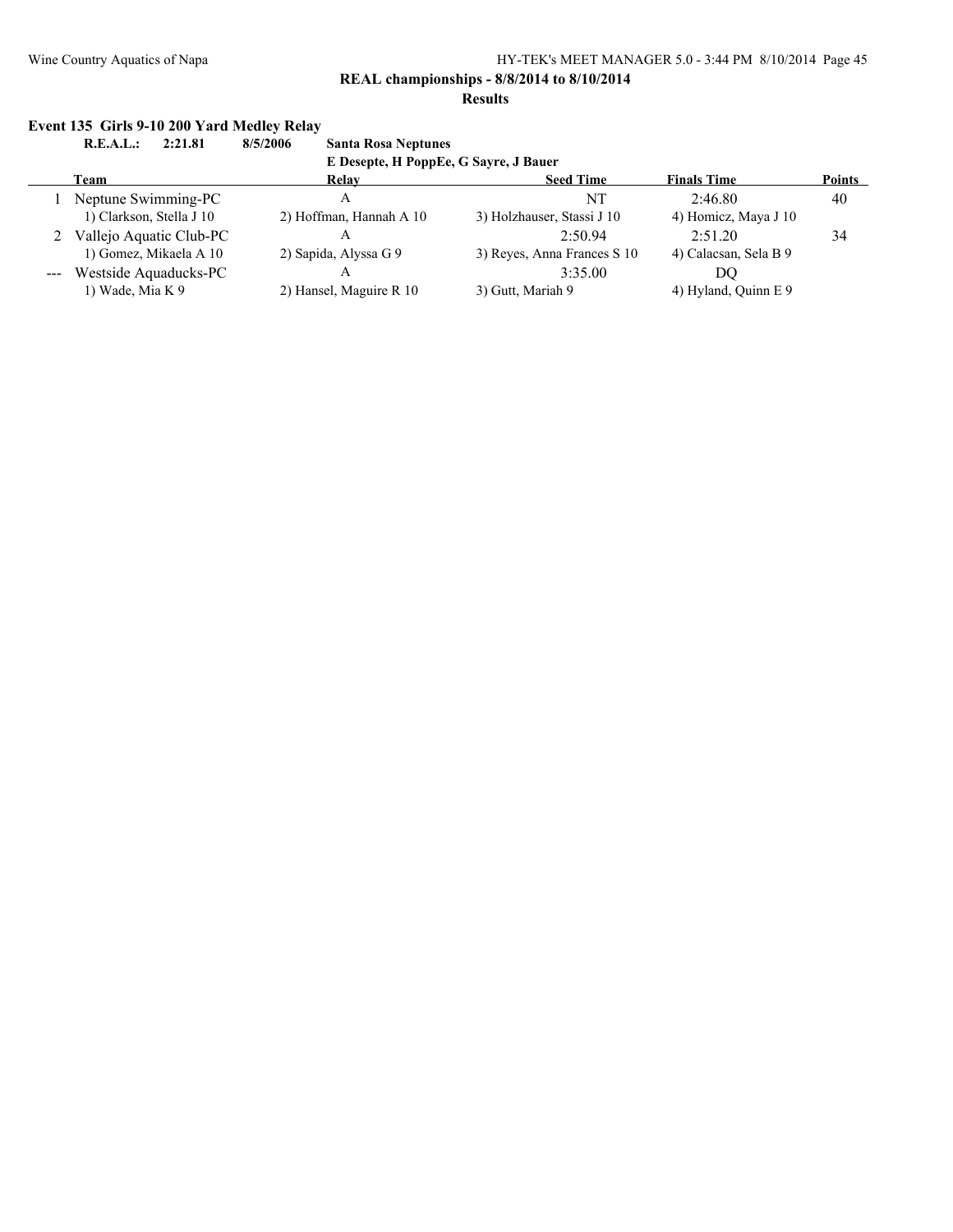#### **REAL championships - 8/8/2014 to 8/10/2014**

**Results**

# **Event 136 Boys 9-10 200 Yard Medley Relay**

| R.E.A.L.: | 2:27.20                             | 8/12/2000 | <b>Santa Rosa Neptunes</b> |                                        |                      |               |
|-----------|-------------------------------------|-----------|----------------------------|----------------------------------------|----------------------|---------------|
|           |                                     |           |                            | J Fong, E Mallinger, S Nguyen, R Hartz |                      |               |
| l`eam     |                                     |           | Relay                      | <b>Seed Time</b>                       | <b>Finals Time</b>   | <b>Points</b> |
|           | --- Wine Country Aquatics of Napa-1 |           |                            | NΊ                                     | DO                   |               |
|           | 1) McClintick, Carson P 10          |           | 2) Hoffmann, Kai P 10      | $3)$ Flint, Will T 10                  | 4) Lundeen, Zac A 10 |               |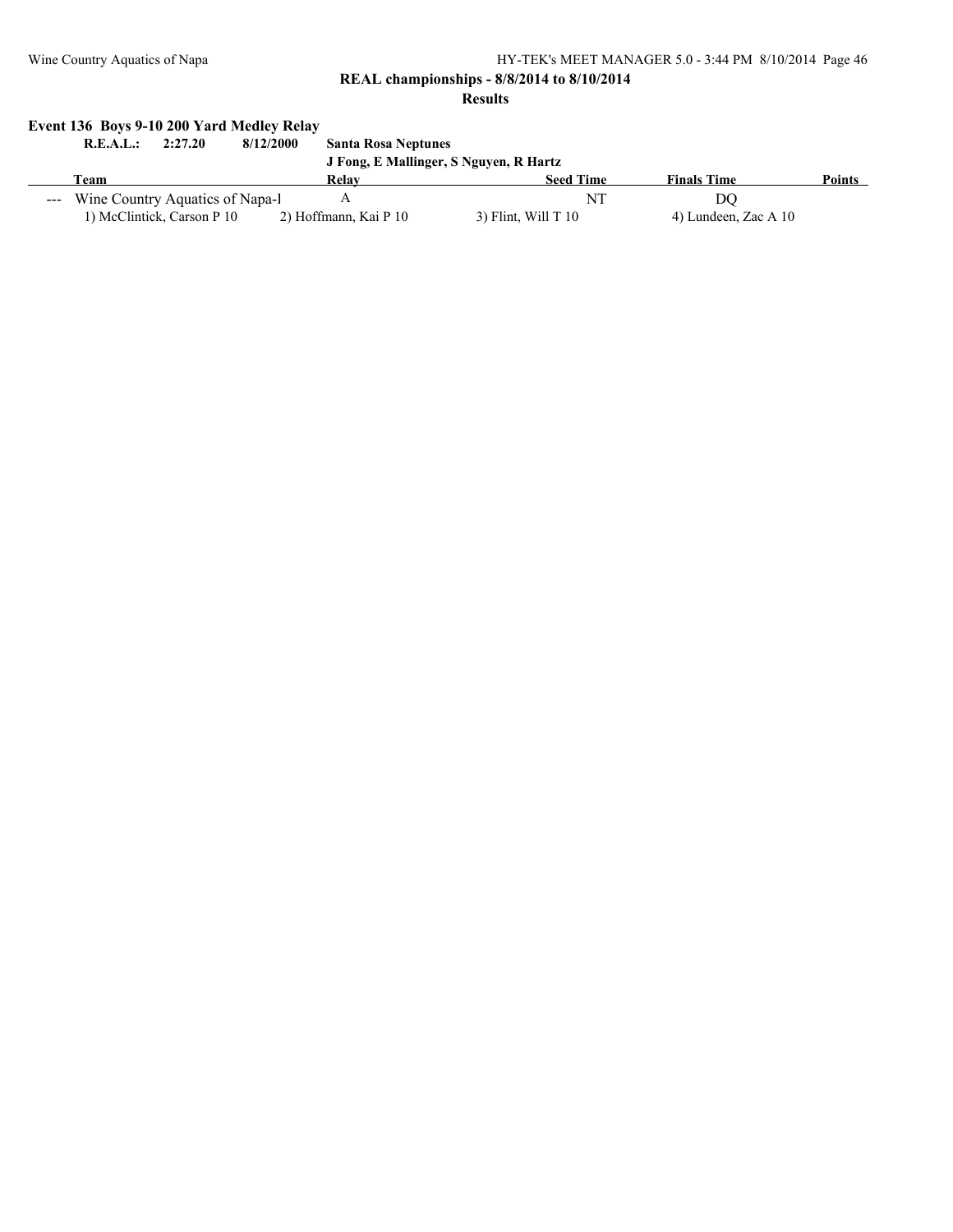#### **Results**

#### **Event 137 Girls 13 & Over 200 Yard Medley Relay**

**R.E.A.L.: 1:57.70 8/7/2010 Santa Rosa Neptunes SRN-PC**

**C Sargis, E Sullivan, R Whaley, M Howell**

|   | Team                            | Relay                        | <b>Seed Time</b>         | <b>Finals Time</b>         | <b>Points</b> |  |  |  |  |  |
|---|---------------------------------|------------------------------|--------------------------|----------------------------|---------------|--|--|--|--|--|
|   | Neptune Swimming-PC             | А                            | NT                       | 1:59.09                    | 40            |  |  |  |  |  |
|   | 1) Clarkson, Reilly J 14        | 2) Oliver, Tessa L 13        | 3) Scobey, Taylor S 13   | 4) Kwan, Julie M 13        |               |  |  |  |  |  |
|   | Sebastopol Sea Serpents-PC      | A                            | 1:58.00                  | 1:59.38                    | 34            |  |  |  |  |  |
|   | 1) Roan, Michala N 17           | 2) Kriegler Allen, Noah L 16 | 3) Boisseau, Sophie A 14 | 4) Schlutius, Christy J 16 |               |  |  |  |  |  |
| 3 | Westside Aquaducks-PC           | А                            | 2:05.00                  | 2:08.14                    | 32            |  |  |  |  |  |
|   | 1) Davis, Molly G 16            | $2)$ Ng, Rachel 15           | 3) Perry, Kaitlyn H 17   | 4) Ng, Priscilla 17        |               |  |  |  |  |  |
| 4 | Sebastopol Sea Serpents-PC      | В                            | 2:06.00                  | 2:08.68                    | 30            |  |  |  |  |  |
|   | 1) Roan, Genna M 13             | 2) Poplack, Sarah E 17       | 3) Jayne, Jordan C 17    | 4) Terrero, Noelle M 15    |               |  |  |  |  |  |
| 5 | Vallejo Aquatic Club-PC         | A                            | 2:17.66                  | 2:09.30                    | 28            |  |  |  |  |  |
|   | 1) Welton, Marble B 18          | 2) Singley, Justeen K 17     | 3) Rosario, Elina G 15   | 4) Crowder, Zoe M 15       |               |  |  |  |  |  |
| 6 | Wine Country Aquatics of Napa-1 | A                            | 2:17.32                  | 2:16.29                    | 26            |  |  |  |  |  |
|   | 1) Gardner, Kaitlyn L 15        | 2) Felder, Grace C 14        | 3) Edwards, Hannah B 15  | 4) Palmer, Audrey J 14     |               |  |  |  |  |  |
|   | Neptune Swimming-PC             | В                            | NT                       | 2:17.35                    | 24            |  |  |  |  |  |
|   | 1) Kwan, Jessica A 15           | 2) Raasch, Shelbi R 15       | 3) Stewart, Brydie E 14  | 4) Osborne, Kaitlyn L 13   |               |  |  |  |  |  |
| 8 | Sebastopol Sea Serpents-PC      |                              | 2:20.00                  | 2:26.30                    | 22            |  |  |  |  |  |
|   | 1) Royer, Mikayla M 14          | 2) Langley, Alex R 15        | 3) Borges, Amanda M 16   | 4) Campbell, Sophie A 15   |               |  |  |  |  |  |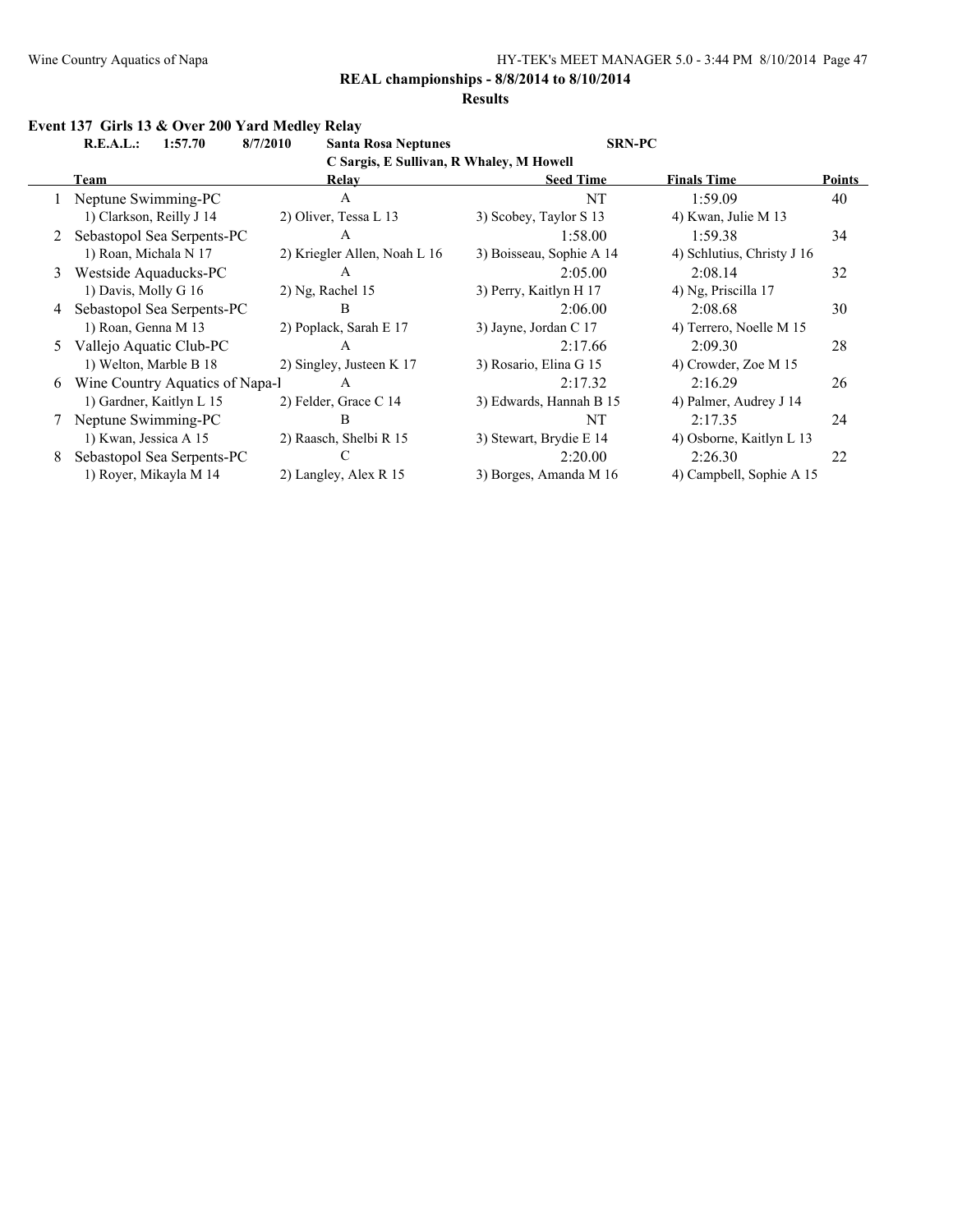#### **Results**

# **Event 138 Boys 13 & Over 200 Yard Medley Relay<br>R.E.A.L.: 1:44.68 8/8/2010 Vallejo Aquatics**

**R.E.A.L.: 1:44.68 8/8/2010** 

**A Butler, M Lau, G Viray, A Elmore**

|   | Team                       | Relay                     | <b>Seed Time</b>         | <b>Finals Time</b>          | <b>Points</b> |
|---|----------------------------|---------------------------|--------------------------|-----------------------------|---------------|
|   | Westside Aquaducks-PC      | A                         | 1:40.00                  | 1:43.12                     | 40            |
|   | 1) Shimokobe, Takahiro 18  | 2) Steiner, Dylan E 19    | 3) Steiner, Henry J 17   | 4) Hagmann, Kai A 14        |               |
|   | 2 Ukiah Dolphins-PC        | A                         | 1:51.55                  | 1:51.43                     | 34            |
|   | 1) Klein, Roe 16           | 2) Xerogeanes, Dean R 13  | 3) Barrett, Charlie R 16 | 4) Adams, Charles A 13      |               |
| 3 | Vallejo Aquatic Club-PC    | A                         | 1:43.22                  | 1:53.68                     | 32            |
|   | 1) Kanzan, Sota 15         | 2) Fredette, Michael H 15 | 3) Viray, Alexander D 15 | 4) Quintana, Xavier A 16    |               |
| 4 | Sebastopol Sea Serpents-PC | A                         | 2:00.00                  | 2:00.35                     | 30            |
|   | 1) Ressler, Luke D 16      | 2) Levy, Sha'anan 15      | 3) Perdue, Spencer D 16  | 4) Bonzell, Kyle 16         |               |
| 5 | Westside Aquaducks-PC      | B                         | 1:49.00                  | 2:03.34                     | 28            |
|   | 1) Siragusa, Tino A 15     | 2) Hill, Cameron 14       | 3) Stolp, Ford $F$ 14    | 4) Neufeld, Owen 15         |               |
|   | 6 Neptune Swimming-PC      | A                         | NT                       | 2:03.36                     | 26            |
|   | 1) Flood, Cameron L 14     | 2) Hemphill, Will N 14    | 3) Monks, Ray M 14       | 4) Holtschult, Spencer T 15 |               |
|   | Vallejo Aquatic Club-PC    | B                         | NT                       | 2:10.71                     | 24            |
|   | 1) Chavez, Daniel C 14     | 2) Everett, Jake D 15     | 3) Chavez, Darren E 14   | 4) Yee, Bryce $C$ 13        |               |
|   | Vallejo Aquatic Club-PC    |                           | NT                       | X2:07.89                    |               |
|   | 1) Martin, Jose G 20       | 2) Powell, Dylan M 19     | 3) Augst, Evan C 19      |                             |               |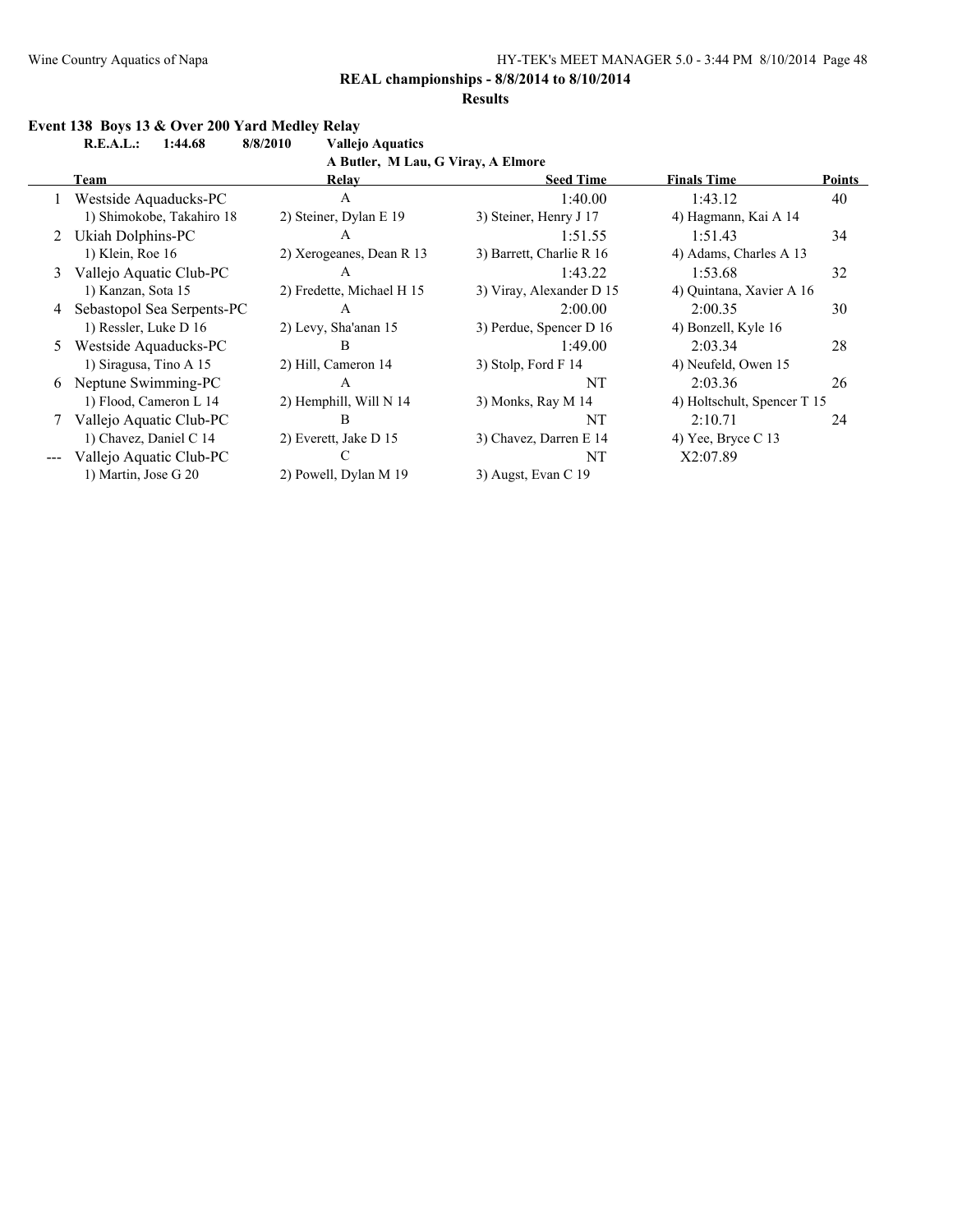**Results**

**R.E.A.L.: 2:04.76 8/10/2007 Neptune Swimming**

|               | G Howell, H Poppe, G Sayre, J Bauer |                         |                            |                             |               |  |  |  |  |  |
|---------------|-------------------------------------|-------------------------|----------------------------|-----------------------------|---------------|--|--|--|--|--|
|               | Team                                | Relay                   | <b>Seed Time</b>           | <b>Finals Time</b>          | <b>Points</b> |  |  |  |  |  |
|               | Vallejo Aquatic Club-PC             | А                       | 2:18.84                    | 2:14.79                     | 40            |  |  |  |  |  |
|               | 1) Matteo, Eliana M 11              | 2) Argueta, Abigail 12  | 3) Caberto, Arren L 12     | 4) Hunter, Maya A 11        |               |  |  |  |  |  |
|               | 2 Neptune Swimming-PC               | A                       | NT                         | 2:18.71                     | 34            |  |  |  |  |  |
|               | 1) Kellison, Makayle S 11           | 2) Larson, Ana C 11     | 3) Smits, Emma E 11        | 4) Perkins, Avery W 12      |               |  |  |  |  |  |
| 3             | Vallejo Aquatic Club-PC             | В                       | 2:36.26                    | 2:37.15                     | 32            |  |  |  |  |  |
|               | 1) Sapida, Angel G 11               | 2) Taylor, Aalaya L 12  | 3) Erickson, Maya S 12     | 4) Villagomez, Franch A 12  |               |  |  |  |  |  |
|               | 4 Ukiah Dolphins-PC                 | А                       | NT                         | 2:49.56                     | 30            |  |  |  |  |  |
|               | 1) Nelson, Ella J 12                | 2) Xerogeanes, Lia A 11 | 3) Dolan, Emma 11          | 4) Passalacqua, Angela C 11 |               |  |  |  |  |  |
|               | Sebastopol Sea Serpents-PC          | А                       | NT                         | X2:52.71                    |               |  |  |  |  |  |
|               | 1) Mattice, Vivien G 10             | 2) Gagnon, Anya G 8     | 3) Rand-McNeil, Amina P 12 | 4) Hunter, Maycee 9         |               |  |  |  |  |  |
| $\frac{1}{2}$ | Neptune Swimming-PC                 | В                       | NT                         | DO.                         |               |  |  |  |  |  |
|               | 1) Nguyen, Sara A 12                | 2) Morris, Lauren M 12  | 3) Whaley, Shae J 12       | 4) Monks, Megan A 12        |               |  |  |  |  |  |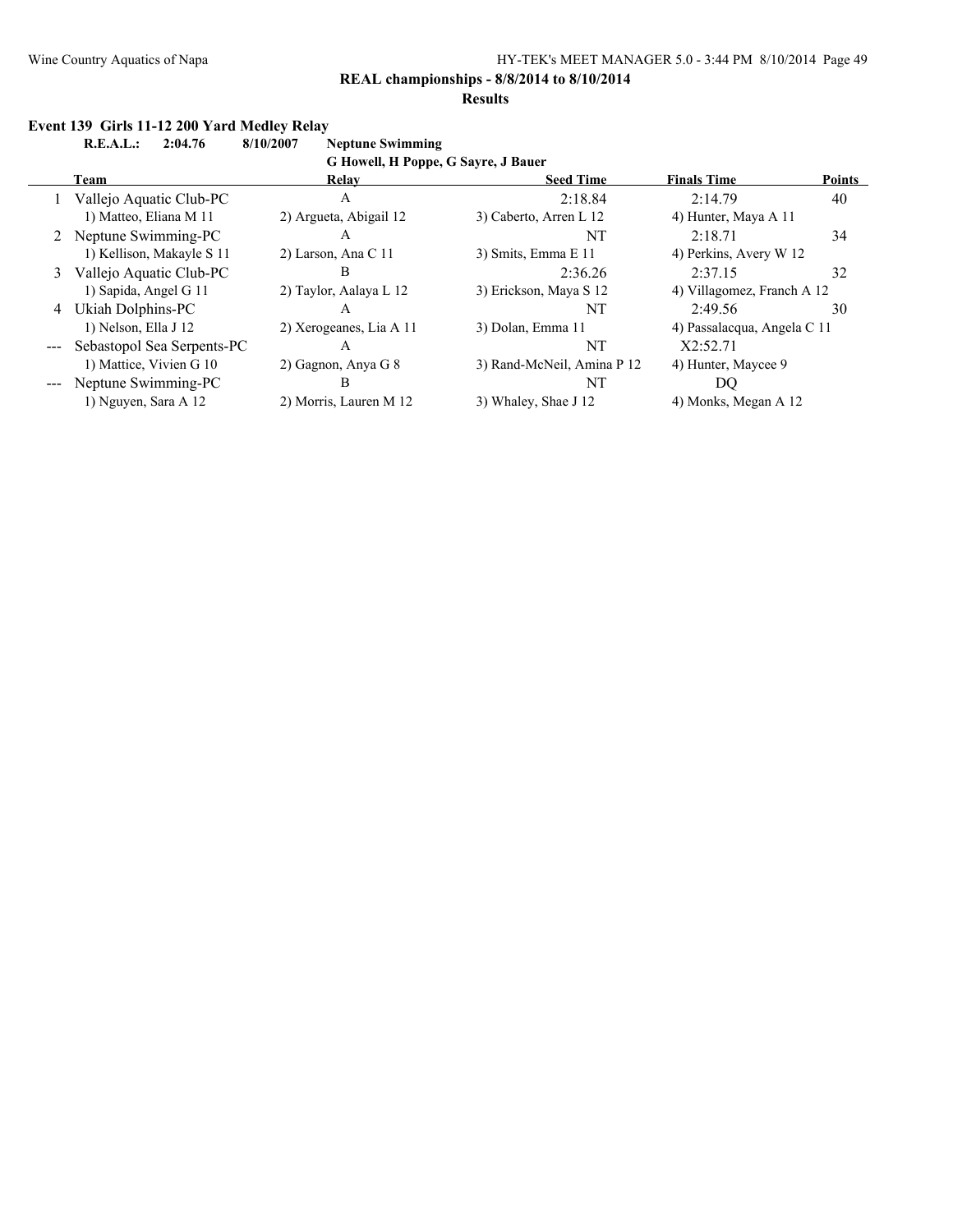**REAL championships - 8/8/2014 to 8/10/2014**

**Results**

# **Event 140 Boys 11-12 200 Yard Medley Relay**

**R.E.A.L.: 2:06.86 8/10/2002 Santa Rosa Neptunes J Hartman, E Mallinger, J Fong, T Dondero Team Relay Seed Time Finals Time Points** 1 Neptune Swimming-PC A NT 2:22.01 40 1) Coelho, Bruno A 12 2) Burns, Romollo G 12 3) Nowack, Joe J 11 4) Mauch, Preston J 12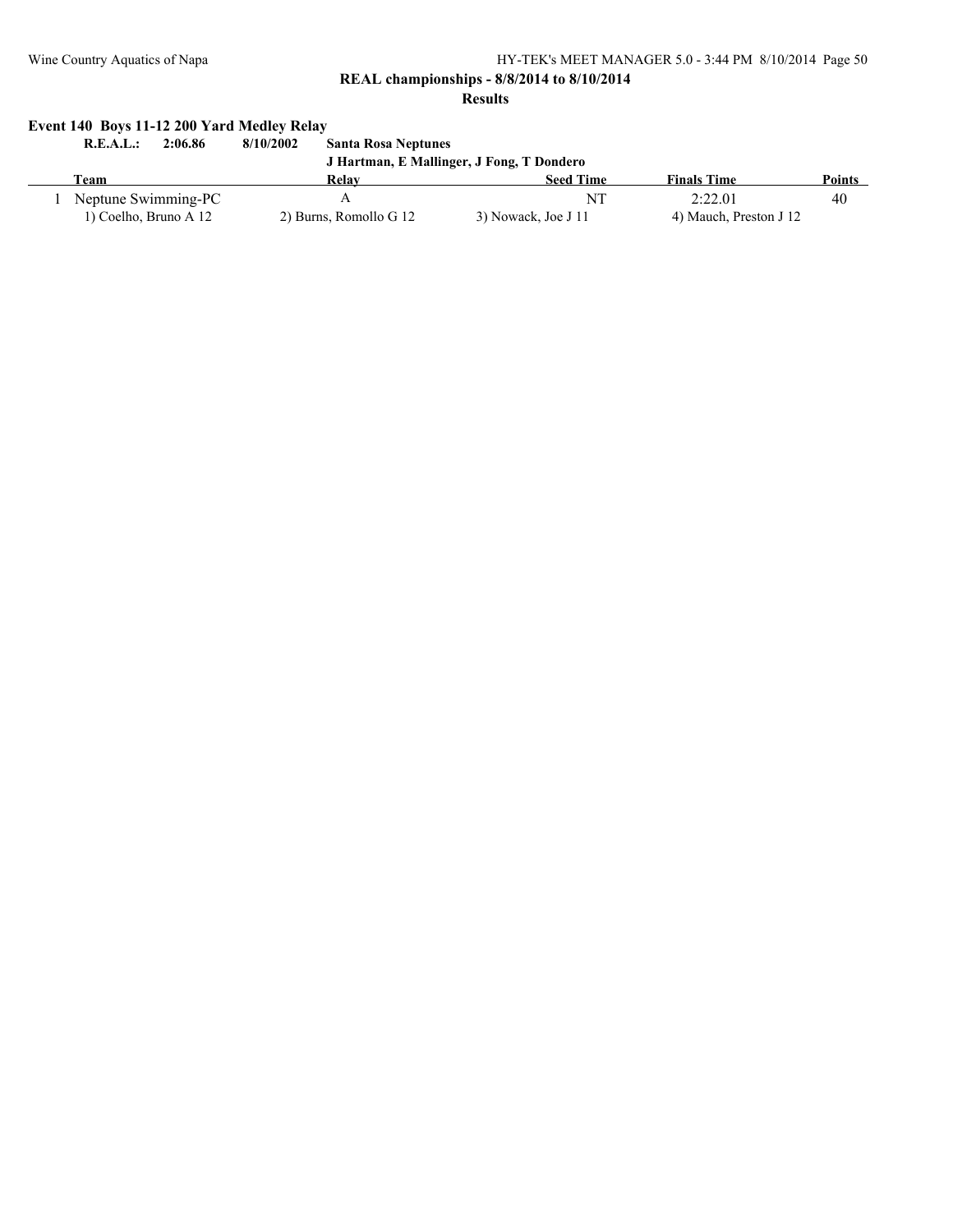#### **REAL championships - 8/8/2014 to 8/10/2014 Results**

#### **Event 199 Girls 9-10 50 Yard Backstroke R.E.A.L.: 34.04 8/1/1999 Amanda Sims Name Age Team Seed Time Finals Time Points** 1 Belov, Isabella M 9 Westside Aquaducks-PC 55.82 52.19 52.19 20 2 Nelson, Maggie D 10 Ukiah Dolphins-PC 55.82 56.67 17 **Event 201 Girls 11-12 100 Yard IM R.E.A.L.: 1:04.00 8/13/2000 Amanda Sims SRN-PC Name Age Team Prelim Time Finals Time Points A - Final** 1 Morris, Lauren M 12 Neptune Swimming-PC 1:12.33 1:11.85 20 2 Sapida, Angel G 11 Vallejo Aquatic Club-PC 1:15.51 1:13.94 17 3 Nguyen, Sara A 12 Neptune Swimming-PC 1:14.75 1:15.08 16 4 Perkins, Avery W 12 Neptune Swimming-PC 1:14.75 1:15.27 15 5 Monks, Megan A 12 Neptune Swimming-PC 1:18.10 1:17.98 14 6 Matteo, Eliana M 11 Vallejo Aquatic Club-PC 1:18.08 1:18.32 13 7 Whaley, Shae J 12 Neptune Swimming-PC 1:17.57 1:18.68 12 8 Hunter, Maya A 11 Vallejo Aquatic Club-PC 1:18.04 1:19.04 11 **B - Final** 9 Kellison, Makayle S 11 Neptune Swimming-PC 1:19.02 1:17.25 9 10 Smits, Emma E 11 Neptune Swimming-PC 1:19.58 1:19.24 7 11 Howell, Moreya G 11 Neptune Swimming-PC 1:19.18 1:19.59 6 12 Caberto, Arren L 12 Vallejo Aquatic Club-PC 1:20.27 1:20.12 5 13 Villagomez, Franch A 12 Vallejo Aquatic Club-PC 1:26.73 1:29.38 4 14 Keilholtz, Amália F 12 Vallejo Aquatic Club-PC 1:30.56 1:30.67 3 15 Bretz, Lorelei S 11 Westside Aquaducks-PC 1:28.99 1:31.43 2 16 Erickson, Maya S 12 Vallejo Aquatic Club-PC 1:30.90 1:31.70 1

#### **Event 201 Girls 11-12 100 Yard IM**

| <b>R.E.A.L.:</b><br>1:04.00 | 8/13/2000 | <b>Amanda Sims</b>      |                       |                    |               |
|-----------------------------|-----------|-------------------------|-----------------------|--------------------|---------------|
| Name                        |           |                         | <b>Seed Time</b>      | <b>Prelim Time</b> |               |
| <b>Preliminaries</b>        |           |                         |                       |                    |               |
| Morris, Lauren M            | 12        | Neptune Swimming-PC     | 1:17.35               | 1:12.33            | q             |
| Argueta, Abigail            | 12        | Vallejo Aquatic Club-PC | 1:15.23               | 1:12.85            | q             |
| Nguyen, Sara A              | 12        | Neptune Swimming-PC     | 1:19.12               | 1:14.75            | q             |
| Perkins, Avery W            | 12        | Neptune Swimming-PC     | 1:20.56               | 1:14.75            | q             |
| Sapida, Angel G             | 11        | Vallejo Aquatic Club-PC | 1:19.33               | 1:15.51            | q             |
| Whaley, Shae J              | 12        | Neptune Swimming-PC     | 1:23.94               | 1:17.57            | q             |
| Hunter, Maya A              | 11        | Vallejo Aquatic Club-PC | 1:16.96               | 1:18.04            | $\mathbf q$   |
| Matteo, Eliana M            | 11        | Vallejo Aquatic Club-PC | 1:21.08               | 1:18.08            |               |
| Monks, Megan A              | 12        | Neptune Swimming-PC     | 1:22.34               | 1:18.10            | q             |
| Kellison, Makayle S         | 11        | Neptune Swimming-PC     | 1:32.90               | 1:19.02            | q             |
| Howell, Moreya G            |           | Neptune Swimming-PC     | 1:24.01               | 1:19.18            | q             |
| Smits, Emma E               |           | Neptune Swimming-PC     | 1:22.33               | 1:19.58            | q             |
| Caberto, Arren L            | 12        | Vallejo Aquatic Club-PC | 1:22.12               | 1:20.27            | q             |
| Villagomez, Franch A        | 12.       | Vallejo Aquatic Club-PC | NT                    | 1:26.73            | q             |
| Morris, Nicole M            |           | Neptune Swimming-PC     | 1:36.17               | 1:28.13            | q             |
| Bretz, Lorelei S            | 11        | Westside Aquaducks-PC   | 1:45.22               | 1:28.99            | q             |
| Keilholtz, Amália F         |           | Vallejo Aquatic Club-PC | 1:30.06               | 1:30.56            |               |
| Erickson, Maya S            | 12        | Vallejo Aquatic Club-PC | NT                    | 1:30.90            |               |
| Dolan, Emma                 |           | Ukiah Dolphins-PC       | 1:30.66               | 1:31.87            |               |
| Buenrostro, Karla V         | 12.       | Neptune Swimming-PC     | 1:50.09               | 1:34.24            |               |
|                             |           |                         | Age Team<br>12.<br>11 |                    | <b>SRN-PC</b> |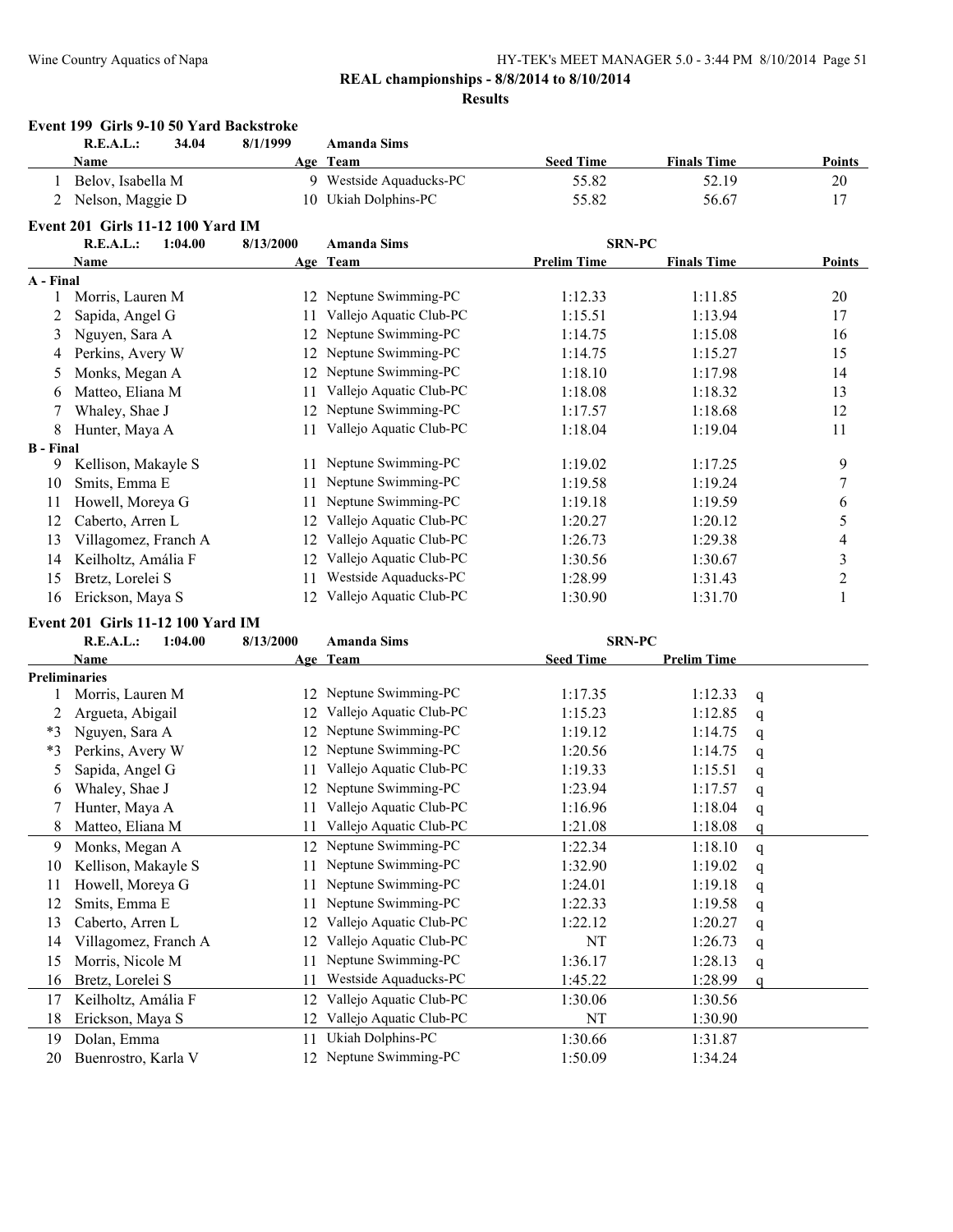**Results**

# **Preliminaries ... (Event 201 Girls 11-12 100 Yard IM)**

|                                                                                                                                                                                                                                                                                                                                                                                              | Name                    | Age Team                      | <b>Seed Time</b> | <b>Prelim Time</b> |  |
|----------------------------------------------------------------------------------------------------------------------------------------------------------------------------------------------------------------------------------------------------------------------------------------------------------------------------------------------------------------------------------------------|-------------------------|-------------------------------|------------------|--------------------|--|
| 21                                                                                                                                                                                                                                                                                                                                                                                           | Rico, Carmen E          | Westside Aquaducks-PC         | 1:41.99          | 1:34.64            |  |
|                                                                                                                                                                                                                                                                                                                                                                                              | 22 Rand-McNeil, Amina P | 12 Sebastopol Sea Serpents-PC | 1:36.54          | 1:35.11            |  |
| 23                                                                                                                                                                                                                                                                                                                                                                                           | Passalacqua, Angela C   | Ukiah Dolphins-PC             | NT               | 1:39.73            |  |
| 24                                                                                                                                                                                                                                                                                                                                                                                           | Nelson, Ella J          | 12 Ukiah Dolphins-PC          | 1:44.36          | 1:39.74            |  |
| 25                                                                                                                                                                                                                                                                                                                                                                                           | Kurtz, Keira M          | 11 Neptune Swimming-PC        | NT               | 1:41.85            |  |
|                                                                                                                                                                                                                                                                                                                                                                                              | 26 Gentry, Alexis N     | Vallejo Aquatic Club-PC       | 1:44.45          | 1:44.13            |  |
| 27                                                                                                                                                                                                                                                                                                                                                                                           | Mortier, Ava L          | Ukiah Dolphins-PC             | 1:56.47          | 1:53.64            |  |
| $\frac{1}{2} \frac{1}{2} \frac{1}{2} \frac{1}{2} \frac{1}{2} \frac{1}{2} \frac{1}{2} \frac{1}{2} \frac{1}{2} \frac{1}{2} \frac{1}{2} \frac{1}{2} \frac{1}{2} \frac{1}{2} \frac{1}{2} \frac{1}{2} \frac{1}{2} \frac{1}{2} \frac{1}{2} \frac{1}{2} \frac{1}{2} \frac{1}{2} \frac{1}{2} \frac{1}{2} \frac{1}{2} \frac{1}{2} \frac{1}{2} \frac{1}{2} \frac{1}{2} \frac{1}{2} \frac{1}{2} \frac{$ | Sorensen, Grace C       | 11 Neptune Swimming-PC        | 1:24.16          | DQ                 |  |
|                                                                                                                                                                                                                                                                                                                                                                                              | --- Kreutz, Abby F      | Westside Aquaducks-PC         | 1:41.24          | DQ                 |  |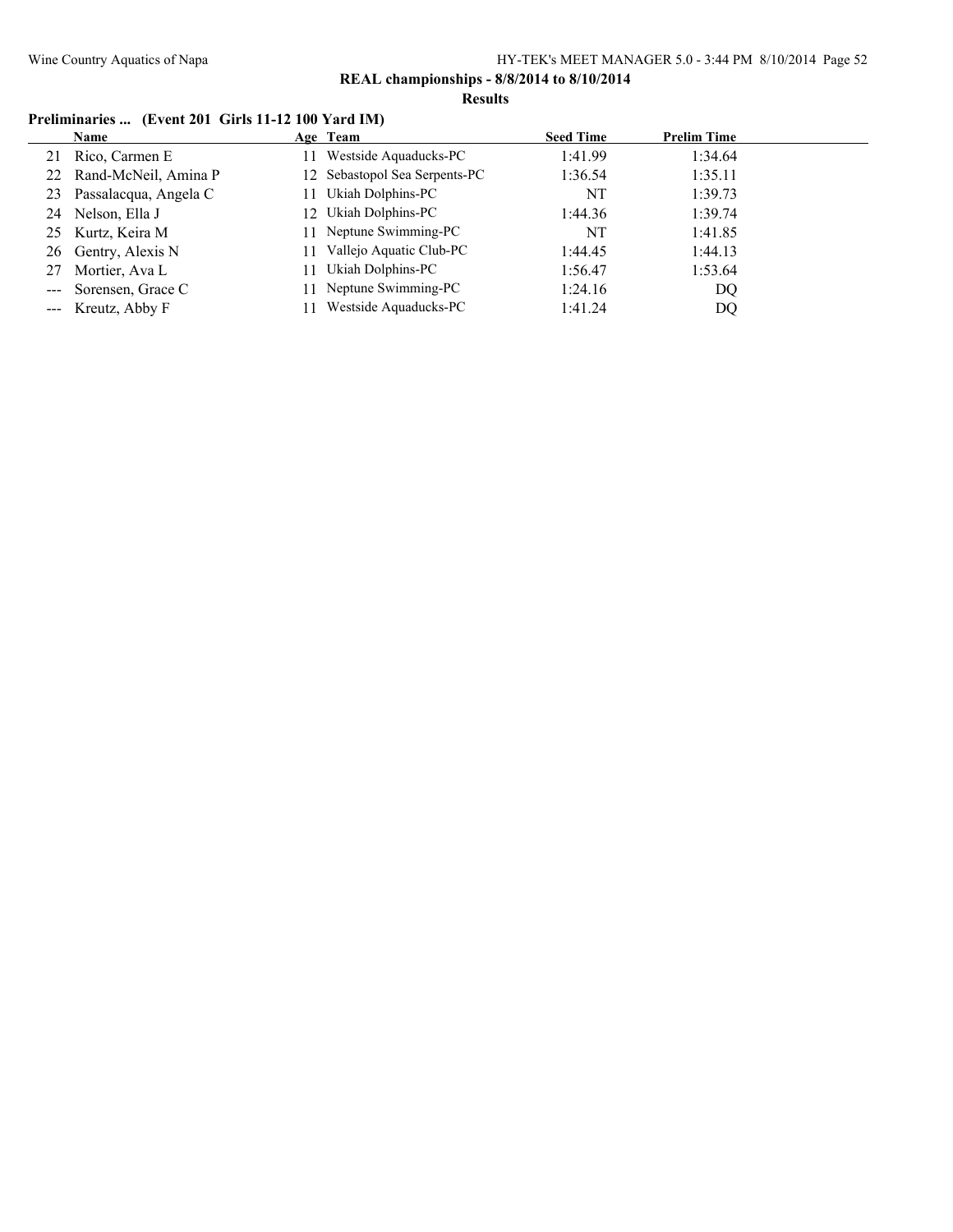#### **Results**

#### **Event 202 Boys 11-12 100 Yard IM**

|         | R.E.A.L.:<br>1:01.59                    | 8/5/2001 | Donny Mata             |                    |                    |               |
|---------|-----------------------------------------|----------|------------------------|--------------------|--------------------|---------------|
|         | <b>Name</b>                             |          | Age Team               | <b>Prelim Time</b> | <b>Finals Time</b> | <b>Points</b> |
| A Final |                                         |          |                        |                    |                    |               |
|         | Nowack, Joe J                           |          | 11 Neptune Swimming-PC | 1:19.90            | 1:19.26            | 20            |
|         | 2 Coelho, Bruno A                       |          | 12 Neptune Swimming-PC | 1:23.13            | 1:21.26            | 17            |
|         | Smith, Ma-Lak E                         |          | 11 Neptune Swimming-PC | 1:29.30            | 1:29.39            | 16            |
| 4       | Holstine, Mojo J                        |          | 12 Ukiah Dolphins-PC   | 1:33.01            | 1:32.61            | 15            |
|         | Mauch, Preston J                        |          | 12 Neptune Swimming-PC | 1:19.34            | 2:10.54            | 14            |
|         | <b>Event 202 Boys 11-12 100 Yard IM</b> |          |                        |                    |                    |               |

# **R.E.A.L.: 1:01.59 8/5/2001 Donny Mata**

|   | K.L.A.L.:<br>1391.39 | 8/3/2001 | DONNY MATA             |                  |                    |     |
|---|----------------------|----------|------------------------|------------------|--------------------|-----|
|   | <b>Name</b>          |          | Age Team               | <b>Seed Time</b> | <b>Prelim Time</b> |     |
|   | <b>Preliminaries</b> |          |                        |                  |                    |     |
|   | Mauch, Preston J     |          | 12 Neptune Swimming-PC | 1:29.15          | 1:19.34            | - q |
|   | 2 Nowack, Joe J      |          | 11 Neptune Swimming-PC | 1:23.73          | 1:19.90            | q   |
|   | 3 Coelho, Bruno A    |          | 12 Neptune Swimming-PC | 1:20.01          | 1:23.13            | q   |
| 4 | Smith, Ma-Lak E      |          | 11 Neptune Swimming-PC | 1:43.92          | 1:29.30            | q   |
|   | Holstine, Mojo J     |          | 12 Ukiah Dolphins-PC   | 1:32.53          | 1:33.01            | q   |
| 6 | Pompa, Marcus C      |          | Neptune Swimming-PC    | NT               | 1:44.49            |     |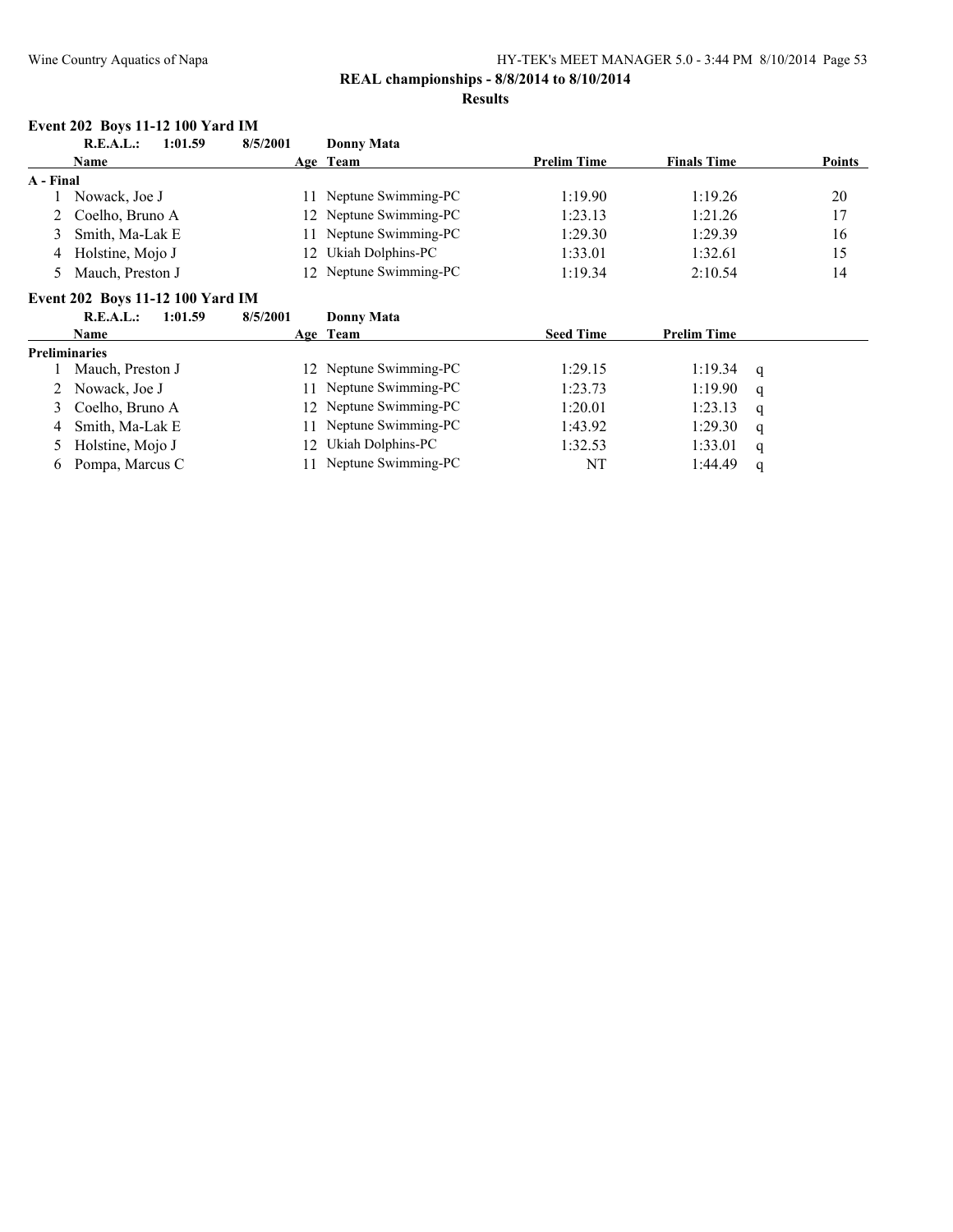**REAL championships - 8/8/2014 to 8/10/2014**

#### **Results**

# **Event 203 Girls 13-14 200 Yard Freestyle**<br>**EAL**: 2:00.00 8/11/2002

|               | EVCHI 200   CHIS 10-14 200   LATU FICCSIVIC<br>R.E.A.L.:<br>2:00.99 | 8/11/2002 | <b>Katey N Nelson</b>            |                  |                    |               |
|---------------|---------------------------------------------------------------------|-----------|----------------------------------|------------------|--------------------|---------------|
|               | Name                                                                | Age       | Team                             | <b>Seed Time</b> | <b>Finals Time</b> | Points        |
|               | Kwan, Julie M                                                       | 13        | Neptune Swimming-PC              | 2:03.13          | 2:02.82            | 20            |
| 2             | Royer, Mikayla M                                                    | 14        | Sebastopol Sea Serpents-PC       | 2:28.82          | 2:16.43            | 17            |
| 3             | Nichols, Maya A                                                     | 13        | Neptune Swimming-PC              | 2:19.29          | 2:18.60            | 16            |
| 4             | Moussa, Grace N                                                     | 13        | Neptune Swimming-PC              | 2:15.89          | 2:18.62            | 15            |
| $\mathcal{D}$ | Dolan, Megan                                                        | 14        | Ukiah Dolphins-PC                | 2:24.28          | 2:18.91            | 14            |
| 6             | Roan, Genna M                                                       | 13        | Sebastopol Sea Serpents-PC       | 2:43.83          | 2:24.86            | 13            |
|               | Howell, Sedona G                                                    | 13        | Neptune Swimming-PC              | 2:29.39          | 2:28.91            | 12            |
| 8             | Maclure, Seana F                                                    | 13        | Neptune Swimming-PC              | 3:04.19          | 2:36.67            | 11            |
| 9             | Rodrigues, Emily M                                                  | 13        | Vallejo Aquatic Club-PC          | NT               | 2:57.29            | 9             |
|               | Event 203 Girls 15 & Over 200 Yard Freestyle                        |           |                                  |                  |                    |               |
|               | <b>Name</b>                                                         |           | Age Team                         | <b>Seed Time</b> | <b>Finals Time</b> | <b>Points</b> |
|               | Schlutius, Christy J                                                | 16        | Sebastopol Sea Serpents-PC       | 2:04.03          | 2:03.14            | 20            |
| 2             | Welton, Marble B                                                    | 18        | Vallejo Aquatic Club-PC          | 2:01.05          | 2:04.51            | 17            |
| 3             | Ratcliffe, Eva H                                                    | 16        | Neptune Swimming-PC              | 2:07.27          | 2:10.26            | 16            |
| 4             | Davis, Molly G                                                      | 16        | Westside Aquaducks-PC            | 2:07.98          | 2:13.16            | 15            |
| 5             | Kriegler Allen, Noah L                                              | 16        | Sebastopol Sea Serpents-PC       | 2:20.04          | 2:16.11            | 14            |
| 6             | Perry, Kaitlyn H                                                    | 17        | Westside Aquaducks-PC            | 2:17.15          | 2:16.65            | 13            |
|               | Terrero, Noelle M                                                   | 15        | Sebastopol Sea Serpents-PC       | 2:17.22          | 2:18.27            | 12            |
| 8             | Gardner, Kaitlyn L                                                  | 15        | Wine Country Aquatics of Napa-PC | 2:14.69          | 2:18.80            | 11            |
| 9             | Langley, Alex R                                                     | 15        | Sebastopol Sea Serpents-PC       | 2:28.37          | 2:22.24            | 9             |
| 10            | Poplack, Sarah E                                                    | 17        | Sebastopol Sea Serpents-PC       | 2:17.01          | 2:22.49            | 7             |
| 11            | Lipari, Lila M                                                      | 15        | Vallejo Aquatic Club-PC          | 2:41.91          | 2:37.94            | 6             |
| 12            | Borges, Amanda M                                                    | 16        | Sebastopol Sea Serpents-PC       | 2:36.72          | 2:46.15            | 5             |
| 13            | Campbell, Sophie A                                                  | 15        | Sebastopol Sea Serpents-PC       | 3:07.90          | 3:04.82            | 4             |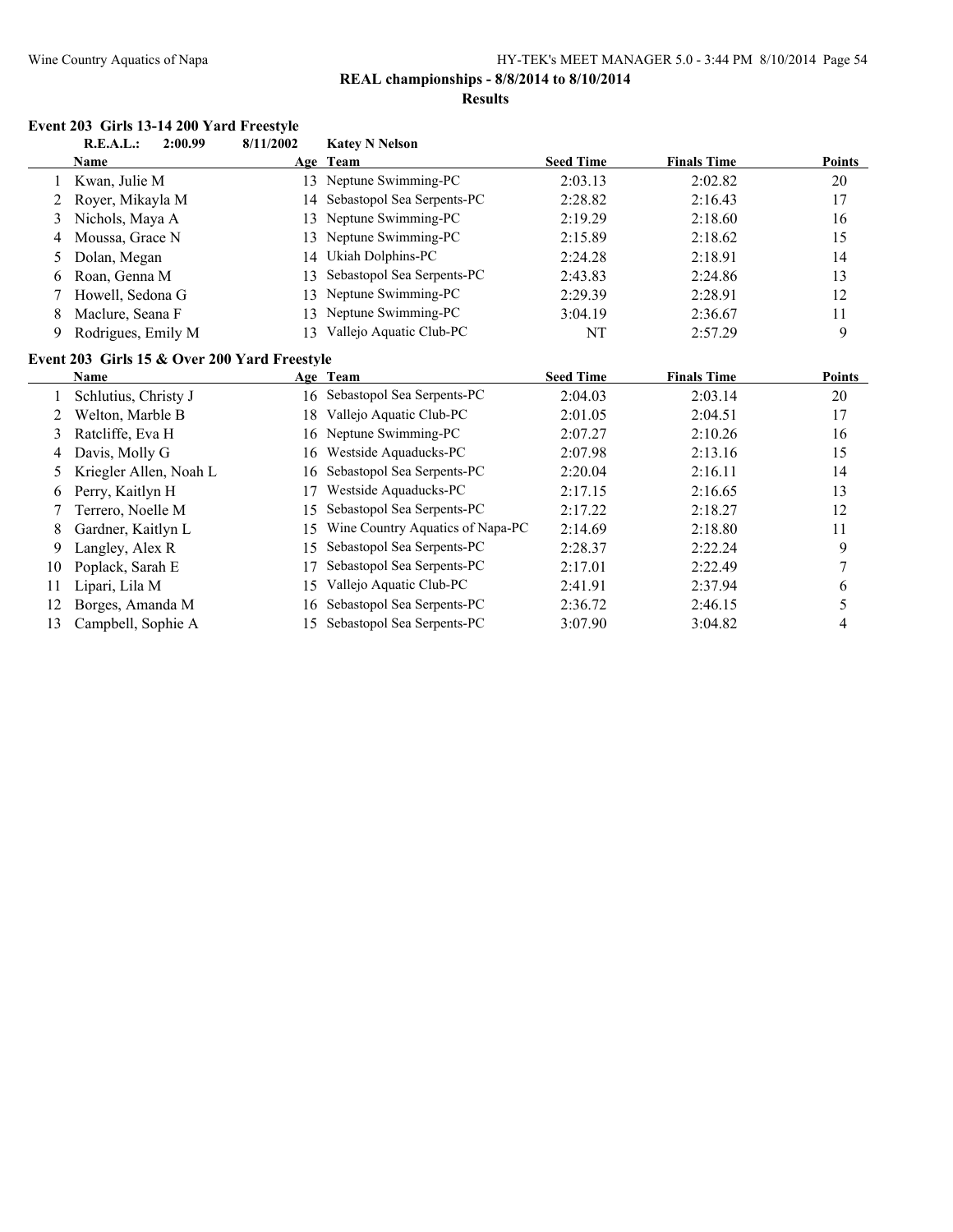#### **REAL championships - 8/8/2014 to 8/10/2014 Results**

#### **Event 204 Boys 13-14 200 Yard Freestyle**

|    | 1:48.88<br>R.E.A.L.: | 8/1/1999 | <b>Travis Carranza</b>     | <b>SRN-PC</b>    |                    |               |
|----|----------------------|----------|----------------------------|------------------|--------------------|---------------|
|    | Name                 |          | Age Team                   | <b>Seed Time</b> | <b>Finals Time</b> | <b>Points</b> |
|    | Adams, Charles A     | 13       | Ukiah Dolphins-PC          | 1:59.80          | 1:59.57            | 20            |
|    | Flood, Cameron L     |          | 14 Neptune Swimming-PC     | 2:03.03          | 2:04.07            | 17            |
| 3  | Stolp, Ford F        | 14       | Westside Aquaducks-PC      | 2:08.37          | 2:05.57            | 16            |
| 4  | Monks, Ray M         |          | 14 Neptune Swimming-PC     | 2:01.19          | 2:07.33            | 15            |
|    | 5 Chavez, Daniel C   |          | 14 Vallejo Aquatic Club-PC | 2:15.48          | 2:09.10            | 14            |
| 6  | Chavez, Darren E     | 14       | Vallejo Aquatic Club-PC    | 2:14.66          | 2:14.00            | 13            |
|    | Xerogeanes, Dean R   | 13.      | Ukiah Dolphins-PC          | 2:10.89          | 2:15.13            | 12            |
| 8  | Chang, Kyle S        | 14       | Westside Aquaducks-PC      | 2:19.50          | 2:19.03            | 11            |
| 9  | Dinsmore, Hogan L    | 13.      | Westside Aquaducks-PC      | 2:28.90          | 2:27.48            | 9             |
| 10 | Hyland, Ian T        | 13       | Westside Aquaducks-PC      | NT               | 2:40.72            |               |
| 11 | Lipari, Zander M     | 13.      | Vallejo Aquatic Club-PC    | 3:19.61          | 2:51.75            | 6             |
| 12 | Campbell, Colin C    | 13.      | Sebastopol Sea Serpents-PC | 3:04.54          | 2:55.51            |               |

#### **Event 204 Boys 15 & Over 200 Yard Freestyle**

|                | Name                |     | Age Team                      | <b>Seed Time</b> | <b>Finals Time</b> | <b>Points</b> |
|----------------|---------------------|-----|-------------------------------|------------------|--------------------|---------------|
|                | Fong, Shannon D     |     | 18 Neptune Swimming-PC        | 1:44.16          | 1:50.87            | 20            |
| $\overline{2}$ | Steiner, Henry J    | 17  | Westside Aquaducks-PC         | 1:51.79          | 1:51.03            | 17            |
| 3              | Ressler, Luke D     |     | 16 Sebastopol Sea Serpents-PC | 1:57.81          | 1:57.31            | 16            |
| 4              | Nichols, Justin M   |     | 16 Neptune Swimming-PC        | 2:00.15          | 1:58.68            | 15            |
|                | Viray, Alexander D  | 15. | Vallejo Aquatic Club-PC       | 2:00.69          | 1:59.07            | 14            |
| 6              | Martin, Jose G      | 20  | Vallejo Aquatic Club-PC       | 1:58.40          | 2:00.10            | 13            |
|                | Virtue, Daniel P    |     | 16 Neptune Swimming-PC        | 1:55.06          | 2:01.24            | 12            |
| 8              | Kanzan, Sota        | 15. | Vallejo Aquatic Club-PC       | 2:00.46          | 2:01.33            | 11            |
| 9              | Tsang, Vincent K    |     | 18 Neptune Swimming-PC        | 2:01.74          | 2:01.34            | 9             |
| 10             | Neufeld, Owen       | 15  | Westside Aquaducks-PC         | 2:05.89          | 2:01.73            | 7             |
| 11             | Perdue, Spencer D   |     | 16 Sebastopol Sea Serpents-PC | 2:05.03          | 2:04.27            | 6             |
| 12             | Siragusa, Tino A    | 15. | Westside Aquaducks-PC         | 2:15.42          | 2:06.10            | 5             |
| 13             | Fredette, Michael H | 15  | Vallejo Aquatic Club-PC       | 2:12.57          | 2:07.22            | 4             |
| 14             | Owens, Bleu         | 15  | Ukiah Dolphins-PC             | 2:16.79          | 2:17.78            | 3             |
|                | Flaming, Jason D    | 15. | Unnatached-PC                 | 2:18.40          | X2:13.92           |               |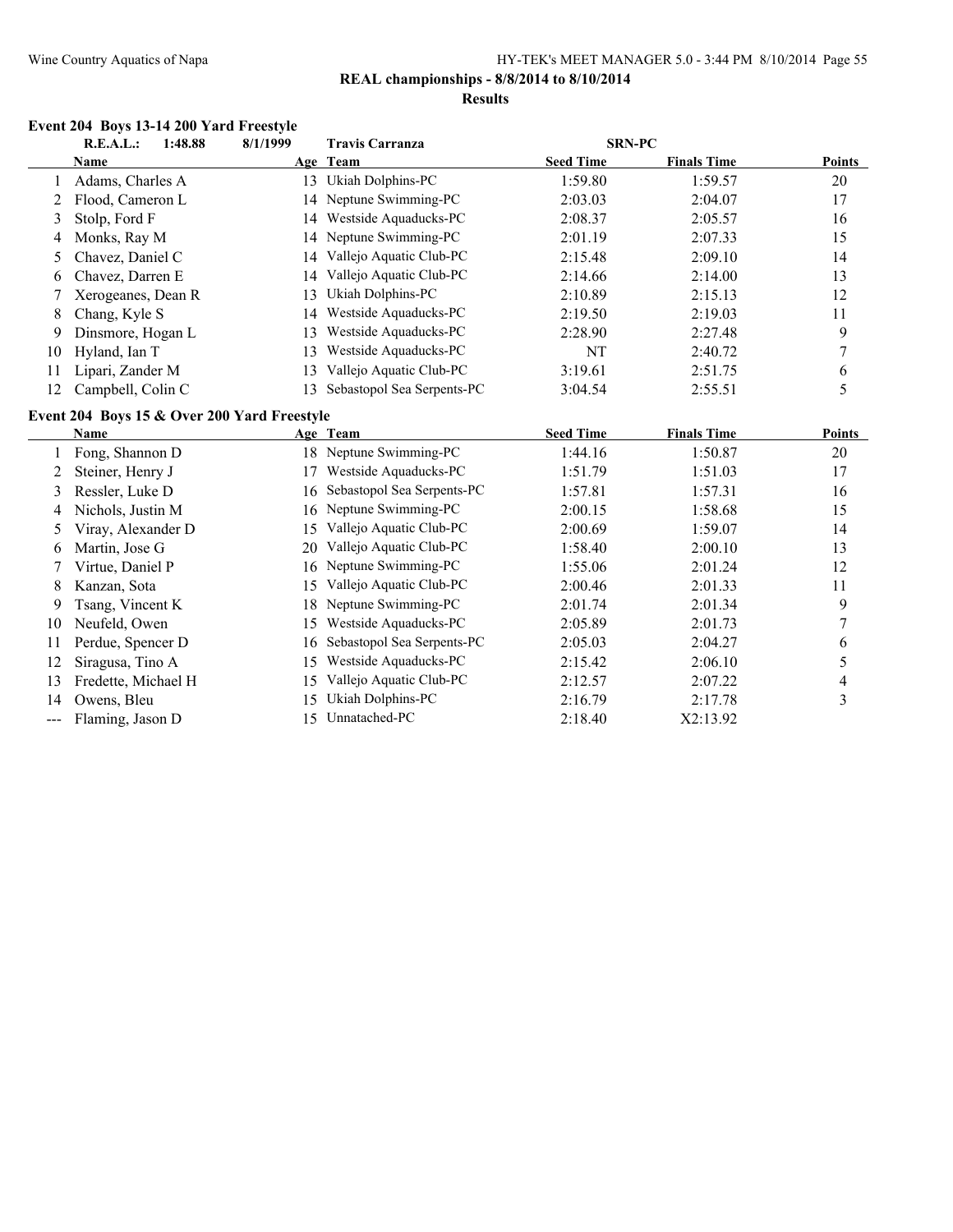**REAL championships - 8/8/2014 to 8/10/2014**

#### **Results**

#### **Event 205 Girls 11-12 100 Yard Breaststroke**<br>**REAL:** 1:11.30 8/13/2000 Nicella Mellinger **R.E.A.L.: 1:11.30 8/13/2000 Nicolle Mallinger**

|    | K.L.A.L.:<br>111.90 | <b>8/13/2000</b> | гуісоне іманшает        |                  |                    |               |
|----|---------------------|------------------|-------------------------|------------------|--------------------|---------------|
|    | <b>Name</b>         |                  | Age Team                | <b>Seed Time</b> | <b>Finals Time</b> | <b>Points</b> |
|    | Argueta, Abigail    | 12.              | Vallejo Aquatic Club-PC | 1:20.68          | 1:21.86            | 20            |
|    | Morris, Lauren M    |                  | 12 Neptune Swimming-PC  | 1:27.09          | 1:22.36            | 17            |
| 3  | Sapida, Angel G     |                  | Vallejo Aquatic Club-PC | 1:31.90          | 1:25.58            | 16            |
| 4  | Sorensen, Grace C   | 11               | Neptune Swimming-PC     | 1:30.22          | 1:30.35            | 15            |
| 5. | Monks, Megan A      | 12               | Neptune Swimming-PC     | 1:33.12          | 1:31.90            | 14            |
| 6  | Bretz, Lorelei S    | 11               | Westside Aquaducks-PC   | 1:54.06          | 1:38.17            | 13            |
|    | Xerogeanes, Lia A   | 11               | Ukiah Dolphins-PC       | 1:39.33          | 1:38.61            | 12            |
| 8  | Dolan, Emma         | 11               | Ukiah Dolphins-PC       | 1:36.34          | 1:39.10            | 11            |
| 9  | Morris, Nicole M    |                  | Neptune Swimming-PC     | 1:40.00          | 1:39.30            | 9             |
| 10 | Taylor, Aalaya L    | 12.              | Vallejo Aquatic Club-PC | 1:49.77          | 1:42.42            |               |
| 11 | Mortier, Ava L      | 11               | Ukiah Dolphins-PC       | 1:51.28          | 1:52.78            | 6             |
| 12 | Gentry, Alexis N    |                  | Vallejo Aquatic Club-PC | 2:01.66          | 1:56.08            |               |
|    | Keilholtz, Amália F |                  | Vallejo Aquatic Club-PC | 1:38.42          | DQ                 |               |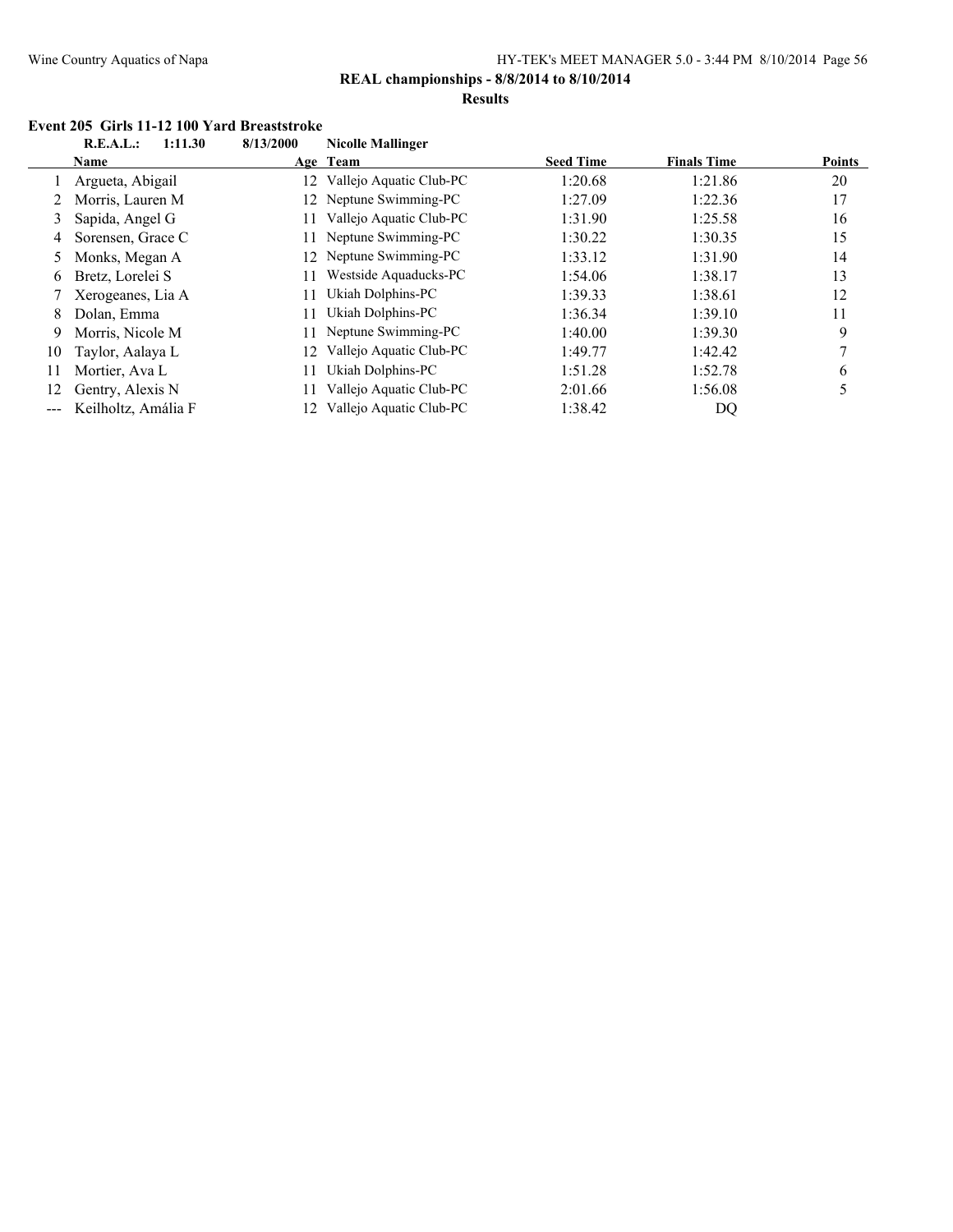#### **REAL championships - 8/8/2014 to 8/10/2014 Results**

#### **Event 206 Boys 11-12 100 Yard Breaststroke**

| R.E.A.L.:<br>1:12.44 | 8/11/2002 | <b>Walter S Gault</b>            |                                                                                        |                    |               |
|----------------------|-----------|----------------------------------|----------------------------------------------------------------------------------------|--------------------|---------------|
| <b>Name</b>          |           |                                  | <b>Seed Time</b>                                                                       | <b>Finals Time</b> | <b>Points</b> |
| Carter, Will T       |           |                                  | 1:33.83                                                                                | 1:34.31            | 20            |
| Shah, Aayush H       |           |                                  | 2:03.28                                                                                | 1:40.15            | 17            |
| Smith, Ma-Lak E      |           |                                  | 1:48.90                                                                                | 1:48.62            | 16            |
| Gardner, Jared P     |           | Wine Country Aquatics of Napa-PC | NT                                                                                     | 1:52.20            | 15            |
| Palmer, Devin J      |           | Wine Country Aquatics of Napa-PC | 1:59.18                                                                                | 1:58.15            | 14            |
|                      |           |                                  | Age Team<br>12 Neptune Swimming-PC<br>12 Neptune Swimming-PC<br>11 Neptune Swimming-PC |                    |               |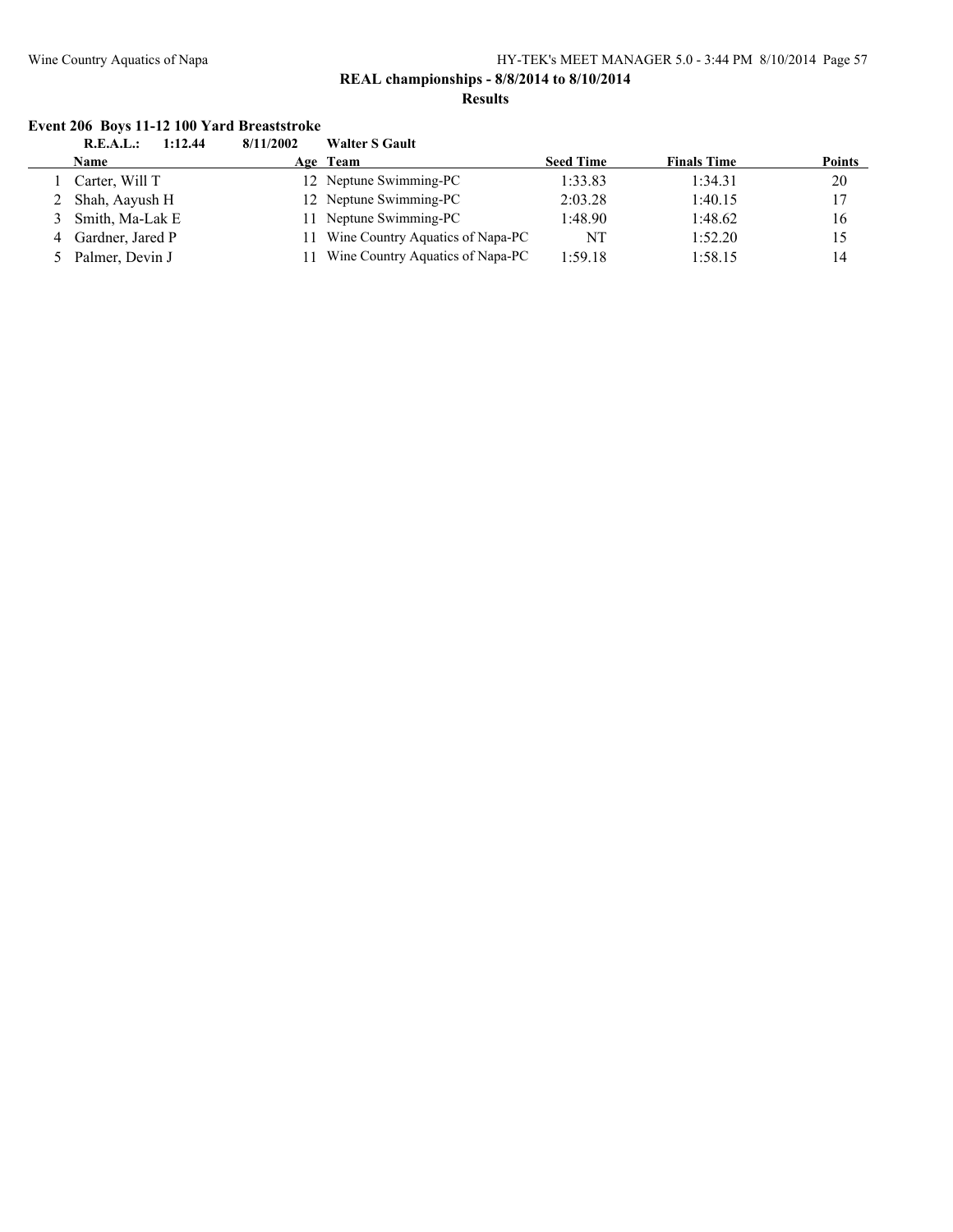### **REAL championships - 8/8/2014 to 8/10/2014**

### **Results**

#### **Event 207 Girls 7-8 100 Yard IM**

|    | R.E.A.L.:<br>1:19.08     | 8/5/2001 | <b>Mava DiRado</b>         | <b>SRN-PC</b>    |                    |               |
|----|--------------------------|----------|----------------------------|------------------|--------------------|---------------|
|    | Name                     |          | Age Team                   | <b>Seed Time</b> | <b>Finals Time</b> | <b>Points</b> |
|    | Gagnon, Anya G           | 8.       | Sebastopol Sea Serpents-PC | 1:23.76          | 1:22.99            | 20            |
|    | Bretz, Layla S           | 8.       | Westside Aquaducks-PC      | 1:39.24          | 1:38.91            | 17            |
| 3  | Sapida, Abby             | 8.       | Vallejo Aquatic Club-PC    | NT               | 1:40.25            | 16            |
| 4  | Grant, Alexandra G       | 8        | Vallejo Aquatic Club-PC    | 1:53.98          | 1:41.44            | 15            |
| 5  | Karabelov, Dohna G       |          | 8 Neptune Swimming-PC      | 1:45.64          | 1:44.51            | 14            |
| 6  | Smits, Abby J            |          | 8 Neptune Swimming-PC      | 1:55.26          | 1:47.42            | 13            |
|    | Hansel, Hayden R         | 8.       | Westside Aquaducks-PC      | NT               | 1:47.52            | 12            |
| 8  | Kanzan, Sunny            | 8.       | Vallejo Aquatic Club-PC    | 1:55.21          | 1:47.77            | 11            |
| 9  | Kreutz, Reilly R         | 8.       | Westside Aquaducks-PC      | NT               | 1:59.04            | 9             |
| 10 | Mortier, Ruby J          | 8.       | Ukiah Dolphins-PC          | NT               | 2:06.65            |               |
| 11 | Gutt, Makayla H          | 8.       | Westside Aquaducks-PC      | 1:51.60          | 2:06.90            | 6             |
| 12 | Barba-Finocchi, Teresa G |          | Vallejo Aquatic Club-PC    | NT               | 2:31.43            | 5             |
|    | Rico, Isa J              |          | Westside Aquaducks-PC      | 2:36.88          | DQ                 |               |
|    | Casassa, Audrey M        |          | Westside Aquaducks-PC      | NΤ               | DQ                 |               |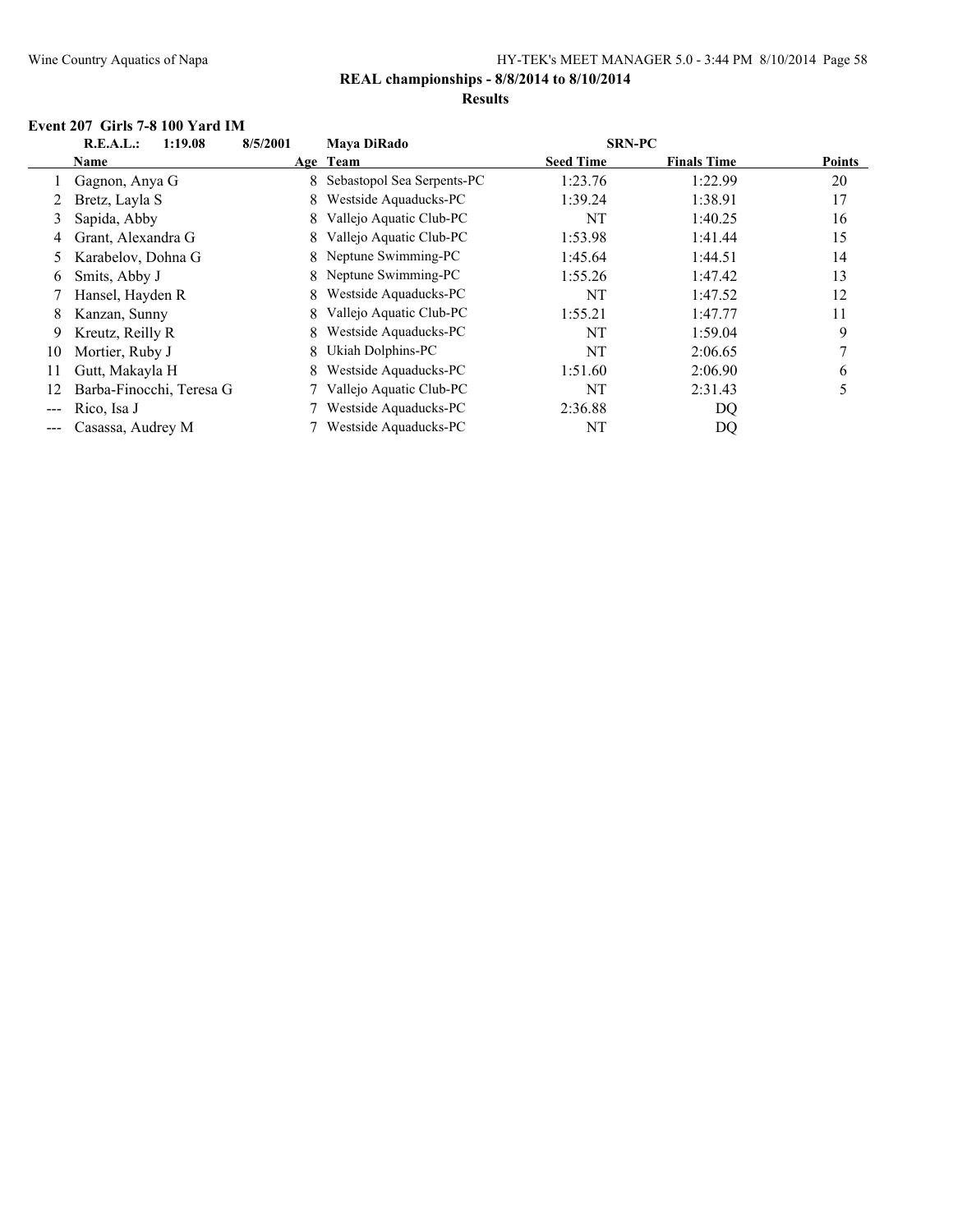#### **REAL championships - 8/8/2014 to 8/10/2014 Results**

# **Event 208 Boys 7-8 100 Yard IM**

| 1:25.82<br>R.E.A.L.:    | 8/7/2011 | <b>Justin M Wong</b>               | <b>SRN-PC</b>    |                    |               |
|-------------------------|----------|------------------------------------|------------------|--------------------|---------------|
| <b>Name</b>             |          | Age Team                           | <b>Seed Time</b> | <b>Finals Time</b> | <b>Points</b> |
| Caberto, AJ L           |          | Vallejo Aquatic Club-PC            | 2:58.75          | 1:39.77            | 20            |
| 2 Smith, Ya'shar S      |          | 8 Neptune Swimming-PC              | 1:56.64          | 1:40.28            | 17            |
| 3 Kellison, Jeremiah J  |          | 7 Neptune Swimming-PC              | NT               | 2:03.76            | 16            |
| --- Nunez, Oliver       |          | 8 Sebastopol Sea Serpents-PC       | NT               | DQ                 |               |
| --- Schwarz, Sterling D |          | 8 Wine Country Aquatics of Napa-PC | NT               | DQ                 |               |
| --- Mattice, Deion      |          | Sebastopol Sea Serpents-PC         | NT               | DO                 |               |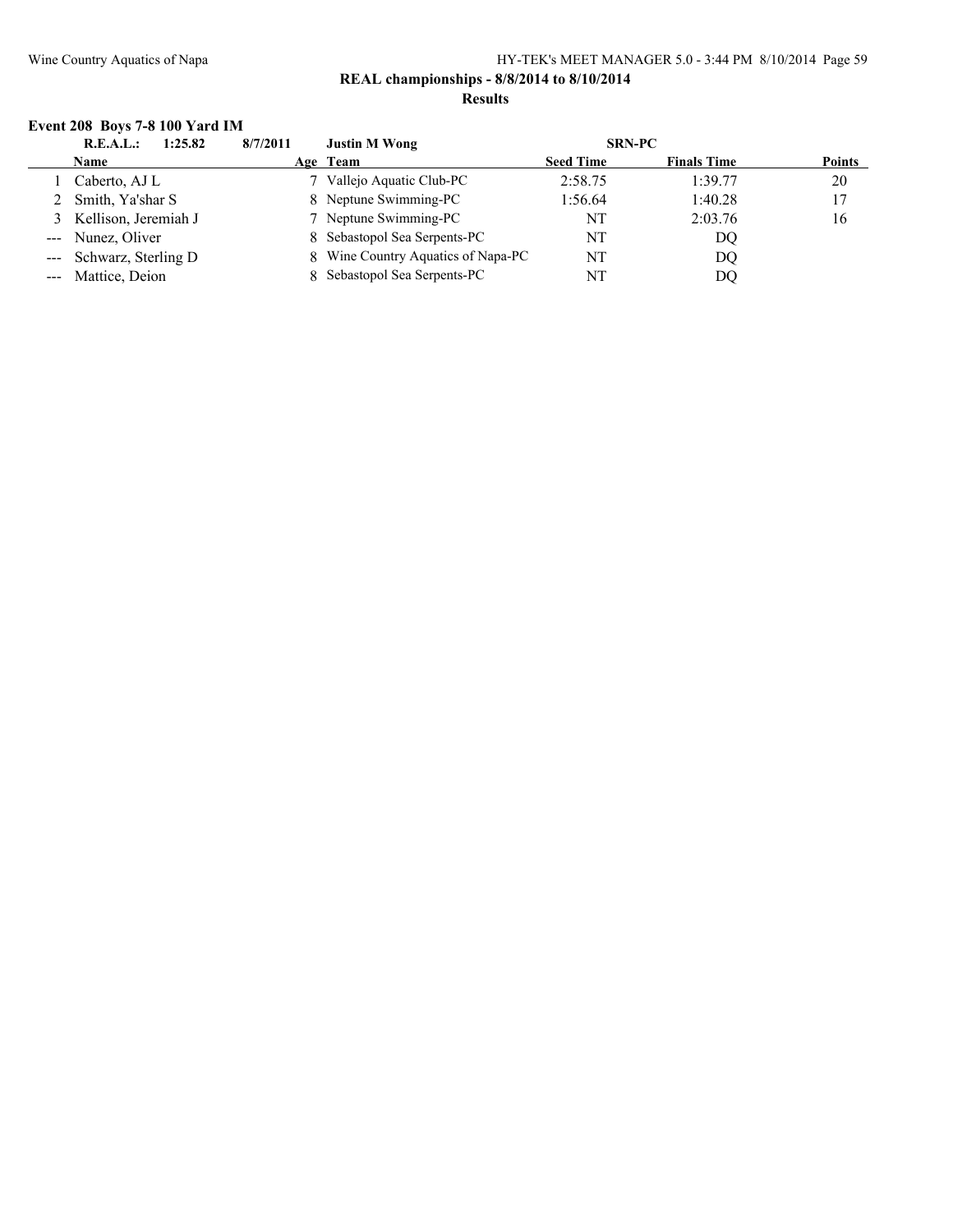#### **REAL championships - 8/8/2014 to 8/10/2014**

#### **Results**

#### **Event 209 Girls 9-10 100 Yard IM**

|                  | R.E.A.L.:<br>1:11.12             | 8/7/2005 | <b>Meghan Bicomong</b>              |                    |                    |               |                  |
|------------------|----------------------------------|----------|-------------------------------------|--------------------|--------------------|---------------|------------------|
|                  | <b>Name</b>                      |          | Age Team                            | <b>Prelim Time</b> | <b>Finals Time</b> |               | <b>Points</b>    |
| A - Final        |                                  |          |                                     |                    |                    |               |                  |
| $\mathbf{1}$     | Mattice, Vivien G                |          | 10 Sebastopol Sea Serpents-PC       | 1:19.61            | 1:18.27            |               | 20               |
| $\overline{c}$   | Smith, Rea N                     |          | 10 Neptune Swimming-PC              | 1:18.73            | 1:18.42            |               | 17               |
| 3                | Gomez, Mikaela A                 |          | 10 Vallejo Aquatic Club-PC          | 1:19.17            | 1:19.72            |               | 16               |
| 4                | Reyes, Anna Frances S            |          | 10 Vallejo Aquatic Club-PC          | 1:20.57            | 1:21.41            |               | 15               |
| 5                | Adams, Robin M                   |          | 10 Ukiah Dolphins-PC                | 1:23.29            | 1:25.36            |               | 14               |
| 6                | Sapida, Alyssa G                 |          | 9 Vallejo Aquatic Club-PC           | 1:23.60            | 1:25.60            |               | 13               |
| 7                | Clarkson, Stella J               |          | 10 Neptune Swimming-PC              | 1:25.67            | 1:25.98            |               | 12               |
| 8                | Holzhauser, Stassi J             |          | 10 Neptune Swimming-PC              | 1:26.78            | 1:28.54            |               | 11               |
| <b>B</b> - Final |                                  |          |                                     |                    |                    |               |                  |
| 9                | Holstine, Trix R                 |          | 10 Ukiah Dolphins-PC                | 1:28.61            | 1:26.79            |               | 9                |
| 10               | Aitken, Isabella A               | 10       | Wine Country Aquatics of Napa-PC    | 1:26.94            | 1:26.94            |               | $\overline{7}$   |
| 11               | Maclure, Mielle C                |          | 10 Neptune Swimming-PC              | 1:27.54            | 1:27.43            |               | 6                |
| 12               | Andrews, Sasha G                 | 10       | Westside Aquaducks-PC               | 1:31.78            | 1:31.97            |               | 5                |
| 13               | Hoffman, Hannah A                |          | 10 Neptune Swimming-PC              | 1:37.20            | 1:35.75            |               | $\overline{4}$   |
| 14               | Smith, Ni'ke L                   |          | 9 Neptune Swimming-PC               | 1:43.29            | 1:48.16            |               | $\mathfrak{Z}$   |
| 15               | Gutt, Mariah                     |          | 9 Westside Aquaducks-PC             | 1:54.85            | 1:55.63            |               | $\boldsymbol{2}$ |
| 16               | Hyland, Quinn E                  |          | 9 Westside Aquaducks-PC             | 2:01.22            | 2:02.00            |               | $\mathbf{1}$     |
|                  | Event 209 Girls 9-10 100 Yard IM |          |                                     |                    |                    |               |                  |
|                  | R.E.A.L.:<br>1:11.12             | 8/7/2005 | <b>Meghan Bicomong</b>              |                    |                    |               |                  |
|                  | <b>Name</b>                      |          | Age Team                            | <b>Seed Time</b>   | <b>Prelim Time</b> |               |                  |
|                  | Preliminaries                    |          |                                     |                    |                    |               |                  |
| 1                | Smith, Rea N                     |          | 10 Neptune Swimming-PC              | 1:24.65            | 1:18.73            | q             |                  |
| 2                | Gomez, Mikaela A                 |          | 10 Vallejo Aquatic Club-PC          | 1:23.61            | 1:19.17            | q             |                  |
| 3                | Mattice, Vivien G                |          | 10 Sebastopol Sea Serpents-PC       | 1:14.26            | 1:19.61            | q             |                  |
| 4                | Reyes, Anna Frances S            |          | 10 Vallejo Aquatic Club-PC          | 1:24.75            | 1:20.57            | q             |                  |
| 5                | Adams, Robin M                   | 10       | Ukiah Dolphins-PC                   | 1:22.86            | 1:23.29            | q             |                  |
| 6                | Sapida, Alyssa G                 |          | 9 Vallejo Aquatic Club-PC           | 1:32.67            | 1:23.60            | q             |                  |
| 7                | Clarkson, Stella J               |          | 10 Neptune Swimming-PC              | 1:29.38            | 1:25.67            | q             |                  |
| 8                | Holzhauser, Stassi J             |          | 10 Neptune Swimming-PC              | 1:28.43            | 1:26.78            | q             |                  |
| 9                | Aitken, Isabella A               |          | 10 Wine Country Aquatics of Napa-PC | 1:31.08            | 1:26.94            | q             |                  |
| 10               | Maclure, Mielle C                |          | 10 Neptune Swimming-PC              | 1:29.66            | 1:27.54            | q             |                  |
| 11               | Holstine, Trix R                 |          | 10 Ukiah Dolphins-PC                | 1:30.37            | 1:28.61            | q             |                  |
| 12               | Andrews, Sasha G                 |          | 10 Westside Aquaducks-PC            | 1:43.92            | 1:31.78            | $\mathfrak q$ |                  |
| 13               | Hoffman, Hannah A                |          | 10 Neptune Swimming-PC              | 1:35.68            | 1:37.20            | q             |                  |
| 14               | Smith, Ni'ke L                   |          | 9 Neptune Swimming-PC               | 1:39.52            | 1:43.29            | q             |                  |
| 15               | Gutt, Mariah                     | 9        | Westside Aquaducks-PC               | 1:50.32            | 1:54.85            | $\mathbf q$   |                  |
| 16               | Hyland, Quinn E                  | 9        | Westside Aquaducks-PC               | 1:56.38            | 2:01.22            | $\mathsf{q}$  |                  |
| 17               | Hunter, Maycee                   |          | 9 Sebastopol Sea Serpents-PC        | NT                 | 2:06.26            |               |                  |
| 18               | Hansel, Maguire R                | 10       | Westside Aquaducks-PC               | NT                 | 2:11.02            |               |                  |
| 19               | Nelson, Maggie D                 |          | 10 Ukiah Dolphins-PC                | 2:19.44            | 2:12.92            |               |                  |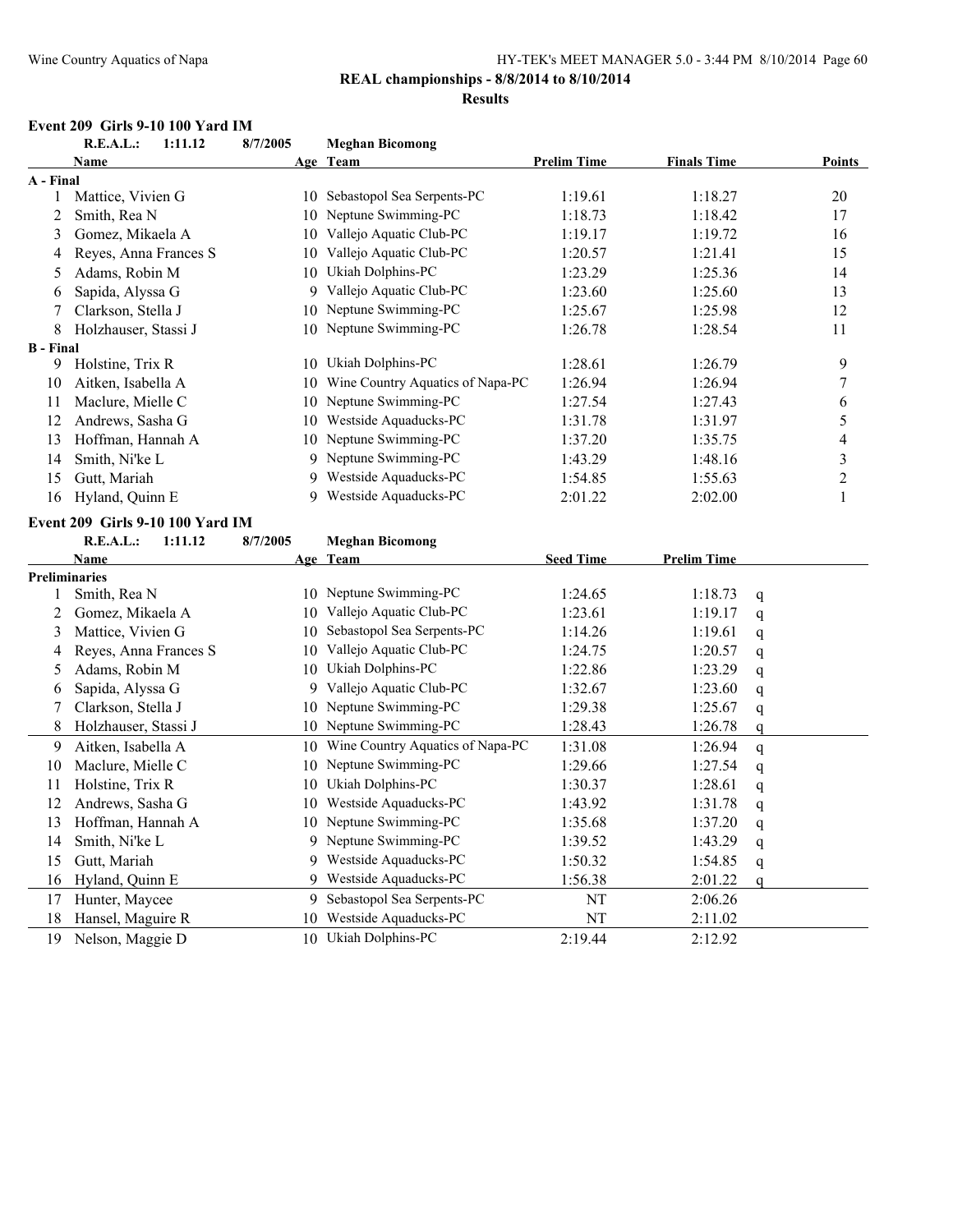### **REAL championships - 8/8/2014 to 8/10/2014**

#### **Results**

#### **Event 210 Boys 9-10 100 Yard IM**

|           | 1:13.04<br>R.E.A.L.: | 8/7/2005 | <b>Harmon Gault</b>                 |                    |                    |               |
|-----------|----------------------|----------|-------------------------------------|--------------------|--------------------|---------------|
|           | <b>Name</b>          |          | Age Team                            | <b>Prelim Time</b> | <b>Finals Time</b> | <b>Points</b> |
| A - Final |                      |          |                                     |                    |                    |               |
|           | Flint, Will T        |          | 10 Wine Country Aquatics of Napa-PC | 1:23.83            | 1:19.26            | 20            |
|           | 2 Cueva, Gabriel     |          | Vallejo Aquatic Club-PC             | 1:23.33            | 1:20.61            | 17            |
| $\sim$    | McClintick, Carson P |          | 10 Wine Country Aquatics of Napa-PC | 1:34.24            | 1:34.13            | 16            |
| 4         | DeLange, Ethan D     |          | Vallejo Aquatic Club-PC             | 1:39.90            | 1:38.08            | 15            |

#### **Event 210 Boys 9-10 100 Yard IM**

|                                                                                                                                                                                                                                                                                                                                                                                                                                                                            | 1:13.04<br>R.E.A.L.:   | 8/7/2005 | <b>Harmon Gault</b>              |                  |                    |   |
|----------------------------------------------------------------------------------------------------------------------------------------------------------------------------------------------------------------------------------------------------------------------------------------------------------------------------------------------------------------------------------------------------------------------------------------------------------------------------|------------------------|----------|----------------------------------|------------------|--------------------|---|
|                                                                                                                                                                                                                                                                                                                                                                                                                                                                            | <b>Name</b>            |          | Age Team                         | <b>Seed Time</b> | <b>Prelim Time</b> |   |
|                                                                                                                                                                                                                                                                                                                                                                                                                                                                            | <b>Preliminaries</b>   |          |                                  |                  |                    |   |
|                                                                                                                                                                                                                                                                                                                                                                                                                                                                            | Cueva, Gabriel         | 9.       | Vallejo Aquatic Club-PC          | 1:34.35          | 1:23.33            | q |
|                                                                                                                                                                                                                                                                                                                                                                                                                                                                            | 2 Flint, Will T        | 10.      | Wine Country Aquatics of Napa-PC | 1:25.10          | 1:23.83            | q |
|                                                                                                                                                                                                                                                                                                                                                                                                                                                                            | 3 McClintick, Carson P | 10.      | Wine Country Aquatics of Napa-PC | 1:39.31          | 1:34.24            | q |
|                                                                                                                                                                                                                                                                                                                                                                                                                                                                            | 4 DeLange, Ethan D     |          | Vallejo Aquatic Club-PC          | 1:47.22          | 1:39.90            | q |
|                                                                                                                                                                                                                                                                                                                                                                                                                                                                            | 5 Casassa, Tyler A     | 10       | Westside Aquaducks-PC            | 1:57.15          | 1:43.77            | q |
| 6                                                                                                                                                                                                                                                                                                                                                                                                                                                                          | Veloz, Finn A          | 9        | Westside Aquaducks-PC            | NT               | 1:53.08            | q |
| $\frac{1}{2} \left( \frac{1}{2} \right) \left( \frac{1}{2} \right) \left( \frac{1}{2} \right) \left( \frac{1}{2} \right) \left( \frac{1}{2} \right) \left( \frac{1}{2} \right) \left( \frac{1}{2} \right) \left( \frac{1}{2} \right) \left( \frac{1}{2} \right) \left( \frac{1}{2} \right) \left( \frac{1}{2} \right) \left( \frac{1}{2} \right) \left( \frac{1}{2} \right) \left( \frac{1}{2} \right) \left( \frac{1}{2} \right) \left( \frac{1}{2} \right) \left( \frac$ | Frick, Uli             | 10.      | Sebastopol Sea Serpents-PC       | 2:33.22          | DQ                 |   |
|                                                                                                                                                                                                                                                                                                                                                                                                                                                                            | Morris, Andrew J       |          | 9 Neptune Swimming-PC            | 1:38.76          | DQ                 |   |
|                                                                                                                                                                                                                                                                                                                                                                                                                                                                            | --- Galbraith, Leo     | 10.      | Sebastopol Sea Serpents-PC       | NT               | DQ                 |   |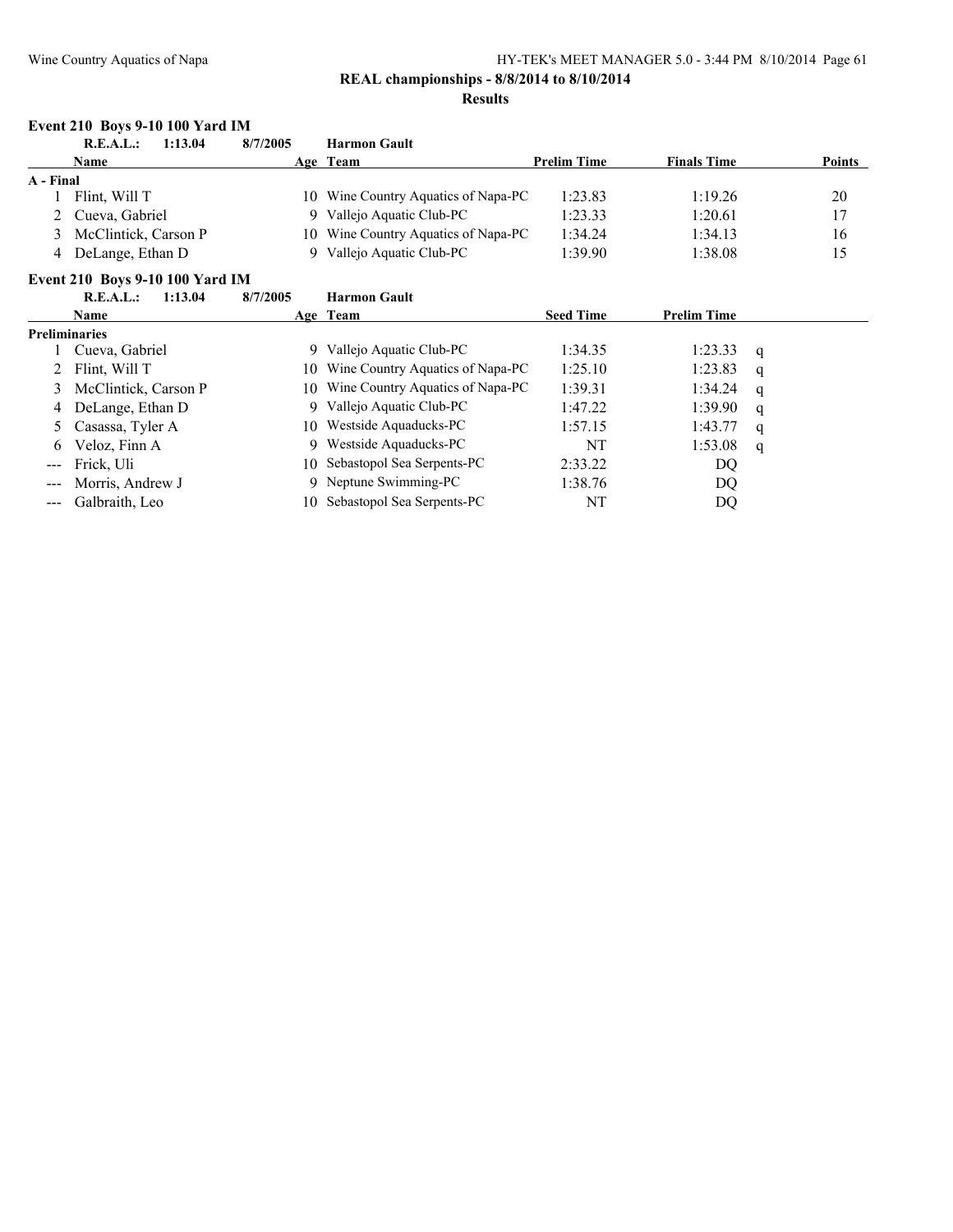### **REAL championships - 8/8/2014 to 8/10/2014**

#### **Results**

|                    | Event 211 Girls 13-14 100 Yard Backstroke |                |
|--------------------|-------------------------------------------|----------------|
| D E A I . 1.02 Q C | Q/E/M001                                  | Togg Doctownal |

|                                          | K.L.A.L.:<br>1:02.80                          | <b>9/3/2001</b> | <b>Tess Pasternak</b>               |                    |                    |              |        |
|------------------------------------------|-----------------------------------------------|-----------------|-------------------------------------|--------------------|--------------------|--------------|--------|
|                                          | <b>Name</b>                                   |                 | Age Team                            | <b>Prelim Time</b> | <b>Finals Time</b> |              | Points |
| A - Final                                |                                               |                 |                                     |                    |                    |              |        |
| $\mathbf{1}$                             | Kwan, Julie M                                 |                 | 13 Neptune Swimming-PC              | 1:02.31            | 1:02.23            |              | 20     |
| 2                                        | Oliver, Tessa L                               | 13              | Neptune Swimming-PC                 | 1:07.23            | 1:06.39            |              | 17     |
| 3                                        | Clarkson, Reilly J                            |                 | 14 Neptune Swimming-PC              | 1:06.41            | 1:07.16            |              | 16     |
| 4                                        | Nichols, Maya A                               | 13              | Neptune Swimming-PC                 | 1:11.38            | 1:10.04            |              | 15     |
| 5                                        | Roan, Genna M                                 | 13              | Sebastopol Sea Serpents-PC          | 1:17.30            | 1:13.35            |              | 14     |
| 6                                        | Dolan, Megan                                  | 14              | Ukiah Dolphins-PC                   | 1:14.31            | 1:13.47            |              | 13     |
| 7                                        | Stewart, Brydie E                             | 14              | Neptune Swimming-PC                 | 1:13.92            | 1:16.60            |              | 12     |
| 8                                        | Bon-Borquez, Gabby                            | 14              | Vallejo Aquatic Club-PC             | 1:29.60            | 1:29.10            |              | 11     |
| <b>B</b> - Final                         |                                               |                 |                                     |                    |                    |              |        |
| $\scriptstyle \cdots$                    | Moussa, Grace N                               |                 | 13 Neptune Swimming-PC              | 1:13.29            | DQ                 |              |        |
|                                          | Event 211 Girls 13-14 100 Yard Backstroke     |                 |                                     |                    |                    |              |        |
|                                          | R.E.A.L.:<br>1:02.86                          | 8/5/2001        | <b>Tess Pasternak</b>               |                    |                    |              |        |
|                                          | Name                                          |                 | Age Team                            | <b>Seed Time</b>   | <b>Prelim Time</b> |              |        |
|                                          | <b>Preliminaries</b>                          |                 |                                     |                    |                    |              |        |
|                                          | Kwan, Julie M                                 |                 | 13 Neptune Swimming-PC              | 1:00.38            | 1:02.31            | q            |        |
| 2                                        | Clarkson, Reilly J                            |                 | 14 Neptune Swimming-PC              | 1:01.21            | 1:06.41            | q            |        |
| 3                                        | Oliver, Tessa L                               |                 | 13 Neptune Swimming-PC              | 1:06.19            | 1:07.23            | q            |        |
| 4                                        | Nichols, Maya A                               | 13              | Neptune Swimming-PC                 | 1:08.90            | 1:11.38            | q            |        |
| 5                                        | Moussa, Grace N                               | 13              | Neptune Swimming-PC                 | 1:10.76            | 1:13.29            | q            |        |
| 6                                        | Stewart, Brydie E                             |                 | 14 Neptune Swimming-PC              | 1:14.96            | 1:13.92            | q            |        |
| 7                                        | Dolan, Megan                                  |                 | 14 Ukiah Dolphins-PC                | 1:14.34            | 1:14.31            | q            |        |
| 8                                        | Roan, Genna M                                 | 13              | Sebastopol Sea Serpents-PC          | 1:17.68            | 1:17.30            |              |        |
|                                          |                                               |                 | 14 Vallejo Aquatic Club-PC          |                    |                    | $\mathbf q$  |        |
| 9                                        | Bon-Borquez, Gabby                            |                 |                                     | 1:31.99            | 1:29.60            | $\mathbf{q}$ |        |
| $\hspace{0.05cm} \ldots \hspace{0.05cm}$ | Wallenbrock, Emma J                           |                 | 13 Wine Country Aquatics of Napa-PC | NT                 | DQ                 |              |        |
|                                          | Event 211 Girls 15 & Over 100 Yard Backstroke |                 |                                     |                    |                    |              |        |
|                                          | Name                                          |                 | Age Team                            | <b>Prelim Time</b> | <b>Finals Time</b> |              | Points |
| A - Final                                |                                               |                 |                                     |                    |                    |              |        |
| 1                                        | Edwards, Hannah B                             |                 | 15 Wine Country Aquatics of Napa-PC | 1:03.36            | 1:02.53            |              | 20     |
| 2                                        | Roan, Michala N                               | 17              | Sebastopol Sea Serpents-PC          | 1:08.18            | 1:09.29            |              | 17     |
| 3                                        | Davis, Molly G                                | 16              | Westside Aquaducks-PC               | 1:08.50            | 1:10.30            |              | 16     |
| 4                                        | Nowack, Theresa A                             | 15              | Neptune Swimming-PC                 | 1:11.84            | 1:10.82            |              | 15     |
| 5                                        | Jayne, Jordan C                               | 17              | Sebastopol Sea Serpents-PC          | 1:13.07            | 1:11.18            |              | 14     |
| 6                                        | Gardner, Kaitlyn L                            | 15              | Wine Country Aquatics of Napa-PC    | 1:10.63            | 1:11.49            |              | 13     |
| 7                                        | Welton, Marble B                              |                 | 18 Vallejo Aquatic Club-PC          | 1:09.82            | 1:12.37            |              | 12     |
| 8                                        | Kwan, Jessica A                               |                 | 15 Neptune Swimming-PC              | 1:10.97            | 1:13.23            |              | 11     |
| <b>B</b> - Final                         |                                               |                 |                                     |                    |                    |              |        |
|                                          | 9 Poplack, Sarah E                            | 17              | Sebastopol Sea Serpents-PC          | 1:14.53            | 1:11.69            |              | 9      |
| 10                                       | Terrero, Noelle M                             | 15              | Sebastopol Sea Serpents-PC          | 1:13.98            | 1:13.45            |              | 7      |
| 11                                       | Crowder, Zoe M                                |                 | 15 Vallejo Aquatic Club-PC          | 1:19.46            | 1:21.42            |              | 6      |
| 12                                       | Singley, Justeen K                            | 17              | Vallejo Aquatic Club-PC             | 1:24.75            | 1:23.62            |              | 5      |
| 13                                       | Campbell, Sophie A                            |                 | 15 Sebastopol Sea Serpents-PC       | 1:34.32            | 1:38.49            |              | 4      |
|                                          | Event 211 Girls 15 & Over 100 Yard Backstroke |                 |                                     |                    |                    |              |        |
|                                          | Name                                          |                 | Age Team                            | <b>Seed Time</b>   | <b>Prelim Time</b> |              |        |
|                                          | <b>Preliminaries</b>                          |                 |                                     |                    |                    |              |        |
|                                          | Alameida, Marie I                             |                 | 15 Neptune Swimming-PC              | 1:00.01            | 1:01.96            |              |        |
| 2                                        | Edwards, Hannah B                             |                 | 15 Wine Country Aquatics of Napa-PC | 1:02.55            | 1:03.36            | q            |        |
|                                          |                                               |                 |                                     |                    |                    | q            |        |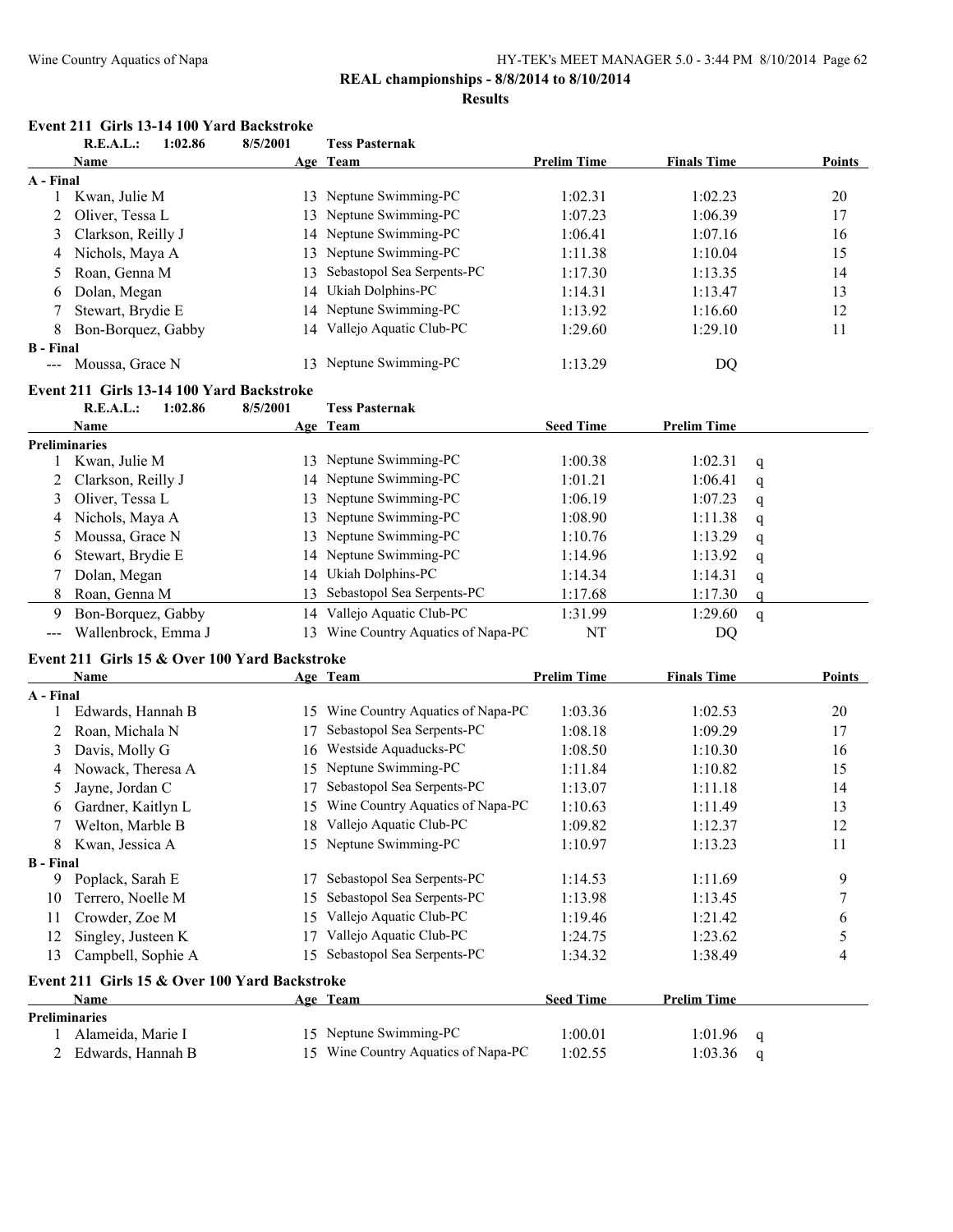#### **Results**

# **Preliminaries ... (Event 211 Girls 15 & Over 100 Yard Backstroke)**

|    | Name               |     | Age Team                         | <b>Seed Time</b> | <b>Prelim Time</b> |   |
|----|--------------------|-----|----------------------------------|------------------|--------------------|---|
| 3  | Roan, Michala N    |     | Sebastopol Sea Serpents-PC       | 1:04.24          | 1:08.18            | q |
| 4  | Davis, Molly G     | 16. | Westside Aquaducks-PC            | 1:08.51          | 1:08.50            | q |
| 5  | Ratcliffe, Eva H   |     | 16 Neptune Swimming-PC           | 1:03.45          | 1:08.70            | q |
| 6  | Welton, Marble B   | 18. | Vallejo Aquatic Club-PC          | 1:05.98          | 1:09.82            | q |
|    | Gardner, Kaitlyn L | 15. | Wine Country Aquatics of Napa-PC | 1:08.46          | 1:10.63            | q |
| 8  | Kwan, Jessica A    |     | 15 Neptune Swimming-PC           | 1:10.28          | 1:10.97            | a |
| 9  | Nowack, Theresa A  | 15. | Neptune Swimming-PC              | 1:10.31          | 1:11.84            | q |
| 10 | Jayne, Jordan C    |     | Sebastopol Sea Serpents-PC       | 1:08.55          | 1:13.07            | q |
| 11 | Terrero, Noelle M  | 15  | Sebastopol Sea Serpents-PC       | 1:13.13          | 1:13.98            | q |
| 12 | Poplack, Sarah E   |     | Sebastopol Sea Serpents-PC       | 1:10.76          | 1:14.53            | q |
| 13 | Crowder, Zoe M     | 15  | Vallejo Aquatic Club-PC          | 1:22.87          | 1:19.46            | q |
| 14 | Singley, Justeen K |     | Vallejo Aquatic Club-PC          | 1:22.44          | 1:24.75            | q |
| 15 | Campbell, Sophie A | 15. | Sebastopol Sea Serpents-PC       | 1:34.34          | 1:34.32            | a |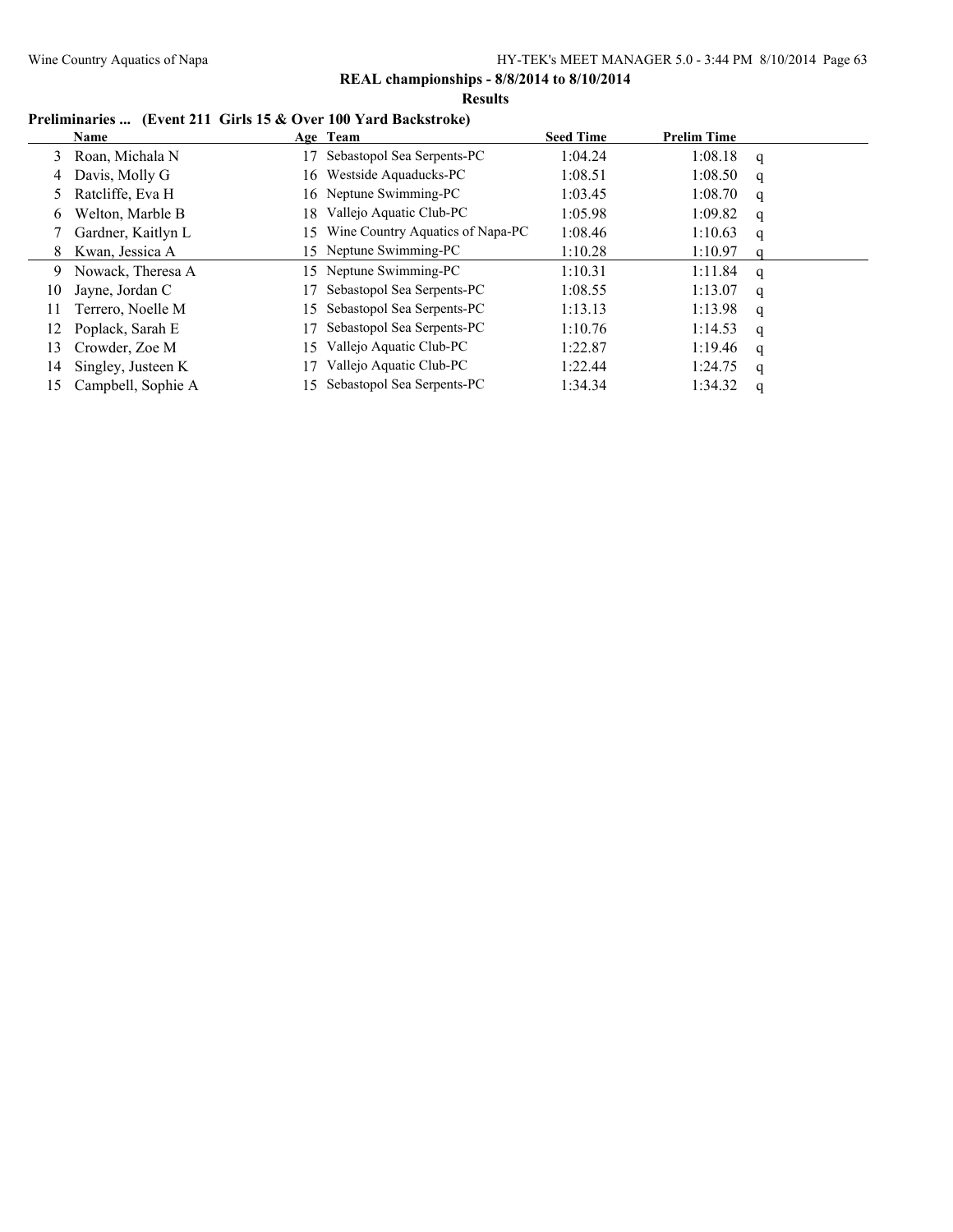### **Results**

|                  | Event 212 Boys 13-14 100 Yard Backstroke     |           |                            |                    |                    |              |        |
|------------------|----------------------------------------------|-----------|----------------------------|--------------------|--------------------|--------------|--------|
|                  | R.E.A.L.:<br>57.46                           | 8/11/2002 | <b>Tracy P Hine</b>        |                    |                    |              |        |
|                  | Name                                         |           | Age Team                   | <b>Prelim Time</b> | <b>Finals Time</b> |              | Points |
| A - Final        |                                              |           |                            |                    |                    |              |        |
| 1                | Adams, Charles A                             |           | 13 Ukiah Dolphins-PC       | 1:01.68            | 1:01.71            |              | 20     |
| 2                | Monks, Ray M                                 | 14        | Neptune Swimming-PC        | 1:05.61            | 1:03.48            |              | 17     |
| 3                | Chang, Kyle S                                |           | 14 Westside Aquaducks-PC   | 1:12.91            | 1:13.12            |              | 16     |
|                  | 4 Campbell, Colin C                          | 13        | Sebastopol Sea Serpents-PC | 1:27.31            | 1:26.92            |              | 15     |
|                  | Event 212 Boys 13-14 100 Yard Backstroke     |           |                            |                    |                    |              |        |
|                  | R.E.A.L.:<br>57.46                           | 8/11/2002 | <b>Tracy P Hine</b>        |                    |                    |              |        |
|                  | Name                                         |           | Age Team                   | <b>Seed Time</b>   | <b>Prelim Time</b> |              |        |
|                  | <b>Preliminaries</b>                         |           |                            |                    |                    |              |        |
| $\mathbf{1}$     | Adams, Charles A                             |           | 13 Ukiah Dolphins-PC       | 1:02.47            | 1:01.68            | q            |        |
| 2                | Monks, Ray M                                 |           | 14 Neptune Swimming-PC     | 1:05.39            | 1:05.61            | q            |        |
| 3                | Chang, Kyle S                                |           | 14 Westside Aquaducks-PC   | 1:13.89            | 1:12.91            | $\mathbf q$  |        |
| 4                | Dinsmore, Hogan L                            | 13        | Westside Aquaducks-PC      | 1:19.01            | 1:23.18            | q            |        |
| 5                | Campbell, Colin C                            | 13        | Sebastopol Sea Serpents-PC | 1:38.44            | 1:27.31            | q            |        |
|                  | Event 212 Boys 15 & Over 100 Yard Backstroke |           |                            |                    |                    |              |        |
|                  | <b>Name</b>                                  |           | Age Team                   | <b>Prelim Time</b> | <b>Finals Time</b> |              | Points |
| A - Final        |                                              |           |                            |                    |                    |              |        |
| 1                | Powell, Dylan M                              |           | 19 Vallejo Aquatic Club-PC | 56.85              | 56.82              |              | 20     |
| 2                | Howell, Grant A                              |           | 16 Neptune Swimming-PC     | 59.00              | 57.61              |              | 17     |
| 3                | Barrett, Charlie R                           |           | 16 Ukiah Dolphins-PC       | 57.96              | 59.15              |              | 16     |
| 4                | Virtue, Daniel P                             |           | 16 Neptune Swimming-PC     | 1:02.05            | 59.45              |              | 15     |
| 5                | Kanzan, Sota                                 | 15        | Vallejo Aquatic Club-PC    | 1:02.58            | 1:02.28            |              | 14     |
| 6                | Nichols, Justin M                            |           | 16 Neptune Swimming-PC     | 1:02.13            | 1:02.35            |              | 13     |
| 7                | Augst, Evan C                                |           | 19 Vallejo Aquatic Club-PC | 1:03.43            | 1:02.97            |              | 12     |
| 8                | Quintana, Xavier A                           |           | 16 Vallejo Aquatic Club-PC | 1:04.83            | 1:05.44            |              | 11     |
| <b>B</b> - Final |                                              |           |                            |                    |                    |              |        |
| 9                | Holtschult, Spencer T                        |           | 15 Neptune Swimming-PC     | 1:05.52            | 1:04.77            |              | 9      |
| 10               | Siragusa, Tino A                             | 15        | Westside Aquaducks-PC      | 1:06.20            | 1:05.65            |              | 7      |
| 11               | Scott, Morgen L                              | 15        | Ukiah Dolphins-PC          | 1:08.23            | 1:08.38            |              | 6      |
| 12               | Everett, Jake D                              |           | 15 Vallejo Aquatic Club-PC | 1:12.67            | 1:13.07            |              | 5      |
|                  | Event 212 Boys 15 & Over 100 Yard Backstroke |           |                            |                    |                    |              |        |
|                  | Name                                         |           | Age Team                   | <b>Seed Time</b>   | <b>Prelim Time</b> |              |        |
|                  | <b>Preliminaries</b>                         |           |                            |                    |                    |              |        |
|                  | 1 Shimokobe, Takahiro                        |           | 18 Westside Aquaducks-PC   | 54.71              | 54.89              | $\mathbf{q}$ |        |
| 2                | Powell, Dylan M                              |           | 19 Vallejo Aquatic Club-PC | 57.50              | 56.85              | q            |        |
| 3                | Barrett, Charlie R                           | 16        | Ukiah Dolphins-PC          | 57.23              | 57.96              | q            |        |
| 4                | Howell, Grant A                              | 16        | Neptune Swimming-PC        | 57.34              | 59.00              | q            |        |
| 5                | Virtue, Daniel P                             | 16        | Neptune Swimming-PC        | 1:00.04            | 1:02.05            | q            |        |
| 6                | Nichols, Justin M                            | 16        | Neptune Swimming-PC        | 1:00.79            | 1:02.13            | q            |        |
| 7                | Kanzan, Sota                                 | 15        | Vallejo Aquatic Club-PC    | 59.17              | 1:02.58            | q            |        |
| 8                | Augst, Evan C                                | 19        | Vallejo Aquatic Club-PC    | 1:03.30            | 1:03.43            | q            |        |
| 9                | Quintana, Xavier A                           | 16        | Vallejo Aquatic Club-PC    | 1:08.06            | 1:04.83            | q            |        |
| 10               | Holtschult, Spencer T                        | 15        | Neptune Swimming-PC        | 1:06.39            | 1:05.52            | q            |        |
| 11               | Siragusa, Tino A                             | 15        | Westside Aquaducks-PC      | 1:06.99            | 1:06.20            | q            |        |
| 12               | Scott, Morgen L                              | 15        | Ukiah Dolphins-PC          | 1:09.47            | 1:08.23            | q            |        |
| 13               | Everett, Jake D                              | 15        | Vallejo Aquatic Club-PC    | 1:14.00            | 1:12.67            | q            |        |
| ---              | Barriere, Dominic J                          | 19        | Unnatached-PC              | 1:01.00            | X1:03.24           |              |        |
|                  |                                              |           |                            |                    |                    |              |        |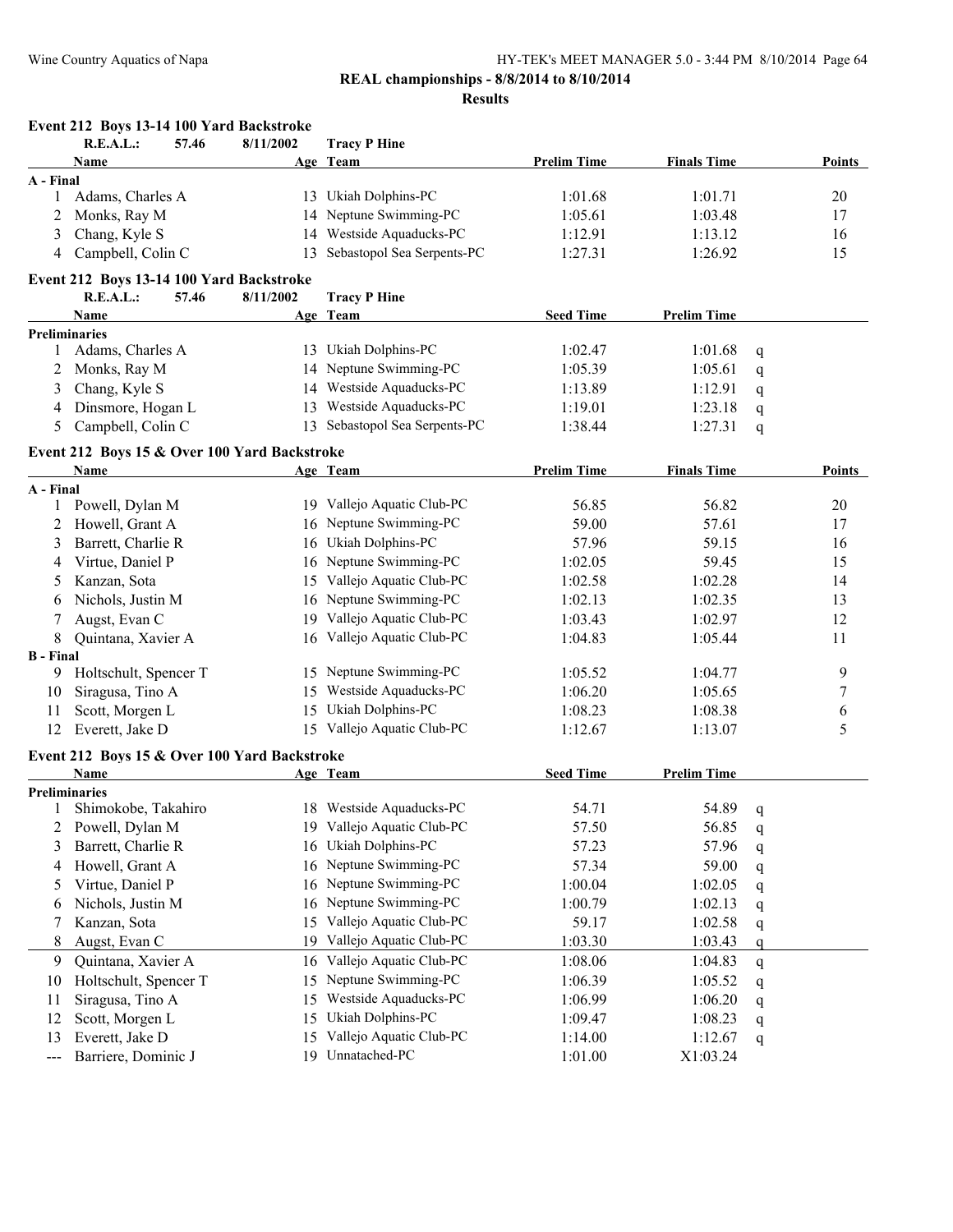**Results**

# **Preliminaries ... (Event 212 Boys 15 & Over 100 Yard Backstroke)**

| .Name                                                       | i oe<br><b>Leam</b>      | seed<br><b>Ime</b> | <b>Prelim Time</b> |  |
|-------------------------------------------------------------|--------------------------|--------------------|--------------------|--|
| V 11<br>-N/<br>$M$ <sub>2</sub> $N$<br>$\sim$ $\sim$ $\sim$ | .cmaducks-PC<br>estside/ | :08<br>-94         | DO                 |  |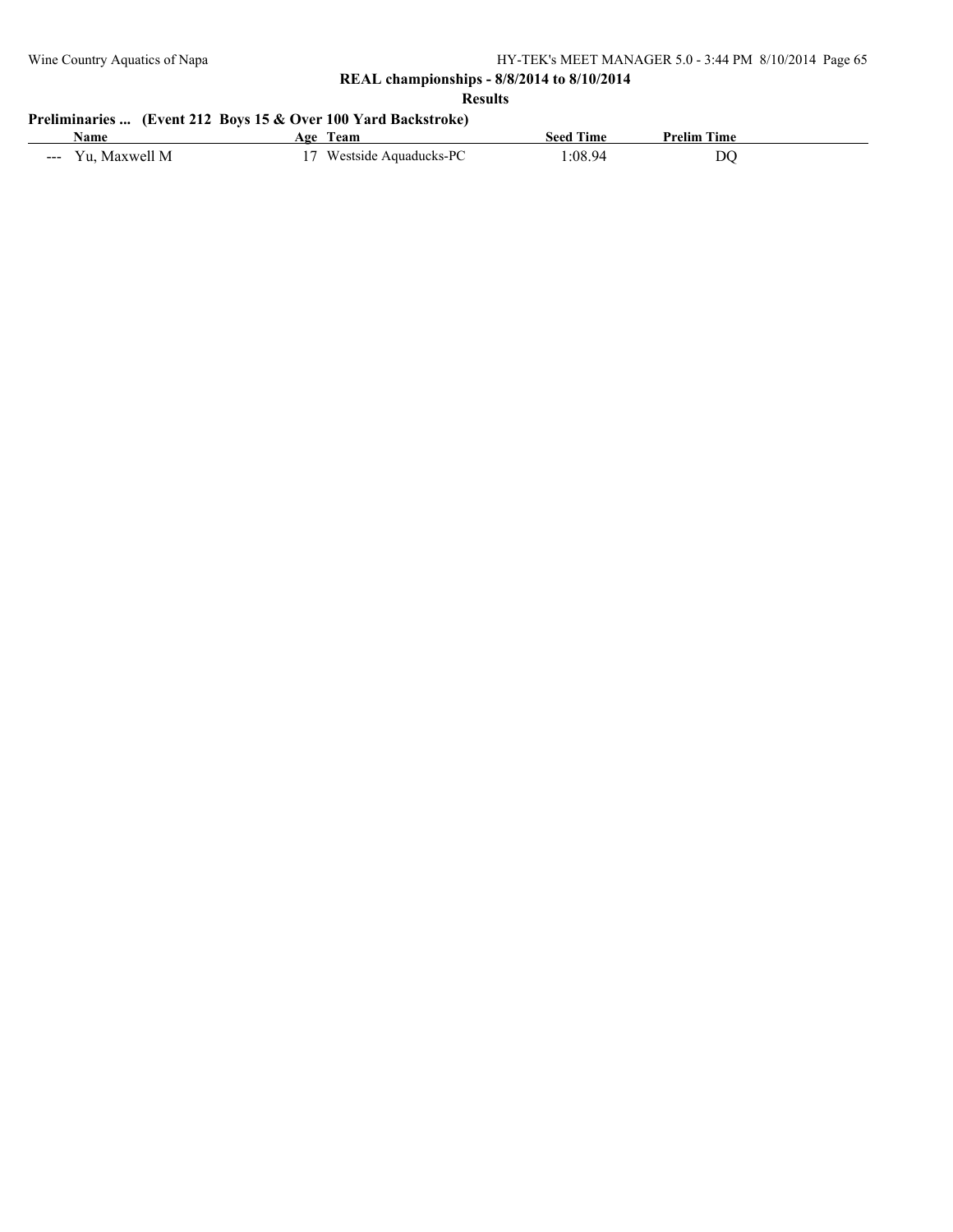### **REAL championships - 8/8/2014 to 8/10/2014**

#### **Results**

#### **Event 213 Girls 11-12 50 Yard Backstroke**

|                   | <b>R.E.A.L.:</b><br>30.25                | 8/7/2005 | Maya DiRado                   |                    |                    |             |                |
|-------------------|------------------------------------------|----------|-------------------------------|--------------------|--------------------|-------------|----------------|
|                   | Name                                     |          | Age Team                      | <b>Prelim Time</b> | <b>Finals Time</b> |             | <b>Points</b>  |
| A - Final         |                                          |          |                               |                    |                    |             |                |
|                   | Nguyen, Sara A                           |          | 12 Neptune Swimming-PC        | 34.41              | 34.02              |             | 20             |
| 2                 | Matteo, Eliana M                         | 11       | Vallejo Aquatic Club-PC       | 34.83              | 34.44              |             | 17             |
| 3                 | Sapida, Angel G                          | 11       | Vallejo Aquatic Club-PC       | 35.36              | 35.64              |             | 16             |
| 4                 | Kellison, Makayle S                      | 11       | Neptune Swimming-PC           | 36.22              | 36.30              |             | 15             |
| $\mathcal{L}$     | Perkins, Avery W                         | 12       | Neptune Swimming-PC           | 35.04              | 36.36              |             | 14             |
| 6                 | Monks, Megan A                           | 12       | Neptune Swimming-PC           | 36.05              | 36.49              |             | 13             |
| 7                 | Hunter, Maya A                           | 11       | Vallejo Aquatic Club-PC       | 36.33              | 38.11              |             | 12             |
| 8                 | Howell, Moreya G                         | 11       | Neptune Swimming-PC           | 37.27              | 38.14              |             | 11             |
| <b>B</b> - Final  |                                          |          |                               |                    |                    |             |                |
| 9                 | Whaley, Shae J                           |          | 12 Neptune Swimming-PC        | 37.95              | 37.60              |             | 9              |
| 10                | Caberto, Arren L                         | 12       | Vallejo Aquatic Club-PC       | 37.66              | 38.13              |             | 7              |
| 11                | Kreutz, Abby F                           | 11       | Westside Aquaducks-PC         | 41.67              | 41.41              |             | 6              |
| 12                | Villagomez, Franch A                     | 12       | Vallejo Aquatic Club-PC       | 41.26              | 41.83              |             | 5              |
| 13                | Rand-McNeil, Amina P                     | 12       | Sebastopol Sea Serpents-PC    | 42.03              | 42.75              |             | 4              |
| 14                | Buenrostro, Karla V                      | 12       | Neptune Swimming-PC           | 44.36              | 43.00              |             | 3              |
| 15                | Rico, Carmen E                           | 11       | Westside Aquaducks-PC         | 42.74              | 44.62              |             | $\overline{c}$ |
| 16                | Nelson, Ella J                           | 12       | Ukiah Dolphins-PC             | 46.99              | 47.32              |             | 1              |
|                   | Event 213 Girls 11-12 50 Yard Backstroke |          |                               |                    |                    |             |                |
|                   | <b>R.E.A.L.:</b><br>30.25                | 8/7/2005 | Maya DiRado                   |                    |                    |             |                |
|                   | Name                                     |          | Age Team                      | <b>Seed Time</b>   | <b>Prelim Time</b> |             |                |
|                   | Preliminaries                            |          |                               |                    |                    |             |                |
| 1                 | Nguyen, Sara A                           | 12       | Neptune Swimming-PC           | 35.14              | 34.41              | q           |                |
| 2                 | Matteo, Eliana M                         | 11       | Vallejo Aquatic Club-PC       | 36.25              | 34.83              | q           |                |
| 3                 | Perkins, Avery W                         | 12       | Neptune Swimming-PC           | 40.90              | 35.04              | q           |                |
| 4                 | Sapida, Angel G                          | 11       | Vallejo Aquatic Club-PC       | 36.76              | 35.36              | q           |                |
| 5                 | Monks, Megan A                           | 12       | Neptune Swimming-PC           | 32.85              | 36.05              | q           |                |
| 6                 | Kellison, Makayle S                      | 11       | Neptune Swimming-PC           | 38.18              | 36.22              | q           |                |
| 7                 | Hunter, Maya A                           | 11       | Vallejo Aquatic Club-PC       | 35.95              | 36.33              | q           |                |
| 8                 | Howell, Moreya G                         | 11       | Neptune Swimming-PC           | 37.72              | 37.27              | q           |                |
| 9                 | Caberto, Arren L                         | 12       | Vallejo Aquatic Club-PC       | 38.49              | 37.66              | q           |                |
| 10                | Whaley, Shae J                           | 12       | Neptune Swimming-PC           | 37.90              | 37.95              | q           |                |
| 11                | Villagomez, Franch A                     | 12       | Vallejo Aquatic Club-PC       | 42.78              | 41.26              | q           |                |
| 12                | Kreutz, Abby F                           | 11       | Westside Aquaducks-PC         | 42.00              | 41.67              | q           |                |
| 13                | Rand-McNeil, Amina P                     |          | 12 Sebastopol Sea Serpents-PC | 44.20              | 42.03              | q           |                |
| 14                | Rico, Carmen E                           |          | Westside Aquaducks-PC         | 48.61              | 42.74              |             |                |
| 15                | Buenrostro, Karla V                      | 12       | Neptune Swimming-PC           | 41.88              | 44.36              | q           |                |
| 16                | Nelson, Ella J                           | 12       | Ukiah Dolphins-PC             | 49.30              | 46.99              | q           |                |
| 17                | Passalacqua, Angela C                    | 11       | Ukiah Dolphins-PC             | 54.56              | 47.94              | $\mathbf q$ |                |
|                   | Xerogeanes, Lia A                        |          | Ukiah Dolphins-PC             | 52.94              | 51.16              |             |                |
| 18                |                                          | 11       | Neptune Swimming-PC           |                    |                    |             |                |
| $\qquad \qquad -$ | Kurtz, Keira M                           | 11       |                               | 46.55              | <b>DQ</b>          |             |                |
| ---               | Erickson, Maya S                         |          | 12 Vallejo Aquatic Club-PC    | $\rm{NT}$          | <b>DQ</b>          |             |                |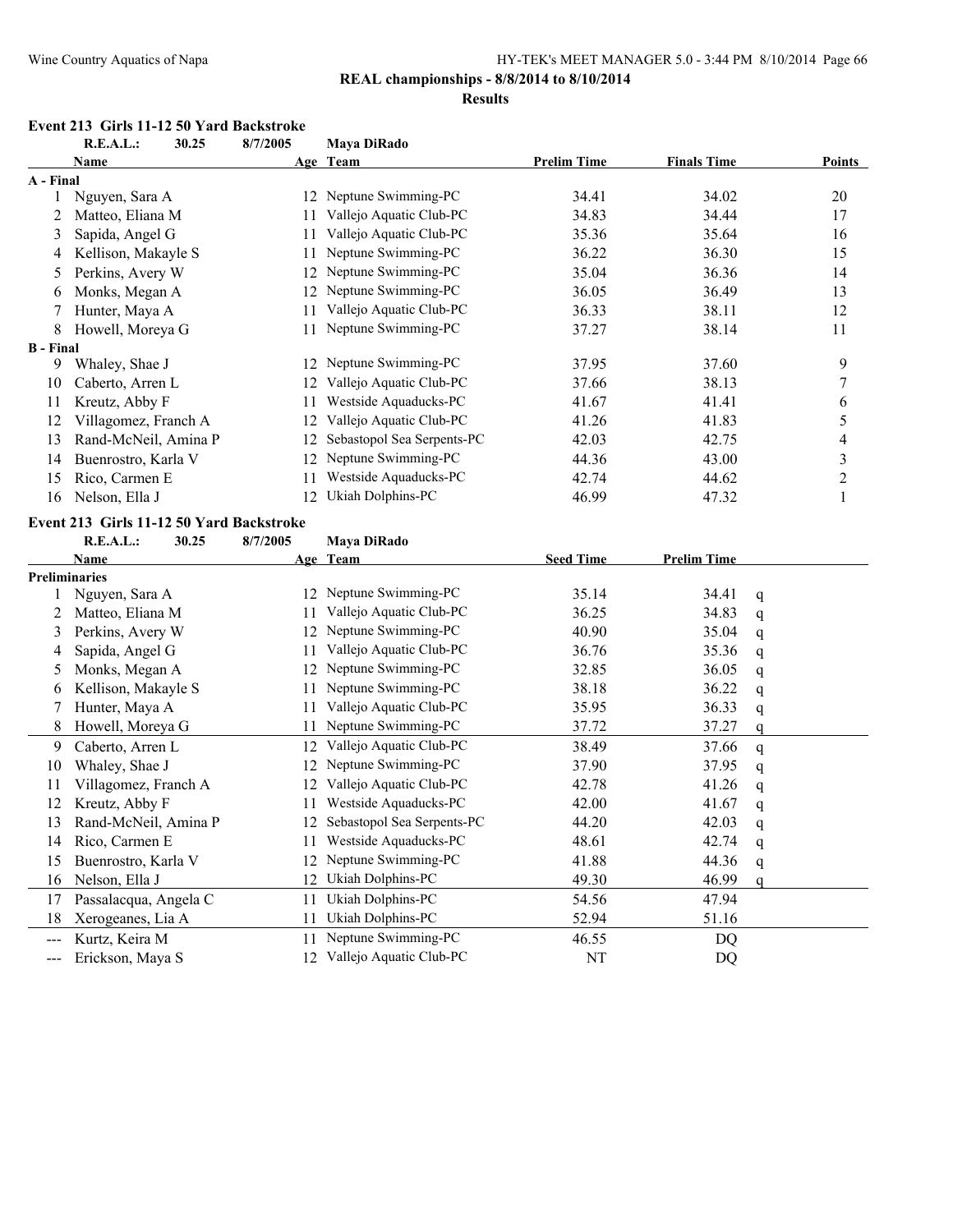# **REAL championships - 8/8/2014 to 8/10/2014**

#### **Results**

#### **Event 214 Boys 11-12 50 Yard Backstroke**

| R.E.A.L.:<br>30.08 |                   | <b>Grant Howell</b><br>8/8/2010 |                                  |                    | <b>SRN-PC</b>      |               |
|--------------------|-------------------|---------------------------------|----------------------------------|--------------------|--------------------|---------------|
|                    | <b>Name</b>       |                                 | Age Team                         | <b>Prelim Time</b> | <b>Finals Time</b> | <b>Points</b> |
| A - Final          |                   |                                 |                                  |                    |                    |               |
|                    | Mauch, Preston J  |                                 | 12 Neptune Swimming-PC           | 35.99              | 35.71              | 20            |
|                    | 2 Coelho, Bruno A |                                 | 12 Neptune Swimming-PC           | 36.34              | 36.21              | 17            |
|                    | 3 Nowack, Joe J   |                                 | Neptune Swimming-PC              | 37.77              | 38.16              | 16            |
|                    | 4 Carter, Will T  |                                 | 12 Neptune Swimming-PC           | 37.48              | 39.33              | 15            |
|                    | 5 Smith, Ma-Lak E |                                 | Neptune Swimming-PC              | 40.46              | 41.63              | 14            |
| 6                  | Holstine, Mojo J  |                                 | 12 Ukiah Dolphins-PC             | 41.02              | 41.78              | 13            |
|                    | Palmer, Devin J   |                                 | Wine Country Aquatics of Napa-PC | 52.20              | 51.75              | 12            |
| 8                  | Gardner, Jared P  |                                 | Wine Country Aquatics of Napa-PC | 1:00.99            | 59.06              | 11            |
|                    |                   |                                 |                                  |                    |                    |               |

#### **Event 214 Boys 11-12 50 Yard Backstroke**

|   | R.E.A.L.:        | 30.08 | 8/8/2010 | <b>Grant Howell</b>              | <b>SRN-PC</b>    |                    |   |  |
|---|------------------|-------|----------|----------------------------------|------------------|--------------------|---|--|
|   | Name             |       |          | Age Team                         | <b>Seed Time</b> | <b>Prelim Time</b> |   |  |
|   | Preliminaries    |       |          |                                  |                  |                    |   |  |
|   | Mauch, Preston J |       |          | 12 Neptune Swimming-PC           | 36.59            | 35.99              | q |  |
|   | Coelho, Bruno A  |       |          | 12 Neptune Swimming-PC           | 36.59            | 36.34              | q |  |
| 3 | Carter, Will T   |       |          | 12 Neptune Swimming-PC           | 39.47            | 37.48              | q |  |
| 4 | Nowack, Joe J    |       |          | 11 Neptune Swimming-PC           | 39.74            | 37.77              | q |  |
|   | Smith, Ma-Lak E  |       |          | 11 Neptune Swimming-PC           | 38.07            | 40.46              | q |  |
| 6 | Holstine, Mojo J |       | 12       | Ukiah Dolphins-PC                | 42.31            | 41.02              | q |  |
|   | Palmer, Devin J  |       |          | Wine Country Aquatics of Napa-PC | NT               | 52.20              | q |  |
| 8 | Gardner, Jared P |       |          | Wine Country Aquatics of Napa-PC | 57.89            | 1:00.99            | q |  |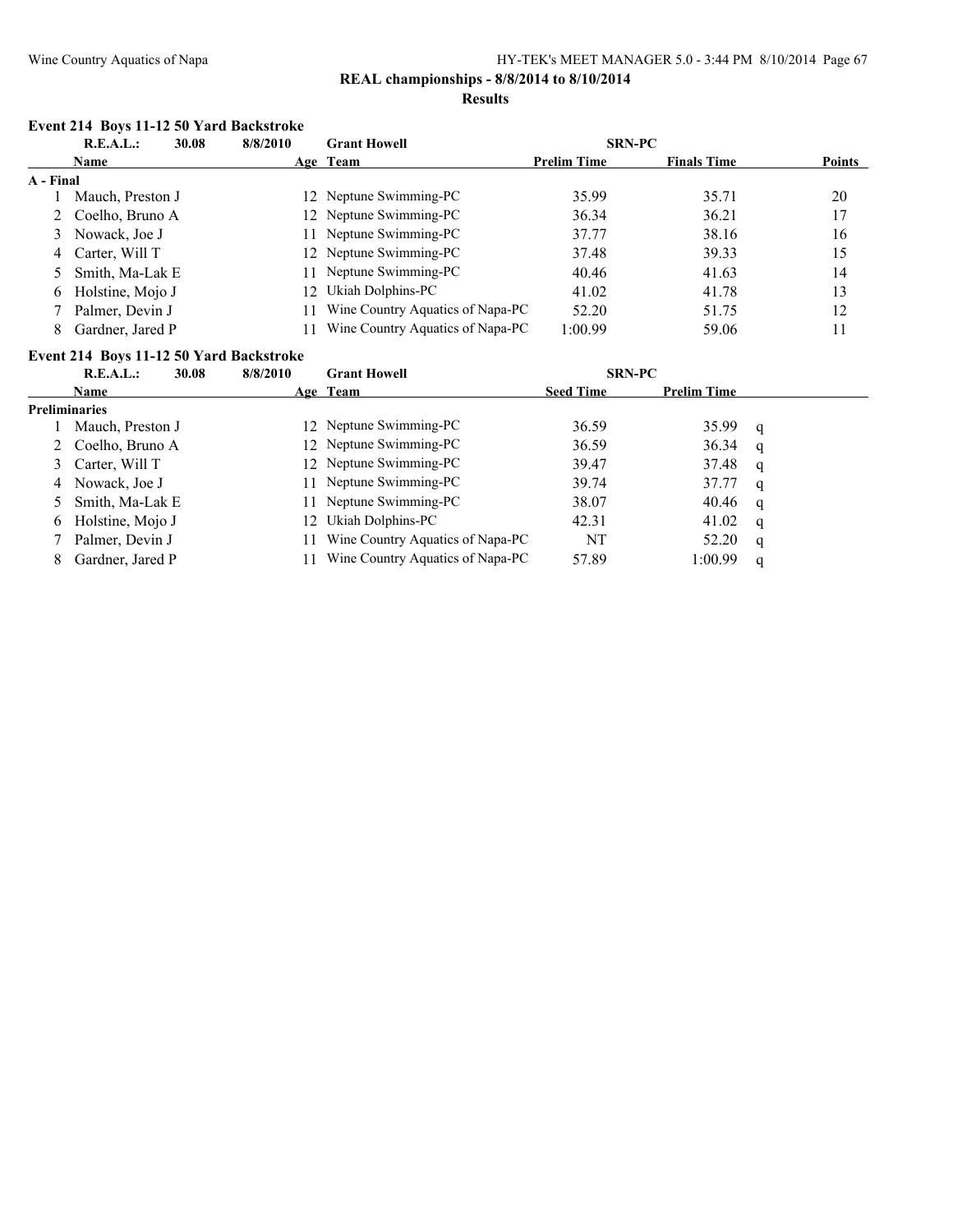# **REAL championships - 8/8/2014 to 8/10/2014**

#### **Results**

# **Event 215 Girls 13-14 200 Yard Breaststroke**<br>**B E A L :** 2:32.24 8/5/2001 Nicollo Melli

|    | R.E.A.L.:<br>2:32.24                            | 8/5/2001 | <b>Nicolle Mallinger</b>      |                  |                    |               |
|----|-------------------------------------------------|----------|-------------------------------|------------------|--------------------|---------------|
|    | Name                                            |          | Age Team                      | <b>Seed Time</b> | <b>Finals Time</b> | <b>Points</b> |
|    | Boisseau, Sophie A                              | 14       | Sebastopol Sea Serpents-PC    | 2:39.08          | 2:35.98            | 20            |
|    | Kwan, Julie M                                   | 13       | Neptune Swimming-PC           | 3:13.59          | 2:40.15            | 17            |
| 3  | Oliver, Tessa L                                 | 13       | Neptune Swimming-PC           | 2:42.35          | 2:42.06            | 16            |
| 4  | Marion, Lea                                     | 13       | Neptune Swimming-PC           | 2:44.26          | 2:50.16            | 15            |
| 5  | Dolan, Megan                                    | 14       | Ukiah Dolphins-PC             | 2:59.02          | 3:02.27            | 14            |
| 6  | Maclure, Seana F                                | 13       | Neptune Swimming-PC           | NT               | 3:18.56            | 13            |
|    | Howell, Sedona G                                | 13       | Neptune Swimming-PC           | NT               | 3:24.90            | 12            |
| 8  | Rodrigues, Emily M                              | 13       | Vallejo Aquatic Club-PC       | NT               | 4:04.57            | 11            |
|    | Event 215 Girls 15 & Over 200 Yard Breaststroke |          |                               |                  |                    |               |
|    |                                                 |          |                               |                  |                    |               |
|    | <b>Name</b>                                     |          | Age Team                      | <b>Seed Time</b> | <b>Finals Time</b> | <b>Points</b> |
|    | Kriegler Allen, Noah L                          |          | 16 Sebastopol Sea Serpents-PC | 2:36.20          | 2:36.68            | 20            |
| 2  | Welton, Marble B                                | 18       | Vallejo Aquatic Club-PC       | 2:35.79          | 2:43.82            | 17            |
| 3  | Poplack, Sarah E                                |          | Sebastopol Sea Serpents-PC    | 2:50.30          | 3:01.05            | 16            |
| 4  | Dinsmore, Bea L                                 | 15       | Westside Aquaducks-PC         | 3:04.89          | 3:04.44            | 15            |
| 5  | Langley, Alex R                                 | 15       | Sebastopol Sea Serpents-PC    | 3:07.12          | 3:12.85            | 14            |
| *6 | Singley, Justeen K                              | 17       | Vallejo Aquatic Club-PC       | 3:06.60          | 3:15.69            | 12.50         |
| *6 | Lipari, Lila M                                  | 15       | Vallejo Aquatic Club-PC       | 3:12.18          | 3:15.69            | 12.50         |
| 8  | Kwan, Jessica A                                 | 15       | Neptune Swimming-PC           | 3:07.39          | 3:17.55            | 11            |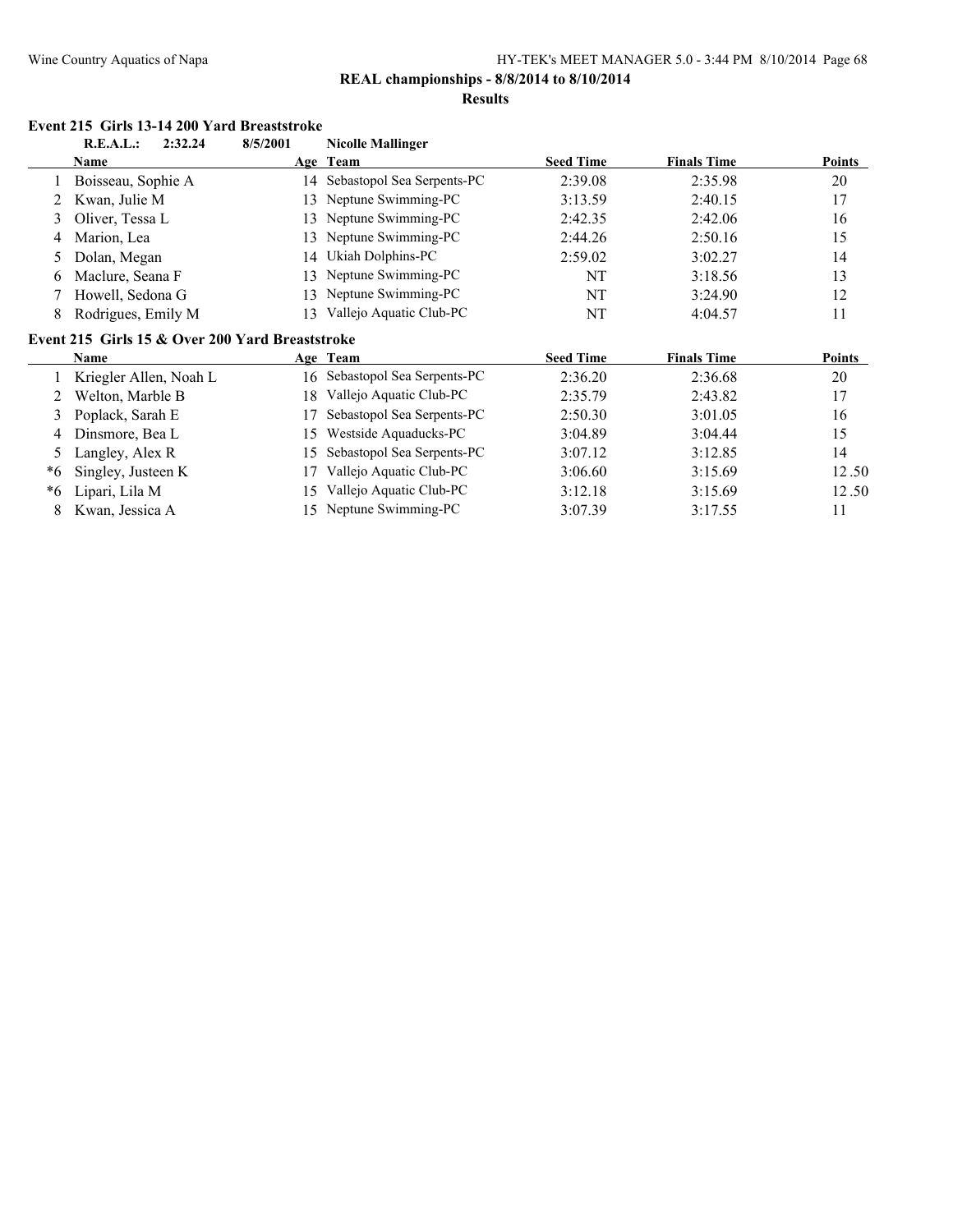#### **Results**

|   | Event 216 Boys 13-14 200 Yard Breaststroke     |          |                            |                  |                    |               |
|---|------------------------------------------------|----------|----------------------------|------------------|--------------------|---------------|
|   | R.E.A.L.:<br>2:19.35                           | 8/1/1999 | Niko Felix                 |                  |                    |               |
|   | <b>Name</b>                                    |          | Age Team                   | <b>Seed Time</b> | <b>Finals Time</b> | <b>Points</b> |
|   | Xerogeanes, Dean R                             | 13       | Ukiah Dolphins-PC          | 2:46.08          | 2:45.14            | 20            |
|   | Myers, Symon E                                 |          | 14 Neptune Swimming-PC     | 3:05.09          | 2:49.79            | 17            |
| 3 | Chavez, Darren E                               | 14       | Vallejo Aquatic Club-PC    | 3:05.09          | 2:50.71            | 16            |
| 4 | Yee, Bryce C                                   | 13       | Vallejo Aquatic Club-PC    | 3:40.48          | 3:19.46            | 15            |
|   | Event 216 Boys 15 & Over 200 Yard Breaststroke |          |                            |                  |                    |               |
|   | <b>Name</b>                                    |          | Age Team                   | <b>Seed Time</b> | <b>Finals Time</b> | Points        |
|   | Powell, Dylan M                                | 19       | Vallejo Aquatic Club-PC    | 2:18.58          | 2:24.16            | 20            |
|   | Barrett, Charlie R                             | 16       | Ukiah Dolphins-PC          | 2:30.77          | 2:26.08            | 17            |
| 3 | Martin, Jose G                                 | 20       | Vallejo Aquatic Club-PC    | 2:22.43          | 2:26.63            | 16            |
| 4 | Levy, Sha'anan                                 | 15.      | Sebastopol Sea Serpents-PC | 2:34.94          | 2:29.25            | 15            |
|   | Holtschult, Spencer T                          | 15.      | Neptune Swimming-PC        | 2:40.00          | 2:40.45            | 14            |
| 6 | Epstein, Alexander J                           | 16       | Ukiah Dolphins-PC          | 3:01.03          | 2:48.60            | 13            |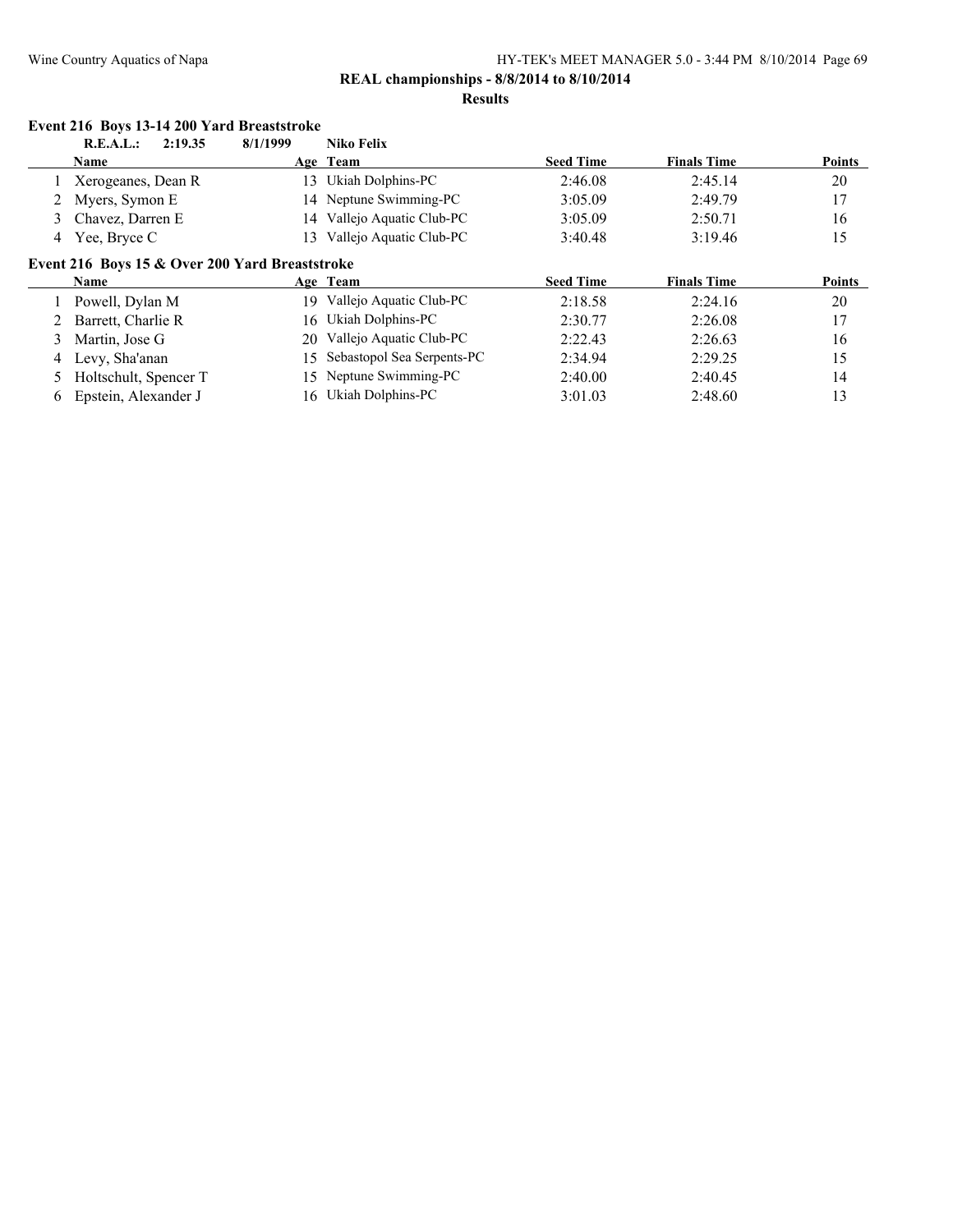# **REAL championships - 8/8/2014 to 8/10/2014**

#### **Results**

# **Event 217 Girls 7-8 25 Yard Butterfly**

|                            | R.E.A.L.:<br>16.61       | 8/5/2001 | <b>Mava DiRado</b>         | <b>SRN-PC</b>    |                    |               |
|----------------------------|--------------------------|----------|----------------------------|------------------|--------------------|---------------|
|                            | Name                     |          | Age Team                   | <b>Seed Time</b> | <b>Finals Time</b> | <b>Points</b> |
|                            | Gagnon, Anya G           | 8.       | Sebastopol Sea Serpents-PC | 16.62            | 16.76              | 20            |
|                            | Bretz, Layla S           | 8        | Westside Aquaducks-PC      | 18.87            | 19.20              | 17            |
| 3                          | Sapida, Abby             | 8.       | Vallejo Aquatic Club-PC    | 20.63            | 20.94              | 16            |
| 4                          | Grant, Alexandra G       | 8        | Vallejo Aquatic Club-PC    | 22.63            | 21.11              | 15            |
| 5                          | Smits, Abby J            | 8.       | Neptune Swimming-PC        | 26.89            | 22.63              | 14            |
| 6                          | Karabelov, Dohna G       |          | 8 Neptune Swimming-PC      | 23.73            | 23.39              | 13            |
|                            | Kanzan, Sunny            | 8.       | Vallejo Aquatic Club-PC    | 25.33            | 23.71              | 12            |
| 8                          | Matteo, Beyah A          | 8.       | Vallejo Aquatic Club-PC    | NT               | 24.96              | 11            |
| 9                          | Hansel, Hayden R         | 8.       | Westside Aquaducks-PC      | 27.79            | 26.06              | 9             |
| 10                         | Kreutz, Reilly R         | 8.       | Westside Aquaducks-PC      | 28.44            | 27.86              |               |
| 11                         | Gutt, Makayla H          | 8.       | Westside Aquaducks-PC      | 26.00            | 28.74              | 6             |
| 12                         | Mortier, Ruby J          | 8.       | Ukiah Dolphins-PC          | 27.90            | 28.95              | 5             |
| 13                         | Rico, Isa J              |          | Westside Aquaducks-PC      | 38.55            | 34.67              | 4             |
| 14                         | McDonald, Maggie Mae     |          | Westside Aquaducks-PC      | NT               | 40.19              | 3             |
| $\qquad \qquad - \qquad -$ | Casassa, Audrey M        |          | Westside Aquaducks-PC      | NT               | DQ                 |               |
| $\qquad \qquad -$          | Barba-Finocchi, Teresa G |          | Vallejo Aquatic Club-PC    | NT               | DQ                 |               |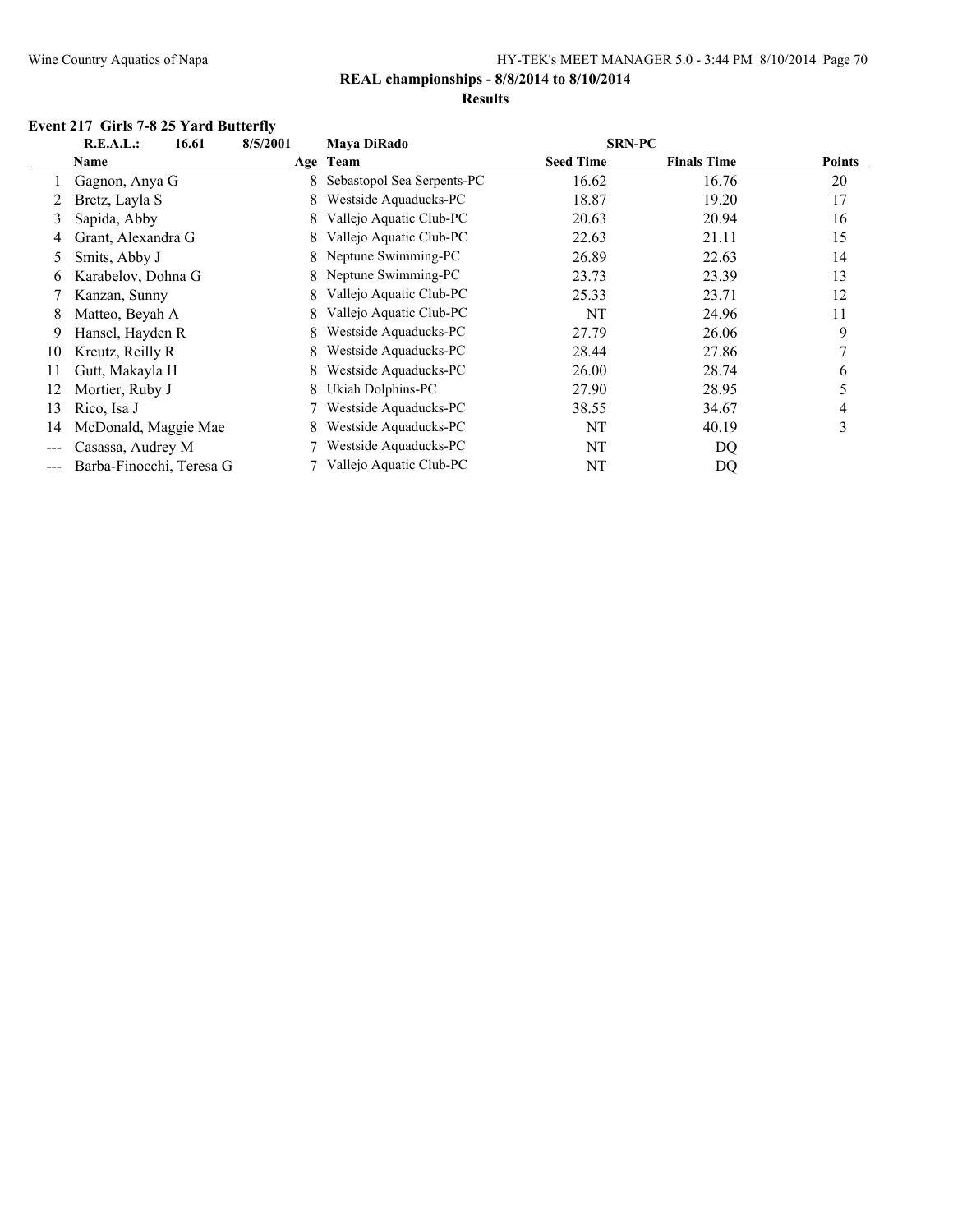# **REAL championships - 8/8/2014 to 8/10/2014**

#### **Results**

|                                                                                                | Event 218 Boys 6 & Under 25 Yard Butterfly  |       |          |                                  |                  |                    |               |  |  |
|------------------------------------------------------------------------------------------------|---------------------------------------------|-------|----------|----------------------------------|------------------|--------------------|---------------|--|--|
|                                                                                                | R.E.A.L.:                                   | 20.78 | 8/9/2003 | <b>Justin Lynch</b>              |                  |                    |               |  |  |
|                                                                                                | Name                                        |       |          | Age Team                         | <b>Seed Time</b> | <b>Finals Time</b> | Points        |  |  |
|                                                                                                | Gagnon, Dawson                              |       |          | 6 Sebastopol Sea Serpents-PC     | 48.88            | DQ                 |               |  |  |
|                                                                                                | <b>Event 218 Boys 7-8 25 Yard Butterfly</b> |       |          |                                  |                  |                    |               |  |  |
|                                                                                                | R.E.A.L.:                                   | 14.89 | 8/7/2005 | <b>Justin Lynch</b>              |                  |                    |               |  |  |
|                                                                                                | Name                                        |       |          | Age Team                         | <b>Seed Time</b> | <b>Finals Time</b> | <b>Points</b> |  |  |
|                                                                                                | Smith, Ya'shar S                            |       |          | 8 Neptune Swimming-PC            | 26.56            | 24.43              | 20            |  |  |
|                                                                                                | Caberto, AJ L                               |       |          | 7 Vallejo Aquatic Club-PC        | 28.53            | 25.03              | 17            |  |  |
| 3                                                                                              | Schaeffer, Benjamin N                       |       |          | 8 Westside Aquaducks-PC          | NT               | 28.81              | 16            |  |  |
| 4                                                                                              | Kellison, Jeremiah J                        |       |          | 7 Neptune Swimming-PC            | 33.29            | 31.11              | 15            |  |  |
| 5.                                                                                             | Buenrostro, Leo                             |       |          | 7 Neptune Swimming-PC            | NT               | 32.19              | 14            |  |  |
| 6                                                                                              | Mattice, Deion                              |       |          | 8 Sebastopol Sea Serpents-PC     | 1:00.15          | 40.40              | 13            |  |  |
| $- - -$                                                                                        | Foley, Owen                                 |       |          | 8 Sebastopol Sea Serpents-PC     | 41.97            | DQ                 |               |  |  |
|                                                                                                | Schwarz, Sterling D                         |       |          | Wine Country Aquatics of Napa-PC | NT               | DQ                 |               |  |  |
| $\frac{1}{2} \left( \frac{1}{2} \right) \left( \frac{1}{2} \right) \left( \frac{1}{2} \right)$ | Foley, Evan                                 |       |          | Sebastopol Sea Serpents-PC       | 54.57            | DQ                 |               |  |  |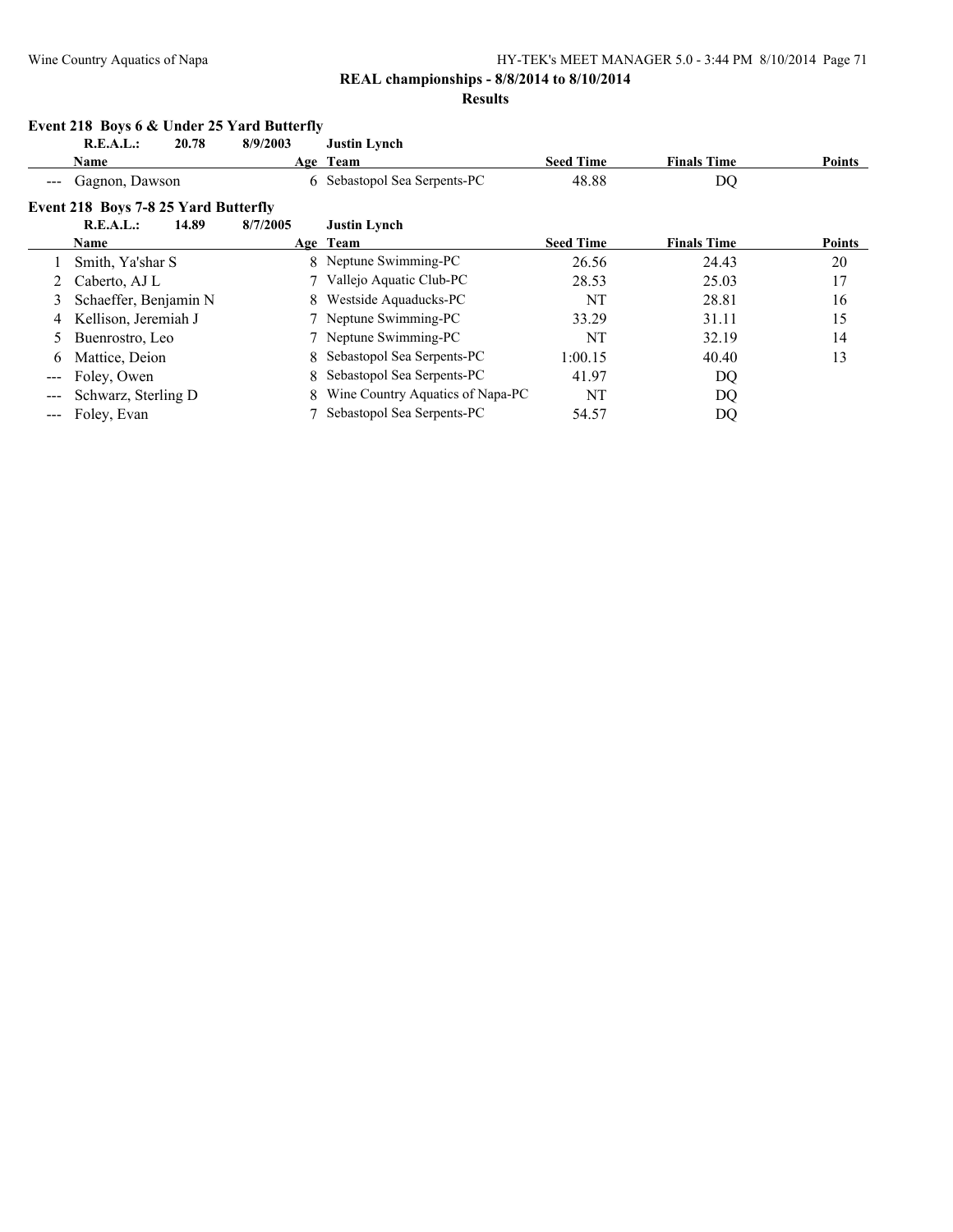# **REAL championships - 8/8/2014 to 8/10/2014**

#### **Results**

#### **Event 219 Girls 9-10 50 Yard Butterfly**

| R.E.A.L.:<br>30.38 |                       | 8/1/1999 | <b>Amanda Sims</b>               | <b>SRN-PC</b>      |                    |               |  |
|--------------------|-----------------------|----------|----------------------------------|--------------------|--------------------|---------------|--|
|                    | Name                  |          | Age Team                         | <b>Prelim Time</b> | <b>Finals Time</b> | <b>Points</b> |  |
| A - Final          |                       |          |                                  |                    |                    |               |  |
|                    | Reyes, Anna Frances S | 10       | Vallejo Aquatic Club-PC          | 34.44              | 34.19              | 20            |  |
|                    | Smith, Rea N          | 10       | Neptune Swimming-PC              | 34.76              | 34.59              | 17            |  |
| 3                  | Gomez, Mikaela A      | 10       | Vallejo Aquatic Club-PC          | 35.37              | 35.22              | 16            |  |
| 4                  | Mattice, Vivien G     | 10       | Sebastopol Sea Serpents-PC       | 37.13              | 36.80              | 15            |  |
| 5.                 | Adams, Robin M        | 10       | Ukiah Dolphins-PC                | 38.24              | 37.34              | 14            |  |
| 6                  | Sapida, Alyssa G      | 9        | Vallejo Aquatic Club-PC          | 37.41              | 38.42              | 13            |  |
|                    | Clarkson, Stella J    | 10       | Neptune Swimming-PC              | 38.72              | 40.70              | 12            |  |
| 8                  | Maclure, Mielle C     | 10-      | Neptune Swimming-PC              | 41.57              | 41.91              | 11            |  |
| <b>B</b> - Final   |                       |          |                                  |                    |                    |               |  |
| 9                  | Aitken, Isabella A    | 10       | Wine Country Aquatics of Napa-PC | 42.01              | 37.63              | 9             |  |
| 10                 | Holstine, Trix R      | 10       | Ukiah Dolphins-PC                | 42.23              | 40.61              | 7             |  |
| 11                 | Andrews, Sasha G      | 10       | Westside Aquaducks-PC            | 43.48              | 41.77              | 6             |  |
| 12                 | Holzhauser, Stassi J  | 10       | Neptune Swimming-PC              | 42.25              | 45.53              | 5             |  |
| 13                 | Smith, Ni'ke L        |          | 9 Neptune Swimming-PC            | 53.87              | 54.63              | 4             |  |
| 14                 | Gutt, Mariah          | 9        | Westside Aquaducks-PC            | 1:01.86            | 1:01.24            | 3             |  |
| 15                 | Hunter, Maycee        | 9        | Sebastopol Sea Serpents-PC       | 1:04.99            | 1:03.52            | 2             |  |
| 16                 | Nelson, Maggie D      | 10       | Ukiah Dolphins-PC                | 1:21.48            | 1:12.97            |               |  |

#### **Event 219 Girls 9-10 50 Yard Butterfly**

|                      | R.E.A.L.:             | 30.38 | 8/1/1999 | <b>Amanda Sims</b>               |                  | <b>SRN-PC</b>      |   |  |
|----------------------|-----------------------|-------|----------|----------------------------------|------------------|--------------------|---|--|
|                      | Name                  |       |          | Age Team                         | <b>Seed Time</b> | <b>Prelim Time</b> |   |  |
| <b>Preliminaries</b> |                       |       |          |                                  |                  |                    |   |  |
|                      | Reyes, Anna Frances S |       | 10       | Vallejo Aquatic Club-PC          | 36.99            | 34.44              | q |  |
|                      | Smith, Rea N          |       | 10       | Neptune Swimming-PC              | 39.44            | 34.76              | q |  |
| 3                    | Gomez, Mikaela A      |       | 10       | Vallejo Aquatic Club-PC          | 38.33            | 35.37              | q |  |
| 4                    | Mattice, Vivien G     |       | 10       | Sebastopol Sea Serpents-PC       | 41.92            | 37.13              | q |  |
| 5.                   | Sapida, Alyssa G      |       | 9        | Vallejo Aquatic Club-PC          | 38.69            | 37.41              | q |  |
| 6                    | Adams, Robin M        |       | 10       | Ukiah Dolphins-PC                | 38.45            | 38.24              | q |  |
|                      | Clarkson, Stella J    |       | 10       | Neptune Swimming-PC              | 39.99            | 38.72              | q |  |
| 8                    | Maclure, Mielle C     |       | 10       | Neptune Swimming-PC              | 42.86            | 41.57              | q |  |
| 9                    | Aitken, Isabella A    |       | 10       | Wine Country Aquatics of Napa-PC | 39.99            | 42.01              | q |  |
| 10                   | Holstine, Trix R      |       | 10       | Ukiah Dolphins-PC                | 39.99            | 42.23              | q |  |
| 11                   | Holzhauser, Stassi J  |       | 10.      | Neptune Swimming-PC              | 42.31            | 42.25              | q |  |
| 12                   | Andrews, Sasha G      |       | 10       | Westside Aquaducks-PC            | 43.32            | 43.48              | q |  |
| 13                   | Smith, Ni'ke L        |       | 9.       | Neptune Swimming-PC              | NT               | 53.87              | q |  |
| 14                   | Gutt, Mariah          |       | 9        | Westside Aquaducks-PC            | 57.05            | 1:01.86            | q |  |
| 15                   | Hunter, Maycee        |       | 9.       | Sebastopol Sea Serpents-PC       | 1:11.09          | 1:04.99            | q |  |
| 16                   | Nelson, Maggie D      |       | 10       | Ukiah Dolphins-PC                | 1:23.95          | 1:21.48            | a |  |
| $---$                | Hyland, Quinn E       |       | 9.       | Westside Aquaducks-PC            | NT               | DQ                 |   |  |
|                      | Hansel, Maguire R     |       | 10       | Westside Aquaducks-PC            | NT               | DQ                 |   |  |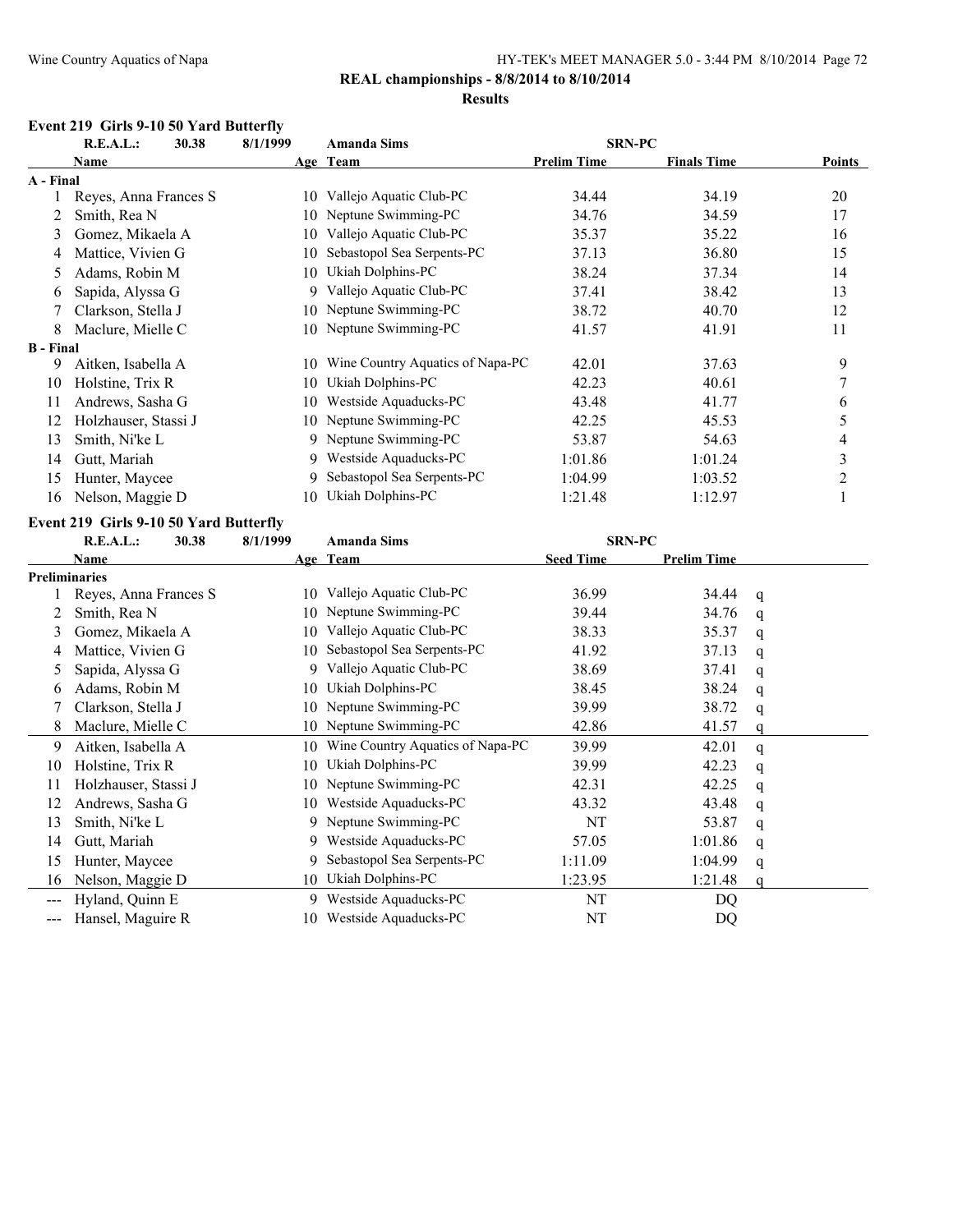#### **REAL championships - 8/8/2014 to 8/10/2014 Results**

#### **Event 220 Boys 9-10 50 Yard Butterfly**

|           | R.E.A.L.:                             | 32.67 | 8/7/2005 | <b>Dylan Powell</b>                 |                    |                    |               |
|-----------|---------------------------------------|-------|----------|-------------------------------------|--------------------|--------------------|---------------|
|           | Name                                  |       |          | Age Team                            | <b>Prelim Time</b> | <b>Finals Time</b> | <b>Points</b> |
| A - Final |                                       |       |          |                                     |                    |                    |               |
|           | Flint. Will T                         |       |          | 10 Wine Country Aquatics of Napa-PC | 38.53              | 38.72              | 20            |
|           | 2 Cueva, Gabriel                      |       | Q.       | Vallejo Aquatic Club-PC             | 42.40              | 41.33              | 17            |
|           | 3 McClintick, Carson P                |       |          | 10 Wine Country Aquatics of Napa-PC | 48.76              | 46.98              | 16            |
|           | Event 220 Boys 9-10 50 Yard Butterfly |       |          |                                     |                    |                    |               |

### **R.E.A.L.: 32.67 8/7/2005 Dylan Powell Name Age Team Seed Time Prelim Time Preliminaries**<br>1 Flint, Will T 10 Wine Country Aquatics of Napa-PC 38.53 38.53 q 2 Cueva, Gabriel 9 Vallejo Aquatic Club-PC 39.99 42.40 q 3 Morris, Andrew J 9 Neptune Swimming-PC 1:02.47 47.83 q 4 McClintick, Carson P 10 Wine Country Aquatics of Napa-PC NT 48.76 q --- Frick, Uli 10 Sebastopol Sea Serpents-PC NT DQ -- Veloz, Finn A 9 Westside Aquaducks-PC 53.86 DQ --- Casassa, Tyler A 10 Westside Aquaducks-PC NT NT DQ --- DeLange, Ethan D 9 Vallejo Aquatic Club-PC 57.18 DQ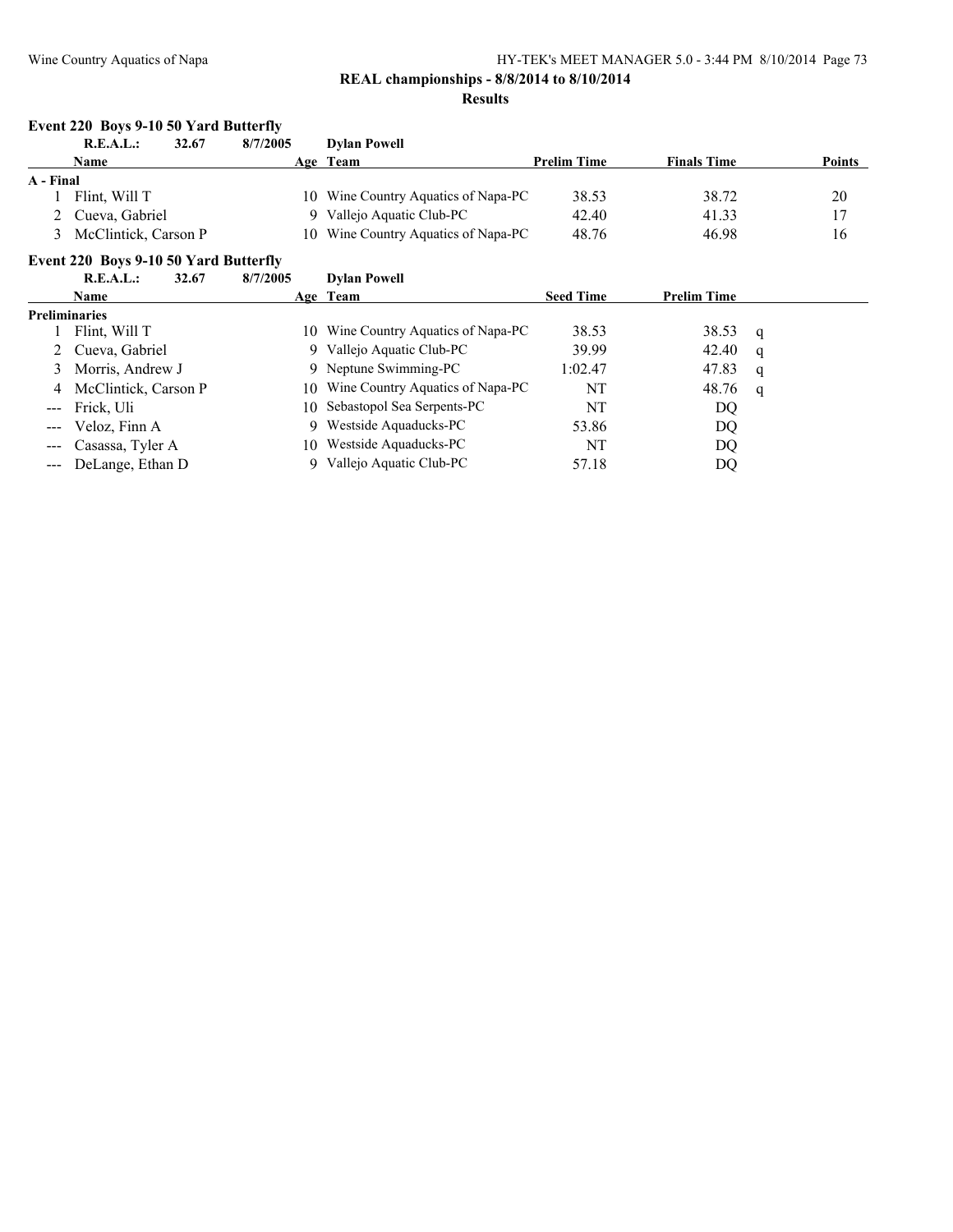### **REAL championships - 8/8/2014 to 8/10/2014 Results**

# **Event 221 Girls 11-12 100 Yard Butterfly**

| <b>R.E.A.L.:</b><br>8/7/2011<br>1:03.97 |     | <b>Alyssa Powell</b>       |                  | <b>Vallejo Aquatics</b> |               |  |
|-----------------------------------------|-----|----------------------------|------------------|-------------------------|---------------|--|
| <b>Name</b>                             |     | Age Team                   | <b>Seed Time</b> | <b>Finals Time</b>      | <b>Points</b> |  |
| Nguyen, Sara A                          |     | 12 Neptune Swimming-PC     | 1:13.32          | 1:13.95                 | 20            |  |
| 2 Smits, Emma E                         | 11  | Neptune Swimming-PC        | 1:17.19          | 1:17.04                 | 17            |  |
| 3 Argueta, Abigail                      |     | 12 Vallejo Aquatic Club-PC | 1:20.35          | 1:18.29                 | 16            |  |
| Caberto, Arren L                        |     | 12 Vallejo Aquatic Club-PC | 1:33.50          | 1:26.53                 | 15            |  |
| 5 Dolan, Emma                           | 11. | Ukiah Dolphins-PC          | NT               | 1:43.06                 | 14            |  |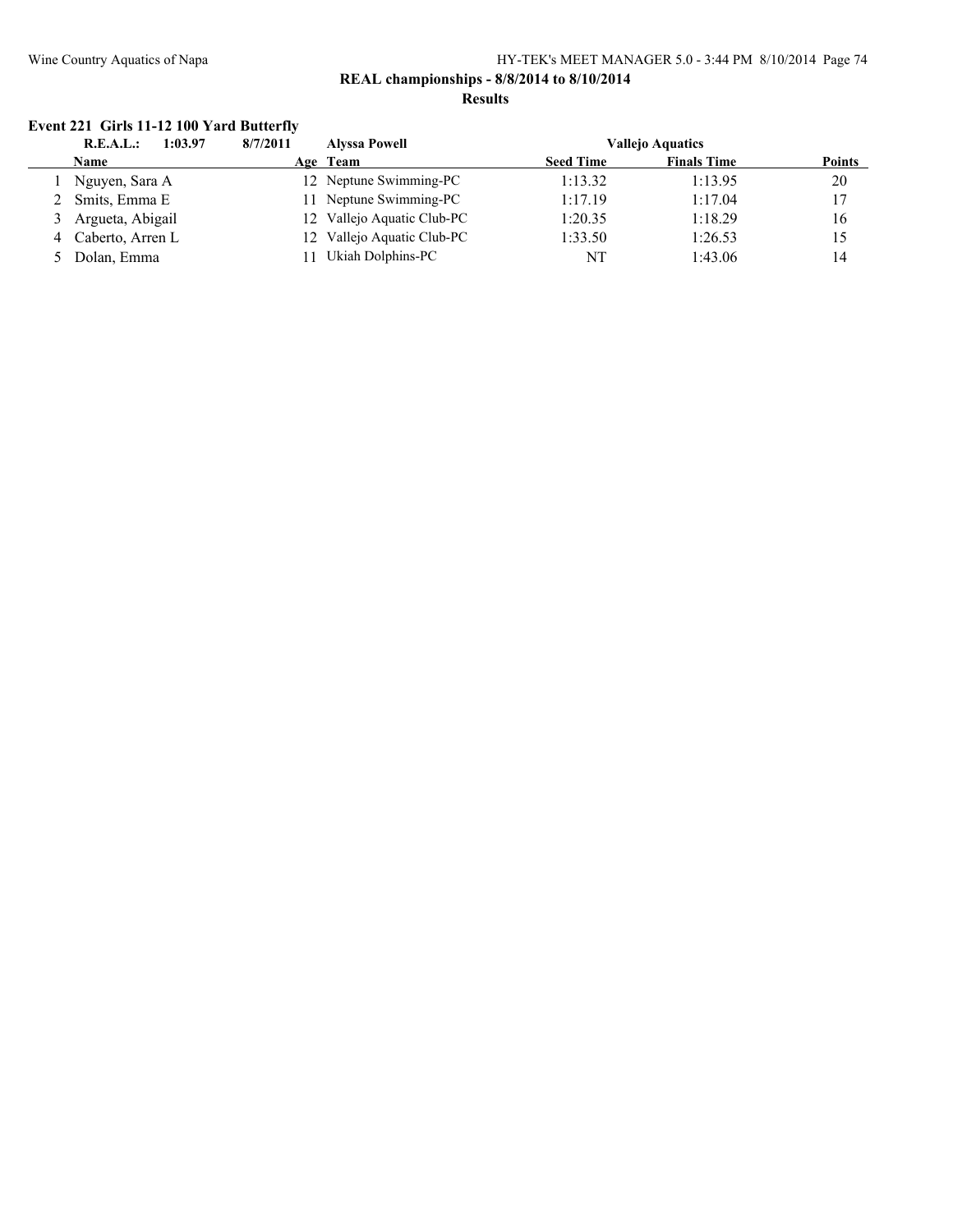### **REAL championships - 8/8/2014 to 8/10/2014 Results**

# **Event 222 Boys 11-12 100 Yard Butterfly**

| 1:05.62<br>R.E.A.L.: | Erik A. Pfeiffer<br>8/4/2001 | <b>SRN-PC</b>                          |        |
|----------------------|------------------------------|----------------------------------------|--------|
| Name                 | Age Team                     | <b>Seed Time</b><br><b>Finals Time</b> | Points |
| Holstine, Mojo J     | 12 Ukiah Dolphins-PC         | 1:38.72<br>1:41.39                     | 20     |
| 2 Pompa, Marcus C    | 11 Neptune Swimming-PC       | NT<br>2:07.64                          |        |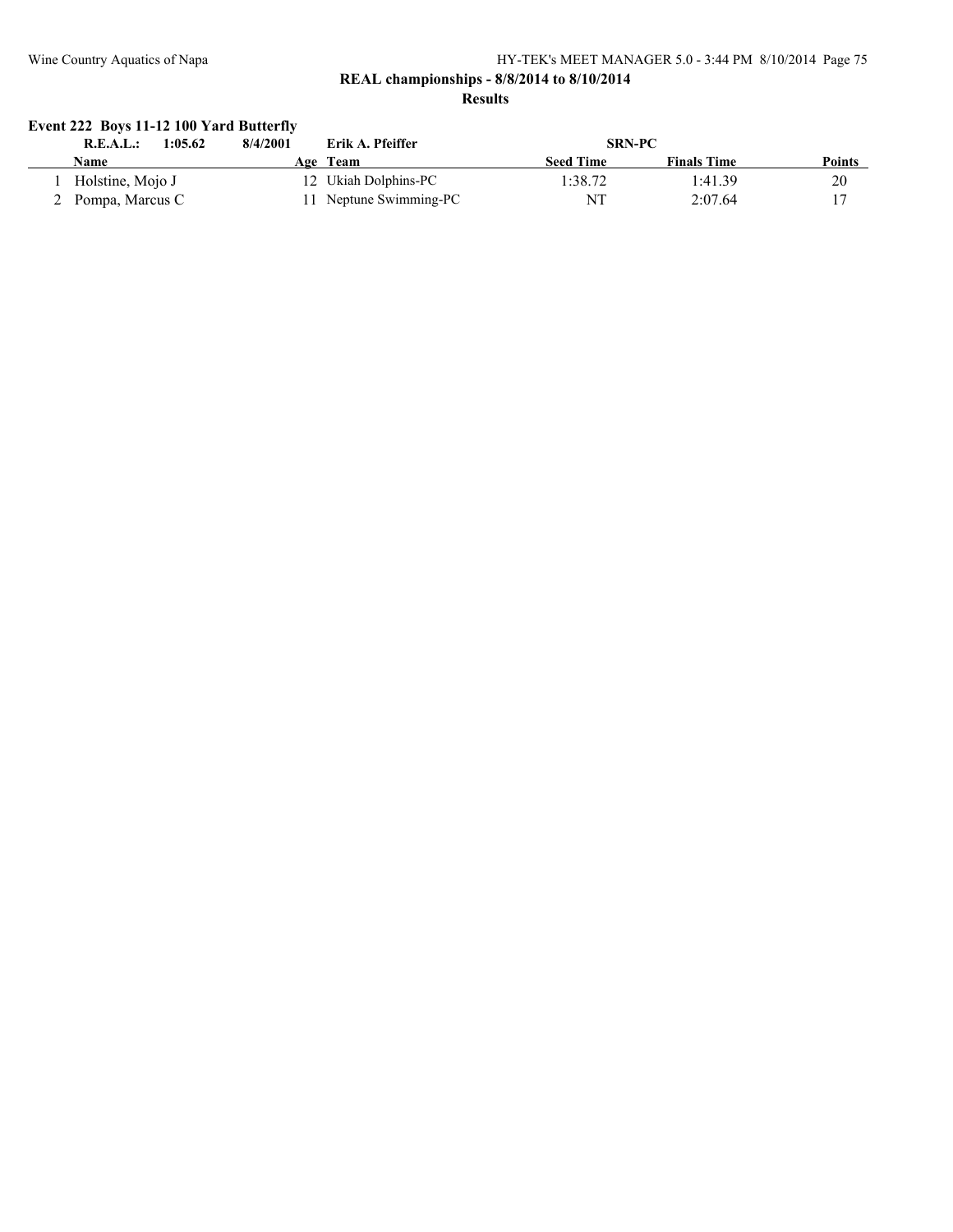# **REAL championships - 8/8/2014 to 8/10/2014**

#### **Results**

#### **Event 223 Girls 13-14 100 Yard Butterfly**

| R.E.A.L.:<br>1:02.33 |                     | 8/8/2010 | <b>Celine Sargis</b>          | <b>SRN-PC</b>      |                    |               |  |
|----------------------|---------------------|----------|-------------------------------|--------------------|--------------------|---------------|--|
|                      | <b>Name</b>         |          | Age Team                      | <b>Prelim Time</b> | <b>Finals Time</b> | <b>Points</b> |  |
| A - Final            |                     |          |                               |                    |                    |               |  |
|                      | Boisseau, Sophie A  |          | 14 Sebastopol Sea Serpents-PC | 1:06.57            | 1:02.23            | 20            |  |
|                      | 2 Kwan, Julie M     |          | 13 Neptune Swimming-PC        | 1:04.17            | 1:04.18            | 17            |  |
|                      | 3 Oliver, Tessa L   |          | 13 Neptune Swimming-PC        | 1:07.31            | 1:07.45            | 16            |  |
|                      | 4 Stewart, Brydie E |          | 14 Neptune Swimming-PC        | 1:13.00            | 1:14.30            | 15            |  |
|                      | 5 Nichols, Maya A   |          | 13 Neptune Swimming-PC        | 1:16.43            | 1:17.87            | 14            |  |
|                      | 6 Royer, Mikayla M  |          | 14 Sebastopol Sea Serpents-PC | 1:13.22            | 1:19.21            | 13            |  |
|                      | Bon-Borquez, Gabby  | 14       | Vallejo Aquatic Club-PC       | 1:35.59            | 1:37.02            | 12            |  |
|                      |                     |          |                               |                    |                    |               |  |

#### **Event 223 Girls 13-14 100 Yard Butterfly**

|   | R.E.A.L.:<br>1:02.33 | 8/8/2010 | <b>Celine Sargis</b>          | <b>SRN-PC</b>    |                    |   |
|---|----------------------|----------|-------------------------------|------------------|--------------------|---|
|   | <b>Name</b>          |          | Age Team                      | <b>Seed Time</b> | <b>Prelim Time</b> |   |
|   | <b>Preliminaries</b> |          |                               |                  |                    |   |
|   | Kwan, Julie M        | 13.      | Neptune Swimming-PC           | 1:02.42          | 1:04.17            | q |
|   | 2 Boisseau, Sophie A |          | 14 Sebastopol Sea Serpents-PC | 1:04.65          | 1:06.57            | q |
| 3 | Oliver, Tessa L      |          | 13 Neptune Swimming-PC        | 1:05.59          | 1:07.31            | q |
|   | 4 Clarkson, Reilly J |          | 14 Neptune Swimming-PC        | 1:05.04          | 1:11.05            | q |
|   | Stewart, Brydie E    |          | 14 Neptune Swimming-PC        | 1:16.26          | 1:13.00            | q |
|   | 6 Rover, Mikayla M   |          | 14 Sebastopol Sea Serpents-PC | 1:22.20          | 1:13.22            | q |
|   | Nichols, Maya A      |          | 13 Neptune Swimming-PC        | 1:13.29          | 1:16.43            | q |
|   | Moussa, Grace N      |          | 13 Neptune Swimming-PC        | 1:13.95          | 1:20.44            |   |
|   | Bon-Borquez, Gabby   |          | 14 Vallejo Aquatic Club-PC    | NT               | 1:35.59            | a |

#### **Event 223 Girls 15 & Over 100 Yard Butterfly**

|                                                                                                                                                                                                                                                                                                                                                                                                                                                                            | Name                 |    | Age Team                         | <b>Prelim Time</b> | <b>Finals Time</b> | <b>Points</b> |
|----------------------------------------------------------------------------------------------------------------------------------------------------------------------------------------------------------------------------------------------------------------------------------------------------------------------------------------------------------------------------------------------------------------------------------------------------------------------------|----------------------|----|----------------------------------|--------------------|--------------------|---------------|
| A - Final                                                                                                                                                                                                                                                                                                                                                                                                                                                                  |                      |    |                                  |                    |                    |               |
|                                                                                                                                                                                                                                                                                                                                                                                                                                                                            | Edwards, Hannah B    | 15 | Wine Country Aquatics of Napa-PC | 1:03.58            | 1:02.69            | 20            |
| 2                                                                                                                                                                                                                                                                                                                                                                                                                                                                          | Schlutius, Christy J | 16 | Sebastopol Sea Serpents-PC       | 1:03.08            | 1:04.70            | 17            |
|                                                                                                                                                                                                                                                                                                                                                                                                                                                                            | 3 Nowack, Theresa A  | 15 | Neptune Swimming-PC              | 1:07.68            | 1:07.13            | 16            |
|                                                                                                                                                                                                                                                                                                                                                                                                                                                                            | 4 Roan, Michala N    |    | Sebastopol Sea Serpents-PC       | 1:12.96            | 1:09.66            | 15            |
|                                                                                                                                                                                                                                                                                                                                                                                                                                                                            | 5 Jayne, Jordan C    |    | Sebastopol Sea Serpents-PC       | 1:13.11            | 1:11.52            | 14            |
|                                                                                                                                                                                                                                                                                                                                                                                                                                                                            | 6 Perry, Kaitlyn H   |    | Westside Aquaducks-PC            | 1:13.15            | 1:12.72            | 13            |
|                                                                                                                                                                                                                                                                                                                                                                                                                                                                            | Lipari, Lila M       | 15 | Vallejo Aquatic Club-PC          | 1:24.67            | 1:21.90            | 12            |
| 8                                                                                                                                                                                                                                                                                                                                                                                                                                                                          | Singley, Justeen K   |    | Vallejo Aquatic Club-PC          | 1:24.02            | 1:23.43            | 11            |
| <b>B</b> - Final                                                                                                                                                                                                                                                                                                                                                                                                                                                           |                      |    |                                  |                    |                    |               |
| 9                                                                                                                                                                                                                                                                                                                                                                                                                                                                          | Borges, Amanda M     | 16 | Sebastopol Sea Serpents-PC       | 1:25.76            | 1:24.25            | 9             |
| $\frac{1}{2} \left( \frac{1}{2} \right) \left( \frac{1}{2} \right) \left( \frac{1}{2} \right) \left( \frac{1}{2} \right) \left( \frac{1}{2} \right) \left( \frac{1}{2} \right) \left( \frac{1}{2} \right) \left( \frac{1}{2} \right) \left( \frac{1}{2} \right) \left( \frac{1}{2} \right) \left( \frac{1}{2} \right) \left( \frac{1}{2} \right) \left( \frac{1}{2} \right) \left( \frac{1}{2} \right) \left( \frac{1}{2} \right) \left( \frac{1}{2} \right) \left( \frac$ | Crowder, Zoe M       |    | Vallejo Aquatic Club-PC          | 1:27.71            | DO                 |               |

# **Event 223 Girls 15 & Over 100 Yard Butterfly**

|                      | <b>Name</b>          |     | Age Team                            | <b>Seed Time</b> | <b>Prelim Time</b> |     |
|----------------------|----------------------|-----|-------------------------------------|------------------|--------------------|-----|
| <b>Preliminaries</b> |                      |     |                                     |                  |                    |     |
|                      | Schlutius, Christy J |     | 16 Sebastopol Sea Serpents-PC       | 1:02.35          | 1:03.08            | - q |
|                      | 2 Edwards, Hannah B  |     | 15 Wine Country Aquatics of Napa-PC | 1:01.42          | 1:03.58            | q   |
|                      | 3 Nowack, Theresa A  |     | 15 Neptune Swimming-PC              | 1:05.59          | 1:07.68            | q   |
|                      | 4 Roan, Michala N    |     | Sebastopol Sea Serpents-PC          | 1:08.15          | 1:12.96            | q   |
|                      | 5 Jayne, Jordan C    |     | Sebastopol Sea Serpents-PC          | 1:06.16          | 1:13.11            | q   |
|                      | 6 Perry, Kaitlyn H   |     | Westside Aquaducks-PC               | 1:10.17          | 1:13.15            | q   |
|                      | Singley, Justeen K   |     | Vallejo Aquatic Club-PC             | NT               | 1:24.02            | q   |
|                      | 8 Lipari, Lila M     | 15. | Vallejo Aquatic Club-PC             | 1:24.54          | 1:24.67            | O   |
| 9                    | Borges, Amanda M     |     | 16 Sebastopol Sea Serpents-PC       | 1:22.19          | 1:25.76            | q   |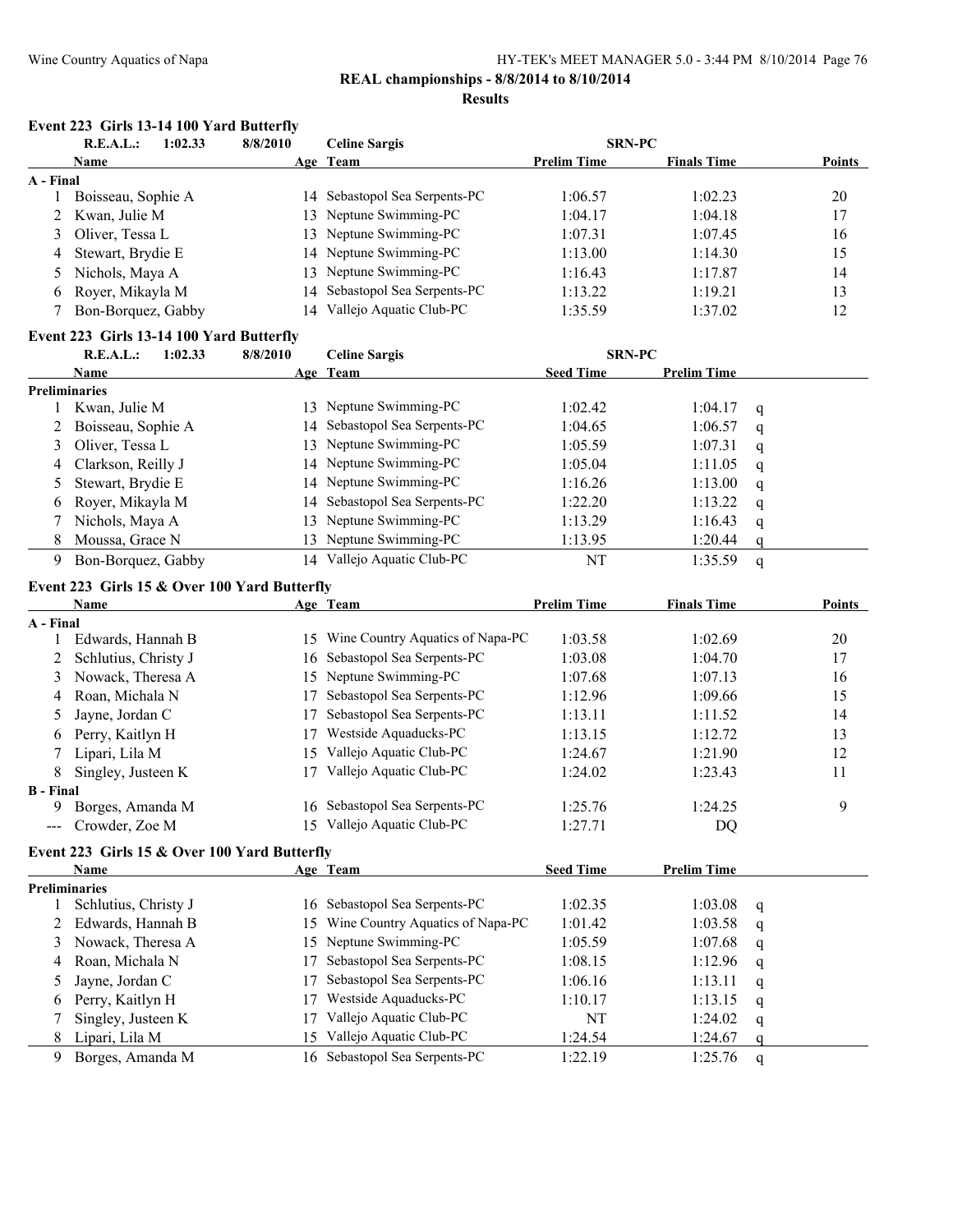**Results**

# **Preliminaries ... (Event 223 Girls 15 & Over 100 Yard Butterfly)**

| Name                | Age Team                   | <b>Seed Time</b> | <b>Prelim Time</b> |  |
|---------------------|----------------------------|------------------|--------------------|--|
| 10 Crowder, Zoe M   | 15 Vallejo Aquatic Club-PC | l:29.09          | 1:27.71            |  |
| --- Dinsmore, Bea L | 15 Westside Aquaducks-PC   | 1:21.55          | DO                 |  |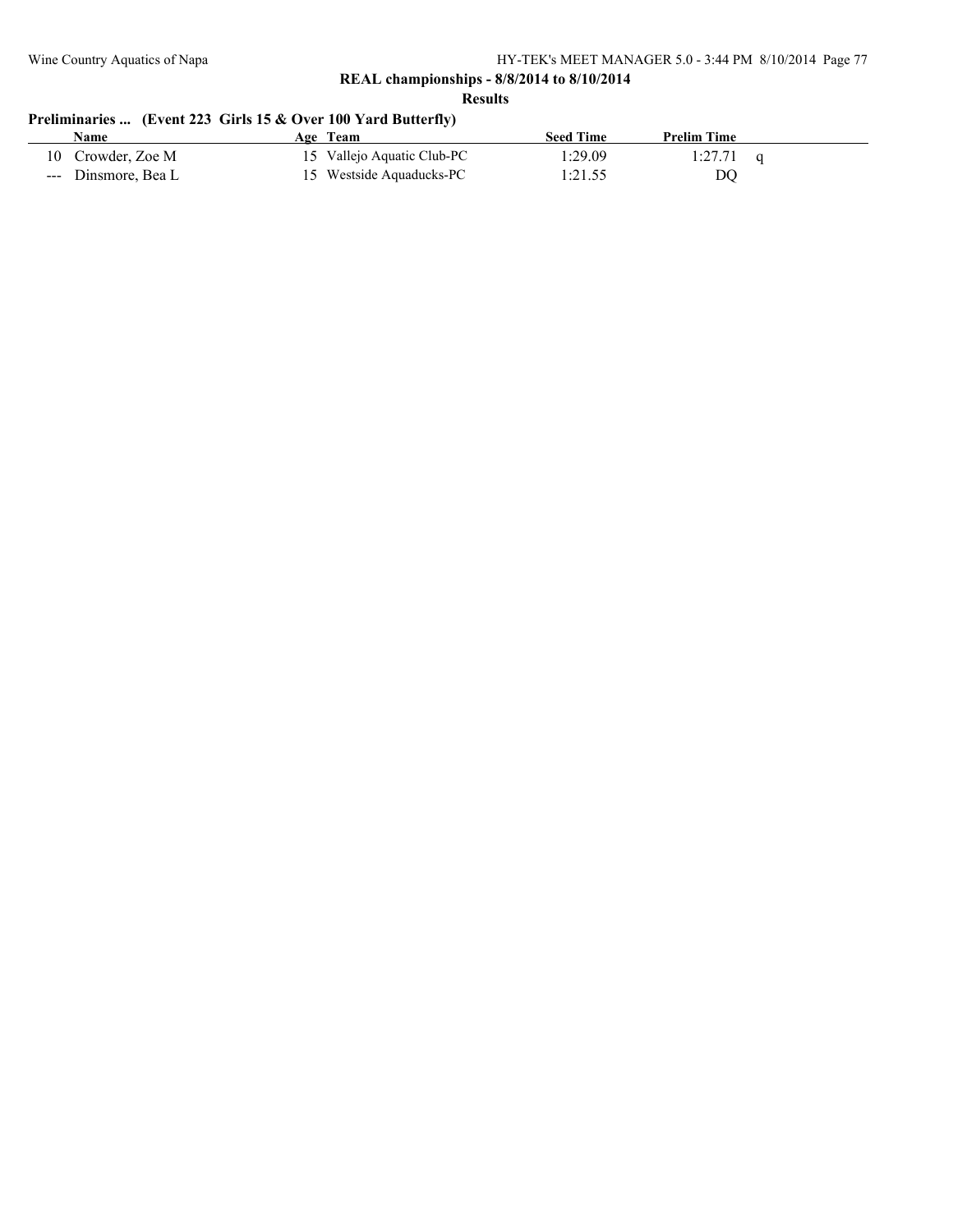# **REAL championships - 8/8/2014 to 8/10/2014**

#### **Results**

# **Event 224 Boys 13-14 100 Yard Butterfly**

|                       | <b>R.E.A.L.:</b>                        | 56.52 | 8/1/1999                                    | <b>Travis Carranza</b>        | <b>SRN-PC</b>      |                    |   |                |
|-----------------------|-----------------------------------------|-------|---------------------------------------------|-------------------------------|--------------------|--------------------|---|----------------|
|                       | Name                                    |       |                                             | Age Team                      | <b>Prelim Time</b> | <b>Finals Time</b> |   | <b>Points</b>  |
| A - Final             |                                         |       |                                             |                               |                    |                    |   |                |
| 1                     | Stolp, Ford F                           |       |                                             | 14 Westside Aquaducks-PC      | 1:02.99            | 1:00.07            |   | 20             |
| 2                     | Adams, Charles A                        |       | 13                                          | Ukiah Dolphins-PC             | 1:04.24            | 1:01.59            |   | 17             |
| 3                     | Flood, Cameron L                        |       | 14                                          | Neptune Swimming-PC           | 1:06.28            | 1:04.34            |   | 16             |
| 4                     | Monks, Ray M                            |       | 14                                          | Neptune Swimming-PC           | 1:08.40            | 1:06.76            |   | 15             |
| 5                     | Chavez, Darren E                        |       | 14                                          | Vallejo Aquatic Club-PC       | 1:07.75            | 1:08.26            |   | 14             |
| 6                     | Myers, Symon E                          |       | 14                                          | Neptune Swimming-PC           | 1:18.04            | 1:12.55            |   | 13             |
| 7                     | Lipari, Zander M                        |       | 13                                          | Vallejo Aquatic Club-PC       | 1:36.58            | 1:32.72            |   | 12             |
| $\sim$ $\sim$         | Chavez, Daniel C                        |       |                                             | 14 Vallejo Aquatic Club-PC    | 1:06.92            | DQ                 |   |                |
|                       | Event 224 Boys 13-14 100 Yard Butterfly |       |                                             |                               |                    |                    |   |                |
|                       | <b>R.E.A.L.:</b>                        | 56.52 | 8/1/1999                                    | <b>Travis Carranza</b>        | <b>SRN-PC</b>      |                    |   |                |
|                       | Name                                    |       |                                             | Age Team                      | <b>Seed Time</b>   | <b>Prelim Time</b> |   |                |
|                       | <b>Preliminaries</b>                    |       |                                             |                               |                    |                    |   |                |
| 1                     | Stolp, Ford F                           |       |                                             | 14 Westside Aquaducks-PC      | 1:03.29            | 1:02.99            | q |                |
| 2                     | Adams, Charles A                        |       | 13                                          | Ukiah Dolphins-PC             | 1:02.79            | 1:04.24            | q |                |
| 3                     | Flood, Cameron L                        |       | 14                                          | Neptune Swimming-PC           | 1:14.59            | 1:06.28            | q |                |
| 4                     | Chavez, Daniel C                        |       |                                             | 14 Vallejo Aquatic Club-PC    | 1:11.04            | 1:06.92            | q |                |
| 5                     | Chavez, Darren E                        |       |                                             | 14 Vallejo Aquatic Club-PC    | 1:11.21            | 1:07.75            | q |                |
| 6                     | Monks, Ray M                            |       |                                             | 14 Neptune Swimming-PC        | 1:05.93            | 1:08.40            | q |                |
| 7                     | Myers, Symon E                          |       |                                             | 14 Neptune Swimming-PC        | NT                 | 1:18.04            | q |                |
| 8                     | Lipari, Zander M                        |       |                                             | 13 Vallejo Aquatic Club-PC    | 1:42.04            | 1:36.58            | q |                |
|                       |                                         |       |                                             |                               |                    |                    |   |                |
|                       | Name                                    |       | Event 224 Boys 15 & Over 100 Yard Butterfly | Age Team                      | <b>Prelim Time</b> | <b>Finals Time</b> |   | Points         |
| A - Final             |                                         |       |                                             |                               |                    |                    |   |                |
| 1                     | Steiner, Henry J                        |       | 17                                          | Westside Aquaducks-PC         | 52.54              | 52.99              |   | 20             |
| 2                     | Powell, Dylan M                         |       | 19                                          | Vallejo Aquatic Club-PC       | 53.29              | 54.70              |   | 17             |
| 3                     | Howell, Grant A                         |       |                                             | 16 Neptune Swimming-PC        | 59.19              | 56.57              |   | 16             |
| 4                     | Quintana, Xavier A                      |       | 16                                          | Vallejo Aquatic Club-PC       | 57.82              | 57.80              |   | 15             |
| 5                     | Barrett, Charlie R                      |       | 16                                          | Ukiah Dolphins-PC             | 59.42              | 58.42              |   | 14             |
| 6                     | Augst, Evan C                           |       |                                             | 19 Vallejo Aquatic Club-PC    | 59.66              | 59.29              |   | 13             |
|                       |                                         |       | 15                                          | Vallejo Aquatic Club-PC       |                    | 59.59              |   | 12             |
| 7                     | Kanzan, Sota                            |       |                                             |                               | 57.58              |                    |   |                |
| 8<br><b>B</b> - Final | Viray, Alexander D                      |       |                                             | 15 Vallejo Aquatic Club-PC    | 59.26              | 1:00.57            |   | 11             |
| 9.                    | Nichols, Justin M                       |       | 16                                          | Neptune Swimming-PC           | 59.86              | 58.99              |   | 9              |
| 10                    | Ressler, Luke D                         |       |                                             | 16 Sebastopol Sea Serpents-PC | 1:01.81            | 1:00.17            |   | $\overline{7}$ |
| 11                    | Yu, Maxwell M                           |       |                                             | 17 Westside Aquaducks-PC      | 1:02.46            | 1:02.04            |   | 6              |
| 12                    | Perdue, Spencer D                       |       | 16                                          | Sebastopol Sea Serpents-PC    | 1:02.92            | 1:02.17            |   | 5              |
| 13                    | Owens, Bleu                             |       | 15                                          | Ukiah Dolphins-PC             | 1:03.93            | 1:04.06            |   | 4              |
| 14                    | Holtschult, Spencer T                   |       | 15                                          | Neptune Swimming-PC           | 1:04.71            | 1:04.11            |   | $\mathfrak{Z}$ |
|                       | Neufeld, Owen                           |       | 15                                          | Westside Aquaducks-PC         | 1:06.65            | 1:04.68            |   | $\overline{c}$ |
| 15<br>16              | Fredette, Michael H                     |       |                                             | 15 Vallejo Aquatic Club-PC    | 1:06.71            | 1:06.10            |   | $\mathbf{1}$   |
|                       |                                         |       |                                             |                               |                    |                    |   |                |
|                       |                                         |       | Event 224 Boys 15 & Over 100 Yard Butterfly |                               |                    |                    |   |                |
|                       | Name                                    |       |                                             | Age Team                      | <b>Seed Time</b>   | <b>Prelim Time</b> |   |                |
|                       | <b>Preliminaries</b>                    |       |                                             |                               |                    |                    |   |                |
| 1                     | Steiner, Henry J                        |       | 17                                          | Westside Aquaducks-PC         | 51.94              | 52.54              | q |                |
| 2                     | Powell, Dylan M                         |       | 19                                          | Vallejo Aquatic Club-PC       | 53.73              | 53.29              | q |                |
| 3                     | Fong, Shannon D                         |       | 18                                          | Neptune Swimming-PC           | 49.79              | 53.70              | q |                |
| 4                     | Shimokobe, Takahiro                     |       |                                             | 18 Westside Aquaducks-PC      | 55.47              | 54.61              | q |                |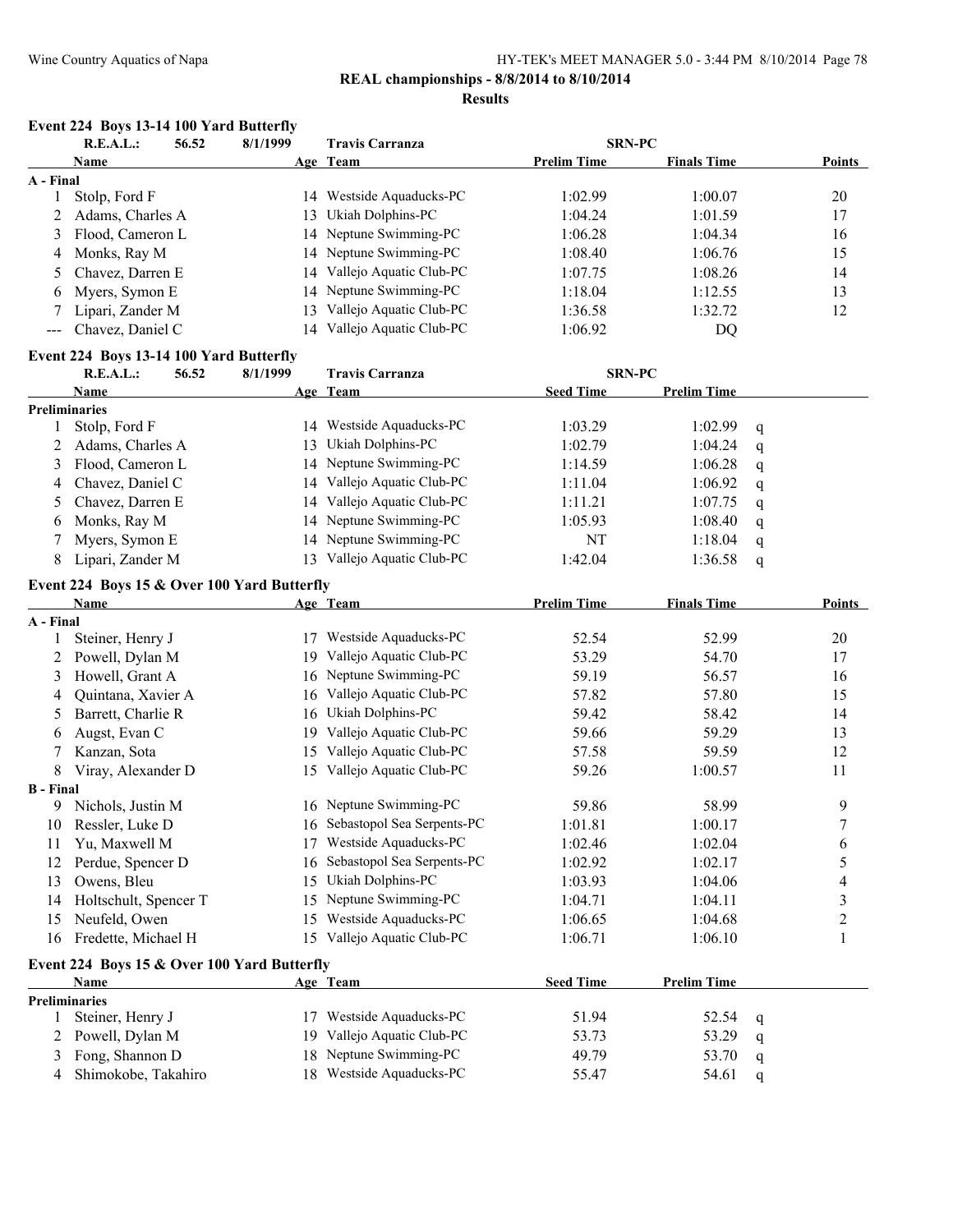**Results**

# **Preliminaries ... (Event 224 Boys 15 & Over 100 Yard Butterfly)**

|     | Name                  |     | Age Team                   | <b>Seed Time</b> | <b>Prelim Time</b> |   |  |
|-----|-----------------------|-----|----------------------------|------------------|--------------------|---|--|
| 5   | Kanzan, Sota          |     | 15 Vallejo Aquatic Club-PC | 57.13            | 57.58              | q |  |
| 6   | Quintana, Xavier A    | 16  | Vallejo Aquatic Club-PC    | 57.19            | 57.82              | q |  |
|     | Howell, Grant A       | 16  | Neptune Swimming-PC        | 57.09            | 59.19              | q |  |
| 8   | Viray, Alexander D    | 15  | Vallejo Aquatic Club-PC    | 1:01.84          | 59.26              |   |  |
| 9   | Barrett, Charlie R    | 16  | Ukiah Dolphins-PC          | 59.63            | 59.42              | q |  |
| 10  | Augst, Evan C         | 19  | Vallejo Aquatic Club-PC    | 59.52            | 59.66              | q |  |
| 11  | Nichols, Justin M     | 16  | Neptune Swimming-PC        | 59.08            | 59.86              | q |  |
| 12  | Ressler, Luke D       | 16  | Sebastopol Sea Serpents-PC | 1:03.00          | 1:01.81            | q |  |
| 13  | Yu, Maxwell M         |     | Westside Aquaducks-PC      | 1:00.19          | 1:02.46            | q |  |
| 14  | Perdue, Spencer D     | 16  | Sebastopol Sea Serpents-PC | 1:00.39          | 1:02.92            | q |  |
| 15  | Owens, Bleu           | 15  | Ukiah Dolphins-PC          | 1:04.53          | 1:03.93            | q |  |
| 16  | Holtschult, Spencer T | 15. | Neptune Swimming-PC        | 1:04.03          | 1:04.71            |   |  |
| 17  | Neufeld, Owen         | 15  | Westside Aquaducks-PC      | 1:05.17          | 1:06.65            |   |  |
| 18  | Fredette, Michael H   | 15  | Vallejo Aquatic Club-PC    | 1:18.95          | 1:06.71            |   |  |
| 19  | Everett, Jake D       | 15. | Vallejo Aquatic Club-PC    | 1:05.98          | 1:07.70            |   |  |
| 20  | Scott, Morgen L       | 15  | Ukiah Dolphins-PC          | 1:13.65          | 1:09.25            |   |  |
| 21  | Levy, Sha'anan        | 15  | Sebastopol Sea Serpents-PC | 1:13.50          | 1:09.53            |   |  |
| --- | Barriere, Dominic J   | 19  | Unnatached-PC              | 59.83            | X1:04.26           |   |  |
| --- | Flaming, Jason D      | 15. | Unnatached-PC              | 1:34.14          | X1:11.34           |   |  |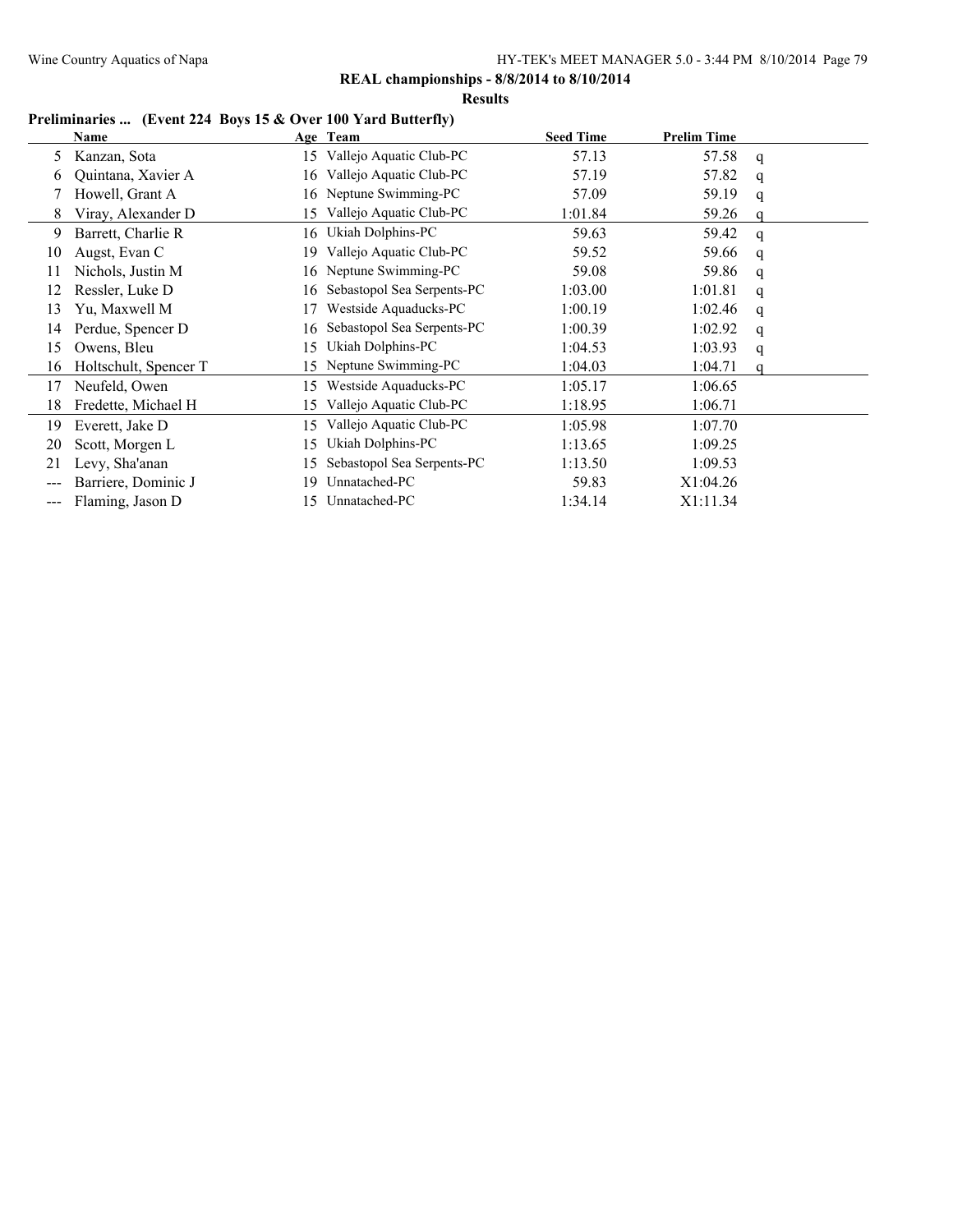# **REAL championships - 8/8/2014 to 8/10/2014**

#### **Results**

|         | Event 225 Girls 6 & Under 25 Yard Freestyle |           |                                    |                  |                    |                         |
|---------|---------------------------------------------|-----------|------------------------------------|------------------|--------------------|-------------------------|
|         | R.E.A.L.:<br>18.43                          | 8/10/2002 | <b>Jenna F Bauer</b>               | <b>SRN-PC</b>    |                    |                         |
|         | <b>Name</b>                                 |           | Age Team                           | <b>Seed Time</b> | <b>Finals Time</b> | <b>Points</b>           |
|         | Bunker, Clara G                             |           | 6 Wine Country Aquatics of Napa-PC | NT               | 30.46              | 20                      |
|         | Event 225 Girls 7-8 25 Yard Freestyle       |           |                                    |                  |                    |                         |
|         | <b>R.E.A.L.:</b><br>15.55                   | 8/6/2004  | <b>Jenna Bauer</b>                 | <b>SRN-PC</b>    |                    |                         |
|         | Name                                        |           | Age Team                           | <b>Seed Time</b> | <b>Finals Time</b> | <b>Points</b>           |
|         | Gagnon, Anya G                              | 8         | Sebastopol Sea Serpents-PC         | 15.08            | 16.05              | 20                      |
| 2       | Bretz, Layla S                              | 8         | Westside Aquaducks-PC              | 16.69            | 17.26              | 17                      |
| 3       | Sapida, Abby                                | 8         | Vallejo Aquatic Club-PC            | 17.65            | 18.28              | 16                      |
| 4       | Smits, Abby J                               | 8         | Neptune Swimming-PC                | 20.78            | 19.06              | 15                      |
| $*_{5}$ | Hansel, Hayden R                            | 8         | Westside Aquaducks-PC              | 19.20            | 19.15              | 13.50                   |
| $*_{5}$ | Karabelov, Dohna G                          | 8         | Neptune Swimming-PC                | 19.25            | 19.15              | 13.50                   |
| 7       | Gutt, Makayla H                             |           | Westside Aquaducks-PC              | 18.13            | 19.26              | 12                      |
| 8       | Grant, Alexandra G                          | 8         | Vallejo Aquatic Club-PC            | 19.58            | 19.48              | 11                      |
| 9       | Kreutz, Reilly R                            | 8         | Westside Aquaducks-PC              | 18.69            | 19.95              | 9                       |
| 10      | Kanzan, Sunny                               | 8         | Vallejo Aquatic Club-PC            | 20.80            | 20.47              | 7                       |
| 11      | Matteo, Beyah A                             |           | Vallejo Aquatic Club-PC            | 23.38            | 21.59              | 6                       |
| 12      | Mortier, Ruby J                             | 8         | Ukiah Dolphins-PC                  | 22.56            | 23.01              | 5                       |
| 13      | Rico, Isa J                                 |           | Westside Aquaducks-PC              | 25.54            | 23.56              | 4                       |
| 14      | McClintick, Parker J                        |           | Wine Country Aquatics of Napa-PC   | 30.55            | 24.04              | $\overline{\mathbf{3}}$ |
| 15      | Casassa, Audrey M                           |           | Westside Aquaducks-PC              | 25.82            | 24.23              | $\overline{c}$          |
| 16      | McDonald, Maggie Mae                        |           | Westside Aquaducks-PC              | NT               | 27.57              |                         |
| 17      | Barba-Finocchi, Teresa G                    |           | Vallejo Aquatic Club-PC            | 34.40            | 28.63              |                         |
| 18      | Cornwall, Meredith M                        |           | Neptune Swimming-PC                | 36.32            | 32.36              |                         |
| 19      | Cornwall, Ruby A                            |           | 7 Neptune Swimming-PC              | 43.67            | 33.36              |                         |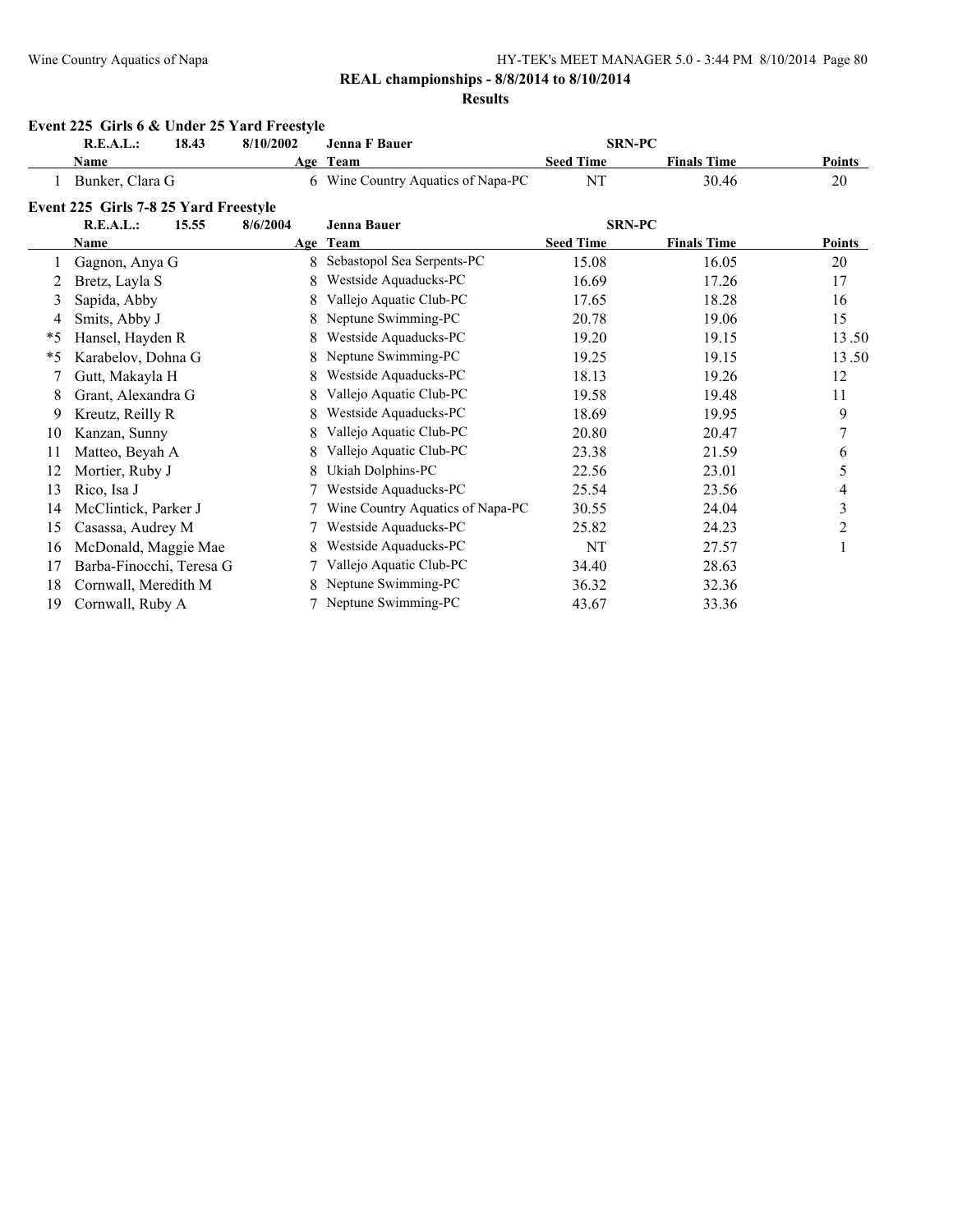### **REAL championships - 8/8/2014 to 8/10/2014 Results**

# **Event 226 Boys 6 & Under 25 Yard Freestyle**

| 16.88<br>R.E.A.L.:  | 8/9/2003 | <b>Justin Lynch</b>          | VJO-PC           |                    |               |
|---------------------|----------|------------------------------|------------------|--------------------|---------------|
| <b>Name</b>         | Age      | Team                         | <b>Seed Time</b> | <b>Finals Time</b> | <b>Points</b> |
| Cueva, Raffy        |          | Vallejo Aquatic Club-PC      | NT               | 21.20              | 20            |
| Schaeffer, Calvin D |          | 6 Westside Aquaducks-PC      | 36.71            | 32.51              |               |
| Gagnon, Dawson      |          | 6 Sebastopol Sea Serpents-PC | 54.50            | 38.86              | 16            |

# **Event 226 Boys 7-8 25 Yard Freestyle**

 $\overline{a}$ 

|    | R.E.A.L.:<br>13.35    | 8/7/2005 | <b>Justin Lynch</b>                |                  |                    |               |
|----|-----------------------|----------|------------------------------------|------------------|--------------------|---------------|
|    | <b>Name</b>           |          | Age Team                           | <b>Seed Time</b> | <b>Finals Time</b> | <b>Points</b> |
|    | Smith, Ya'shar S      |          | 8 Neptune Swimming-PC              | 19.79            | 18.23              | 20            |
|    | Caberto, AJ L         |          | 7 Vallejo Aquatic Club-PC          | 18.60            | 18.43              | 17            |
| 3  | Kellison, Jeremiah J  |          | 7 Neptune Swimming-PC              | 19.77            | 19.97              | 16            |
|    | 4 Kwan, Nicholas A    |          | 8 Neptune Swimming-PC              | 26.12            | 20.83              | 15            |
|    | Foley, Owen           |          | 8 Sebastopol Sea Serpents-PC       | 28.50            | 23.79              | 14            |
| 6  | Mattice, Deion        |          | 8 Sebastopol Sea Serpents-PC       | 23.75            | 23.96              | 13            |
|    | Schaeffer, Benjamin N |          | 8 Westside Aquaducks-PC            | 29.03            | 24.92              | 12            |
| 8  | Buenrostro, Leo       |          | 7 Neptune Swimming-PC              | 25.65            | 25.32              | 11            |
| 9. | Schwarz, Sterling D   |          | 8 Wine Country Aquatics of Napa-PC | 26.95            | 27.39              | 9             |
| 10 | Foley, Evan           |          | Sebastopol Sea Serpents-PC         | 52.53            | 33.52              |               |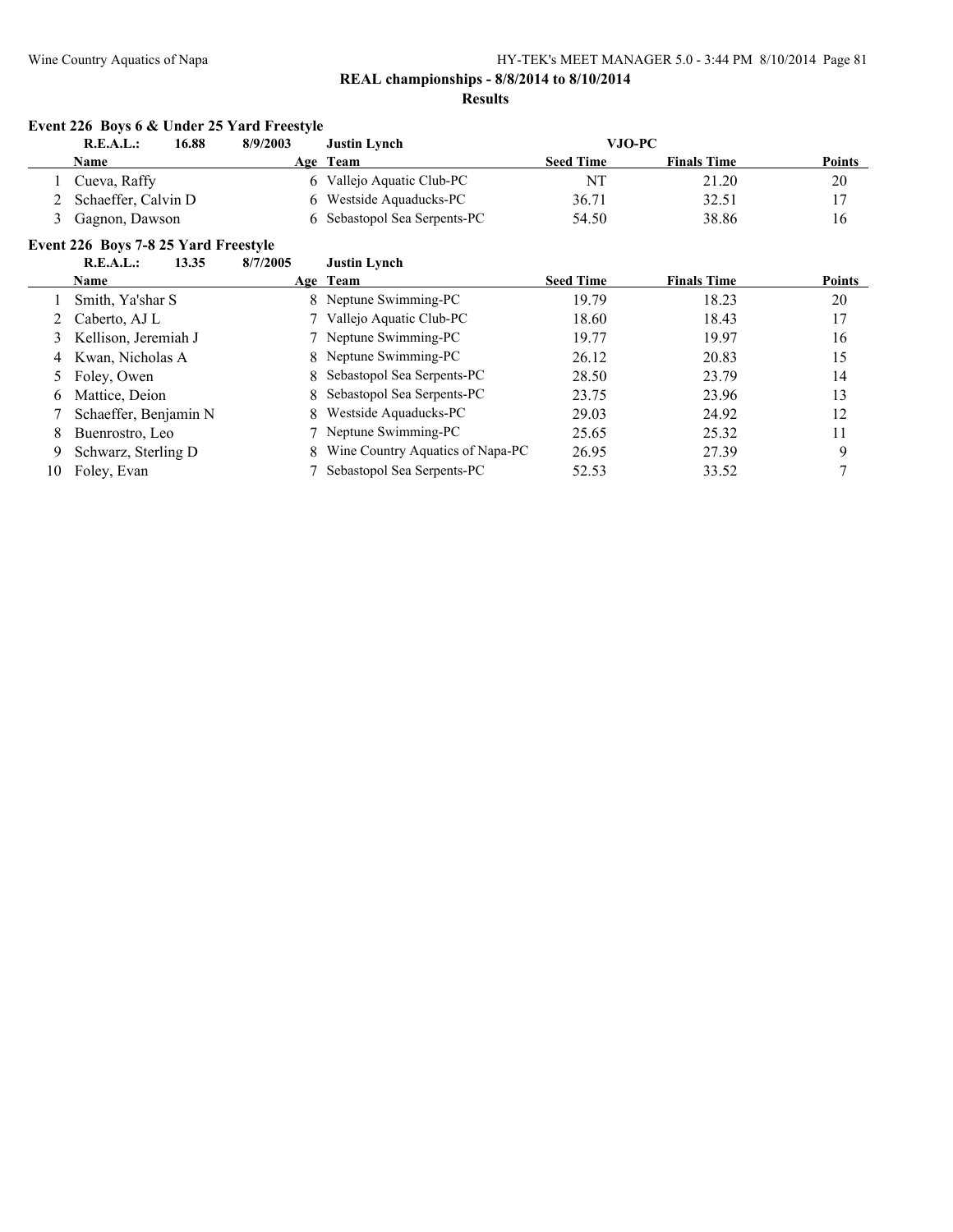#### **Results**

# **Event 227 Girls 9-10 50 Yard Freestyle**<br>**P.F.A.L.** 28.06 8/7/2005

|                  | R.E.A.L.:                              | 28.06 | 8/7/2005 | <b>Meghan Bicomong</b>           |                    |                    |               |
|------------------|----------------------------------------|-------|----------|----------------------------------|--------------------|--------------------|---------------|
|                  | Name                                   |       |          | Age Team                         | <b>Prelim Time</b> | <b>Finals Time</b> | <b>Points</b> |
| A - Final        |                                        |       |          |                                  |                    |                    |               |
|                  | Gomez, Mikaela A                       |       | 10       | Vallejo Aquatic Club-PC          | 30.54              | 30.66              | 20            |
| 2                | Mattice, Vivien G                      |       | 10       | Sebastopol Sea Serpents-PC       | 32.00              | 31.96              | 17            |
| 3                | Reyes, Anna Frances S                  |       | 10       | Vallejo Aquatic Club-PC          | 32.46              | 32.70              | 16            |
| 4                | Adams, Robin M                         |       | 10       | Ukiah Dolphins-PC                | 34.24              | 33.42              | 15            |
| 5.               | Sapida, Alyssa G                       |       |          | 9 Vallejo Aquatic Club-PC        | 34.93              | 34.50              | 14            |
| 6                | Clarkson, Stella J                     |       | 10       | Neptune Swimming-PC              | 34.32              | 34.88              | 13            |
|                  | Aitken, Isabella A                     |       | 10       | Wine Country Aquatics of Napa-PC | 35.38              | 35.82              | 12            |
| 8                | Holstine, Trix R                       |       | 10       | Ukiah Dolphins-PC                | 35.79              | 35.98              | 11            |
| <b>B</b> - Final |                                        |       |          |                                  |                    |                    |               |
| 9                | Holzhauser, Stassi J                   |       |          | 10 Neptune Swimming-PC           | 35.92              | 33.87              | 9             |
| 10               | Maclure, Mielle C                      |       |          | 10 Neptune Swimming-PC           | 36.41              | 33.88              | 7             |
| 11               | Andrews, Sasha G                       |       | 10       | Westside Aquaducks-PC            | 36.45              | 37.37              | 6             |
| 12               | Hoffman, Hannah A                      |       | 10       | Neptune Swimming-PC              | 41.56              | 40.61              | 5             |
| 13               | Hunter, Maycee                         |       | 9        | Sebastopol Sea Serpents-PC       | 43.77              | 41.42              | 4             |
| 14               | Hansel, Maguire R                      |       | 10       | Westside Aquaducks-PC            | 43.01              | 44.14              | 3             |
| 15               | Gutt, Mariah                           |       | 9        | Westside Aquaducks-PC            | 43.71              | 44.95              | 2             |
| 16               | Nelson, Maggie D                       |       | 10       | Ukiah Dolphins-PC                | 49.11              | 48.69              |               |
|                  | Event 227 Girls 9-10 50 Yard Freestyle |       |          |                                  |                    |                    |               |
|                  | R.E.A.I                                | 28.06 | 8/7/2005 | Meghan Bicomong                  |                    |                    |               |

|    | 11.L.C.I.L.<br>20.00  | 0.11400J | висенан прошоне                  |                  |                    |   |
|----|-----------------------|----------|----------------------------------|------------------|--------------------|---|
|    | Name                  |          | Age Team                         | <b>Seed Time</b> | <b>Prelim Time</b> |   |
|    | <b>Preliminaries</b>  |          |                                  |                  |                    |   |
|    | Smith, Rea N          |          | 10 Neptune Swimming-PC           | 31.30            | 30.07              | q |
| 2  | Gomez, Mikaela A      | 10       | Vallejo Aquatic Club-PC          | 30.09            | 30.54              | q |
| 3  | Mattice, Vivien G     | 10       | Sebastopol Sea Serpents-PC       | 32.29            | 32.00              | q |
|    | Reyes, Anna Frances S | 10       | Vallejo Aquatic Club-PC          | 33.77            | 32.46              | q |
| 5. | Adams, Robin M        | 10       | Ukiah Dolphins-PC                | 33.51            | 34.24              | q |
| 6  | Clarkson, Stella J    |          | 10 Neptune Swimming-PC           | 34.35            | 34.32              | q |
|    | Sapida, Alyssa G      | 9.       | Vallejo Aquatic Club-PC          | 34.62            | 34.93              | q |
| 8  | Aitken, Isabella A    | 10       | Wine Country Aquatics of Napa-PC | 34.99            | 35.38              | a |
| 9  | Holstine, Trix R      | 10       | Ukiah Dolphins-PC                | 35.83            | 35.79              | q |
| 10 | Holzhauser, Stassi J  |          | 10 Neptune Swimming-PC           | 35.49            | 35.92              | q |
| 11 | Maclure, Mielle C     | 10.      | Neptune Swimming-PC              | 34.15            | 36.41              | q |
| 12 | Andrews, Sasha G      | 10       | Westside Aquaducks-PC            | 36.99            | 36.45              | q |
| 13 | West, Madeleine T     |          | 9 Neptune Swimming-PC            | 38.56            | 37.81              | q |
| 14 | Smith, Ni'ke L        |          | 9 Neptune Swimming-PC            | 40.82            | 39.09              | q |
| 15 | Hoffman, Hannah A     |          | 10 Neptune Swimming-PC           | 41.32            | 41.56              | q |
| 16 | Hansel, Maguire R     | 10       | Westside Aquaducks-PC            | 48.21            | 43.01              |   |
| 17 | Gutt, Mariah          | 9.       | Westside Aquaducks-PC            | 44.99            | 43.71              |   |
| 18 | Hunter, Maycee        | 9        | Sebastopol Sea Serpents-PC       | 50.50            | 43.77              |   |
| 19 | Hyland, Quinn E       | 9        | Westside Aquaducks-PC            | 44.22            | 46.87              |   |
| 20 | Nelson, Maggie D      | 10       | Ukiah Dolphins-PC                | 52.70            | 49.11              |   |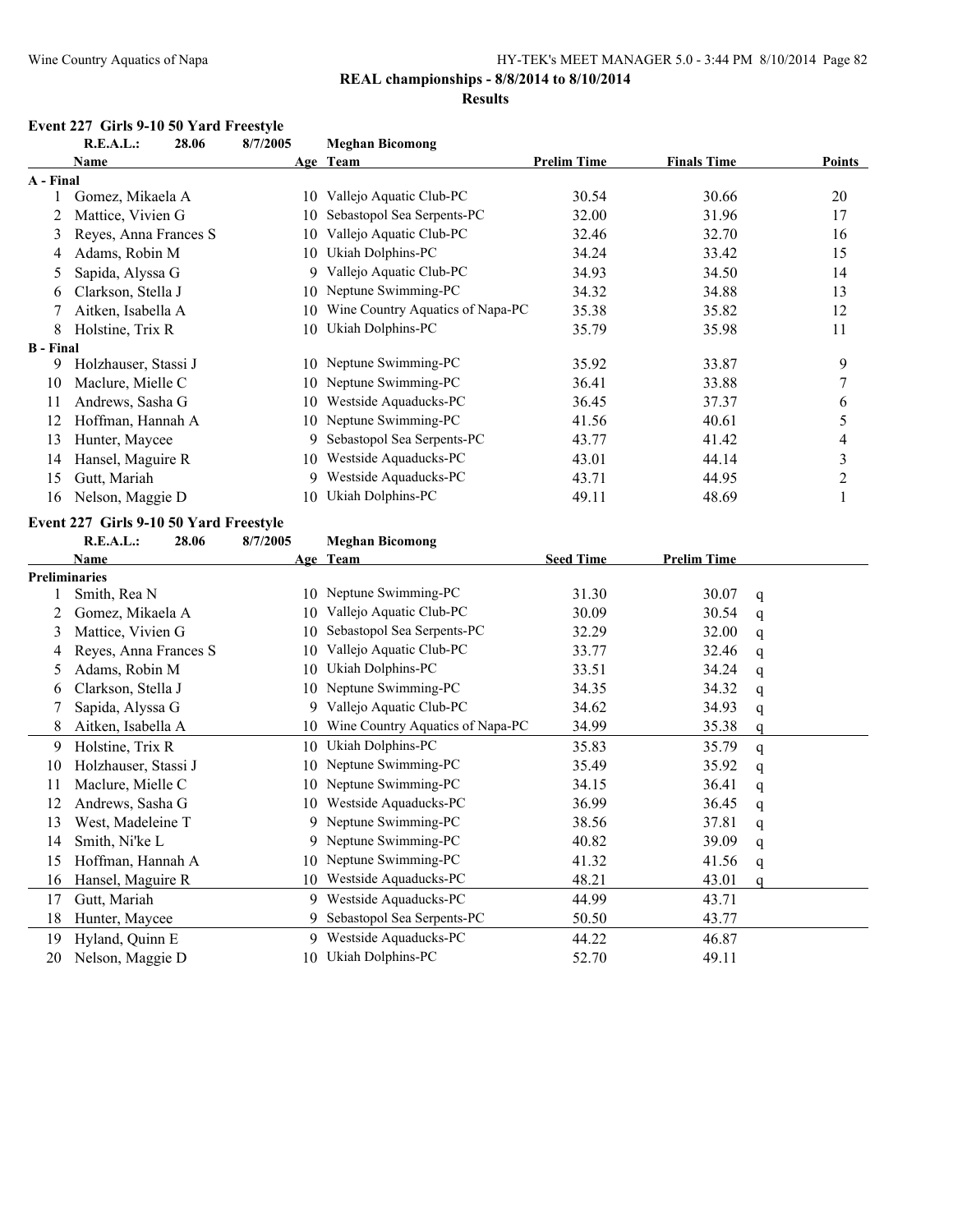# **REAL championships - 8/8/2014 to 8/10/2014**

#### **Results**

# **Event 228 Boys 9-10 50 Yard Freestyle**

|           | R.E.A.L.:<br>28.99   | 8/7/2005 | <b>Harmon Gault</b>                 |                    |                    |        |
|-----------|----------------------|----------|-------------------------------------|--------------------|--------------------|--------|
|           | <b>Name</b>          |          | Age Team                            | <b>Prelim Time</b> | <b>Finals Time</b> | Points |
| A - Final |                      |          |                                     |                    |                    |        |
| *1        | Cueva, Gabriel       | 9.       | Vallejo Aquatic Club-PC             | 32.66              | 32.03              | 18.50  |
| *1        | Flint. Will T        |          | 10 Wine Country Aquatics of Napa-PC | 32.50              | 32.03              | 18.50  |
| 3         | McClintick, Carson P |          | 10 Wine Country Aquatics of Napa-PC | 36.14              | 35.21              | 16     |
|           | 4 DeLange, Ethan D   | 9.       | Vallejo Aquatic Club-PC             | 40.34              | 40.44              | 15     |
|           | Galbraith, Leo       |          | 10 Sebastopol Sea Serpents-PC       | 51.51              | 50.72              | 14     |

# **Event 228 Boys 9-10 50 Yard Freestyle**

|   | R.E.A.L.:              | 28.99 | 8/7/2005 | <b>Harmon Gault</b>                 |                  |                    |   |
|---|------------------------|-------|----------|-------------------------------------|------------------|--------------------|---|
|   | Name                   |       |          | Age Team                            | <b>Seed Time</b> | <b>Prelim Time</b> |   |
|   | <b>Preliminaries</b>   |       |          |                                     |                  |                    |   |
|   | Flint, Will T          |       |          | 10 Wine Country Aquatics of Napa-PC | 29.99            | 32.50              | q |
|   | 2 Cueva, Gabriel       |       | 9.       | Vallejo Aquatic Club-PC             | 32.69            | 32.66              | q |
| 3 | Morris, Andrew J       |       |          | 9 Neptune Swimming-PC               | 38.31            | 36.10              | q |
|   | 4 McClintick, Carson P |       |          | 10 Wine Country Aquatics of Napa-PC | 35.62            | 36.14              | q |
|   | 5 Casassa, Tyler A     |       |          | 10 Westside Aquaducks-PC            | 42.46            | 39.11              | q |
| 6 | DeLange, Ethan D       |       | 9        | Vallejo Aquatic Club-PC             | 41.74            | 40.34              | q |
|   | Veloz, Finn A          |       |          | 9 Westside Aquaducks-PC             | 42.61            | 44.11              | q |
| 8 | Galbraith, Leo         |       |          | 10 Sebastopol Sea Serpents-PC       | NT               | 51.51              |   |
| 9 | Frick, Uli             |       |          | 10 Sebastopol Sea Serpents-PC       | 1:08.81          | 54.57              | q |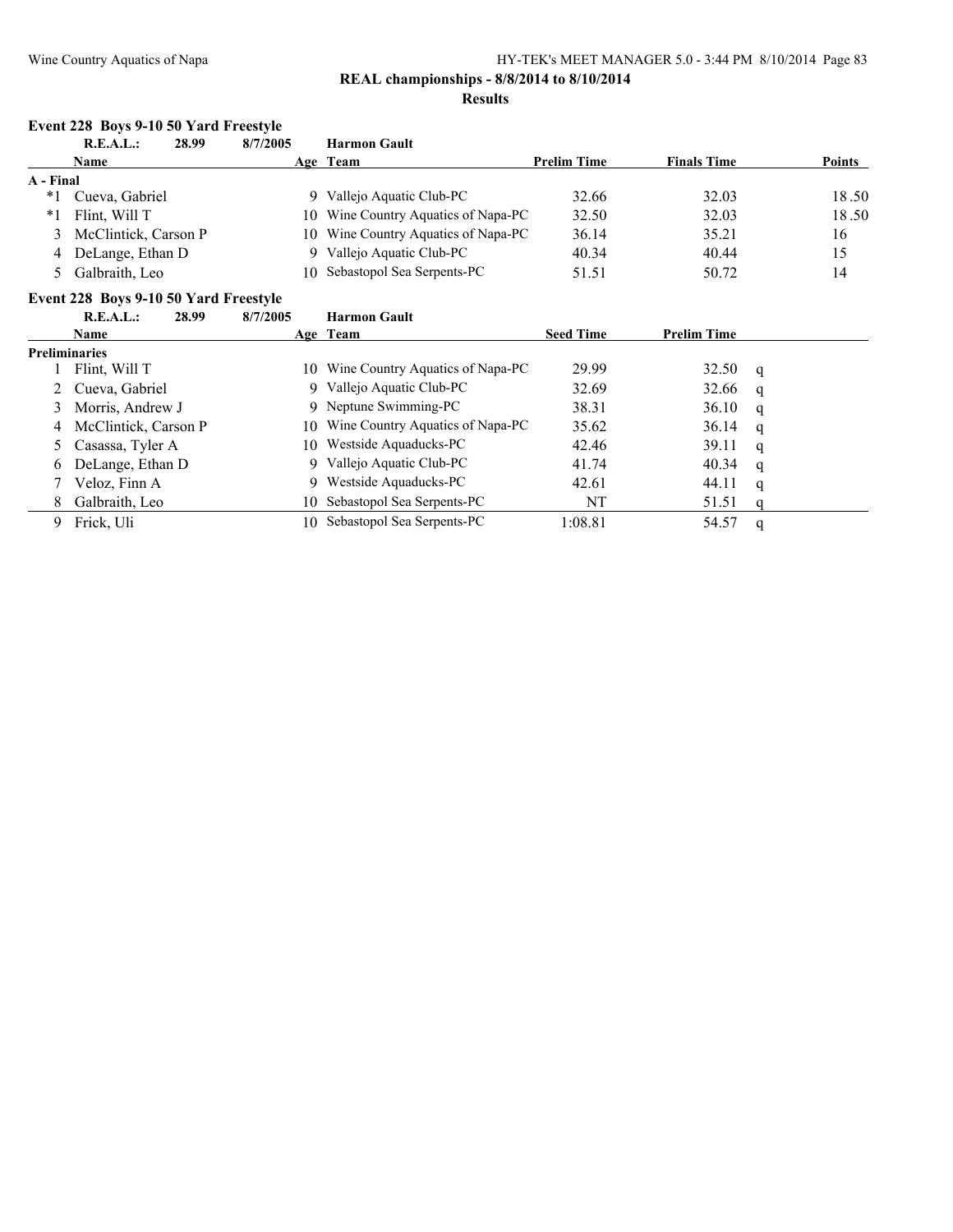# **REAL championships - 8/8/2014 to 8/10/2014**

# **Results**

# **Event 229 Girls 11-12 50 Yard Freestyle**

|                  | R.E.A.L.:<br>26.07   | 8/13/2000 | <b>Amanda Sims</b>         | <b>SRN-PC</b>      |                    |                |
|------------------|----------------------|-----------|----------------------------|--------------------|--------------------|----------------|
|                  | Name                 |           | Age Team                   | <b>Prelim Time</b> | <b>Finals Time</b> | <b>Points</b>  |
| A - Final        |                      |           |                            |                    |                    |                |
|                  | Morris, Lauren M     | 12        | Neptune Swimming-PC        | 29.00              | 28.93              | 20             |
|                  | Perkins, Avery W     | 12        | Neptune Swimming-PC        | 29.08              | 28.96              | 17             |
| 3                | Whaley, Shae J       | 12        | Neptune Swimming-PC        | 29.40              | 29.78              | 16             |
| 4                | Hunter, Maya A       | 11        | Vallejo Aquatic Club-PC    | 29.62              | 30.07              | 15             |
| 5.               | Matteo, Eliana M     | 11        | Vallejo Aquatic Club-PC    | 31.00              | 30.81              | 14             |
| 6                | Kellison, Makayle S  |           | Neptune Swimming-PC        | 31.02              | 31.13              | 13             |
|                  | Howell, Moreya G     |           | Neptune Swimming-PC        | 32.07              | 32.56              | 12             |
| 8                | Villagomez, Franch A | 12        | Vallejo Aquatic Club-PC    | 32.32              | 33.14              | 11             |
| <b>B</b> - Final |                      |           |                            |                    |                    |                |
| 9                | Smits, Emma E        |           | Neptune Swimming-PC        | 32.47              | 31.84              | 9              |
| 10               | Sorensen, Grace C    |           | Neptune Swimming-PC        | 32.79              | 31.90              | 7              |
| 11               | Rand-McNeil, Amina P |           | Sebastopol Sea Serpents-PC | 34.84              | 34.15              | 6              |
| 12               | Erickson, Maya S     | 12        | Vallejo Aquatic Club-PC    | 35.40              | 34.77              | 5              |
| 13               | Keilholtz, Amália F  | 12        | Vallejo Aquatic Club-PC    | 33.33              | 34.91              | 4              |
| 14               | Taylor, Aalaya L     | 12        | Vallejo Aquatic Club-PC    | 34.53              | 35.12              | 3              |
| 15               | Kreutz, Abby F       |           | Westside Aquaducks-PC      | 35.83              | 36.00              | $\overline{2}$ |
| 16               | Rico, Carmen E       |           | Westside Aquaducks-PC      | 36.43              | 37.70              |                |

# **Event 229 Girls 11-12 50 Yard Freestyle**

|    | R.E.A.L.:             | 26.07 | 8/13/2000 | <b>Amanda Sims</b>         | <b>SRN-PC</b>    |                    |   |
|----|-----------------------|-------|-----------|----------------------------|------------------|--------------------|---|
|    | Name                  |       |           | Age Team                   | <b>Seed Time</b> | <b>Prelim Time</b> |   |
|    | <b>Preliminaries</b>  |       |           |                            |                  |                    |   |
|    | Morris, Lauren M      |       | 12        | Neptune Swimming-PC        | 29.84            | 29.00              | q |
| 2  | Perkins, Avery W      |       | 12        | Neptune Swimming-PC        | 31.12            | 29.08              | q |
| 3  | Whaley, Shae J        |       | 12        | Neptune Swimming-PC        | 30.79            | 29.40              | q |
| 4  | Hunter, Maya A        |       | 11        | Vallejo Aquatic Club-PC    | 29.84            | 29.62              | q |
| 5  | Matteo, Eliana M      |       | 11        | Vallejo Aquatic Club-PC    | 31.38            | 31.00              | q |
| 6  | Kellison, Makayle S   |       | 11        | Neptune Swimming-PC        | 32.05            | 31.02              | q |
|    | Howell, Moreya G      |       | 11        | Neptune Swimming-PC        | 32.03            | 32.07              | q |
| 8  | Villagomez, Franch A  |       | 12        | Vallejo Aquatic Club-PC    | 31.86            | 32.32              | q |
| 9  | Smits, Emma E         |       | 11        | Neptune Swimming-PC        | 32.99            | 32.47              | q |
| 10 | Sorensen, Grace C     |       | 11        | Neptune Swimming-PC        | 32.25            | 32.79              | q |
| 11 | Keilholtz, Amália F   |       | 12        | Vallejo Aquatic Club-PC    | 33.02            | 33.33              | q |
| 12 | Taylor, Aalaya L      |       | 12        | Vallejo Aquatic Club-PC    | 37.83            | 34.53              | q |
| 13 | Rand-McNeil, Amina P  |       | 12        | Sebastopol Sea Serpents-PC | 35.99            | 34.84              | q |
| 14 | Erickson, Maya S      |       | 12        | Vallejo Aquatic Club-PC    | 36.02            | 35.40              | q |
| 15 | Kreutz, Abby F        |       | 11        | Westside Aquaducks-PC      | 34.92            | 35.83              | q |
| 16 | Rico, Carmen E        |       | 11        | Westside Aquaducks-PC      | 38.01            | 36.43              | a |
| 17 | Bretz, Lorelei S      |       | 11        | Westside Aquaducks-PC      | 44.09            | 36.49              |   |
| 18 | Nelson, Ella J        |       | 12        | Ukiah Dolphins-PC          | 37.58            | 36.56              |   |
| 19 | Buenrostro, Karla V   |       | 12        | Neptune Swimming-PC        | 34.94            | 37.13              |   |
| 20 | Gentry, Alexis N      |       | 11        | Vallejo Aquatic Club-PC    | 38.38            | 37.23              |   |
| 21 | Kurtz, Keira M        |       | 11        | Neptune Swimming-PC        | 38.24            | 39.16              |   |
| 22 | Passalacqua, Angela C |       | 11        | Ukiah Dolphins-PC          | 47.44            | 39.73              |   |
| 23 | Xerogeanes, Lia A     |       |           | Ukiah Dolphins-PC          | 41.63            | 40.09              |   |
| 24 | Mortier, Ava L        |       | 11        | Ukiah Dolphins-PC          | 47.97            | 44.89              |   |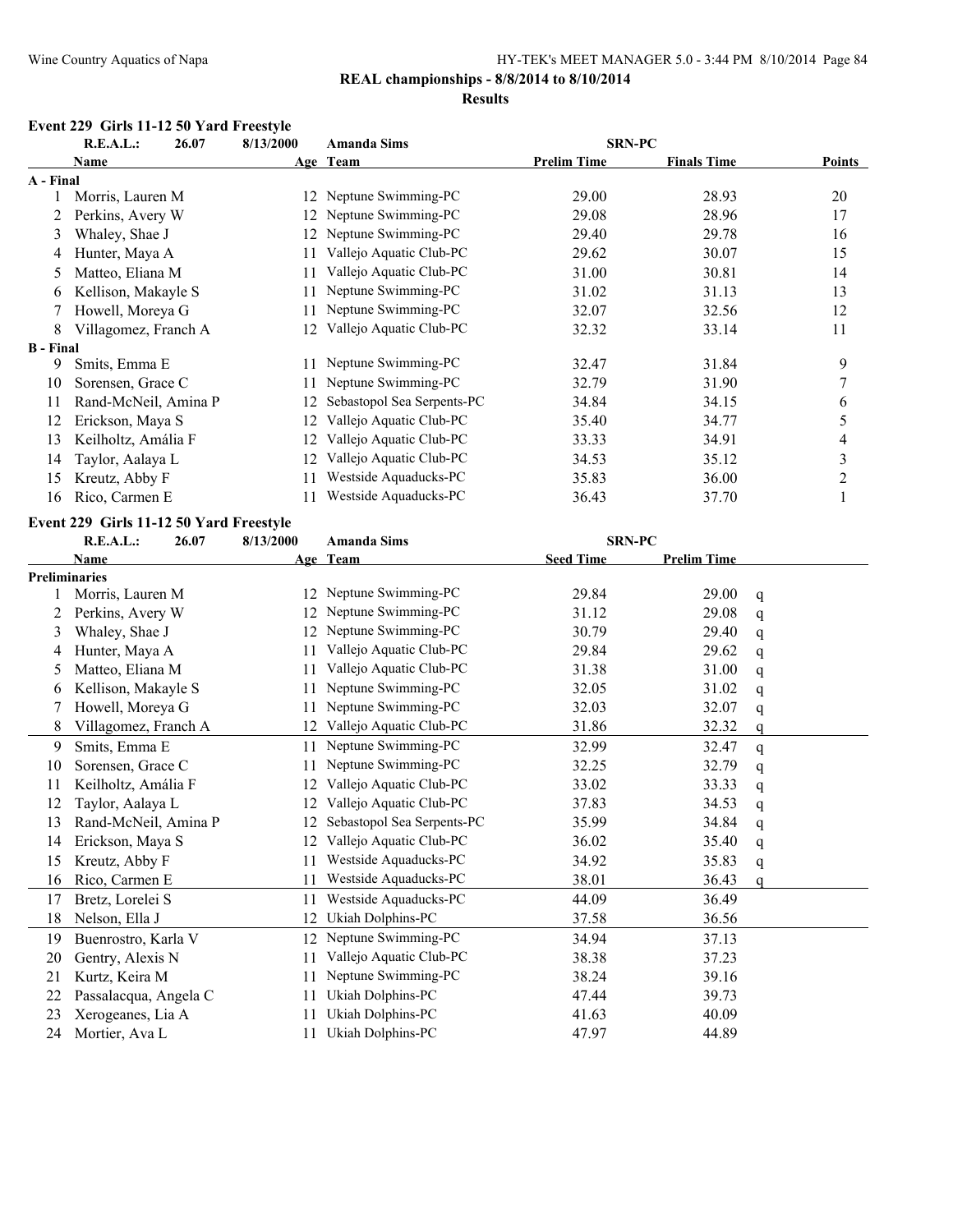# **REAL championships - 8/8/2014 to 8/10/2014**

### **Results**

# **Event 230 Boys 11-12 50 Yard Freestyle**

| R.E.A.L.:        | 8/8/2010                                                                                        | <b>Grant Howell</b>         |                                                                                                                        |                                                                      |               |
|------------------|-------------------------------------------------------------------------------------------------|-----------------------------|------------------------------------------------------------------------------------------------------------------------|----------------------------------------------------------------------|---------------|
| <b>Name</b>      |                                                                                                 |                             | <b>Prelim Time</b>                                                                                                     | <b>Finals Time</b>                                                   | <b>Points</b> |
|                  |                                                                                                 |                             |                                                                                                                        |                                                                      |               |
| Mauch, Preston J |                                                                                                 |                             | 29.81                                                                                                                  | 29.62                                                                | 20            |
|                  |                                                                                                 |                             | 31.96                                                                                                                  | 31.66                                                                | 17            |
|                  |                                                                                                 | Neptune Swimming-PC         | 32.29                                                                                                                  | 31.68                                                                | 16            |
|                  |                                                                                                 |                             | 32.23                                                                                                                  | 32.49                                                                | 15            |
|                  |                                                                                                 |                             | 33.51                                                                                                                  | 33.18                                                                | 14            |
|                  | 12 <sup>2</sup>                                                                                 | Westside Aquaducks-PC       | 37.30                                                                                                                  | 39.65                                                                | 13            |
| Palmer, Devin J  |                                                                                                 |                             | 39.65                                                                                                                  | 42.79                                                                | 12            |
| Gardner, Jared P |                                                                                                 |                             | 49.84                                                                                                                  | 51.60                                                                | 11            |
|                  | A - Final<br>2 Carter, Will T<br>3 Nowack, Joe J<br>4 Coelho, Bruno A<br>5 Shah, Aayush H<br>6. | 25.62<br>Neufeld, Matthew S | Age Team<br>12 Neptune Swimming-PC<br>12 Neptune Swimming-PC<br>11<br>12 Neptune Swimming-PC<br>12 Neptune Swimming-PC | Wine Country Aquatics of Napa-PC<br>Wine Country Aquatics of Napa-PC | <b>SRN-PC</b> |

# **Event 230 Boys 11-12 50 Yard Freestyle**

|    | R.E.A.L.:            | 25.62 | 8/8/2010 | <b>Grant Howell</b>              | <b>SRN-PC</b>    |                    |   |  |
|----|----------------------|-------|----------|----------------------------------|------------------|--------------------|---|--|
|    | <b>Name</b>          |       |          | Age Team                         | <b>Seed Time</b> | <b>Prelim Time</b> |   |  |
|    | <b>Preliminaries</b> |       |          |                                  |                  |                    |   |  |
|    | Mauch, Preston J     |       |          | 12 Neptune Swimming-PC           | 30.59            | 29.81              | q |  |
|    | Smith, Ma-Lak E      |       |          | 11 Neptune Swimming-PC           | 34.33            | 31.90              | q |  |
| 3  | Carter, Will T       |       |          | 12 Neptune Swimming-PC           | 32.34            | 31.96              | q |  |
| 4  | Coelho, Bruno A      |       |          | 12 Neptune Swimming-PC           | 32.22            | 32.23              | q |  |
|    | Nowack, Joe J        |       |          | 11 Neptune Swimming-PC           | 33.59            | 32.29              | q |  |
| b  | Shah, Aayush H       |       |          | 12 Neptune Swimming-PC           | 34.28            | 33.51              | q |  |
|    | Neufeld, Matthew S   |       | 12       | Westside Aquaducks-PC            | 43.12            | 37.30              | q |  |
| 8  | Pompa, Marcus C      |       | 11.      | Neptune Swimming-PC              | 39.64            | 39.01              |   |  |
| 9  | Palmer, Devin J      |       |          | Wine Country Aquatics of Napa-PC | 42.03            | 39.65              | q |  |
| 10 | Gardner, Jared P     |       |          | Wine Country Aquatics of Napa-PC | 53.30            | 49.84              |   |  |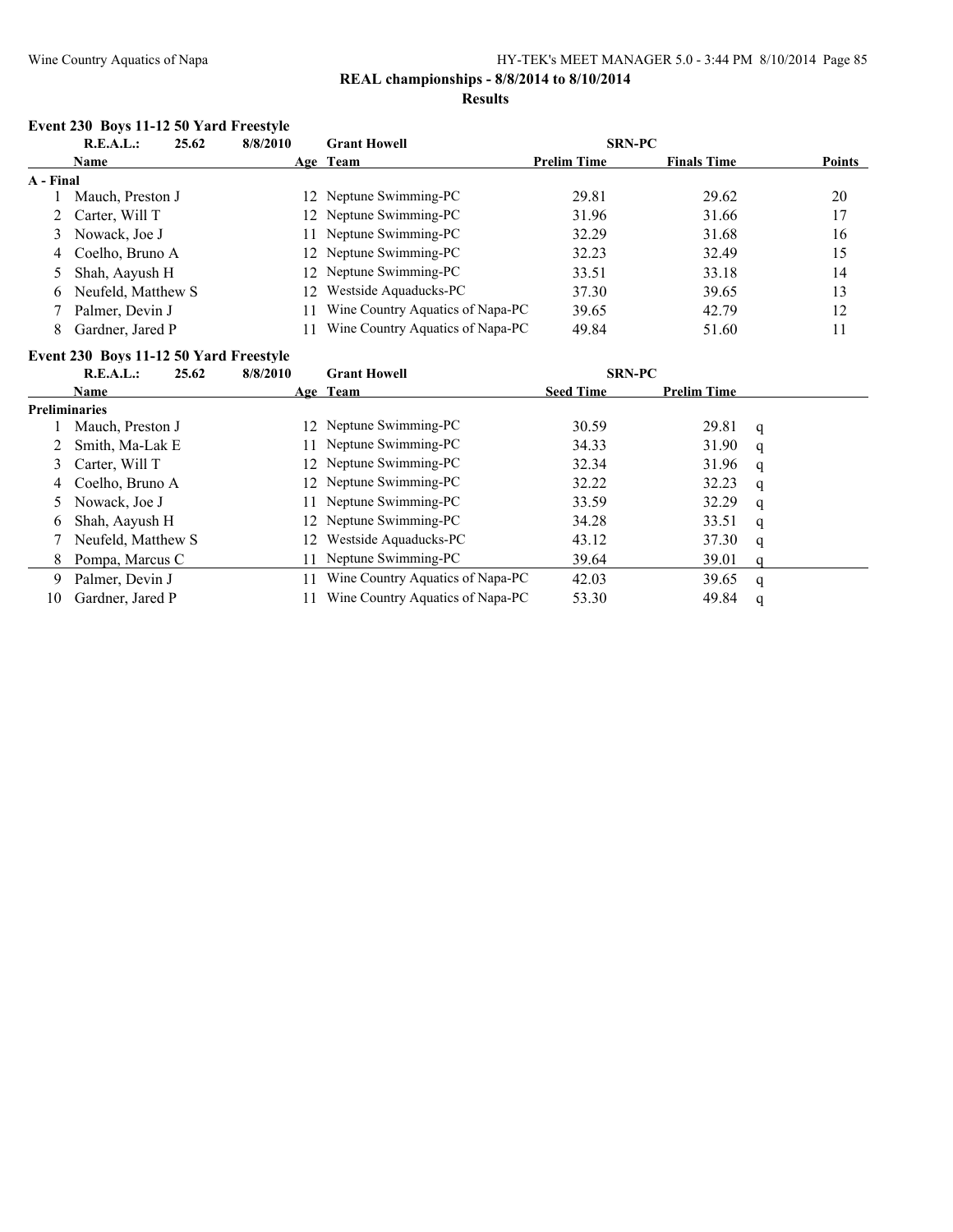# **REAL championships - 8/8/2014 to 8/10/2014**

#### **Results**

# **Event 231 Girls 13-14 50 Yard Freestyle**<br>R E A L : 24 84 8/10/2003

|                  | $\mathfrak{m}$ $\mathfrak{z}$ and $\mathfrak{z}$ and $\mathfrak{z}$ and $\mathfrak{z}$ and $\mathfrak{z}$ and $\mathfrak{z}$ and $\mathfrak{z}$<br><b>R.E.A.L.:</b><br>24.84 | 8/10/2003 | <b>Jocelyn A Phillips</b>           |                    |                    |   |                |
|------------------|------------------------------------------------------------------------------------------------------------------------------------------------------------------------------|-----------|-------------------------------------|--------------------|--------------------|---|----------------|
|                  | Name                                                                                                                                                                         |           | Age Team                            | <b>Prelim Time</b> | <b>Finals Time</b> |   | Points         |
| A - Final        |                                                                                                                                                                              |           |                                     |                    |                    |   |                |
| 1                | Boisseau, Sophie A                                                                                                                                                           |           | 14 Sebastopol Sea Serpents-PC       | 27.63              | 26.29              |   | 20             |
| 2                | Royer, Mikayla M                                                                                                                                                             |           | 14 Sebastopol Sea Serpents-PC       | 29.87              | 29.69              |   | 17             |
| 3                | Maclure, Seana F                                                                                                                                                             |           | 13 Neptune Swimming-PC              | 31.85              | 30.23              |   | 16             |
| 4                | Roan, Genna M                                                                                                                                                                | 13        | Sebastopol Sea Serpents-PC          | 29.87              | 30.42              |   | 15             |
| 5                | Stewart, Brydie E                                                                                                                                                            |           | 14 Neptune Swimming-PC              | 30.80              | 31.50              |   | 14             |
| 6                | Howell, Sedona G                                                                                                                                                             | 13        | Neptune Swimming-PC                 | 32.30              | 31.94              |   | 13             |
| 7                | Bon-Borquez, Gabby                                                                                                                                                           |           | 14 Vallejo Aquatic Club-PC          | 33.13              | 32.80              |   | 12             |
| 8                | Rodrigues, Emily M                                                                                                                                                           |           | 13 Vallejo Aquatic Club-PC          | 33.21              | 33.04              |   | 11             |
| <b>B</b> - Final |                                                                                                                                                                              |           |                                     |                    |                    |   |                |
| 9                | Felder, Grace C                                                                                                                                                              |           | 14 Wine Country Aquatics of Napa-PC | 34.29              | 34.77              |   | 9              |
| 10               | Wallenbrock, Emma J                                                                                                                                                          |           | 13 Wine Country Aquatics of Napa-PC | 36.49              | 37.36              |   | 7              |
|                  |                                                                                                                                                                              |           |                                     |                    |                    |   |                |
|                  | Event 231 Girls 13-14 50 Yard Freestyle                                                                                                                                      |           |                                     |                    |                    |   |                |
|                  | <b>R.E.A.L.:</b><br>24.84                                                                                                                                                    | 8/10/2003 | <b>Jocelyn A Phillips</b>           |                    |                    |   |                |
|                  | Name                                                                                                                                                                         |           | Age Team                            | <b>Seed Time</b>   | <b>Prelim Time</b> |   |                |
|                  | <b>Preliminaries</b>                                                                                                                                                         |           | 14 Sebastopol Sea Serpents-PC       | 27.59              | 27.63              |   |                |
| 1                | Boisseau, Sophie A                                                                                                                                                           |           | 14 Neptune Swimming-PC              |                    |                    | q |                |
| 2                | Clarkson, Reilly J                                                                                                                                                           |           | Sebastopol Sea Serpents-PC          | 27.10              | 28.16              | q |                |
| $*3$             | Royer, Mikayla M                                                                                                                                                             | 14        |                                     | 30.92              | 29.87              | q |                |
| $*3$             | Roan, Genna M                                                                                                                                                                | 13        | Sebastopol Sea Serpents-PC          | 30.09              | 29.87              | q |                |
| 5                | Moussa, Grace N                                                                                                                                                              | 13        | Neptune Swimming-PC                 | 29.88              | 30.48              | q |                |
| 6                | Stewart, Brydie E                                                                                                                                                            |           | 14 Neptune Swimming-PC              | 31.69              | 30.80              | q |                |
| 7                | Maclure, Seana F                                                                                                                                                             |           | 13 Neptune Swimming-PC              | 30.41              | 31.85              | q |                |
| 8                | Howell, Sedona G                                                                                                                                                             |           | 13 Neptune Swimming-PC              | 31.69              | 32.30              | q |                |
| 9                | Bon-Borquez, Gabby                                                                                                                                                           |           | 14 Vallejo Aquatic Club-PC          | 33.33              | 33.13              | q |                |
| 10               | Rodrigues, Emily M                                                                                                                                                           |           | 13 Vallejo Aquatic Club-PC          | NT                 | 33.21              | q |                |
| 11               | Felder, Grace C                                                                                                                                                              |           | 14 Wine Country Aquatics of Napa-PC | 37.72              | 34.29              | q |                |
| 12               | Wallenbrock, Emma J                                                                                                                                                          |           | 13 Wine Country Aquatics of Napa-PC | 36.85              | 36.49              | q |                |
|                  | Event 231 Girls 15 & Over 50 Yard Freestyle                                                                                                                                  |           |                                     |                    |                    |   |                |
|                  | Name                                                                                                                                                                         |           | Age Team                            | <b>Prelim Time</b> | <b>Finals Time</b> |   | <b>Points</b>  |
| A - Final        |                                                                                                                                                                              |           |                                     |                    |                    |   |                |
| 1                | Edwards, Hannah B                                                                                                                                                            |           | 15 Wine Country Aquatics of Napa-PC | 26.50              | 26.05              |   | 20             |
| 2                | Schlutius, Christy J                                                                                                                                                         |           | 16 Sebastopol Sea Serpents-PC       | 26.83              | 26.70              |   | 17             |
| $*3$             | Roan, Michala N                                                                                                                                                              |           | 17 Sebastopol Sea Serpents-PC       | 28.18              | 26.85              |   | 15.50          |
|                  | *3 Nowack, Theresa A                                                                                                                                                         |           | 15 Neptune Swimming-PC              | 28.03              | 26.85              |   | 15.50          |
| 5                | Riddle, Corey A                                                                                                                                                              |           | 16 Westside Aquaducks-PC            | 28.28              | 27.89              |   | 14             |
| 6                | Kriegler Allen, Noah L                                                                                                                                                       | 16        | Sebastopol Sea Serpents-PC          | 29.12              | 28.21              |   | 13             |
| 7                | Gardner, Kaitlyn L                                                                                                                                                           | 15        | Wine Country Aquatics of Napa-PC    | 29.17              | 28.71              |   | 12             |
| 8                | Langley, Alex R                                                                                                                                                              | 15        | Sebastopol Sea Serpents-PC          | 28.89              | 28.88              |   | 11             |
| <b>B</b> - Final |                                                                                                                                                                              |           |                                     |                    |                    |   |                |
| 9                | Jayne, Jordan C                                                                                                                                                              | 17        | Sebastopol Sea Serpents-PC          | 29.73              | 28.67              |   | 9              |
| 10               | Terrero, Noelle M                                                                                                                                                            | 15        | Sebastopol Sea Serpents-PC          | 29.41              | 29.48              |   | 7              |
| 11               | Perry, Kaitlyn H                                                                                                                                                             | 17        | Westside Aquaducks-PC               | 29.88              | 29.79              |   | 6              |
| 12               | Kwan, Jessica A                                                                                                                                                              | 15        | Neptune Swimming-PC                 | 30.23              | 30.37              |   | 5              |
| 13               | Crowder, Zoe M                                                                                                                                                               | 15        | Vallejo Aquatic Club-PC             | 31.20              | 30.57              |   | 4              |
| 14               | Borges, Amanda M                                                                                                                                                             | 16        | Sebastopol Sea Serpents-PC          | 33.43              | 32.44              |   | 3              |
| 15               | Campbell, Sophie A                                                                                                                                                           |           | 15 Sebastopol Sea Serpents-PC       | 37.26              | 38.96              |   | $\overline{c}$ |
|                  |                                                                                                                                                                              |           |                                     |                    |                    |   |                |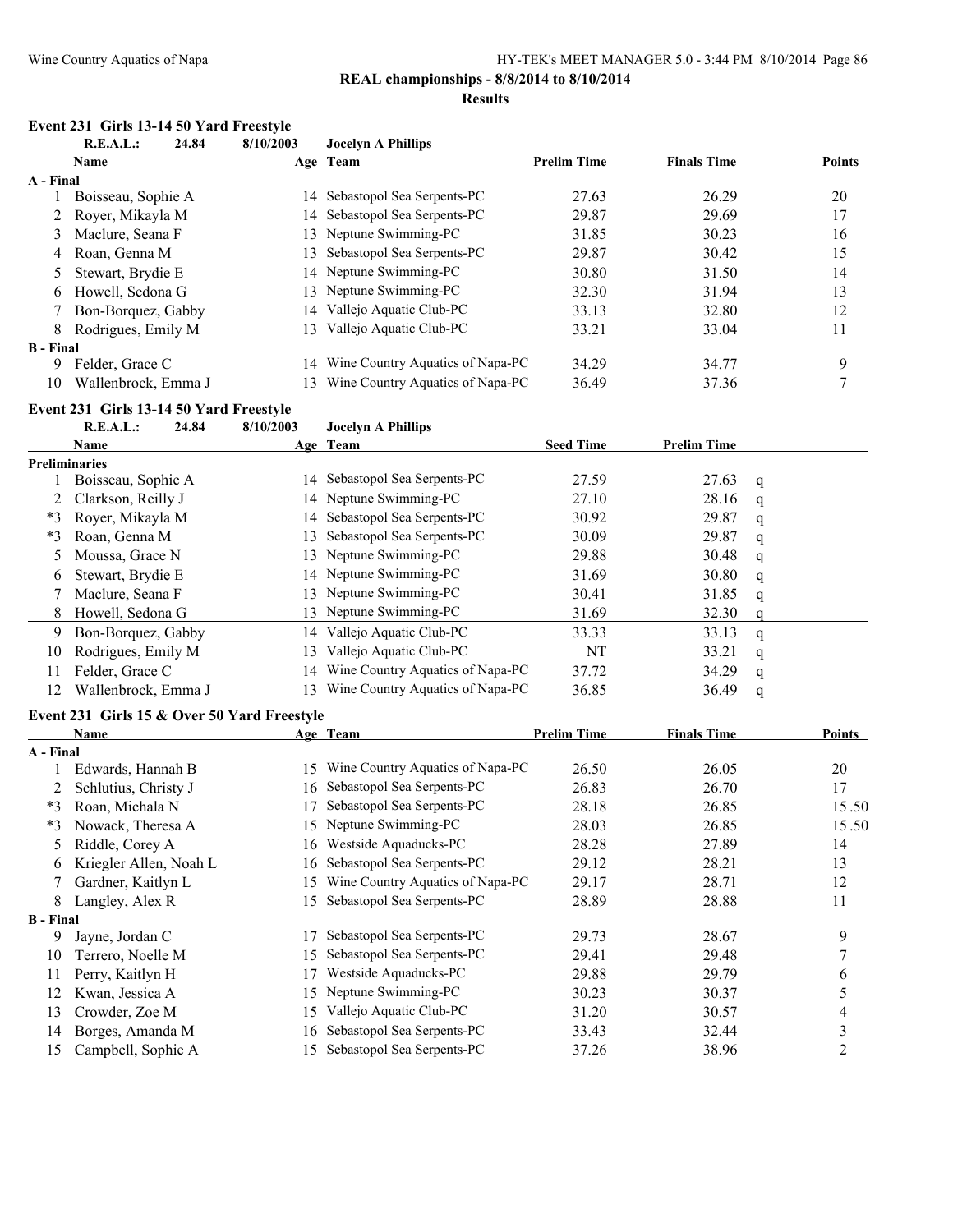#### **Results**

# **Event 231 Girls 15 & Over 50 Yard Freestyle**

|                      | Name                   |     | Age Team                         | <b>Seed Time</b> | <b>Prelim Time</b> |   |
|----------------------|------------------------|-----|----------------------------------|------------------|--------------------|---|
| <b>Preliminaries</b> |                        |     |                                  |                  |                    |   |
|                      | Alameida, Marie I      | 15. | Neptune Swimming-PC              | 25.11            | 25.65              | q |
|                      | Edwards, Hannah B      | 15. | Wine Country Aquatics of Napa-PC | 26.07            | 26.50              | q |
| 3                    | Schlutius, Christy J   | 16. | Sebastopol Sea Serpents-PC       | 26.27            | 26.83              | q |
| 4                    | Nowack, Theresa A      | 15. | Neptune Swimming-PC              | 27.92            | 28.03              | q |
|                      | Roan, Michala N        |     | Sebastopol Sea Serpents-PC       | 26.67            | 28.18              | q |
| 6                    | Riddle, Corey A        | 16  | Westside Aquaducks-PC            | 28.08            | 28.28              | q |
|                      | Langley, Alex R        | 15  | Sebastopol Sea Serpents-PC       | 29.03            | 28.89              | q |
| 8.                   | Kriegler Allen, Noah L |     | 16 Sebastopol Sea Serpents-PC    | 27.95            | 29.12              |   |
| 9                    | Gardner, Kaitlyn L     | 15. | Wine Country Aquatics of Napa-PC | 27.96            | 29.17              | q |
| 10                   | Terrero, Noelle M      | 15  | Sebastopol Sea Serpents-PC       | 28.28            | 29.41              | q |
| 11                   | Jayne, Jordan C        |     | Sebastopol Sea Serpents-PC       | 28.35            | 29.73              | q |
| 12                   | Perry, Kaitlyn H       |     | Westside Aquaducks-PC            | 28.77            | 29.88              | q |
| 13                   | Kwan, Jessica A        | 15  | Neptune Swimming-PC              | 31.49            | 30.23              | q |
| 14                   | Crowder, Zoe M         | 15  | Vallejo Aquatic Club-PC          | 31.65            | 31.20              | q |
| 15                   | Borges, Amanda M       | 16  | Sebastopol Sea Serpents-PC       | NT               | 33.43              | q |
| 16                   | Campbell, Sophie A     | 15. | Sebastopol Sea Serpents-PC       | 37.01            | 37.26              | q |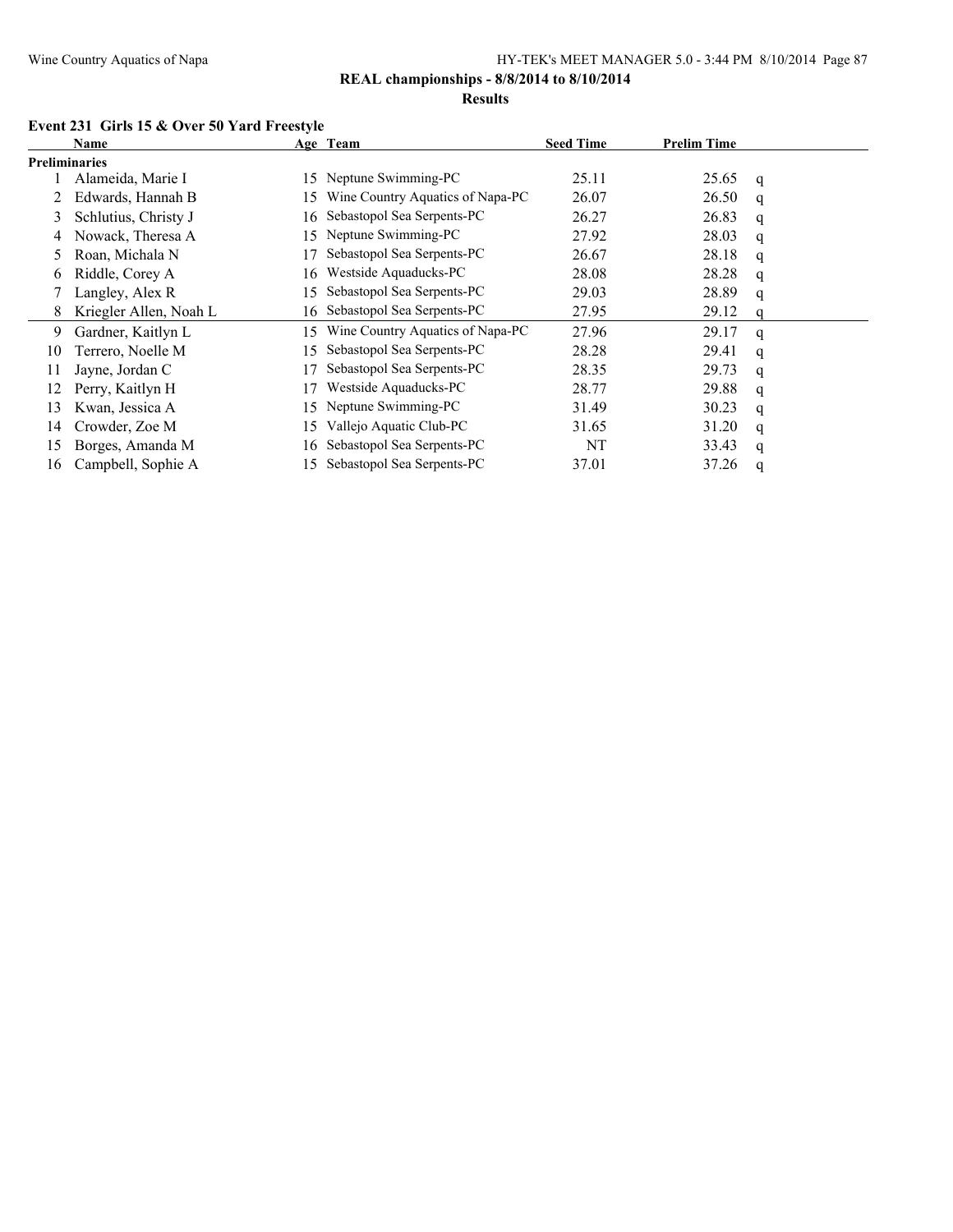# **Results**

# **Event 232 Boys 13-14 50 Yard Freestyle**

|                  | <b>R.E.A.L.:</b>                       | 23.48 | 8/11/2002 | <b>Tracy P Hine</b>        |                    |                    |              |                |
|------------------|----------------------------------------|-------|-----------|----------------------------|--------------------|--------------------|--------------|----------------|
|                  | Name                                   |       |           | Age Team                   | <b>Prelim Time</b> | <b>Finals Time</b> |              | <b>Points</b>  |
| A - Final        |                                        |       |           |                            |                    |                    |              |                |
|                  | Flood, Cameron L                       |       |           | 14 Neptune Swimming-PC     | 25.68              | 25.34              |              | 20             |
| 2                | Xerogeanes, Dean R                     |       | 13        | Ukiah Dolphins-PC          | 27.39              | 26.80              |              | 17             |
| 3                | Stolp, Ford F                          |       | 14        | Westside Aquaducks-PC      | 26.68              | 26.89              |              | 16             |
| 4                | Chang, Kyle S                          |       | 14        | Westside Aquaducks-PC      | 27.46              | 27.28              |              | 15             |
| 5                | Chavez, Daniel C                       |       | 14        | Vallejo Aquatic Club-PC    | 27.67              | 27.87              |              | 14             |
| 6                | Myers, Symon E                         |       | 14        | Neptune Swimming-PC        | 28.66              | 28.43              |              | 13             |
| 7                | Hyland, Ian T                          |       | 13        | Westside Aquaducks-PC      | 29.96              | 30.81              |              | 12             |
| 8                | Campbell, Colin C                      |       | 13        | Sebastopol Sea Serpents-PC | 34.09              | 33.81              |              | 11             |
| <b>B</b> - Final |                                        |       |           |                            |                    |                    |              |                |
| 9                | Yee, Bryce C                           |       | 13        | Vallejo Aquatic Club-PC    | 34.42              | 33.84              |              | 9              |
| 10               | Lipari, Zander M                       |       | 13        | Vallejo Aquatic Club-PC    | 34.51              | 34.46              |              | $\overline{7}$ |
|                  | Event 232 Boys 13-14 50 Yard Freestyle |       |           |                            |                    |                    |              |                |
|                  | R.E.A.L.:                              | 23.48 | 8/11/2002 | <b>Tracy P Hine</b>        |                    |                    |              |                |
|                  | Name                                   |       |           | Age Team                   | <b>Seed Time</b>   | <b>Prelim Time</b> |              |                |
|                  | <b>Preliminaries</b>                   |       |           |                            |                    |                    |              |                |
| 1.               | Flood, Cameron L                       |       |           | 14 Neptune Swimming-PC     | 25.78              | 25.68              | q            |                |
| 2                | Stolp, Ford F                          |       | 14        | Westside Aquaducks-PC      | 27.28              | 26.68              | q            |                |
| 3                | Xerogeanes, Dean R                     |       | 13        | Ukiah Dolphins-PC          | 27.29              | 27.39              | $\mathbf q$  |                |
| 4                | Chang, Kyle S                          |       | 14        | Westside Aquaducks-PC      | 29.35              | 27.46              | $\mathbf q$  |                |
| 5.               | Chavez, Daniel C                       |       | 14        | Vallejo Aquatic Club-PC    | 28.14              | 27.67              | $\mathsf{q}$ |                |
| 6                | Myers, Symon E                         |       | 14        | Neptune Swimming-PC        | 28.85              | 28.66              | $\mathsf{q}$ |                |
|                  | Hyland, Ian T                          |       | 13        | Westside Aquaducks-PC      | 32.70              | 29.96              | $\mathsf{q}$ |                |
| 8                | Dinsmore, Hogan L                      |       | 13        | Westside Aquaducks-PC      | 31.40              | 30.64              | q            |                |
| 9                | Campbell, Colin C                      |       | 13        | Sebastopol Sea Serpents-PC | 34.55              | 34.09              | $\mathsf{q}$ |                |
| 10               | Yee, Bryce C                           |       | 13        | Vallejo Aquatic Club-PC    | 33.80              | 34.42              | q            |                |
| 11               | Lipari, Zander M                       |       | 13        | Vallejo Aquatic Club-PC    | 34.87              | 34.51              | q            |                |
|                  |                                        |       |           |                            |                    |                    |              |                |

# **Event 232 Boys 15 & Over 50 Yard Freestyle**

|                  | Name                |     | Age Team                   | <b>Prelim Time</b> | <b>Finals Time</b> | <b>Points</b>  |
|------------------|---------------------|-----|----------------------------|--------------------|--------------------|----------------|
| A - Final        |                     |     |                            |                    |                    |                |
|                  | Augst, Evan C       | 19  | Vallejo Aquatic Club-PC    | 23.25              | 22.70              | 20             |
|                  | Steiner, Henry J    |     | Westside Aquaducks-PC      | 22.66              | 22.74              | 17             |
| 3                | Howell, Grant A     | 16  | Neptune Swimming-PC        | 23.82              | 23.16              | 16             |
| 4                | Yu, Maxwell M       | 17  | Westside Aquaducks-PC      | 24.49              | 24.36              | 15             |
| 5                | Tsang, Vincent K    | 18  | Neptune Swimming-PC        | 24.68              | 24.55              | 14             |
| 6                | Ressler, Luke D     | 16  | Sebastopol Sea Serpents-PC | 24.68              | 24.74              | 13             |
|                  | Quintana, Xavier A  | 16  | Vallejo Aquatic Club-PC    | 25.40              | 25.02              | 12             |
| 8                | Perdue, Spencer D   | 16  | Sebastopol Sea Serpents-PC | 25.10              | 25.41              | 11             |
| <b>B</b> - Final |                     |     |                            |                    |                    |                |
| 9                | Viray, Alexander D  | 15  | Vallejo Aquatic Club-PC    | 24.82              | 23.95              | 9              |
| $*10$            | Siragusa, Tino A    | 15  | Westside Aquaducks-PC      | 25.62              | 25.80              | 6.50           |
| $*10$            | Scott, Morgen L     | 15  | Ukiah Dolphins-PC          | 25.60              | 25.80              | 6.50           |
| 12               | Neufeld, Owen       | 15  | Westside Aquaducks-PC      | 26.56              | 25.94              | 5              |
| 13               | Fredette, Michael H | 15  | Vallejo Aquatic Club-PC    | 25.91              | 26.09              | 4              |
| 14               | Levy, Sha'anan      | 15  | Sebastopol Sea Serpents-PC | 27.53              | 26.54              | 3              |
| 15               | Owens, Bleu         | 15  | Ukiah Dolphins-PC          | 27.02              | 27.70              | $\overline{2}$ |
| 16               | Everett, Jake D     | 15. | Vallejo Aquatic Club-PC    | 28.86              | 28.28              |                |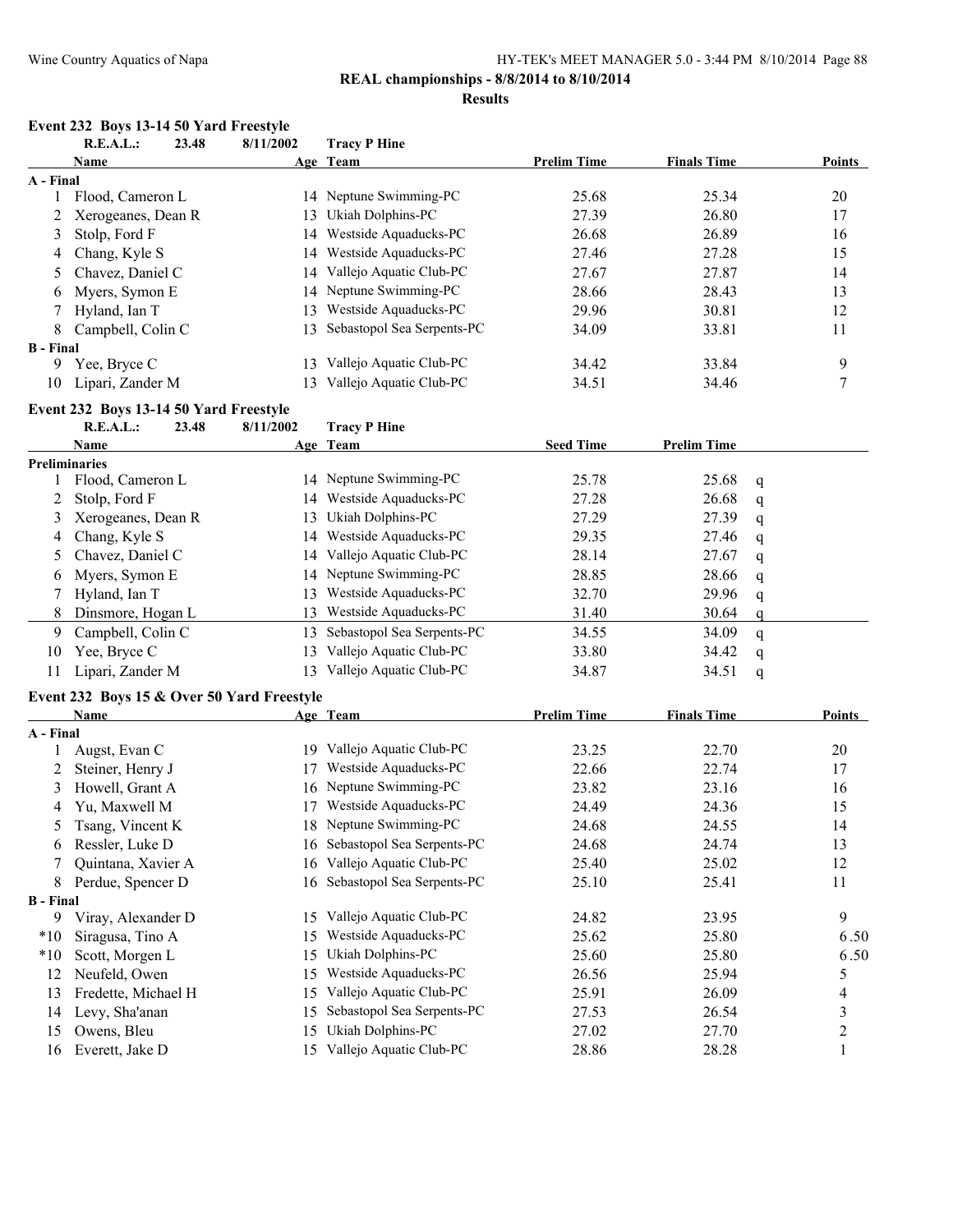#### **Results**

# **Event 232 Boys 15 & Over 50 Yard Freestyle**

|                      | Name                 |    | Age Team                   | <b>Seed Time</b> | <b>Prelim Time</b> |   |
|----------------------|----------------------|----|----------------------------|------------------|--------------------|---|
| <b>Preliminaries</b> |                      |    |                            |                  |                    |   |
|                      | Steiner, Henry J     | 17 | Westside Aquaducks-PC      | 23.19            | 22.66              | q |
|                      | Shimokobe, Takahiro  | 18 | Westside Aquaducks-PC      | 23.34            | 22.84              | q |
| 3                    | Augst, Evan C        | 19 | Vallejo Aquatic Club-PC    | 23.21            | 23.25              | q |
| 4                    | Howell, Grant A      | 16 | Neptune Swimming-PC        | 23.92            | 23.82              | q |
| 5                    | Yu, Maxwell M        |    | Westside Aquaducks-PC      | 24.08            | 24.49              | q |
| *6                   | Tsang, Vincent K     | 18 | Neptune Swimming-PC        | 24.23            | 24.68              | q |
| *6                   | Ressler, Luke D      | 16 | Sebastopol Sea Serpents-PC | 24.83            | 24.68              | q |
| 8                    | Viray, Alexander D   | 15 | Vallejo Aquatic Club-PC    | 24.93            | 24.82              | a |
| 9                    | Perdue, Spencer D    | 16 | Sebastopol Sea Serpents-PC | 24.75            | 25.10              | q |
| 10                   | Quintana, Xavier A   | 16 | Vallejo Aquatic Club-PC    | 24.03            | 25.40              | q |
| 11                   | Scott, Morgen L      | 15 | Ukiah Dolphins-PC          | 27.20            | 25.60              | q |
| 12                   | Siragusa, Tino A     | 15 | Westside Aquaducks-PC      | 25.49            | 25.62              | q |
| 13                   | Virtue, Daniel P     | 16 | Neptune Swimming-PC        | 28.45            | 25.70              | q |
| 14                   | Fredette, Michael H  | 15 | Vallejo Aquatic Club-PC    | 27.55            | 25.91              | q |
| 15                   | Neufeld, Owen        | 15 | Westside Aquaducks-PC      | 27.99            | 26.56              | q |
| 16                   | Owens, Bleu          | 15 | Ukiah Dolphins-PC          | 28.78            | 27.02              | a |
| 17                   | Levy, Sha'anan       | 15 | Sebastopol Sea Serpents-PC | 27.81            | 27.53              |   |
| 18                   | Epstein, Alexander J | 16 | Ukiah Dolphins-PC          | 27.70            | 27.76              |   |
| 19                   | Everett, Jake D      | 15 | Vallejo Aquatic Club-PC    | 27.97            | 28.86              |   |
| ---                  | Barriere, Dominic J  | 19 | Unnatached-PC              | 26.25            | X26.64             |   |
| ---                  | Flaming, Jason D     | 15 | Unnatached-PC              | 28.57            | X26.96             |   |
|                      |                      |    |                            |                  |                    |   |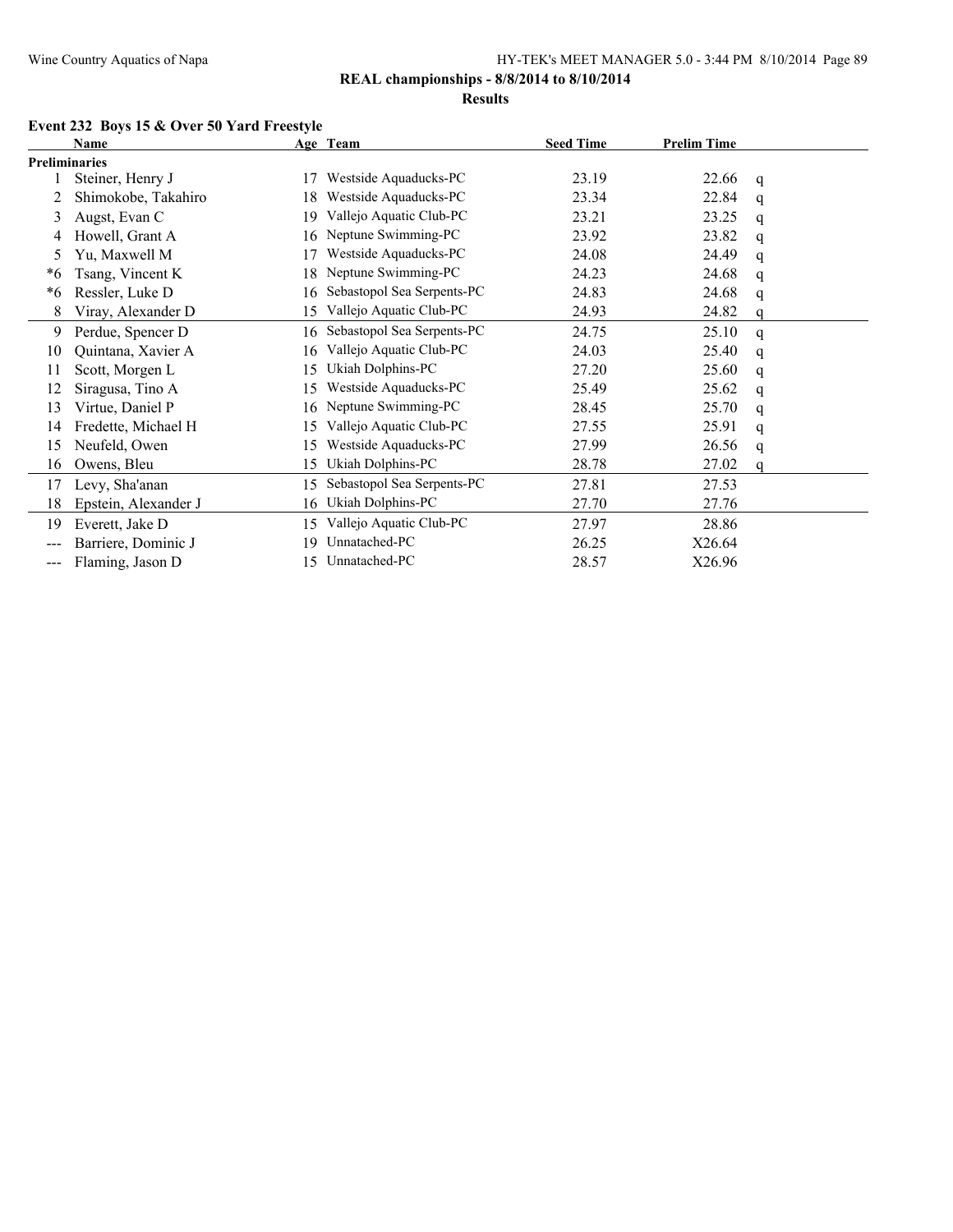**REAL championships - 8/8/2014 to 8/10/2014**

**Results**

# **Event 233 Girls 8 & Under 100 Yard Freestyle Relay**

**R.E.A.L.: 1:12.46 8/6/2006 Vallejo Aquatic Club**

**M Augst, R Horder, A Powell, O Soley**

| Team                    | Relay                   | <b>Seed Time</b>     | <b>Finals Time</b>  | <b>Points</b> |
|-------------------------|-------------------------|----------------------|---------------------|---------------|
| Westside Aquaducks-PC   |                         | 1:14.00              | 1:16.89             | 40            |
| 1) Hansel, Hayden R 8   | 2) Kreutz, Reilly R 8   | 3) Gutt, Makayla H 8 | 4) Bretz, Layla S 8 |               |
| Vallejo Aquatic Club-PC |                         | 1:26.01              | 1.1780              | 34            |
| 1) Kanzan, Sunny 8      | 2) Grant, Alexandra G 8 | 3) Matteo, Beyah A 8 | 4) Sapida, Abby 8   |               |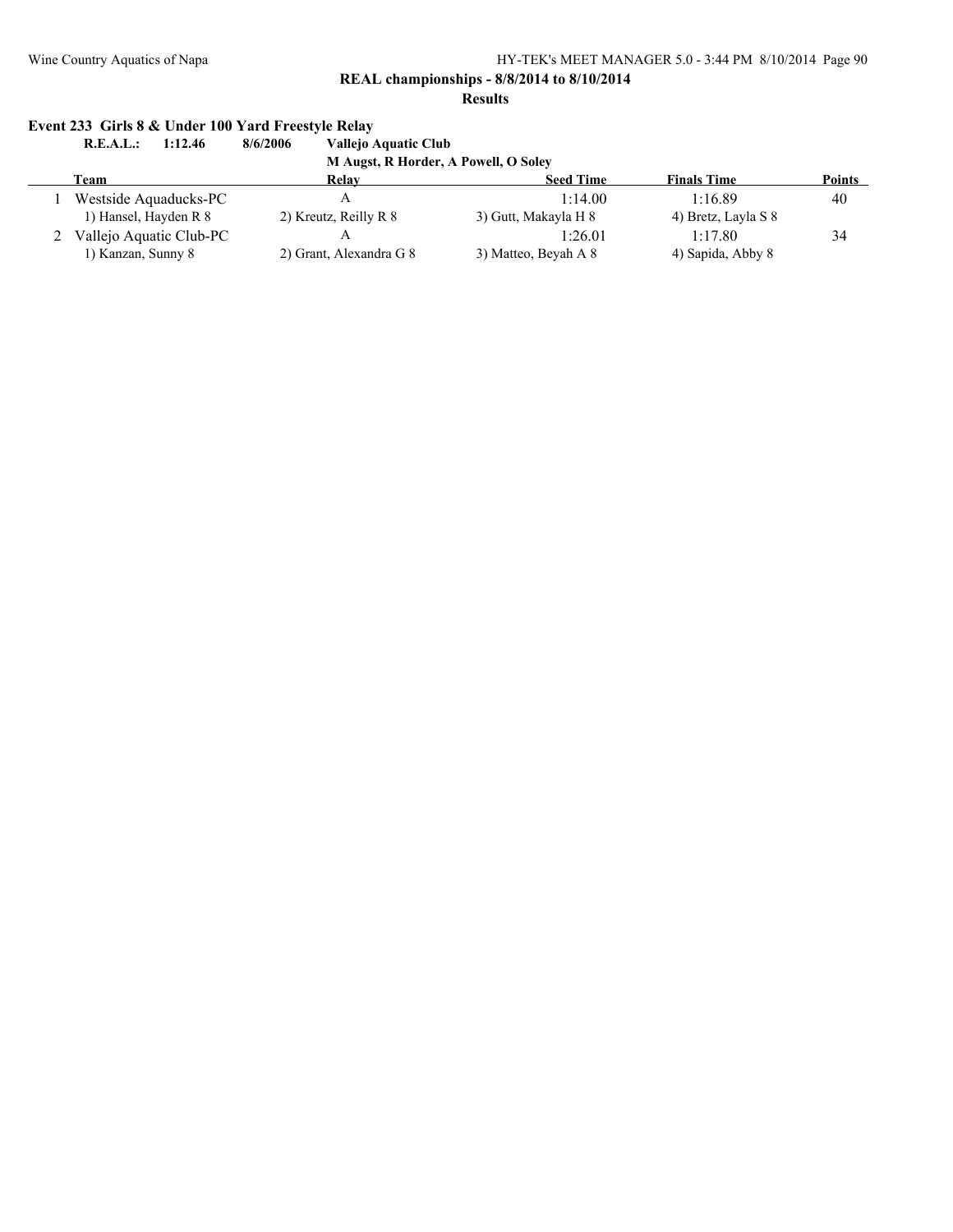**REAL championships - 8/8/2014 to 8/10/2014**

**Results**

# **Event 234 Boys 8 & Under 100 Yard Freestyle Relay**

| 1:08.08<br>R.E.A.L.:       | 8/10/2007<br><b>Neptune Swimming</b> |                                       |                    |        |
|----------------------------|--------------------------------------|---------------------------------------|--------------------|--------|
|                            |                                      | H Poppe, J Murphy, J Miller, B Harned |                    |        |
| Team                       | Relay                                | <b>Seed Time</b>                      | <b>Finals Time</b> | Points |
| Sebastopol Sea Serpents-PC |                                      | 1:30.00                               | 2:00.51            |        |
| 1) Foley, Owen 8           | 2) Mattice, Deion 8                  | 3) Gagnon, Dawson 6                   | 4) Nunez, Oliver 8 |        |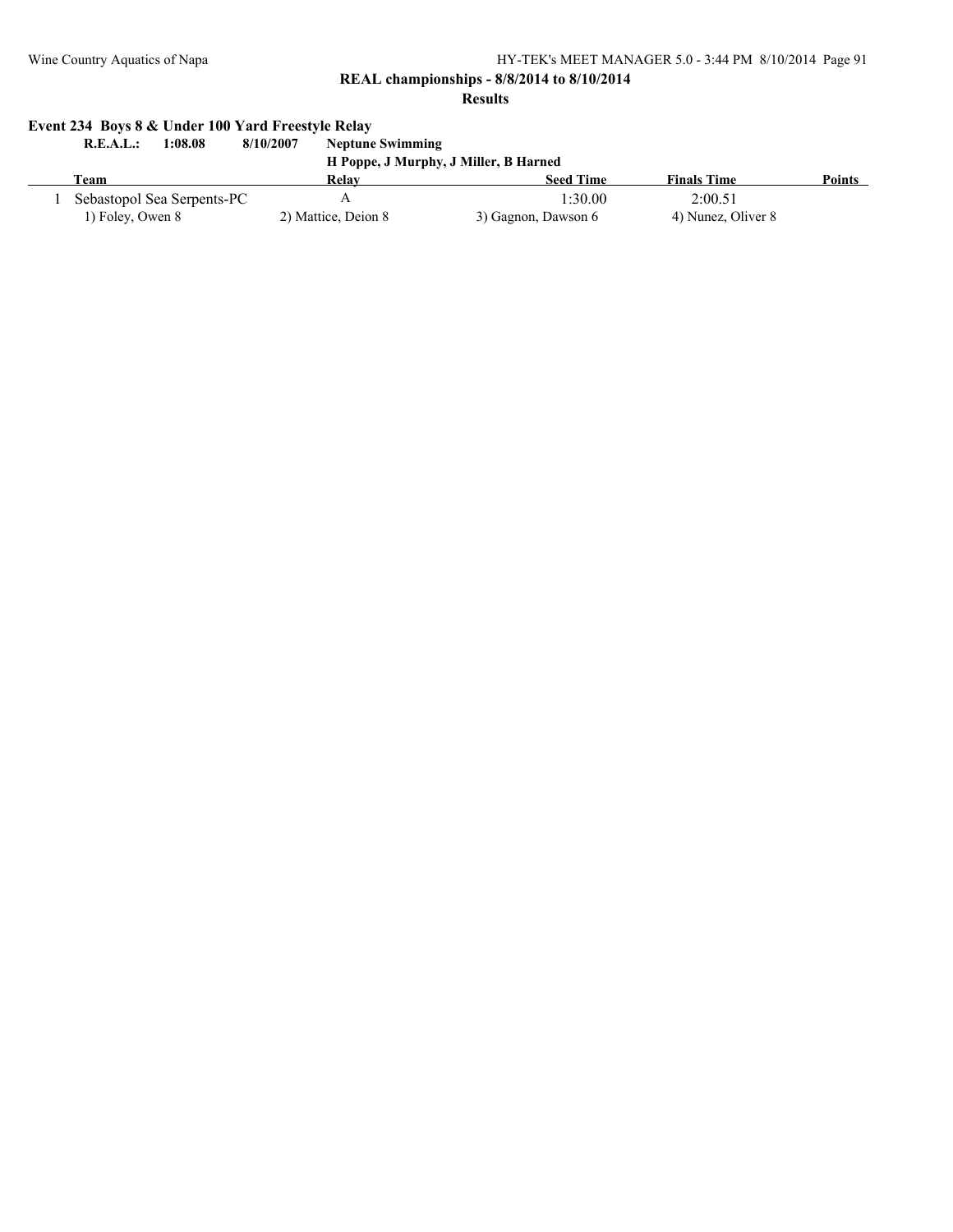#### **Results**

#### **Event 235 Girls 9-10 200 Yard Freestyle Relay**

| R.E.A.L.:<br>2:05.07    | 8/7/2005<br><b>Sebastopol Sea Serpents</b> |                       |                        |               |
|-------------------------|--------------------------------------------|-----------------------|------------------------|---------------|
|                         | N Molina, L Gross, A Boyle, S Irvine       |                       |                        |               |
| Team                    | Relay                                      | <b>Seed Time</b>      | <b>Finals Time</b>     | <b>Points</b> |
| Vallejo Aquatic Club-PC | А                                          | 2:09.68               | 2:24.67                | 40            |
| 1) Sapida, Alyssa G 9   | 2) Reyes, Anna Frances S 10                | 3) Calacsan, Sela B 9 | 4) Gomez, Mikaela A 10 |               |
| Westside Aquaducks-PC   | Α                                          | 2:52.00               | 2.5425                 | 34            |
| 1) Gutt, Mariah 9       | 2) Hansel, Maguire R 10                    | 3) Hyland, Quinn E 9  | 4) Andrews, Sasha G 10 |               |
| --- Neptune Swimming-PC | В                                          | NT                    | XDO                    |               |
| --- Neptune Swimming-PC | А                                          | NT                    | XDO                    |               |
| 1) Hoffman, Hannah A 10 | 2) Smith, Rea $N$ 10                       |                       |                        |               |

### **Event 237 Girls 11-12 200 Yard Freestyle Relay**

**R.E.A.L.: 1:51.85 8/6/2004 Vallejo Aquatic Club**

|   | Team                      | Relay                       | <b>Seed Time</b>       | <b>Finals Time</b>         | <b>Points</b> |
|---|---------------------------|-----------------------------|------------------------|----------------------------|---------------|
|   | Vallejo Aquatic Club-PC   | А                           | 2:02.39                | 1:59.63                    | 40            |
|   | 1) Argueta, Abigail 12    | 2) Matteo, Eliana M 11      | 3) Sapida, Angel G 11  | 4) Hunter, Maya A 11       |               |
|   | Neptune Swimming-PC       | А                           | NT                     | 2.0281                     | 34            |
|   | 1) Whaley, Shae J 12      | 2) Morris, Lauren M 12      | 3) Howell, Moreya G 11 | 4) Nguyen, Sara A 12       |               |
|   | 28.89                     | 2:02.81(1:33.92)            |                        |                            |               |
| 3 | Vallejo Aquatic Club-PC   | в                           | 2:15.54                | 2:13.80                    | 32            |
|   | 1) Keilholtz, Amália F 12 | 2) Erickson, Maya S 12      | 3) Caberto, Arren L 12 | 4) Villagomez, Franch A 12 |               |
| 4 | Ukiah Dolphins-PC         | A                           | NT                     | 2.3324                     | 30            |
|   | 1) Nelson, Ella J 12      | 2) Passalacqua, Angela C 11 | 3) Dolan, Emma 11      | 4) Xerogeanes, Lia A 11    |               |
|   | Neptune Swimming-PC       | B                           | NT                     | X2:06.51                   |               |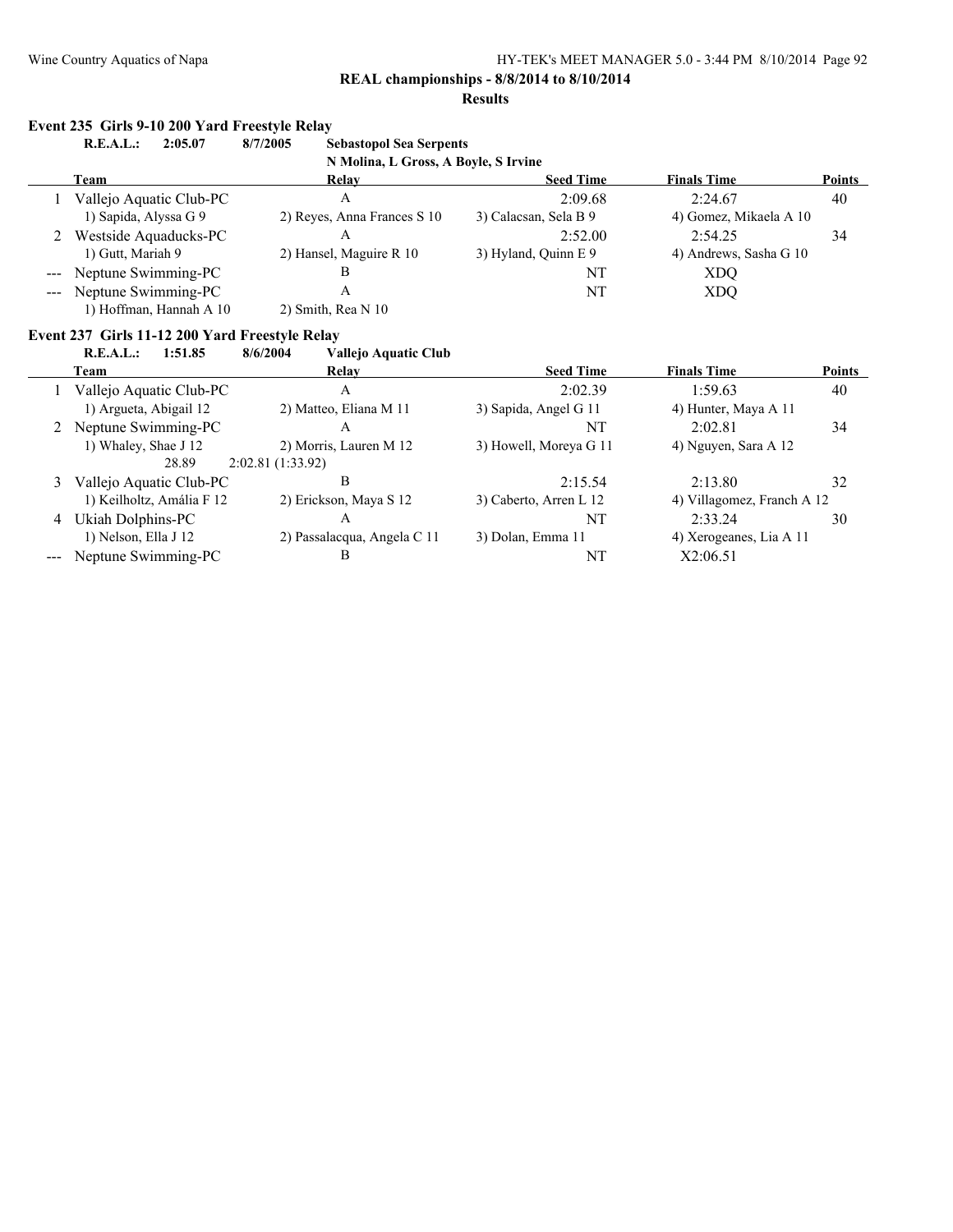# **REAL championships - 8/8/2014 to 8/10/2014**

#### **Results**

# **Event 238 Boys 11-12 200 Yard Freestyle Relay**

| R.E.A.I<br>1:51.10     | 8/5/2001<br><b>Vallejo Aquatics Club</b> |                                       |                       |               |
|------------------------|------------------------------------------|---------------------------------------|-----------------------|---------------|
|                        |                                          | V Bicomong, D Mata, J Campo, R Carpio |                       |               |
| Team                   | Relay                                    | <b>Seed Time</b>                      | <b>Finals Time</b>    | <b>Points</b> |
| Neptune Swimming-PC    | A                                        | NT                                    | 2.0534                | 40            |
| 1) Mauch, Preston J 12 | 2) Carter, Will $T$ 12                   | 3) Nowack, Joe J 11                   | 4) Coelho, Bruno A 12 |               |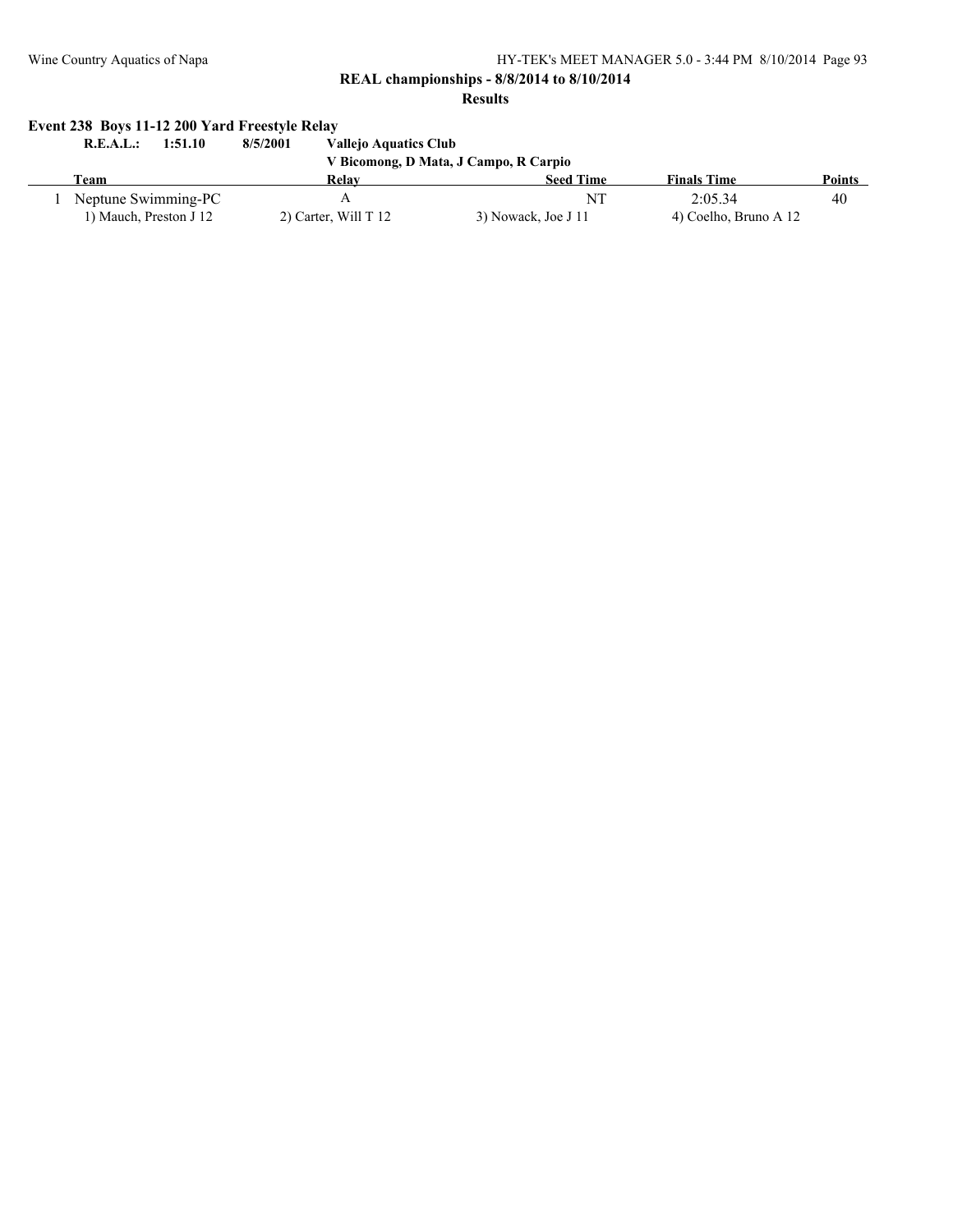#### **Results**

# **Event 239 Girls 13 & Over 200 Yard Freestyle Relay**

**R.E.A.L.: 1:45.08 8/8/2010 Santa Rosa Neptunes SRN-PC**

**C Sargis, R Whaley, M Howell, H Haley**

|   | C Sal gis, iv whaley, by Howell, H Haley |                              |                          |                            |               |  |  |
|---|------------------------------------------|------------------------------|--------------------------|----------------------------|---------------|--|--|
|   | Team                                     | Relay                        | <b>Seed Time</b>         | <b>Finals Time</b>         | <b>Points</b> |  |  |
|   | Sebastopol Sea Serpents-PC               | B                            | 1:48.81                  | 1:47.94                    | 40            |  |  |
|   | 1) Roan, Michala N 17                    | 2) Kriegler Allen, Noah L 16 | 3) Boisseau, Sophie A 14 | 4) Schlutius, Christy J 16 |               |  |  |
|   | 2 Sebastopol Sea Serpents-PC             |                              | 1:54.95                  | 1:55.01                    | 34            |  |  |
|   | 1) Poplack, Sarah E 17                   | 2) Terrero, Noelle M 15      | 3) Langley, Alex R 15    | 4) Jayne, Jordan C 17      |               |  |  |
|   | 3 Neptune Swimming-PC                    | A                            | NT                       | 1:56.56                    | 32            |  |  |
|   | 1) Howell, Sedona G 13                   | 2) Maclure, Seana F 13       | 3) Kwan, Julie M 13      | 4) Nichols, Maya A 13      |               |  |  |
| 4 | Vallejo Aquatic Club-PC                  | A                            | 1:54.97                  | 2:02.79                    | 30            |  |  |
|   | 1) Welton, Marble B 18                   | 2) Crowder, Zoe M 15         | 3) Singley, Justeen K 17 | 4) Lipari, Lila M 15       |               |  |  |
| 5 | Wine Country Aquatics of Napa-1          | A                            | 2:09.50                  | 2:03.39                    | 28            |  |  |
|   | 1) Edwards, Hannah B 15                  | 2) Wallenbrock, Emma J 13    | 3) Felder, Grace C 14    | 4) Gardner, Kaitlyn L 15   |               |  |  |
|   | Westside Aquaducks-PC                    | A                            | NT                       | X2:02.31                   |               |  |  |
|   | 1) Perry, Kaitlyn H 17                   | 2) Riddle, Corey A 16        | 3) Davis, Molly G 16     |                            |               |  |  |
|   | Sebastopol Sea Serpents-PC               | A                            | 2:01.59                  | DQ                         |               |  |  |
|   | 1) Roan, Genna M 13                      | 2) Royer, Mikayla M 14       | 3) Borges, Amanda M 16   | 4) Campbell, Sophie A 15   |               |  |  |